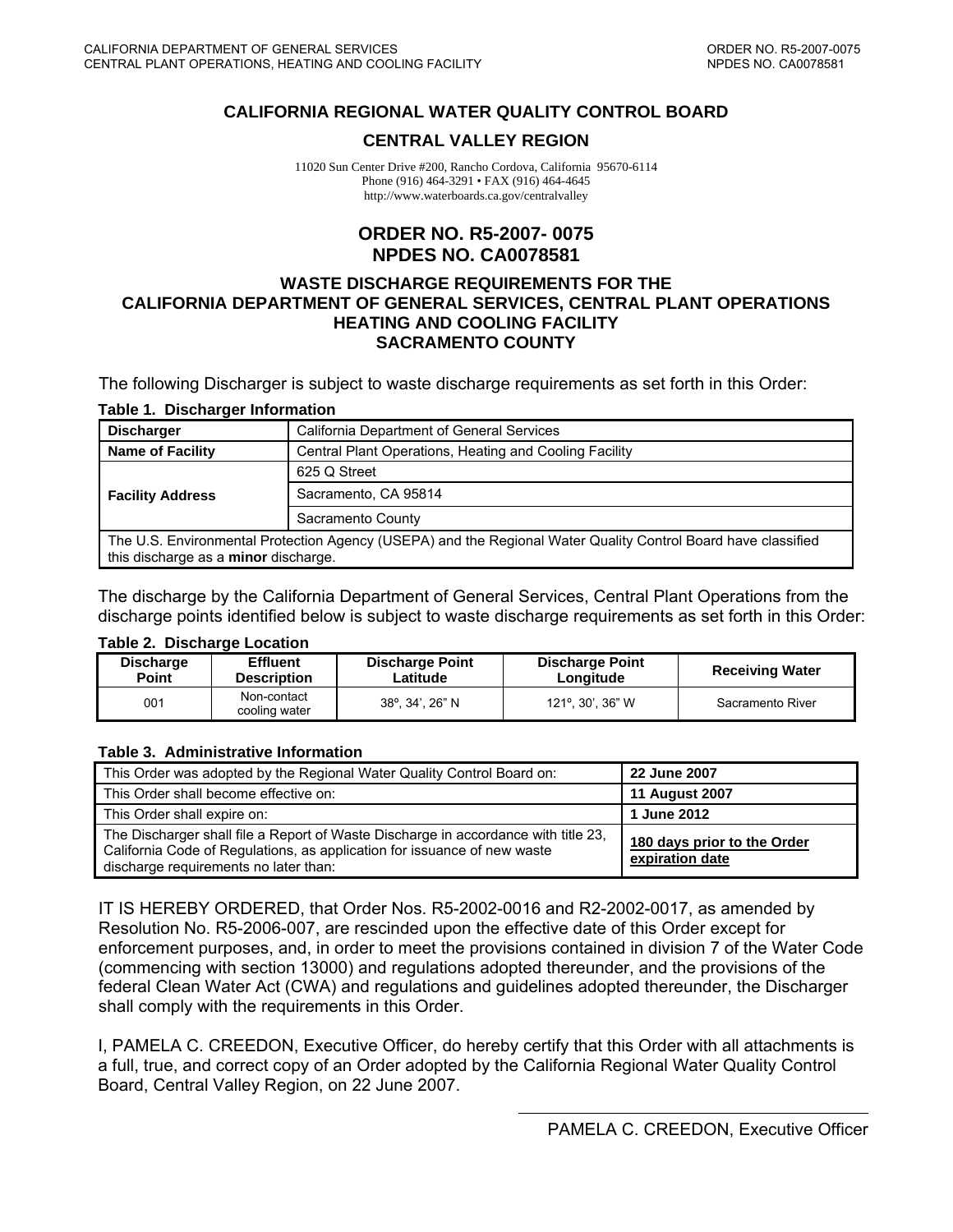# **Table of Contents**

| $\mathbf{II}$ . |                                                                                  |  |
|-----------------|----------------------------------------------------------------------------------|--|
| III.            |                                                                                  |  |
| IV.             |                                                                                  |  |
|                 |                                                                                  |  |
|                 |                                                                                  |  |
|                 |                                                                                  |  |
|                 | B.                                                                               |  |
|                 | $\mathcal{C}$                                                                    |  |
| V.              |                                                                                  |  |
|                 |                                                                                  |  |
|                 | <b>B.</b>                                                                        |  |
| VI.             |                                                                                  |  |
|                 | A                                                                                |  |
|                 | В.                                                                               |  |
|                 | C.                                                                               |  |
|                 |                                                                                  |  |
|                 | 2. Special Studies, Technical Reports and Additional Monitoring Requirements  19 |  |
|                 | 3.                                                                               |  |
|                 | 4.                                                                               |  |
|                 |                                                                                  |  |
|                 |                                                                                  |  |
| VII.            |                                                                                  |  |

# **List of Tables**

# **List of Attachments**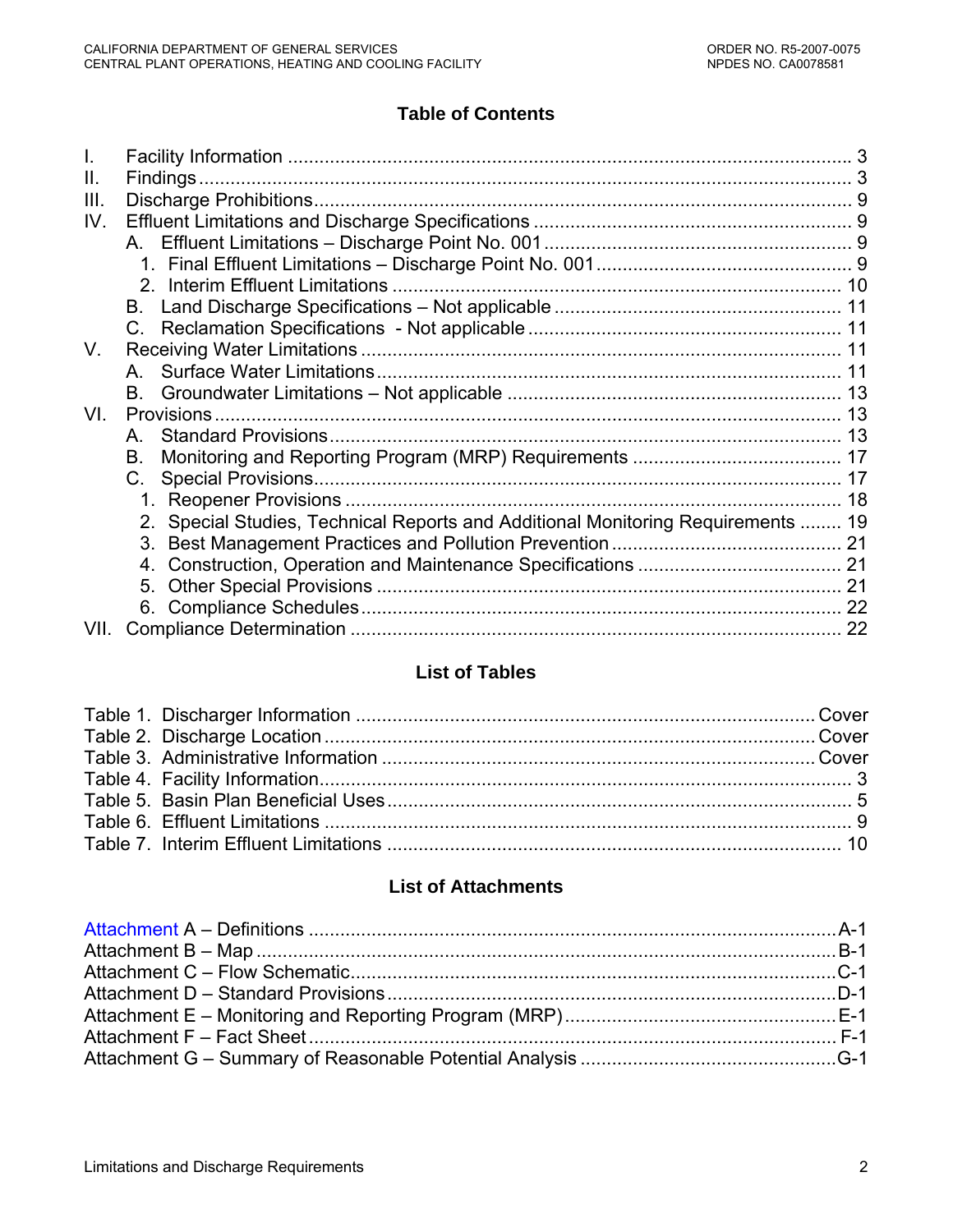### <span id="page-2-0"></span>**I. FACILITY INFORMATION**

The following Discharger is subject to waste discharge requirements as set forth in this Order:

 **Table 4. Facility Information** 

| <b>Discharger</b>               | <b>California Department of General Services</b>       |  |  |  |
|---------------------------------|--------------------------------------------------------|--|--|--|
| <b>Name of Facility</b>         | Central Plant Operations, Heating and Cooling Facility |  |  |  |
|                                 | 625 Q Street                                           |  |  |  |
| <b>Facility Address</b>         | Sacramento, CA 95814                                   |  |  |  |
|                                 | Sacramento County                                      |  |  |  |
| <b>Facility Contact, Title,</b> | Scott Hixon, Building Manager, 916-653-0009            |  |  |  |
| and Phone                       |                                                        |  |  |  |
| <b>Mailing Address</b>          | <b>SAME</b>                                            |  |  |  |
| <b>Type of Facility</b>         | <b>Heating and Cooling Facility</b>                    |  |  |  |
| <b>Facility Design Flow</b>     | N/A                                                    |  |  |  |

### **II. FINDINGS**

The California Regional Water Quality Control Board, Central Valley Region (hereinafter Regional Water Board), finds:

**A. Background.** The California Department of General Services (hereinafter Discharger) is currently discharging pursuant to Order No. R5-2002-0016 and National Pollutant Discharge Elimination System (NPDES) Permit No. CA0078581. The Discharger submitted a Report of Waste Discharge, dated 30 August 2005**,** and applied for a NPDES permit renewal to discharge a monthly average of up to 9 million gallons per day (mgd) of wastewater from their Central Plant Operations**,** Heating and Cooling Facility, hereinafter Facility.

For the purposes of this Order, references to the "discharger" or "permittee" in applicable federal and state laws, regulations, plans, or policy are held to be equivalent to references to the Discharger herein.

**B. Facility Description.** The Facility provides heating and cooling to downtown State office buildings and, as a result, discharges non-contact cooling water from a spray header into the Sacramento River. The sources of cooling water to the Facility are obtained from a Ranney Collector beneath the Sacramento River, Front Street Well, P Street Well, and, on an emergency basis, from the City of Sacramento municipal water distribution system. No chemicals are added to the supply water, which is used in a once-through system to re-condense refrigerant and carry away unwanted heat.

 There is no treatment of the cooling water at the Facility prior to discharge. Wastewater is discharged from Discharge Point No. 001 to the Sacramento River, a water of the United States, within the Lower Sacramento Watershed. Attachment B provides a map of the area around the Facility. Attachment C provides a flow schematic of the Facility.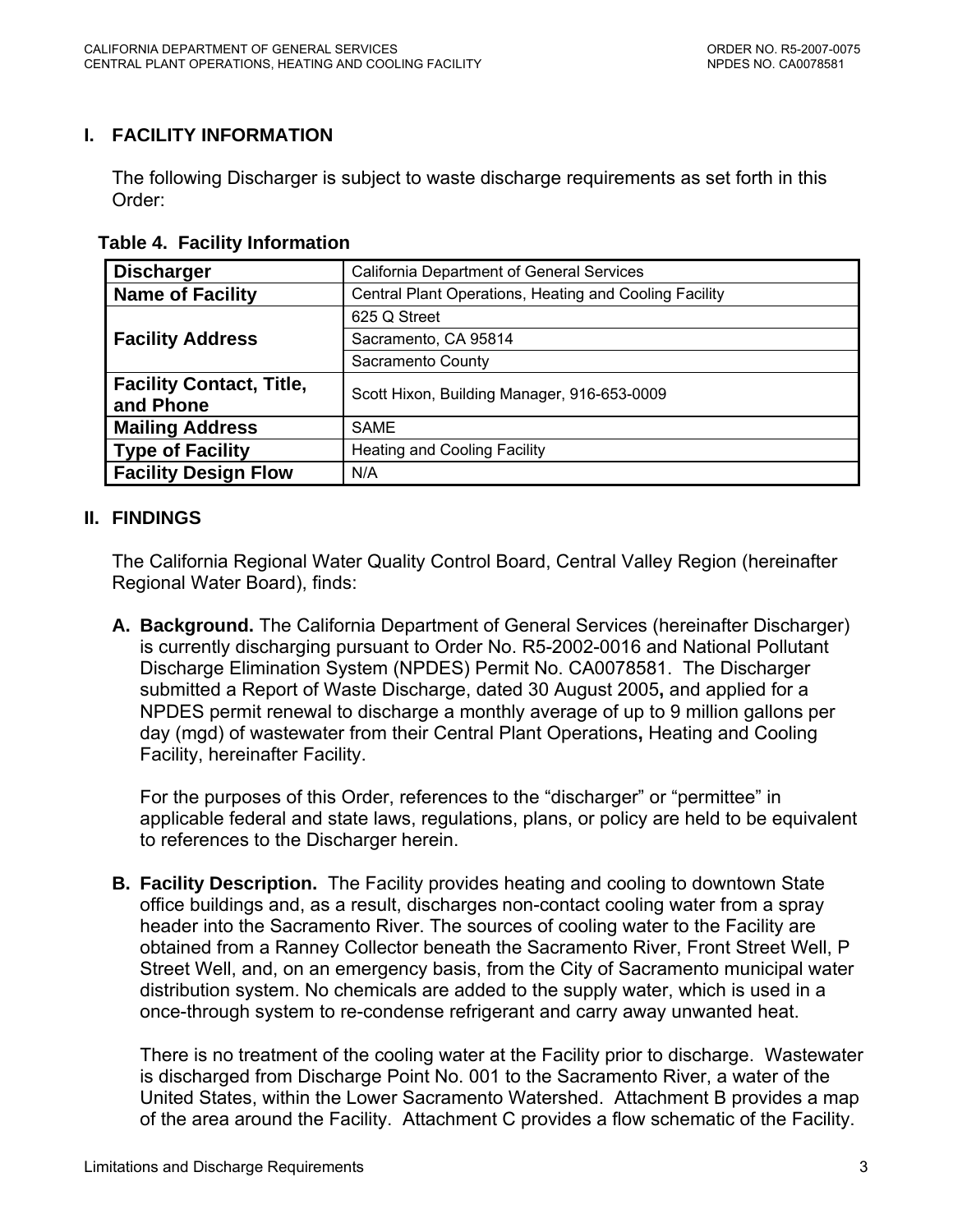- **C. Legal Authorities.** This Order is issued pursuant to section 402 of the federal Clean Water Act (CWA) and implementing regulations adopted by the U.S. Environmental Protection Agency (USEPA) and chapter 5.5, division 7 of the California Water Code (commencing with section 13370). It shall serve as a NPDES permit for point source discharges from this facility to surface waters. This Order also serves as Waste Discharge Requirements (WDRs) pursuant to article 4, chapter 4, division 7 of the Water Code (commencing with section 13260).
- **D. Background and Rationale for Requirements**. The Regional Water Board developed the requirements in this Order based on information submitted as part of the application, through monitoring and reporting programs, and other available information. The Fact Sheet (Attachment F), which contains background information and rationale for Order requirements, is hereby incorporated into this Order and constitutes part of the Findings for this Order. Attachments A through E, and G are also incorporated into this Order.
- **E. California Environmental Quality Act (CEQA).** Under Water Code section 13389, this action to adopt an NPDES permit is exempt from the provisions of CEQA, Public Resources Code sections 21100-21177.
- **F. Technology-based Effluent Limitations***.* Section 301(b) of the CWA and implementing USEPA permit regulations at section 122.44, title 40 of the Code of Federal Regulations (CFR) require that permits include conditions meeting applicable technology-based requirements at a minimum, and any more stringent effluent limitations necessary to meet applicable water quality standards. A detailed discussion of the technology-based effluent limitations development is included in the Fact Sheet (Attachment F).
- **G. Water Quality-based Effluent Limitations.** Section 301(b) of the CWA and section 122.44(d) require that permits include limitations more stringent than applicable federal technology-based requirements where necessary to achieve applicable water quality standards.

Section 122.44(d)(1)(i) mandates that permits include effluent limitations for all pollutants that are or may be discharged at levels that have the reasonable potential to cause or contribute to an exceedance of a water quality standard, including numeric and narrative objectives within a standard. Where reasonable potential has been established for a pollutant, but there is no numeric criterion or objective for the pollutant, water quality-based effluent limitations (WQBELs) must be established using: (1) EPA criteria guidance under CWA section 304(a), supplemented where necessary by other relevant information; (2) an indicator parameter for the pollutant of concern; or (3) a calculated numeric water quality criterion, such as a proposed State criterion or policy interpreting the State's narrative criterion, supplemented with other relevant information, as provided in 40 CFR section 122.44(d)(1)(vi).

**H. Water Quality Control Plans.** The Regional Water Board adopted a *Water Quality Control Plan, Fourth Edition (Revised August 2006), for the Sacramento and San Joaquin River Basins* (hereinafter Basin Plan) that designates beneficial uses,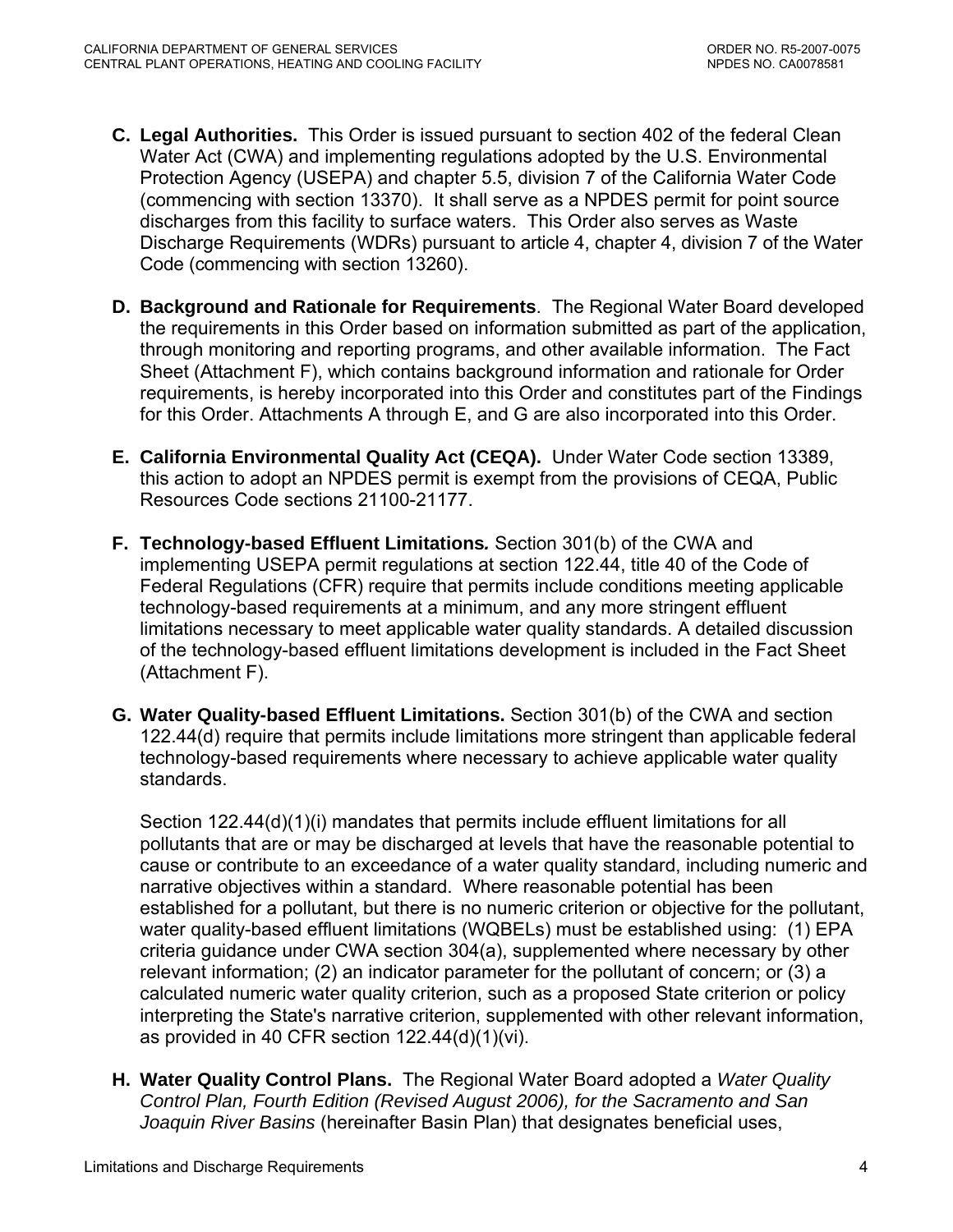<span id="page-4-0"></span>establishes water quality objectives, and contains implementation programs and policies to achieve those objectives for all waters addressed through the plan. In addition, the Basin Plan implements State Water Resources Control Board (State Water Board) Resolution No. 88-63, which established state policy that all waters, with certain exceptions, should be considered suitable or potentially suitable for municipal or domestic supply. Beneficial uses applicable to the Sacramento River, which is a part of the Sacramento-San Joaquin Delta at the point of the discharge, are as follows:

| <b>Discharge</b><br><b>Point</b> | <b>Receiving Water</b><br><b>Name</b> | <b>Beneficial Use(s)</b>                                                                                                                                                                                                                                                                                                                                                                                                                              |
|----------------------------------|---------------------------------------|-------------------------------------------------------------------------------------------------------------------------------------------------------------------------------------------------------------------------------------------------------------------------------------------------------------------------------------------------------------------------------------------------------------------------------------------------------|
| 001                              | Sacramento River                      | Existing:<br>Municipal and domestic supply (MUN); agricultural<br>irrigation, agricultural stock watering (AGR);<br>industrial process supply (PROC), industrial<br>service supply (IND); recreation contact (REC-1)<br>and other noncontact (REC-2); freshwater habitat<br>warm (WARM) and freshwater habitat cold<br>(COLD); warm and cold migration habitat (MIGR);<br>warm spawning habitat (SPWN), wildlife habitat<br>(WILD); navigation (NAV). |

| Table 5. Basin Plan Beneficial Uses |  |  |  |  |
|-------------------------------------|--|--|--|--|
|-------------------------------------|--|--|--|--|

The Basin Plan includes a list of Water Quality Limited Segments (WQLSs), which are defined as "…*those sections of lakes, streams, rivers or other fresh water bodies where water quality does not meet (or is not expected to meet) water quality standards even after the application of appropriate limitations for point sources (40 CFR 130, et seq.)*." The Basin Plan also states, "*Additional treatment beyond minimum federal standards will be imposed on dischargers to WQLSs. Dischargers will be assigned or allocated a maximum allowable load of critical pollutants so that water quality objectives can be met in the segment.*" The Sacramento River at the point of the discharge is part of the Sacramento-San Joaquin River Delta (Delta Waterways - northern portion) and is listed as a WQLS for chlorpyrifos, diazinon, DDT, exotic species, group A pesticides, mercury, PCBs (polychlorinated biphenyls), and unknown toxicity in the 2006 303(d) approved list of impaired water bodies. No applicable total maximum daily loads (TMDLs) have been completed for the Delta Waterways (northern portion). Efforts have been initiated to develop TMDLs for chlorpyrifos, diazinon, and mercury for the northern portion of the Sacramento-San Joaquin River Delta.

The State Water Board adopted a *Water Quality Control Plan for Control of Temperature in the Coastal and Interstate Water and Enclosed Bays and Estuaries of California* (Thermal Plan) on May 18, 1972, and amended this plan on September 18, 1975. This plan contains temperature objectives for surface waters. As described further in the Fact Sheet, the Facility has requested an exception to the Thermal Plan. The approved exceptions to the Thermal Plan are implemented in this Order.

Requirements of this Order specifically implement the applicable Water Quality Control Plans.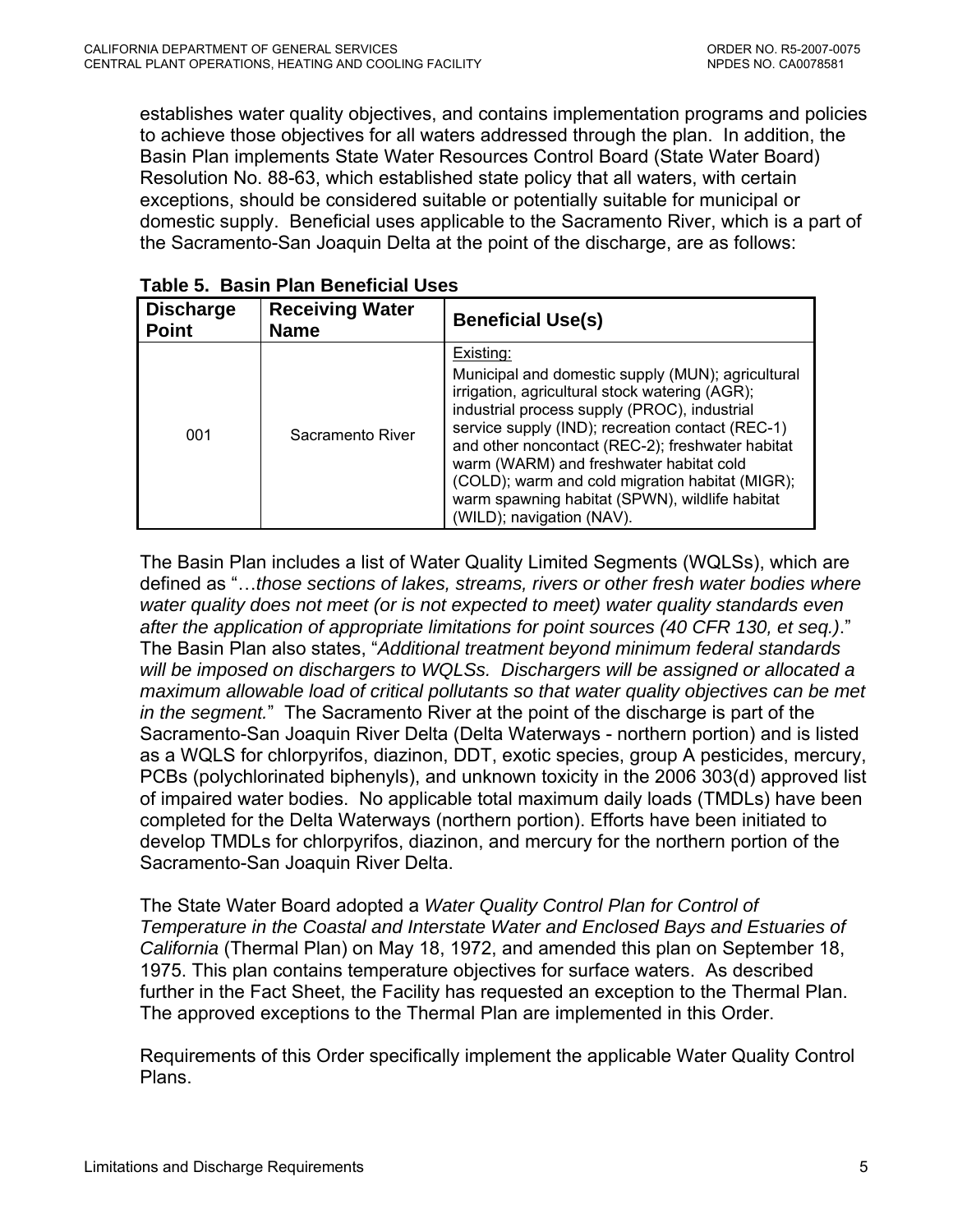- **I. National Toxics Rule (NTR) and California Toxics Rule (CTR).** USEPA adopted the NTR on December 22, 1992, and later amended it on May 4, 1995 and November 9, 1999. About forty criteria in the NTR applied in California. On May 18, 2000, USEPA adopted the CTR. The CTR promulgated new toxics criteria for California and, in addition, incorporated the previously adopted NTR criteria that were applicable in the state. The CTR was amended on February 13, 2001. These rules contain water quality criteria for priority pollutants.
- **J. State Implementation Policy.** On March 2, 2000, the State Water Board adopted the *Policy for Implementation of Toxics Standards for Inland Surface Waters, Enclosed Bays, and Estuaries of California* (State Implementation Policy or SIP). The SIP became effective on April 28, 2000 with respect to the priority pollutant criteria promulgated for California by the USEPA through the NTR and to the priority pollutant objectives established by the Regional Water Board in the Basin Plan. The SIP became effective on May 18, 2000 with respect to the priority pollutant criteria promulgated by the USEPA through the CTR. The State Water Board adopted amendments to the SIP on February 24, 2005 that became effective on July 13, 2005. The SIP establishes implementation provisions for priority pollutant criteria and objectives and provisions for chronic toxicity control. Requirements of this Order implement the SIP.
- **K. Compliance Schedules and Interim Requirements.** In general, an NPDES permit must include final effluent limitations that are consistent with Clean Water Act section 301 and with 40 CFR 122.44(d). There are exceptions to this general rule. The State Water Board has concluded that where the Regional Water Board's Basin Plan allows for schedules of compliance and the Regional Water Board is newly interpreting a narrative standard, it may include schedules of compliance in the permit to meet effluent limits that implement a narrative standard. See In the Matter of Waste Discharge Requirements for Avon Refinery (State Board Order WQ 2001-06 at pp. 53-55). See also Communities for a Better Environment et al. v. State Water Resources Control Board, 34 Cal.Rptr.3d 396, 410 (2005). The Basin Plan for the Sacramento and San Joaquin Rivers includes a provision that authorizes the use of compliance schedules in NPDES permits for water quality objectives that are adopted after the date of adoption of the Basin Plan, which was September 25, 1995 (See Basin Plan at page IV-16). Consistent with the State Water Board's Order in the CBE matter, the Regional Water Board has the discretion to include compliance schedules in NPDES permits when it is including an effluent limitation that is a "new interpretation" of a narrative water quality objective. This conclusion is also consistent with the United States Environmental Protection Agency policies and administrative decisions. See, e.g., Whole Effluent Toxicity (WET) Control Policy. The Regional Water Board, however, is not required to include a schedule of compliance, but may issue a Time Schedule Order pursuant to Water Code section 13300 or a Cease and Desist Order pursuant to Water Code section 13301 where it finds that the discharger is violating or threatening to violate the permit. The Regional Water Board will consider the merits of each case in determining whether it is appropriate to include a compliance schedule in a permit, and, consistent with the Basin Plan, should consider feasibility of achieving compliance, and must impose a schedule that is as short as practicable to achieve compliance with the objectives, criteria, or effluent limit based on the objective or criteria.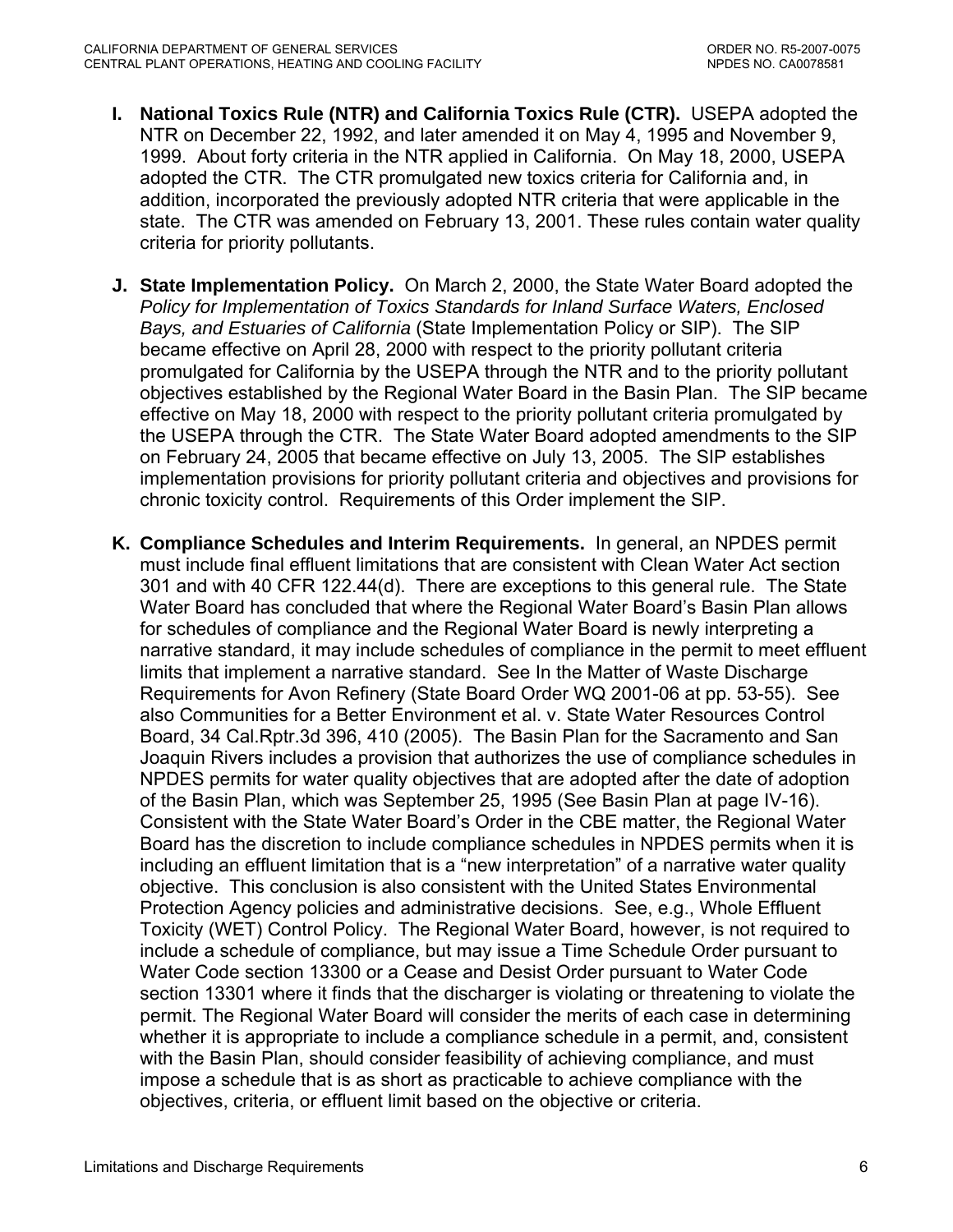For CTR constituents, Section 2.1 of the SIP provides that, based on a Discharger's request and demonstration that it is infeasible for an existing Discharger to achieve immediate compliance with an effluent limitation derived from a CTR criterion, compliance schedules may be allowed in an NPDES permit. Unless an exception has been granted under section 5.3 of the SIP, a compliance schedule may not exceed 5 years from the date that the permit is issued or reissued, nor may it extend beyond 10 years from the effective date of the SIP (or May 18, 2010) to establish and comply with CTR criterion-based effluent limitations. Where a compliance schedule for a final effluent limitation that exceeds 1 year, the Order must include interim numeric limitations for that constituent or parameter. Where allowed by the Basin Plan, compliance schedules and interim effluent limitations or discharge specifications may also be granted to allow time to implement a new or revised water quality objective. This Order includes compliance schedules and interim effluent limitations. A detailed discussion of the basis for the compliance schedule(s) and interim effluent limitation(s) and/or discharge specifications is included in the Fact Sheet.

- **L. Alaska Rule.** On March 30, 2000, USEPA revised its regulation that specifies when new and revised state and tribal water quality standards (WQS) become effective for CWA purposes. (40 CFR §131.21; 65 Fed. Reg. 24641 (April 27, 2000).) Under the revised regulation (also known as the Alaska rule), new and revised standards submitted to USEPA after May 30, 2000, must be approved by USEPA before being used for CWA purposes. The final rule also provides that standards already in effect and submitted to USEPA by May 30, 2000 may be used for CWA purposes, whether or not approved by USEPA.
- **M. Stringency of Requirements for Individual Pollutants.** This Order contains technology-based requirements and water quality-based effluent limitations for individual pollutants. The technology-based requirements include development and implementation of a best management practices plan, based on best professional judgment, in lieu of numeric technology-based limitations. These technology-based requirements are no more stringent than federal requirements. The water quality-based effluent limitations consist of restrictions on aluminum, arsenic, chlorine residual, copper, dichlorobromomethane, dibromochloromethane, electrical conductivity, iron, manganese, pH, and temperature.

Water quality-based effluent limitations have been scientifically derived to implement water quality objectives that protect beneficial uses. Both the beneficial uses and the water quality objectives have been approved pursuant to federal law and are the applicable federal water quality standards. To the extent that toxic pollutant water quality-based effluent limitations were derived from the CTR, the CTR is the applicable standard pursuant to 40 CFR section 131.38. The scientific procedures for calculating the individual water quality-based effluent limitations are based on the CTR-SIP, which was approved by USEPA on May 1, 2001. All beneficial uses and water quality objectives contained in the Basin Plan were approved under state law and submitted to and approved by USEPA prior to May 30, 2000. Any water quality objectives and beneficial uses submitted to USEPA prior to May 30, 2000, but not approved by USEPA before that date, are nonetheless "*applicable water quality standards for purposes of the [Clean Water] Act*" pursuant to 40 CFR section 131.21(c)(1). Collectively, this Order's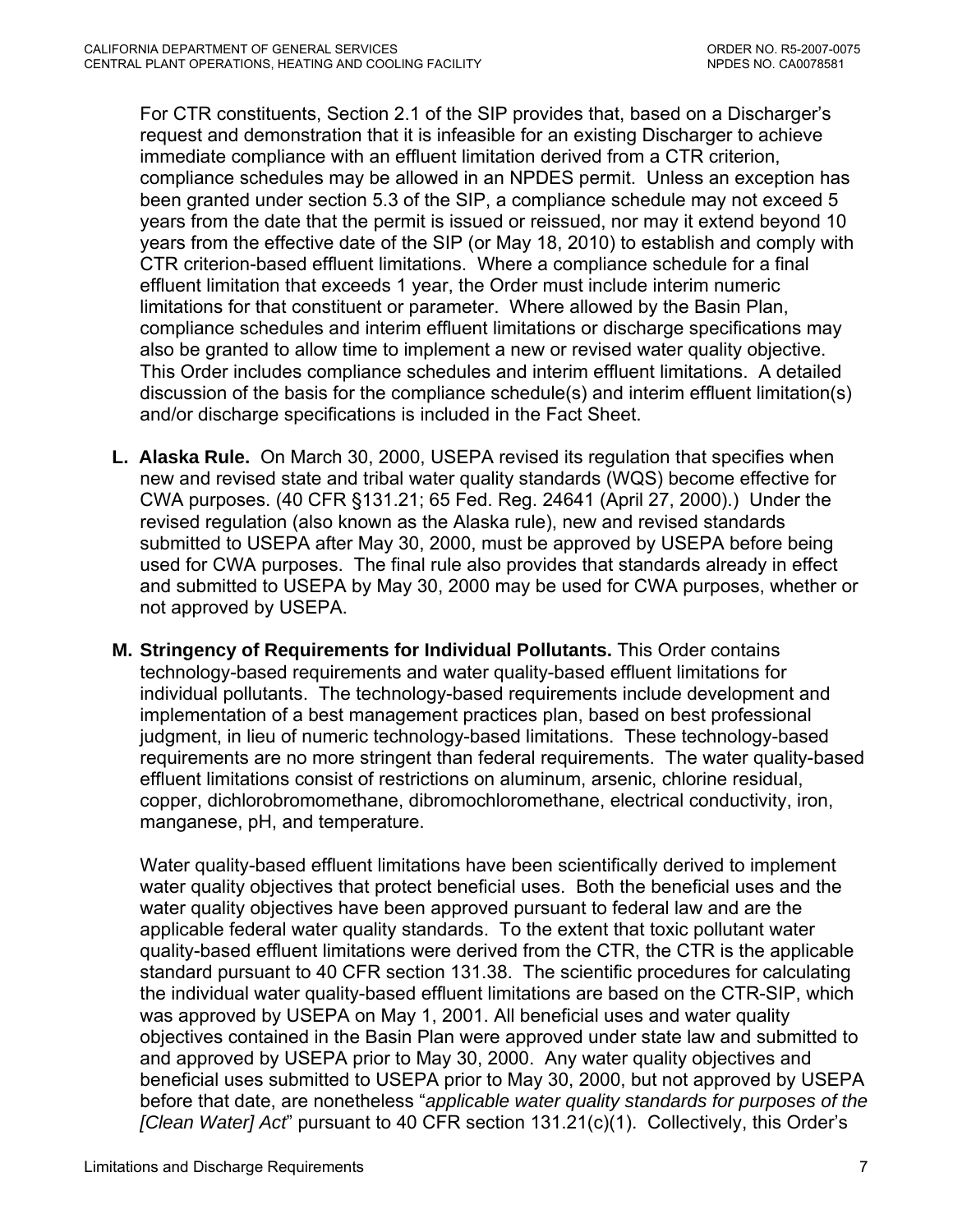restrictions on individual pollutants are no more stringent than required to implement the technology-based requirements of the CWA and the applicable water quality standards for purposes of the CWA.

- **N. Antidegradation Policy.** Section 131.12 requires that the state water quality standards include an antidegradation policy consistent with the federal policy. The State Water Board established California's antidegradation policy in State Water Board Resolution No. 68-16. Resolution No. 68-16 is consistent with the federal antidegradation policy where the federal policy applies under federal law. Resolution No. 68-16 requires that existing quality of waters be maintained unless degradation is justified based on specific findings. The Regional Water Board's Basin Plan implements, and incorporates by reference, both the state and federal antidegradation policies. As discussed in detail in the Fact Sheet the permitted discharge is consistent with the antidegradation provision of section 131.12 and State Water Board Resolution No. 68-16.
- **O. Anti-Backsliding Requirements.** Sections 402(o)(2) and 303(d)(4) of the CWA and federal regulations at title 40, Code of Federal Regulations section 122.44(l) prohibit backsliding in NPDES permits. These anti-backsliding provisions require effluent limitations in a reissued permit to be as stringent as those in the previous permit, with some exceptions where limitations may be relaxed. Some effluent limitations in this Order are less stringent that those in the previous Order. As discussed in detail in the Fact Sheet this relaxation of effluent limitations is consistent with the anti-backsliding requirements of the CWA and federal regulations.
- **P. Monitoring and Reporting.** Section 122.48 requires that all NPDES permits specify requirements for recording and reporting monitoring results. Water Code sections 13267 and 13383 authorizes the Regional Water Board to require technical and monitoring reports. The Monitoring and Reporting Program establishes monitoring and reporting requirements to implement federal and State requirements. This Monitoring and Reporting Program is provided in Attachment E.
- **Q. Standard and Special Provisions.** Standard Provisions, which apply to all NPDES permits in accordance with section 122.41, and additional conditions applicable to specified categories of permits in accordance with section 122.42, are provided in Attachment D. The discharger must comply with all standard provisions and with those additional conditions that are applicable under section 122.42. The Regional Water Board has also included in this Order special provisions applicable to the Discharger. A rationale for the special provisions contained in this Order is provided in the attached Fact Sheet.

## **R. Provisions and Requirements Implementing State Law. (Not Applicable)**

**S. Notification of Interested Parties.** The Regional Water Board has notified the Discharger and interested agencies and persons of its intent to prescribe Waste Discharge Requirements for the discharge and has provided them with an opportunity to submit their written comments and recommendations. Details of notification are provided in the Fact Sheet of this Order.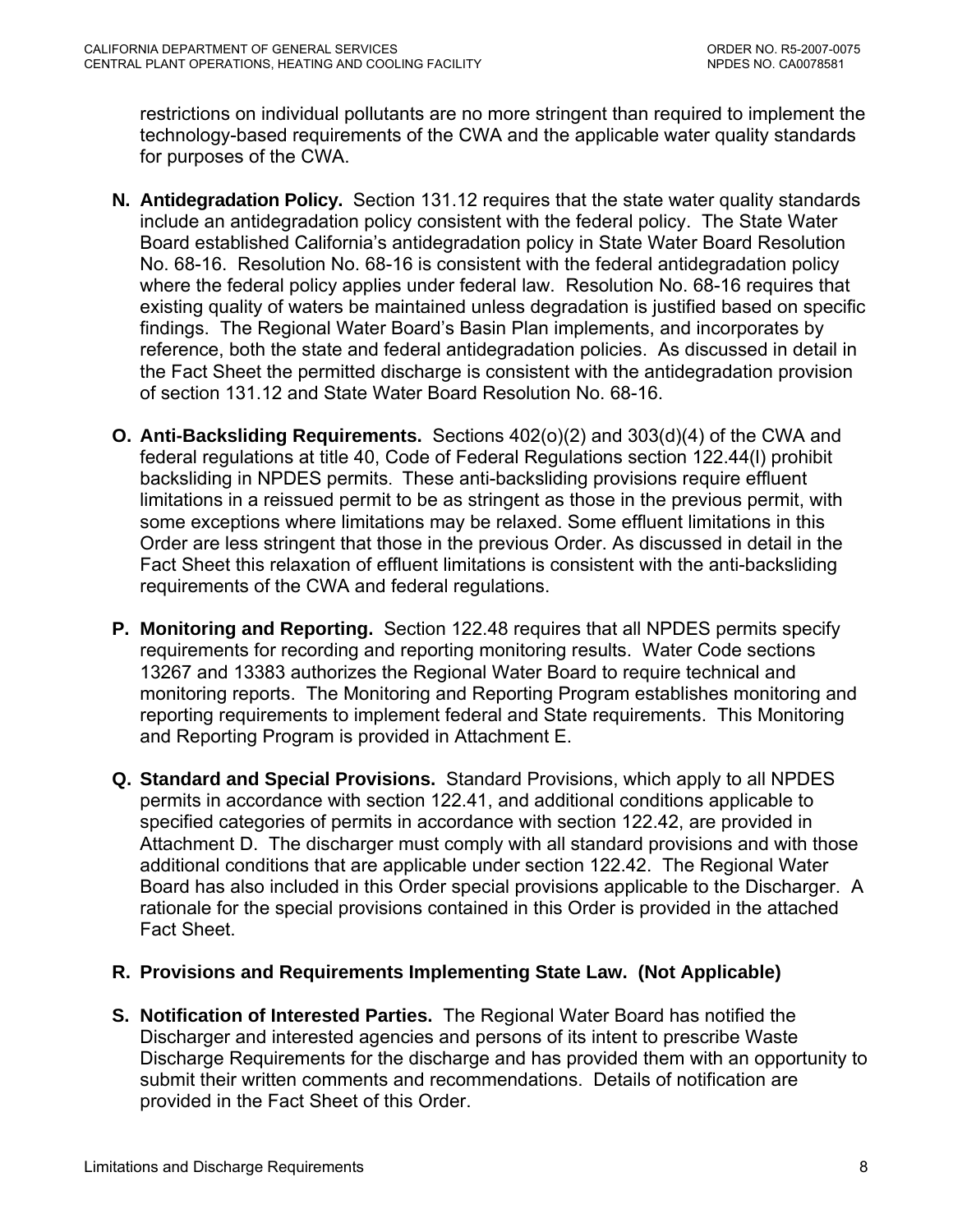<span id="page-8-0"></span>**T. Consideration of Public Comment.** The Regional Water Board, in a public meeting, heard and considered all comments pertaining to the discharge. Details of the Public Hearing are provided in the Fact Sheet of this Order.

## **III. DISCHARGE PROHIBITIONS**

- A. Discharge of non- contact cooling water at a location or in a manner different from that described in the Findings is prohibited.
- B. The by-pass or overflow of wastes to surface waters is prohibited, except as allowed by Federal Standard Provisions [I.G.](#page-29-0) and [I.H.](#page-30-0) (Attachment D).
- C. Neither the discharge nor its treatment shall create a nuisance as defined in Section 13050 of the California Water Code.
- D. The Discharger is prohibited from combining any other wastewater or pollutant-free waters to the non-contact cooling water prior to discharge. Pollutant-free wastewater means rainfall, groundwater, contact cooling waters, and condensates that are essentially free of pollutants.

# **IV. EFFLUENT LIMITATIONS AND DISCHARGE SPECIFICATIONS**

### **A. Effluent Limitations – Discharge Point No. 001**

### **1. Final Effluent Limitations – Discharge Point No. 001**

The Discharger shall maintain compliance with the following effluent limitations at Discharge Point No. 001, with compliance measured at Monitoring Location EFF-001 as described in the attached MRP (Attachment E):

a. The Discharger shall maintain compliance with the effluent limitations specified in Table 6:

|                                |                   | <b>Effluent Limitations</b> |                   |                                |                                        |                                        |  |
|--------------------------------|-------------------|-----------------------------|-------------------|--------------------------------|----------------------------------------|----------------------------------------|--|
| <b>Parameter</b>               | <b>Units</b>      | Average<br><b>Monthly</b>   | Average<br>Weekly | <b>Maximum</b><br><b>Daily</b> | <b>Instantaneous</b><br><b>Minimum</b> | <b>Instantaneous</b><br><b>Maximum</b> |  |
| pH                             | Standard<br>Units |                             |                   |                                | 6.5                                    | 8.5                                    |  |
| <b>Total Residual Chlorine</b> | mg/L              | --                          |                   | 0.02                           |                                        | $- -$                                  |  |
| Dichlorobromomethane           | $\mu$ g/L         |                             |                   | 11                             |                                        | --                                     |  |
| Dibromochloromethane           | $\mu$ g/L         | --                          |                   | 6.2                            |                                        | --                                     |  |
| Arsenic, Total<br>Recoverable  | $\mu$ g/L         |                             |                   | 40                             |                                        |                                        |  |
| Copper, Total<br>Recoverable   | $\mu$ g/L         | 2.31                        |                   | 4.6                            |                                        |                                        |  |
| Aluminum, Total<br>Recoverable | $\mu$ g/L         | 71                          |                   | 143                            |                                        |                                        |  |
| <b>Electrical Conductivity</b> | umhos/cm          |                             |                   | 719                            |                                        |                                        |  |

# **Table 6. Effluent Limitations**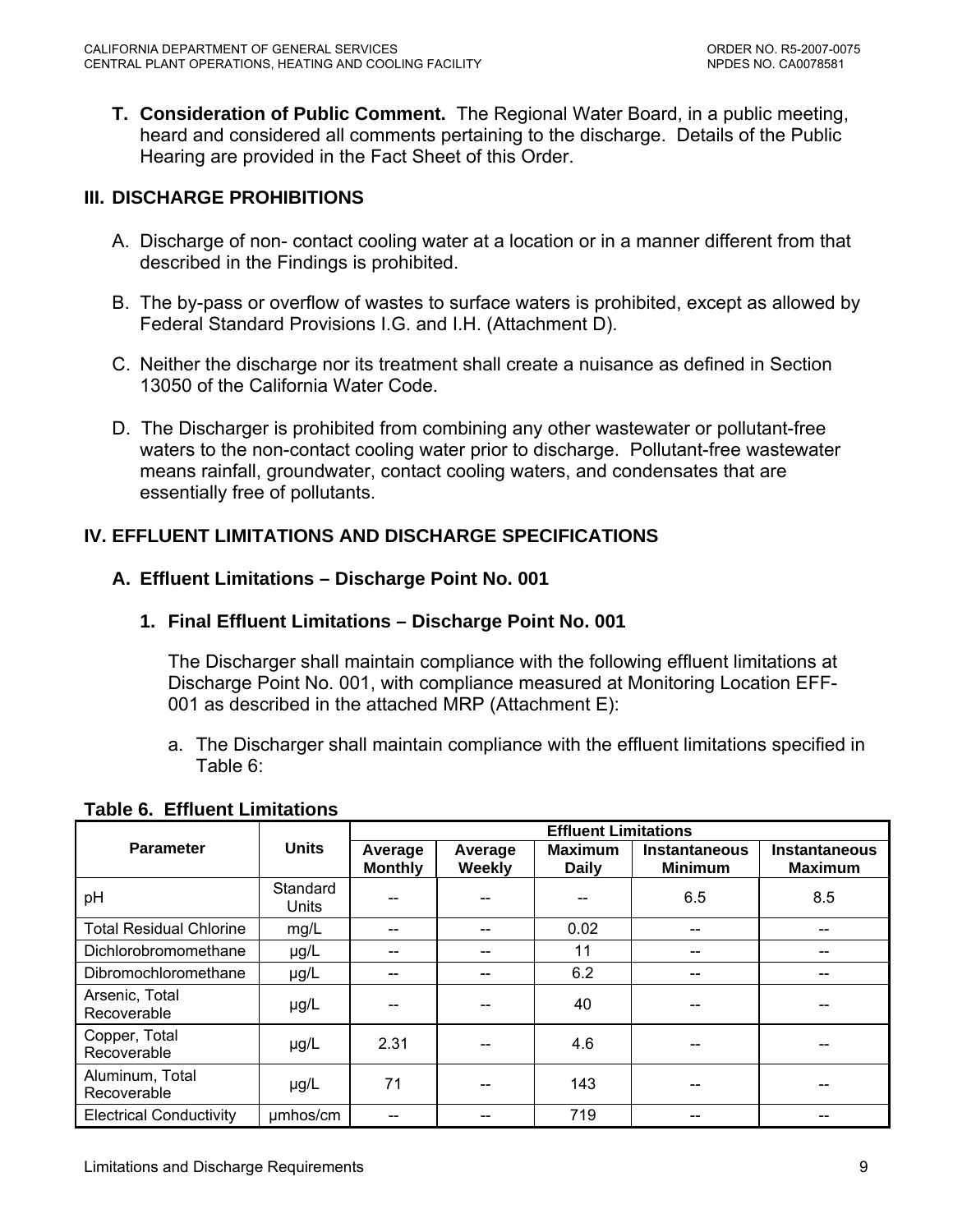<span id="page-9-0"></span>

| <b>Parameter</b>                | <b>Units</b> | <b>Effluent Limitations</b> |                          |                                |                                 |                          |
|---------------------------------|--------------|-----------------------------|--------------------------|--------------------------------|---------------------------------|--------------------------|
|                                 |              | Average<br><b>Monthly</b>   | Average<br>Weekly        | <b>Maximum</b><br><b>Daily</b> | Instantaneous<br><b>Minimum</b> | Instantaneous<br>Maximum |
| Manganese, Total<br>Recoverable | $\mu$ g/L    | --                          | $\overline{\phantom{a}}$ | 2954                           | $\overline{\phantom{m}}$        | $- -$                    |

- b. **Acute Whole Effluent Toxicity.** Survival of aquatic organisms in 96-hour bioassays of undiluted waste shall be no less than:
	- i. 70%, minimum for any one bioassay; and
	- ii. 90%, median for any three consecutive bioassays.
- c. **Temperature.** The maximum temperature of the discharge shall not exceed 89°F, nor exceed the natural receiving water temperature by more than 20°F from May through October, and by more than 39°F from November through April.
- d. **Total Residual Chlorine.** Effluent total residual chlorine shall not exceed 0.01 mg/L, as a 4-day average.
- e. **Flow.** The 30-day average discharge flow shall not exceed 9.0 mgd.
- f. **Total Recoverable Iron.** Effluent total recoverable iron concentrations shall not exceed 300 μg/L, as an annual average.

### **2. Interim Effluent Limitations**

a. During the period beginning 11 August 2007 and ending on May 17, 2010, the Discharger shall maintain compliance with the following limitations at 001, with compliance measured at Monitoring Location EFF-001 as described in the attached MRP. These interim effluent limitations shall apply in lieu of the corresponding final effluent limitations specified for the same parameters during the time period indicated in this provision.

#### **Table 7. Interim Effluent Limitations for Copper**

|                              |           |                           |                   | <b>Effluent Limitations</b>    |                                 |                          |
|------------------------------|-----------|---------------------------|-------------------|--------------------------------|---------------------------------|--------------------------|
| <b>Parameter</b>             | Units     | Average<br><b>Monthly</b> | Average<br>Weekly | <b>Maximum</b><br><b>Daily</b> | Instantaneous<br><b>Minimum</b> | Instantaneous<br>Maximum |
| Copper, Total<br>Recoverable | $\mu$ g/L | $\overline{\phantom{a}}$  | $-\!$             | 68.4                           | $-\!$                           | $- -$                    |

b. During the period beginning 11 August 2007 and ending on May 31, 2012, the Discharger shall maintain compliance with the following limitations at 001, with compliance measured at Monitoring Location EFF-001 as described in the attached MRP. These interim effluent limitations shall apply in lieu of the corresponding final effluent limitations specified for the same parameters during the time period indicated in this provision.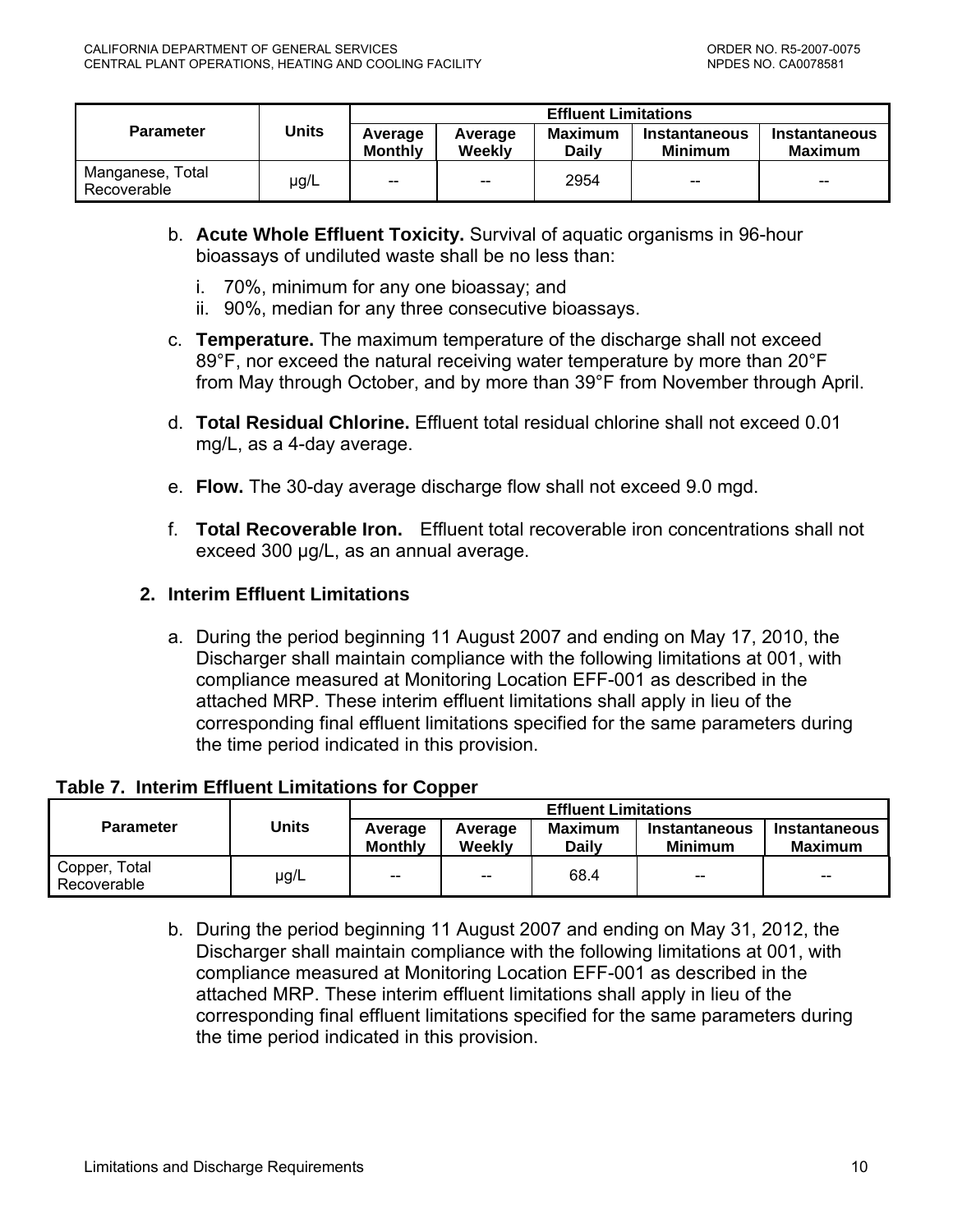### <span id="page-10-0"></span>**Table 8. Interim Effluent Limitations for Aluminum**

| <b>Parameter</b>               | Units     | <b>Effluent Limitations</b> |                   |                         |                          |                          |
|--------------------------------|-----------|-----------------------------|-------------------|-------------------------|--------------------------|--------------------------|
|                                |           | Average<br><b>Monthly</b>   | Average<br>Weekly | Maximum<br><b>Daily</b> | Instantaneous<br>Minimum | Instantaneous<br>Maximum |
| Aluminum, Total<br>Recoverable | $\mu$ g/L | $-$                         | $-$               | 255                     | $\overline{\phantom{a}}$ | $- -$                    |

### **B. Land Discharge Specifications – Not applicable**

### **C. Reclamation Specifications - Not applicable**

## **V. RECEIVING WATER LIMITATIONS**

### **A. Surface Water Limitations**

Receiving water limitations are based on water quality objectives contained in the Basin Plan and are a required part of this Order. The discharge shall not cause the following in the Sacramento River:

- 1. **Bacteria**. The fecal coliform concentration, based on a minimum of not less than five samples for any 30-day period, to exceed a geometric mean of 200 MPN/100 mL, nor more than ten percent of the total number of fecal coliform samples taken during any 30-day period to exceed 400 MPN/100 mL.
- 2. **Biostimulatory Substances**. Water to contain biostimulatory substances which promote aquatic growths in concentrations that cause nuisance or adversely affect beneficial uses.
- 3. **Chemical Constituents**. Chemical constituents to be present in concentrations that adversely affect beneficial uses.
- 4. **Color**. Discoloration that causes nuisance or adversely affects beneficial uses.
- 5. **Dissolved Oxygen**: The dissolved oxygen concentration to be reduced below 7.0 mg/L at any time.
- 6. **Floating Material**. Floating material to be present in amounts that cause nuisance or adversely affect beneficial uses.
- 7. **Oil and Grease**. Oils, greases, waxes, or other materials to be present in concentrations that cause nuisance, result in a visible film or coating on the surface of the water or on objects in the water, or otherwise adversely affect beneficial uses.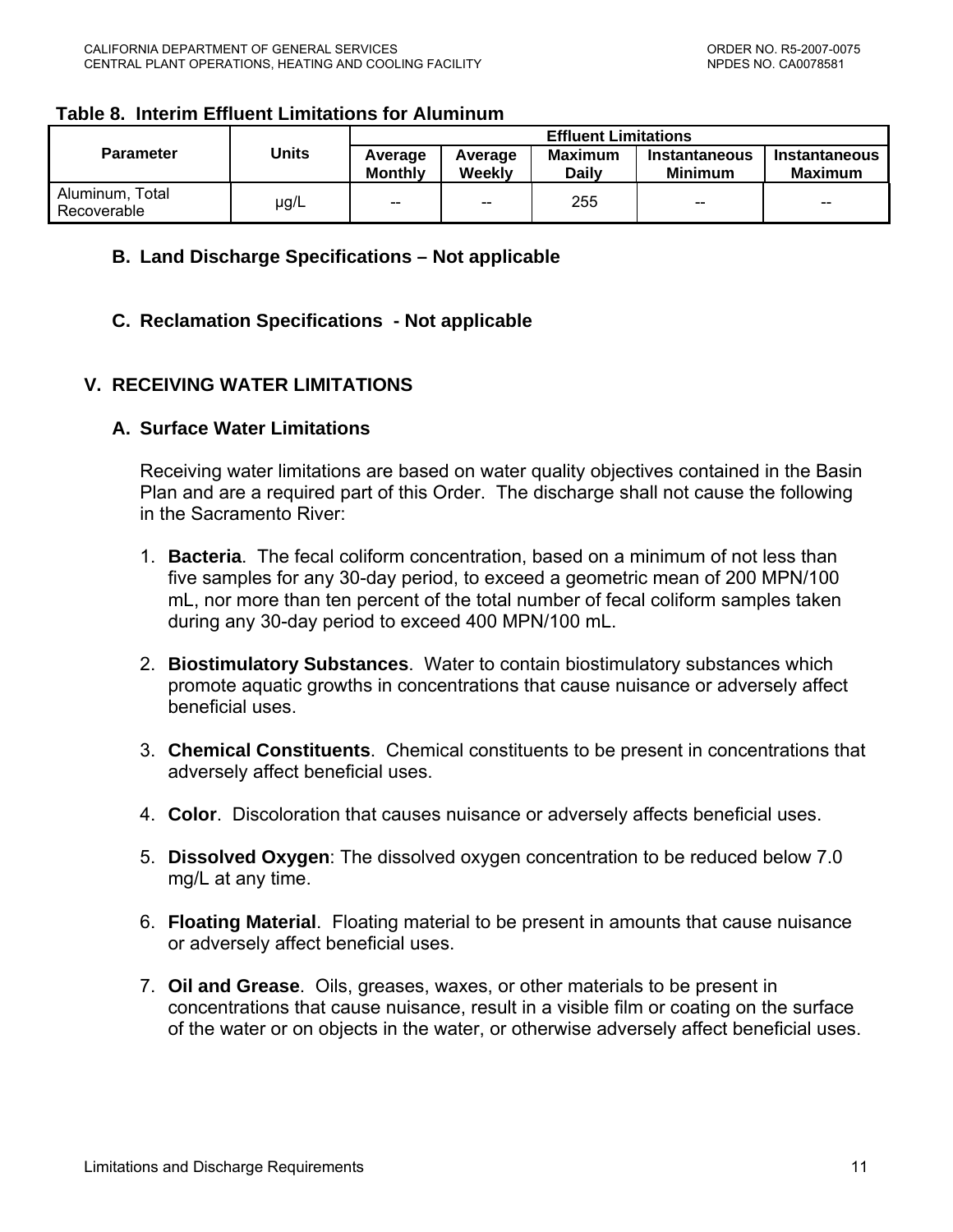8. **pH**. The pH to be depressed below 6.5, raised above 8.5, nor changed by more than 0.5. A one-month averaging period may be applied when calculating the pH change of 0.5.

## 9. **Pesticides**:

- a. Pesticides to be present, individually or in combination, in concentrations that adversely affect beneficial uses;
- b. Pesticides to be present in bottom sediments or aquatic life in concentrations that adversely affect beneficial uses;
- c. Total identifiable persistent chlorinated hydrocarbon pesticides to be present in the water column at concentrations detectable within the accuracy of analytical methods approved by USEPA or the Executive Officer**/**prescribed in *Standard Methods for the Examination of Water and Wastewater, 18<sup>th</sup> Edition, or other* equivalent methods approved by the Executive Officer.
- d. Pesticide concentrations to exceed those allowable by applicable antidegradation policies (see State Water Board Resolution No. 68-16 and 40 CFR §131.12.).
- e. Pesticide concentrations to exceed the lowest levels technically and economically achievable.
- f. Pesticides to be present in concentration in excess of the maximum contaminant levels set forth in California Code of Regulations, Title 22, Division 4, Chapter 15**/**specified in Table 64444-A (Organic Chemicals) of Section 64444 of Title 22 of the California Code of Regulations.
- g. Thiobencarb to be present in excess of 1.0 µg/L.

## 10. **Radioactivity**:

- a. Radionuclides to be present in concentrations that are harmful to human, plant, animal, or aquatic life nor that result in the accumulation of radionuclides in the food web to an extent that presents a hazard to human, plant, animal, or aquatic life.
- b. Radionuclides to be present in excess of the maximum contaminant levels specified in Table 4 (MCL Radioactivity) of Section 64443 of Title 22 of the California Code of Regulations.
- 11.**Suspended Sediments**. The suspended sediment load and suspended sediment discharge rate of surface waters to be altered in such a manner as to cause nuisance or adversely affect beneficial uses.
- 12. **Settleable Substances**. Substances to be present in concentrations that result in the deposition of material that causes nuisance or adversely affects beneficial uses.
- 13.**Suspended Material**. Suspended material to be present in concentrations that cause nuisance or adversely affect beneficial uses.
- 14. **Taste and Odors**. Taste- or odor-producing substances to be present in concentrations that impart undesirable tastes or odors to fish flesh or other edible products of aquatic origin, or that cause nuisance, or otherwise adversely affect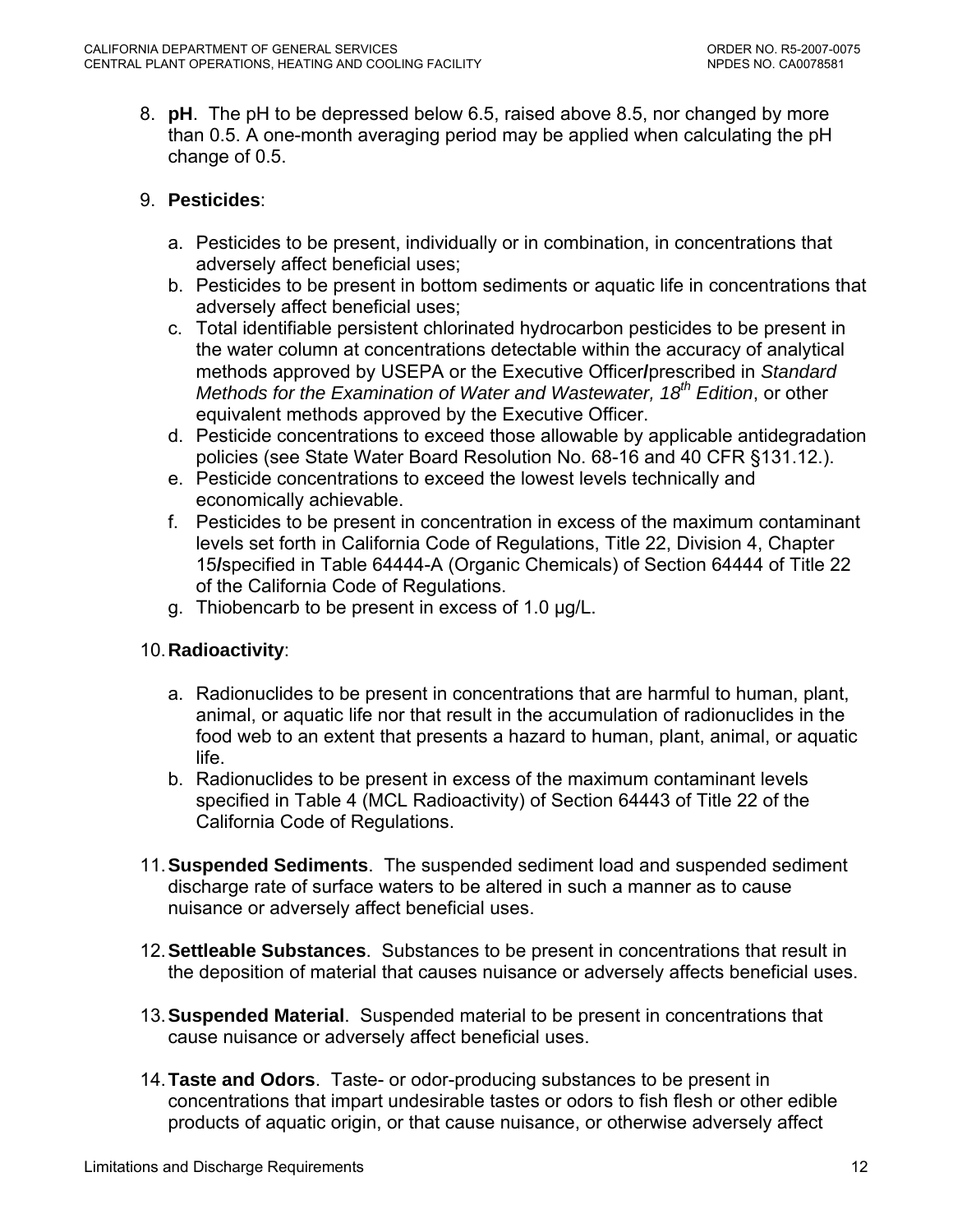<span id="page-12-0"></span>beneficial uses or domestic or municipal water supplies.

- 15. **Temperature**. The Thermal Plan is applicable to this discharge. The exception to the Thermal Plan approved for this Facility requires that the discharge shall not cause the following in the Sacramento River:
	- i. The creation of a zone, defined by water temperatures of more than  $1\degree$ F above natural receiving water temperature, which exceeds 25 percent of the crosssectional area of the river channel at any point.
	- ii. A surface water temperature to rise greater than 14°F above the natural temperature of the receiving water at any time or place
- 16. **Toxicity**. Toxic substances to be present, individually or in combination, in concentrations that produce detrimental physiological responses in human, plant, animal, or aquatic life.
- 17. **Turbidity**. The turbidity to increase as follows:
	- a. More than 1 Nephelometric Turbidity Unit (NTU) where natural turbidity is between 0 and 5 NTUs.
	- b. More than 20 percent where natural turbidity is between 5 and 50 NTUs.
	- c. More than 10 NTU where natural turbidity is between 50 and 100 NTUs. More than 10 percent where natural turbidity is greater than 100 NTUs.

### **B. Groundwater Limitations – Not applicable**

## **VI. PROVISIONS**

### **A. Standard Provisions**

- 1. The Discharger shall comply with all Standard Provisions included in Attachment D of this Order.
- 2. The Discharger shall comply with the following provisions:
	- a. If the Discharger's wastewater treatment plant is publicly owned or subject to regulation by California Public Utilities Commission, it shall be supervised and operated by persons possessing certificates of appropriate grade according to Title 23, CCR, Division 3, Chapter 26.
	- b. After notice and opportunity for a hearing, this Order may be terminated or modified for cause, including, but not limited to:
		- i. violation of any term or condition contained in this Order;
		- ii. obtaining this Order by misrepresentation or by failing to disclose fully all relevant facts;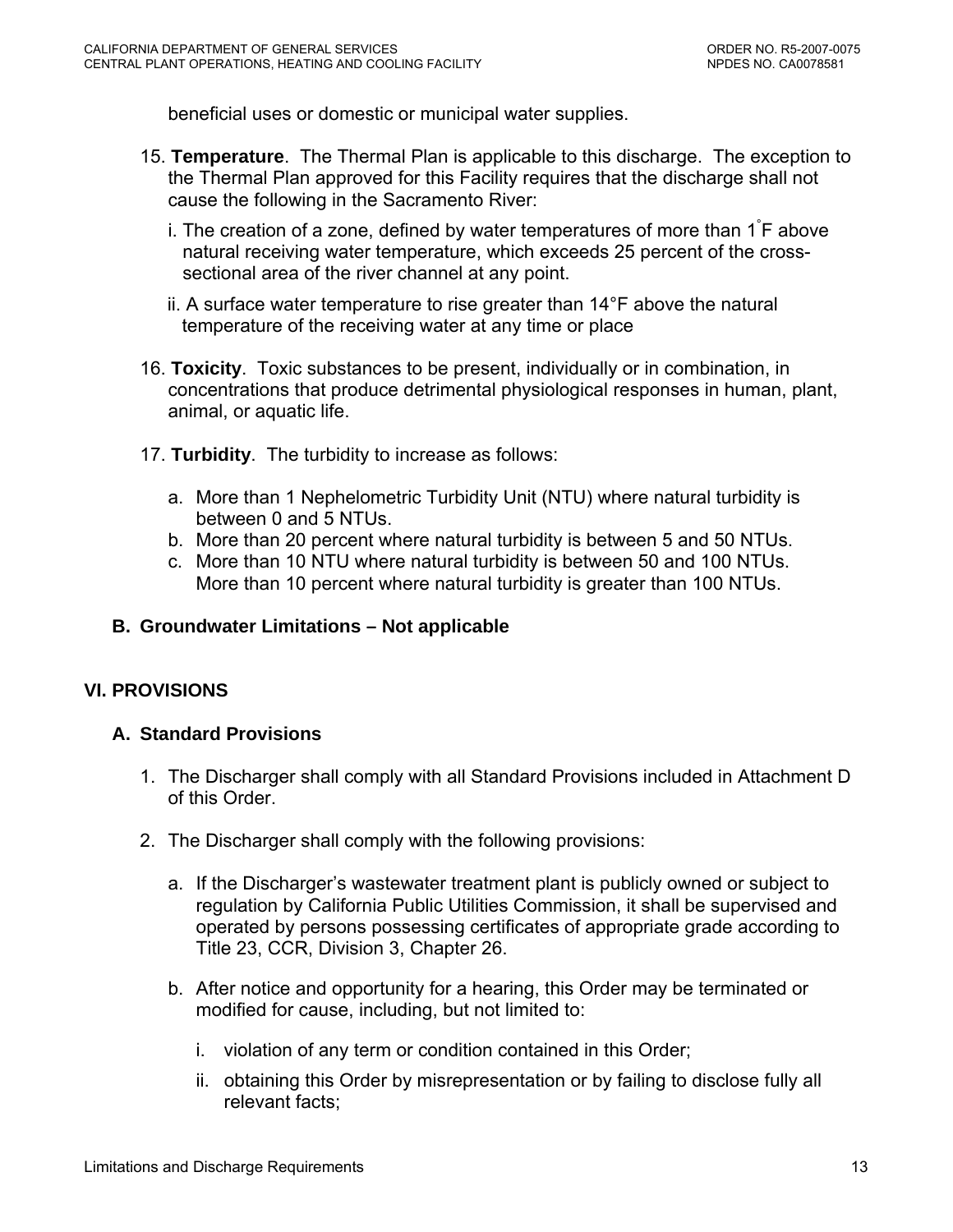- iii. a change in any condition that requires either a temporary or permanent reduction or elimination of the authorized discharge; and
- iv. a material change in the character, location, or volume of discharge.

The causes for modification include:

- *New regulations.* New regulations have been promulgated under Section 405(d) of the Clean Water Act, or the standards or regulations on which the permit was based have been changed by promulgation of amended standards or regulations or by judicial decision after the permit was issued.
- *Land application plans.* When required by a permit condition to incorporate a land application plan for beneficial reuse of sewage sludge, to revise an existing land application plan, or to add a land application plan.
- *Change in sludge use or disposal practice.* Under 40 Code of Federal Regulations (CFR) 122.62(a)(1), a change in the Discharger's sludge use or disposal practice is a cause for modification of the permit. It is cause for revocation and reissuance if the Discharger requests or agrees.

The Regional Water Board may review and revise this Order at any time upon application of any affected person or the Regional Water Board's own motion.

c. If a toxic effluent standard or prohibition (including any scheduled compliance specified in such effluent standard or prohibition) is established under Section 307(a) of the CWA, or amendments thereto, for a toxic pollutant that is present in the discharge authorized herein, and such standard or prohibition is more stringent than any limitation upon such pollutant in this Order, the Regional Water Board will revise or modify this Order in accordance with such toxic effluent standard or prohibition.

The Discharger shall comply with effluent standards and prohibitions within the time provided in the regulations that establish those standards or prohibitions, even if this Order has not yet been modified.

- d. This Order shall be modified, or alternately revoked and reissued, to comply with any applicable effluent standard or limitation issued or approved under Sections 301(b)(2)(C) and (D), 304(b)(2), and 307(a)(2) of the CWA, if the effluent standard or limitation so issued or approved:
	- i. contains different conditions or is otherwise more stringent than any effluent limitation in the Order; or
	- ii. controls any pollutant limited in the Order.

The Order, as modified or reissued under this paragraph, shall also contain any other requirements of the CWA then applicable.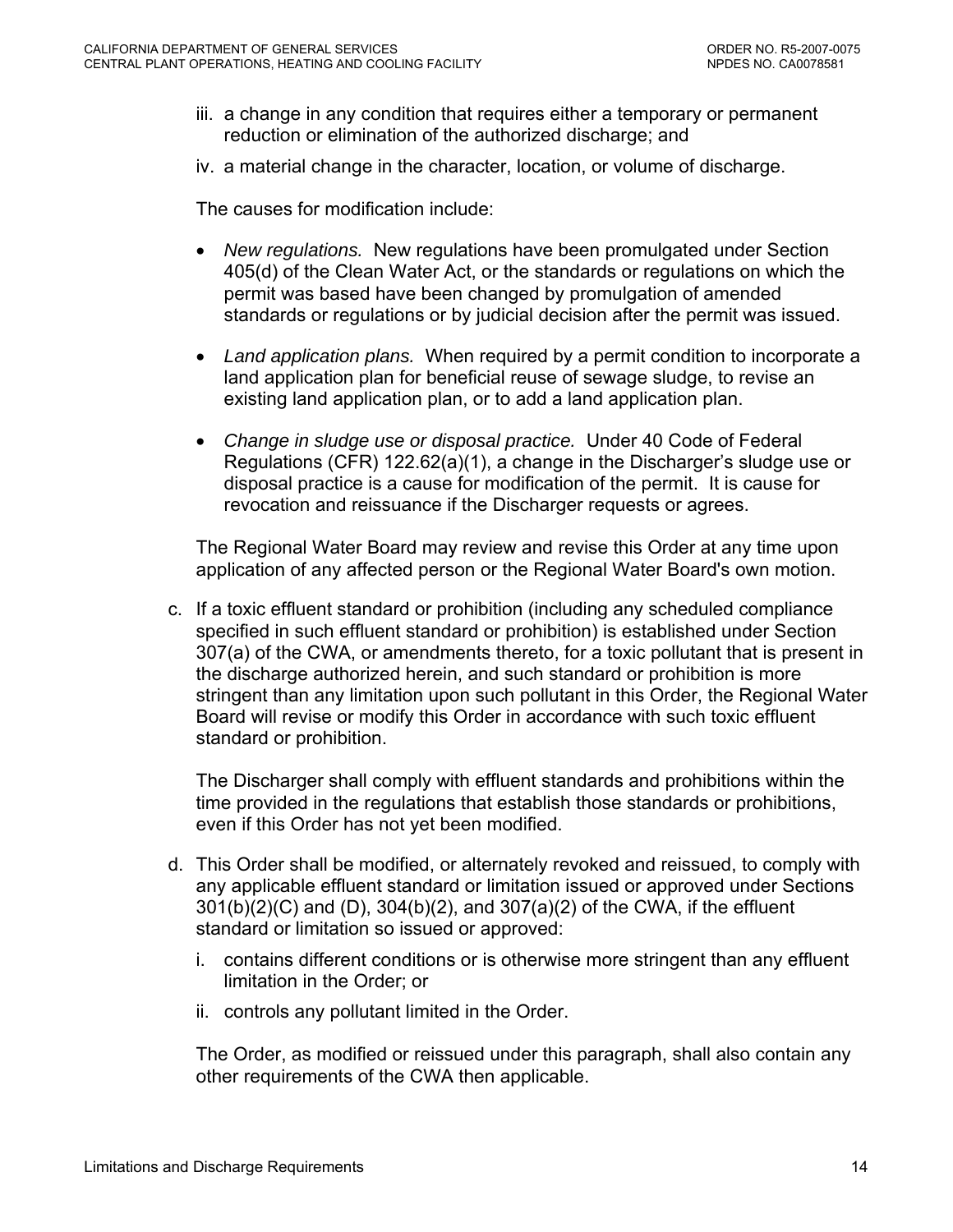- e. The provisions of this Order are severable. If any provision of this Order is found invalid, the remainder of this Order shall not be affected.
- f. The Discharger shall take all reasonable steps to minimize any adverse effects to waters of the State or users of those waters resulting from any discharge or sludge use or disposal in violation of this Order. Reasonable steps shall include such accelerated or additional monitoring as necessary to determine the nature and impact of the non-complying discharge or sludge use or disposal.
- g. The Discharger shall ensure compliance with any existing or future pretreatment standard promulgated by USEPA under Section 307 of the CWA, or amendment thereto, for any discharge to the municipal system.
- h. The discharge of any radiological, chemical or biological warfare agent or highlevel, radiological waste is prohibited.
- i. A copy of this Order shall be maintained at the discharge facility and be available at all times to operating personnel. Key operating personnel shall be familiar with its content.
- j. Safeguard to electric power failure:
	- i. The Discharger shall provide safeguards to assure that, should there be reduction, loss, or failure of electric power, the discharge shall comply with the terms and conditions of this Order.
	- ii. Upon written request by the Regional Water Board the Discharger shall submit a written description of safeguards. Such safeguards may include alternate power sources, standby generators, retention capacity, operating procedures, or other means. A description of the safeguards provided shall include an analysis of the frequency, duration, and impact of power failures experienced over the past five years on effluent quality and on the capability of the Discharger to comply with the terms and conditions of the Order. The adequacy of the safeguards is subject to the approval of the Regional Water Board.
	- iii. Should the treatment works not include safeguards against reduction, loss, or failure of electric power, or should the Regional Water Board not approve the existing safeguards, the Discharger shall, within ninety days of having been advised in writing by the Regional Water Board that the existing safeguards are inadequate, provide to the Regional Water Board and USEPA a schedule of compliance for providing safeguards such that in the event of reduction, loss, or failure of electric power, the Discharger shall comply with the terms and conditions of this Order. The schedule of compliance shall, upon approval of the Regional Water Board, become a condition of this Order.
- k. The Discharger, upon written request of the Regional Water Board, shall file with the Board a technical report on its preventive (failsafe) and contingency (cleanup) plans for controlling accidental discharges, and for minimizing the effect of such events. This report may be combined with that required under Regional Water Board Standard Provision VI.A.2.m.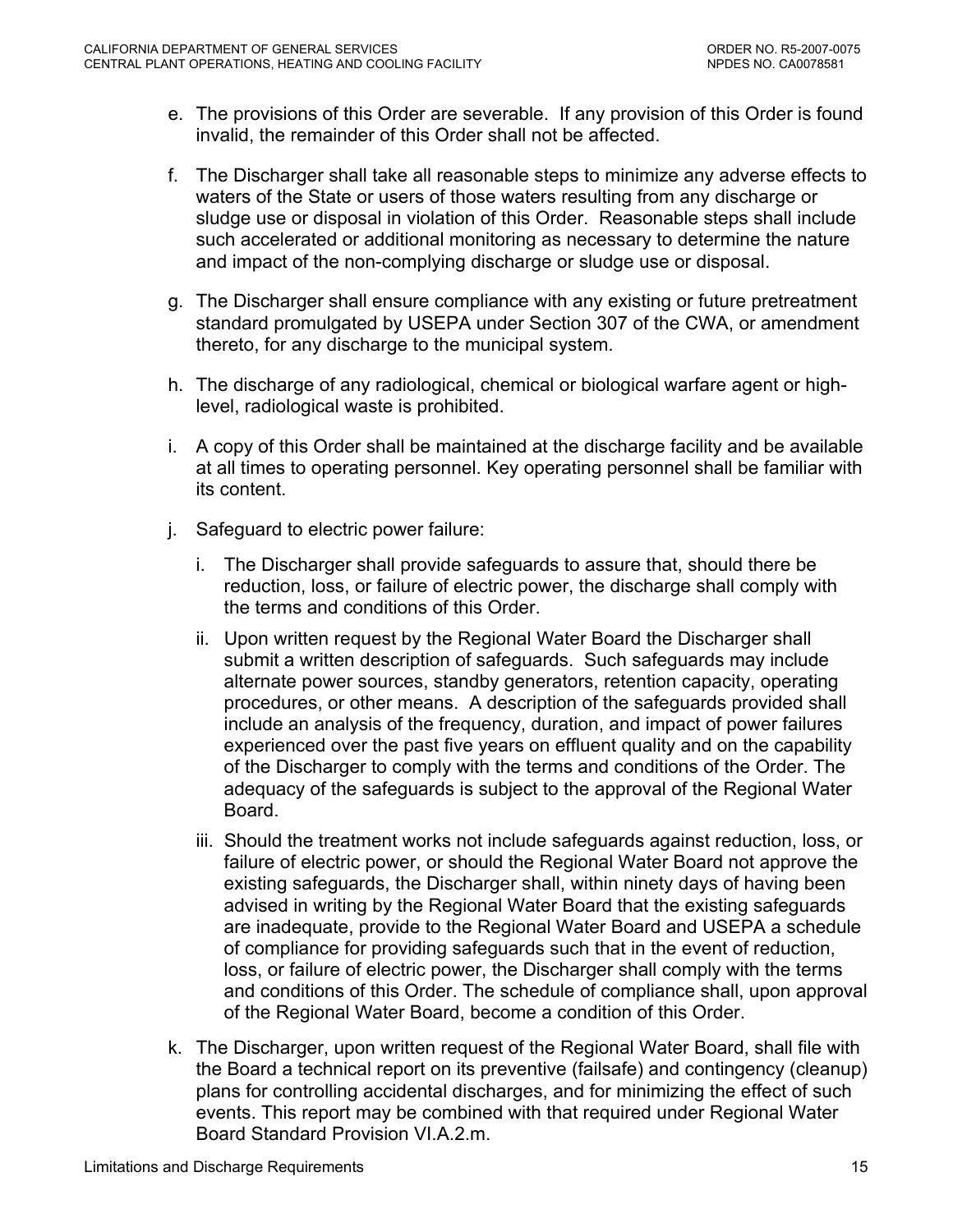The technical report shall:

- i. Identify the possible sources of spills, leaks, untreated waste by-pass, and contaminated drainage. Loading and storage areas, power outage, waste treatment unit outage, and failure of process equipment, tanks and pipes should be considered.
- ii. Evaluate the effectiveness of present facilities and procedures and state when they became operational.
- iii. Predict the effectiveness of the proposed facilities and procedures and provide an implementation schedule containing interim and final dates when they will be constructed, implemented, or operational.

The Regional Water Board, after review of the technical report, may establish conditions which it deems necessary to control accidental discharges and to minimize the effects of such events. Such conditions shall be incorporated as part of this Order, upon notice to the Discharger.

- l. A publicly owned treatment works (POTW) whose waste flow has been increasing, or is projected to increase, shall estimate when flows will reach hydraulic and treatment capacities of its treatment and disposal facilities. The projections shall be made in January, based on the last three years' average dry weather flows, peak wet weather flows and total annual flows, as appropriate. When any projection shows that capacity of any part of the facilities may be exceeded in four years, the Discharger shall notify the Regional Water Board by 31 January. A copy of the notification shall be sent to appropriate local elected officials, local permitting agencies and the press. Within 120 days of the notification, the Discharger shall submit a technical report showing how it will prevent flow volumes from exceeding capacity or how it will increase capacity to handle the larger flows. The Regional Water Board may extend the time for submitting the report.
- m. The Discharger shall submit technical reports as directed by the Executive Officer. All technical reports required herein that involve planning, investigation, evaluation, or design, or other work requiring interpretation and proper application of engineering or geologic sciences, shall be prepared by or under the direction of persons registered to practice in California pursuant to California Business and Professions Code, sections 6735, 7835, and 7835.1. To demonstrate compliance with Title 16, CCR, sections 415 and 3065, all technical reports must contain a statement of the qualifications of the responsible registered professional(s). As required by these laws, completed technical reports must bear the signature(s) and seal(s) of the registered professional(s) in a manner such that all work can be clearly attributed to the professional responsible for the work.
- n. Laboratories that perform sample analyses must be identified in all monitoring reports submitted to the Regional Water Board and USEPA.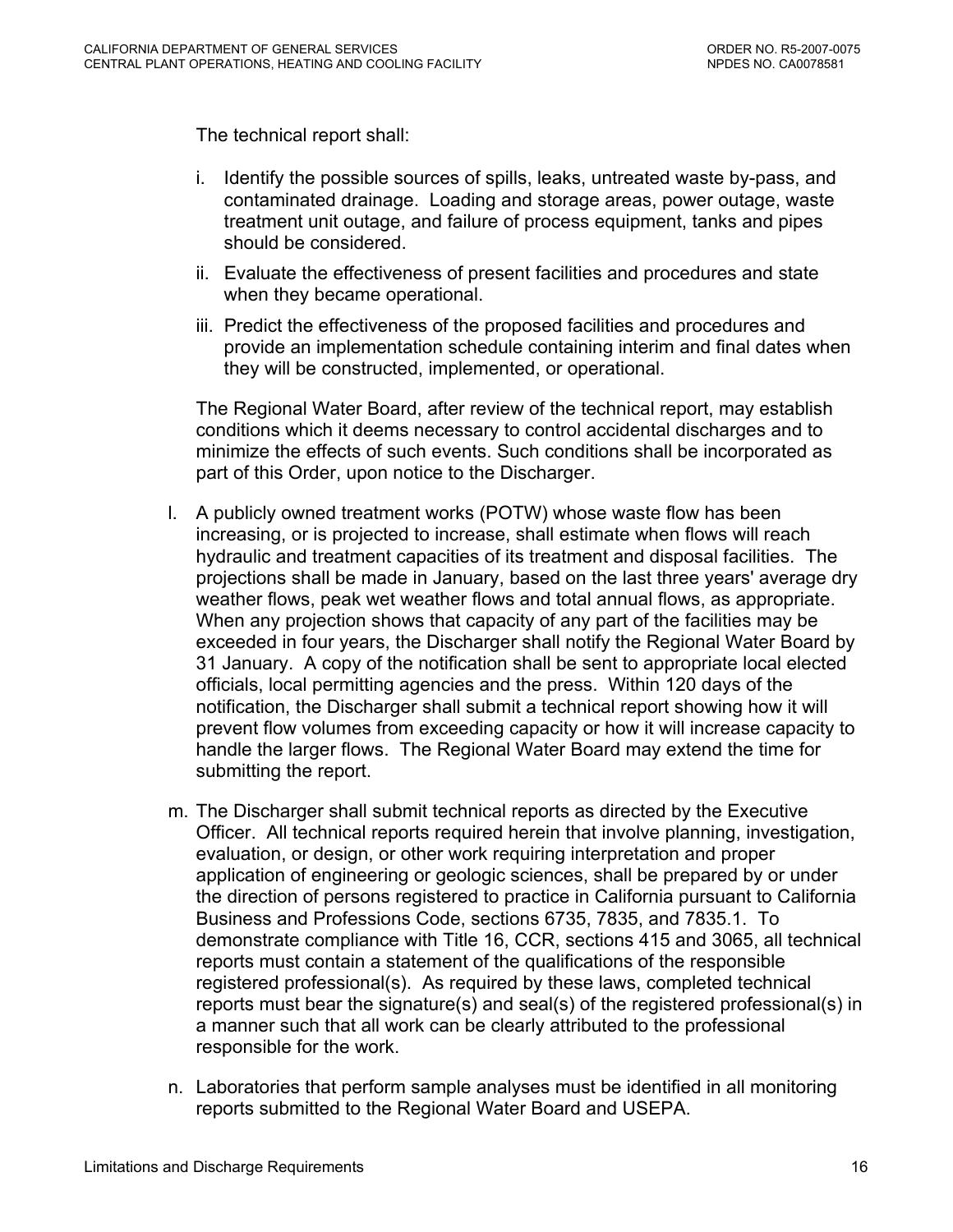- <span id="page-16-0"></span>o. The Discharger shall conduct analysis on any sample provided by USEPA as part of the Discharge Monitoring Quality Assurance (DMQA) program. The results of any such analysis shall be submitted to USEPA's DMQA manager.
- p. Effluent samples shall be taken downstream of the last addition of wastes to the treatment or discharge works where a representative sample may be obtained prior to mixing with the receiving waters. Samples shall be collected at such a point and in such a manner to ensure a representative sample of the discharge.
- q. All monitoring and analysis instruments and devices used by the Discharger to fulfill the prescribed monitoring program shall be properly maintained and calibrated as necessary, at least yearly, to ensure their continued accuracy.
- r. The Discharger shall file with the Regional Water Board technical reports on selfmonitoring performed according to the detailed specifications contained in the Monitoring and Reporting Program attached to this Order.
- s. The results of all monitoring required by this Order shall be reported to the Regional Water Board, and shall be submitted in such a format as to allow direct comparison with the limitations and requirements of this Order. Unless otherwise specified, discharge flows shall be reported in terms of the monthly average and the daily maximum discharge flows.
- t. The Regional Water Board is authorized to enforce the terms of this permit under several provisions of the CWC, including, but not limited to, sections 13385, 13386, and 13387.
- u. For POTWs, prior to making any change in the point of discharge, place of use, or purpose of use of treated wastewater that results in a decrease of flow in any portion of a watercourse, the Discharger must file a petition with the State Water Board, Division of Water Rights, and receive approval for such a change. (CWC section 1211)
- v. In the event the Discharger does not comply or will be unable to comply for any reason, with any prohibition, maximum daily effluent limitation, 1-hour average effluent limitation, or receiving water limitation contained in this Order, the Discharger shall notify the Regional Water Board by telephone (916) 464-3291 within 24 hours of having knowledge of such noncompliance, and shall confirm this notification in writing within five days, unless the Regional Water Board waives confirmation. The written notification shall include the information required by [Attachment D, Section V.E.1](#page-0-0) [40 CFR section 122.41(l)(6)(i)].

## **B. Monitoring and Reporting Program (MRP) Requirements**

1. The Discharger shall comply with the MRP, and future revisions thereto, in Attachment E of this Order.

# **C. Special Provisions**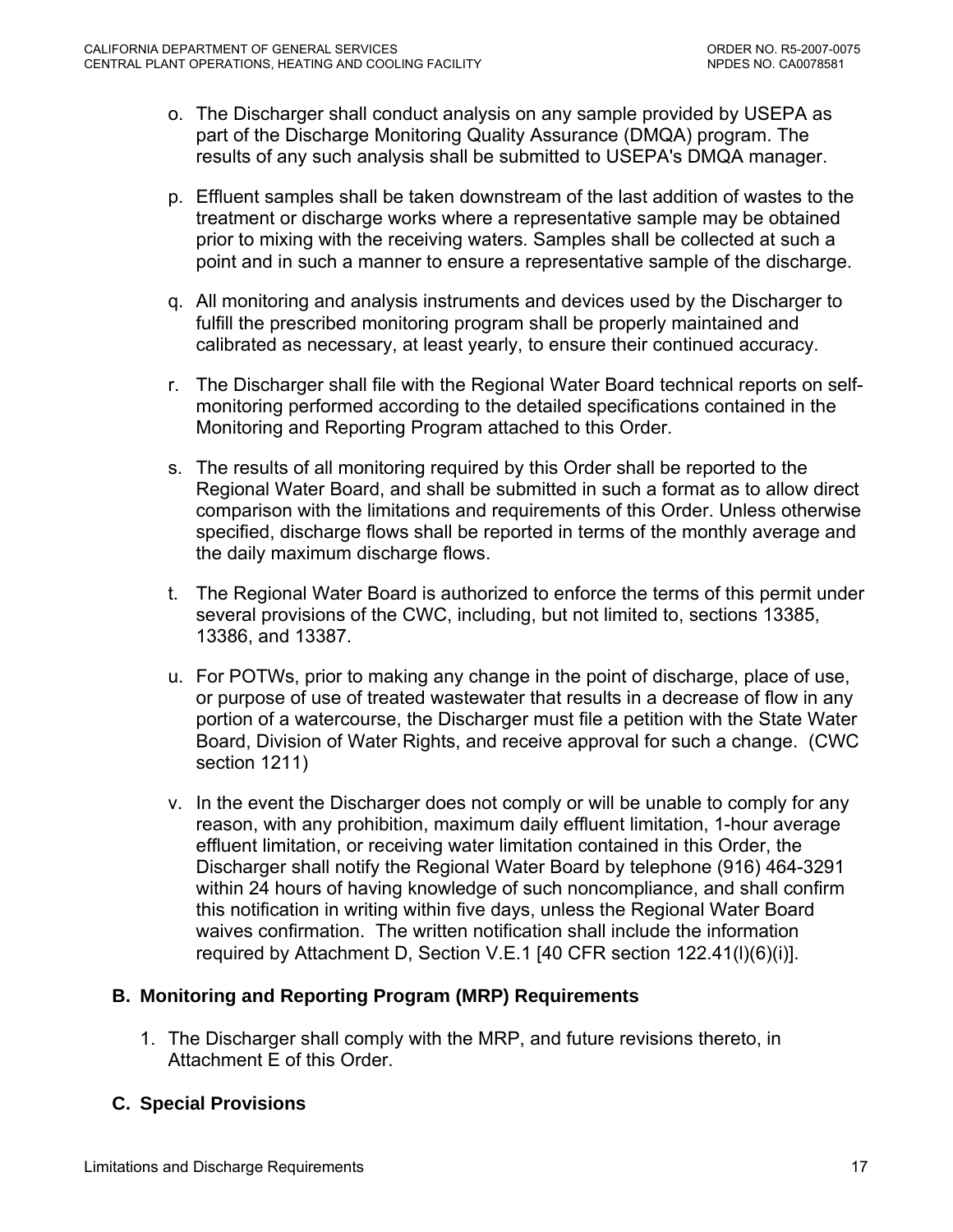### <span id="page-17-0"></span>**1. Reopener Provisions**

- a. This Order may be reopened for modification, or revocation and reissuance, as a result of the detection of a reportable priority pollutant generated by special conditions included in this Order. These special conditions may be, but are not limited to, fish tissue sampling, whole effluent toxicity, monitoring requirements on internal waste stream(s), and monitoring for surrogate parameters. Additional requirements may be included in this Order as a result of the special condition monitoring data.
- b. Conditions that necessitate a major modification of a permit are described in 40 CFR section 122.62, including:
	- i. If new or amended applicable water quality standards are promulgated or approved pursuant to Section 303 of the CWA, or amendments thereto, this permit may be reopened and modified in accordance with the new or amended standards.
	- ii. When new information, that was not available at the time of permit issuance, would have justified different permit conditions at the time of issuance.
- c. **Pollution Prevention.** This Order requires the Discharger prepare pollution prevention plans following CWC section 13263.3(d)(3) for aluminum and copper. Based on a review of the pollution prevention plans, this Order may be reopened for addition and/or modification of effluent limitations and requirements for these constituents.
- d. **Whole Effluent Toxicity.** As a result of a Toxicity Reduction Evaluation (TRE), this Order may be reopened to include a chronic toxicity limitation, a new acute toxicity limitation, and/or a limitation for a specific toxicant identified in the TRE. Additionally, if the State Water Board revises the SIP's toxicity control provisions that would require the establishment of numeric chronic toxicity effluent limitations, this Order may be reopened to include a numeric chronic toxicity effluent limitation based on the new provisions.
- e. **Water Effects Ratios (WER) and Metal Translators.** A default WER of 1.0 has been used in this Order for calculating CTR criteria for applicable priority pollutant inorganic constituents.In addition, default dissolved-to-total metal translators have been used to convert water quality objectives from dissolved to total recoverable when developing effluent limitations. If the Discharger performs studies to determine site-specific WERs and/or site-specific dissolved-to-total metal translators, this Order may be reopened to modify the effluent limitations for the applicable inorganic constituents.
- f. **Mixing Zone Study for Copper:** There is the potential that the Sacramento River provides assimilative capacity and that a mixing zone and dilution credits could be considered for compliance with aquatic life criteria for copper. Dilution credits and mixing zones shall only be considered by the Regional Water Board after the Discharger has completed site-specific mixing zone study and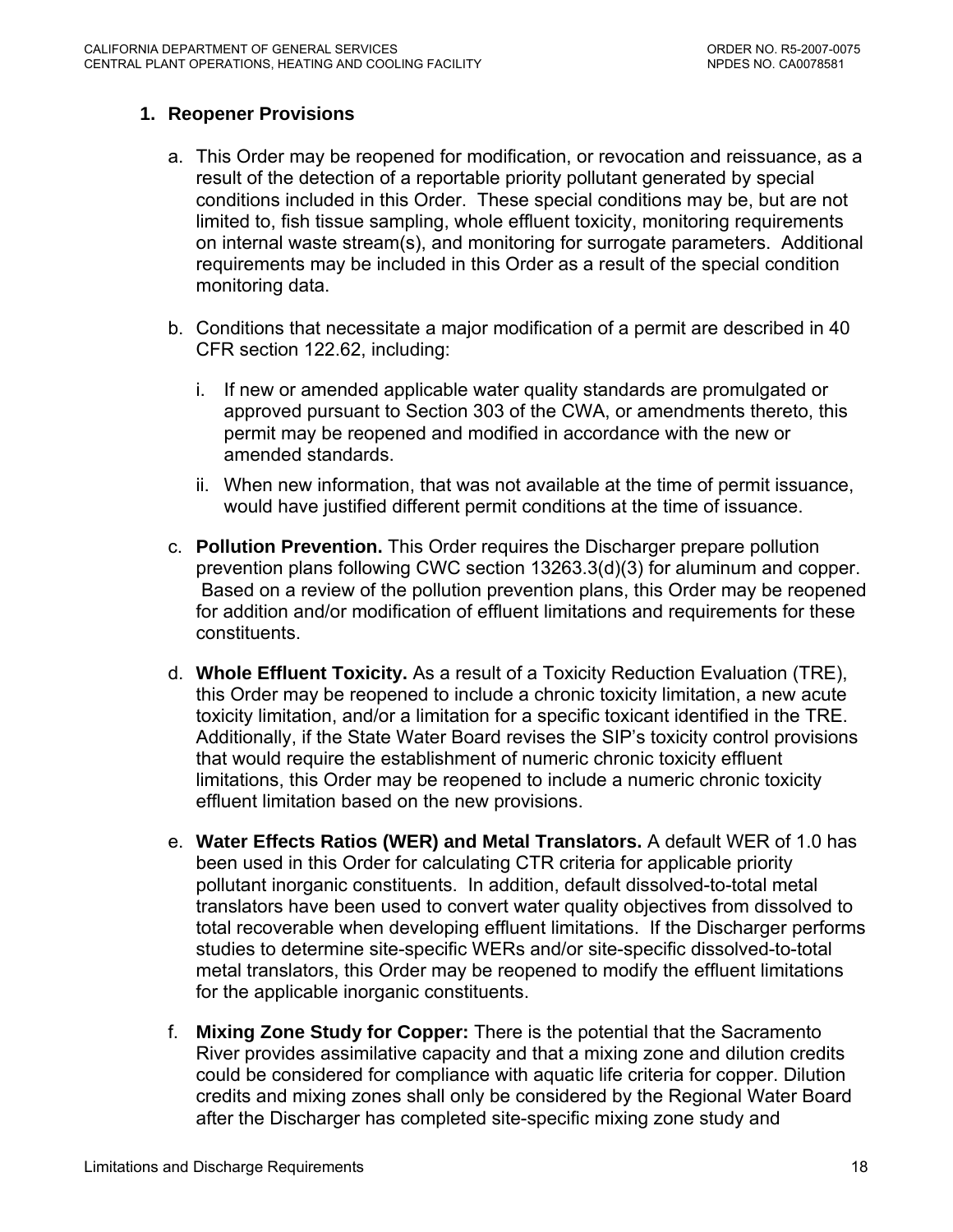<span id="page-18-0"></span>demonstrated to the satisfaction of the Regional Water Board that a dilution credit is appropriate. If the Discharger chooses to conduct a mixing zone study, it shall be conducted in accordance with the procedures outlined in Appendix 5 of the SIP. If after completion of the mixing zone study, it is determined that dilution credits are appropriate, then this Order may be reopened if necessary to modify effluent limitations for copper.

### **2. Special Studies, Technical Reports and Additional Monitoring Requirements**

- a. **Chronic Whole Effluent Toxicity.** For compliance with the Basin Plan's narrative toxicity objective, this Order requires the Discharger to conduct chronic whole effluent toxicity testing, as specified in the Monitoring and Reporting Program (Attachment E, Section V.). Furthermore, this Provision requires the Discharger to investigate the causes of, and identify corrective actions to reduce or eliminate effluent toxicity. If the discharge exceeds the toxicity numeric monitoring trigger established in this Provision, the Discharger is required to initiate a Toxicity Reduction Evaluation (TRE), in accordance with an approved TRE Work Plan, and take actions to mitigate the impact of the discharge and prevent reoccurrence of toxicity. A TRE is a site-specific study conducted in a stepwise process to identify the source(s) of toxicity and the effective control measures for effluent toxicity. TREs are designed to identify the causative agents and sources of whole effluent toxicity, evaluate the effectiveness of the toxicity control options, and confirm the reduction in effluent toxicity. This Provision includes requirements for the Discharger to develop and submit a TRE Work Plan and includes procedures for accelerated chronic toxicity monitoring and TRE initiation.
	- i. **Initial Investigative Toxicity Reduction Evaluation (TRE) Work Plan. Within 90 days of the effective date of this Order,** the Discharger shall submit to the Regional Water Board an Initial Investigative TRE Work Plan for approval by the Executive Officer. This should be a one to two page document including, at a minimum:
		- a) A description of the investigation and evaluation techniques that will be used to identify potential causes and sources of effluent toxicity, effluent variability, and treatment system efficiency;
		- b) A description of the facility's methods of maximizing in-house treatment efficiency and good housekeeping practices, and a list of all chemicals used in operation of the facility; and
		- c) A discussion of who will conduct the Toxicity Identification Evaluation, if necessary (i.e., an in-house expert or outside contractor).
	- ii. **Accelerated Monitoring and TRE Initiation.** When the numeric toxicity monitoring trigger is exceeded during regular chronic toxicity monitoring, and the testing meets all test acceptability criteria, the Discharger shall initiate accelerated monitoring as required in the Accelerated Monitoring Specifications. WET testing results exceeding the monitoring trigger during accelerated monitoring demonstrates a pattern of toxicity and requires the Discharger to initiate a TRE to address the effluent toxicity.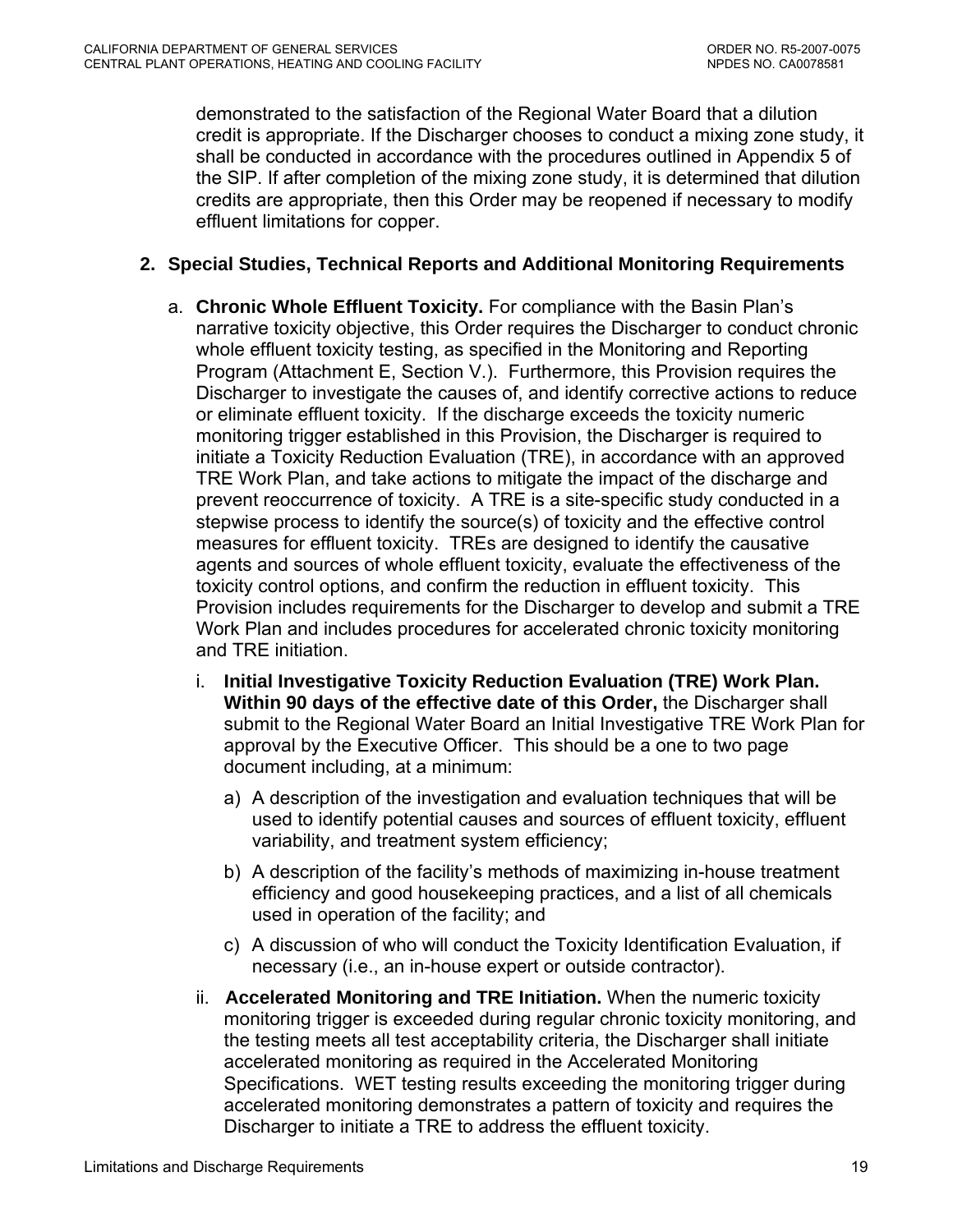- <span id="page-19-0"></span>iii. **Numeric Monitoring Trigger.** The numeric toxicity monitoring trigger is > **1 TUc** (where TUc = 100/NOEC). The monitoring trigger is not an effluent limitation; it is the toxicity threshold at which the Discharger is required to begin accelerated monitoring and initiate a TRE.
- iv. **Accelerated Monitoring Specifications.** If the monitoring trigger is exceeded during regular chronic toxicity testing, within 14-days of notification by the laboratory of the test results, the Discharger shall initiate accelerated monitoring. Accelerated monitoring shall consist of four (4) chronic toxicity tests in a 6-week period (i.e. one test every two weeks) using the species that exhibited toxicity. The following protocol shall be used for accelerated monitoring and TRE initiation:
	- a) If the results of four (4) consecutive accelerated monitoring tests do not exceed the monitoring trigger, the Discharger may cease accelerated monitoring and resume regular chronic toxicity monitoring. However, notwithstanding the accelerated monitoring results, if there is adequate evidence of a pattern of effluent toxicity, the Executive Officer may require that the Discharger initiate a TRE.
	- b) If the source(s) of the toxicity is easily identified (i.e., temporary plant upset), the Discharger shall make necessary corrections to the facility and shall continue accelerated monitoring until four (4) consecutive accelerated tests do not exceed the monitoring trigger. Upon confirmation that the effluent toxicity has been removed, the Discharger may cease accelerated monitoring and resume regular chronic toxicity monitoring.
	- c) If the result of any accelerated toxicity test exceeds the monitoring trigger, the Discharger shall cease accelerated monitoring and initiate a TRE to investigate the cause(s) of, and identify corrective actions to reduce or eliminate effluent toxicity. Within thirty (30) days of notification by the laboratory of the test results exceeding the monitoring trigger during accelerated monitoring, the Discharger shall submit a TRE Action Plan to the Regional Water Board including, at minimum:
		- 1) Specific actions the Discharger will take to investigate and identify the cause(s) of toxicity, including TRE WET monitoring schedule;
		- 2) Specific actions the Discharger will take to mitigate the impact of the discharge and prevent the recurrence of toxicity; and
		- 3) A schedule for these actions.

Within sixty (60) days of notification by the laboratory of the test results, the Discharger shall submit to the Regional Water Board a TRE Work Plan for approval by the Executive Officer. The TRE Work Plan shall outline the procedures for identifying the source(s) of, and reducing or eliminating effluent toxicity. The TRE Work Plan must be developed in accordance with USEPA guidance.<sup>[1](#page-19-0)</sup>

 $\overline{a}$ 1 See Attachment F (Fact Sheet) Section VII.B.2.a for a list of USEPA guidance documents that must be considered in development of the TRE Workplan.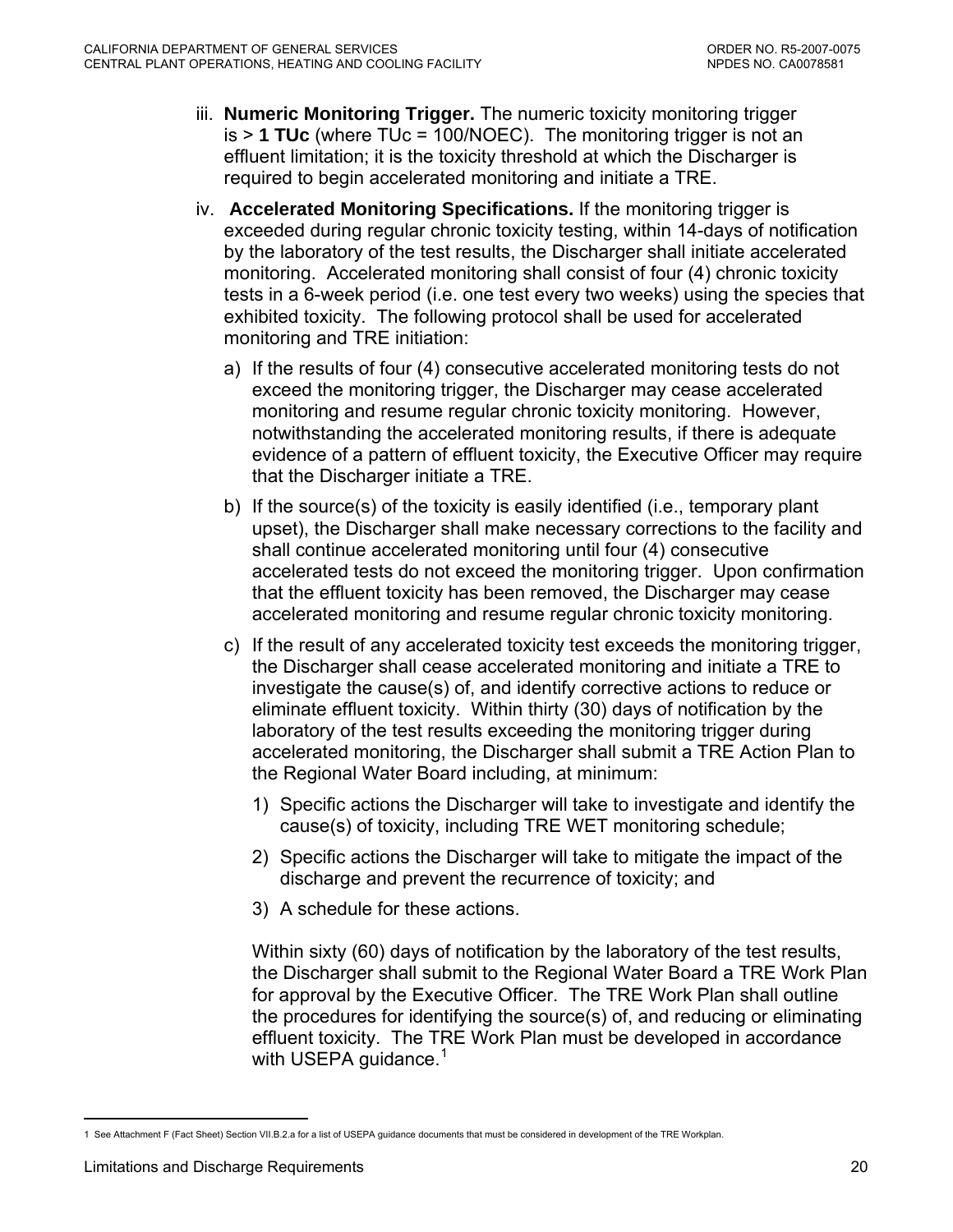### <span id="page-20-0"></span>**3. Best Management Practices and Pollution Prevention**

- a. **Salinity Evaluation and Minimization Plan.** The Discharger shall prepare a salinity evaluation and minimization plan to address sources of salinity and shall provide annual reports demonstrating reasonable progress in the reduction of salinity in its discharge to the Sacramento River. The plan shall be completed and submitted to the Regional Water Board **within 9 months of the effective date of this Order** for approval by the Executive Officer.
- b. **Best Management Practice Plan (BMPP).** The Discharger shall develop and implement a BMPP that includes site-specific plans and procedures implemented and/or to be implemented to prevent the generation and potential release of additional pollutants from the Facility to waters of the State. The BMPP shall be consistent with the general guidance contained in the USEPA *Guidance Manual for Developing Best Management Practice*s (BMPs) (EPA 833-B-93-004). In particular, a risk assessment of each area identified by the Discharger shall be performed that will ensure proper operation and maintenance of heating and cooling equipment, prevent the additional chemicals or other substances from being introduced into the discharge, and prevent the addition of pollutants from the other non-permitted process waters, spills, or other sources of pollutants at the Facility.

The BMPP shall be implemented as soon as possible, but no later than 90 days from the effective date of this Order. The Discharger shall also submit a copy of the BMPP to the Executive Officer within 90 days from the effective date of this Order.

The Discharger shall maintain a copy of the BMPP at the Facility and shall make the plan available upon request. The Discharger shall amend the BMPP whenever there is a change in the Facility or in the operation of the Facility. All changes to the BMPP shall be reported to the Regional Water Board.

### **4. Construction, Operation and Maintenance Specifications – Not Applicable**

### **5. Other Special Provisions**

a. In the event of any change in control or ownership of land or waste discharge facilities presently owned or controlled by the Discharger, the Discharger shall notify the succeeding owner or operator of the existence of this Order by letter, a copy of which shall be immediately forwarded to the Regional Water Board.

To assume operation under this Order, the succeeding owner or operator must apply in writing to the Executive Officer requesting transfer of the Order. The request must contain the requesting entity's full legal name, the State of incorporation if a corporation, address and telephone number of the persons responsible for contact with the Regional Water Board and a statement. The statement shall comply with the signatory and certification requirements in the Federal Standard Provisions (Attachment D, Section V.B.) and state that the new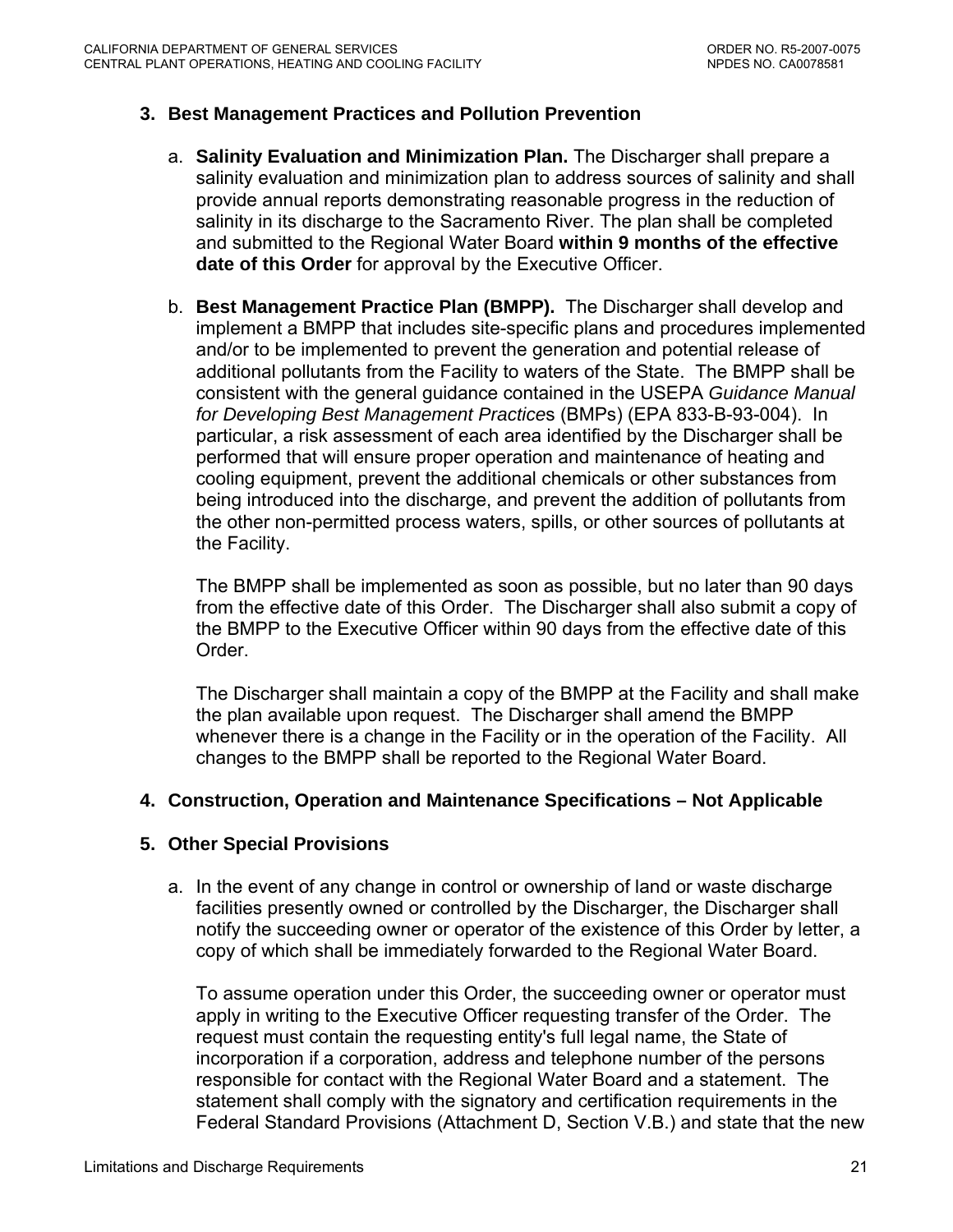<span id="page-21-0"></span>owner or operator assumes full responsibility for compliance with this Order. Failure to submit the request shall be considered a discharge without requirements, a violation of the California Water Code. Transfer shall be approved or disapproved in writing by the Executive Officer.

### **6. Compliance Schedules**

- i. **By May 18, 2010,** the Discharger shall comply with the final effluent limitations for copper and **by May 31, 2012** the Discharger shall comply with the final effluent limitations for aluminum. On April 13, 2007, the Discharger submitted a compliance schedule justification for aluminum and copper. The compliance schedule justification included all items specified in Paragraph 3, items (a) through (d), of section 2.1 of the SIP. As this compliance schedule is greater than one year, the Discharger shall submit semi-annual progress reports in accordance with the Monitoring and Reporting Program ([Attachment E, Section](#page-49-0)  [X.D.1.](#page-49-0))
- ii. **Corrective Action Plan/Implementation Schedule.** The Discharger shall submit to the Regional Water Board a corrective action plan and implementation schedule to assure compliance with the final effluent limitations for aluminum and copper **within 6 months from the effective date of this Order.**
- iii. **Pollu**t**ion Prevention Plan.** The Discharger shall prepare and implement a pollution prevention plan for aluminum and copper in accordance with CWC section 13263.3(d)(3). The minimum requirements for the pollution prevention plan are outlined in the Fact Sheet, Attachment F, Section VII.B.3. A work plan and time schedule for preparation of the pollution prevention plans shall be completed and submitted to the Regional Water Board **within 6 months of the effective date of this Order** for approval by the Executive Officer. The Pollution Prevention Plan shall be completed and submitted to the Regional Water Board **within two (2) years following work plan approval by the Executive Officer**, and progress reports shall be submitted in accordance with the Monitoring and Reporting Program ([Attachment E, Section X.D.1.](#page-49-0)). The Pollution Prevention Plan required herein is not incorporated by reference into this Order.

## **VII. COMPLIANCE DETERMINATION**

Compliance with the effluent limitations contained in section IV of this Order will be determined as specified below:

A. **Aluminum Effluent Limitations**. Compliance with the final effluent limitations for aluminum can be demonstrated using either total or acid-soluble (inductively coupled plasma/atomic emission spectrometry or inductively coupled plasma/mass spectrometry) analysis methods, as supported by USEPA's Ambient Water Quality Criteria for Aluminum document (EPA 440/5-86-008), or other standard methods that exclude aluminum silicate particles as approved by the Executive Officer.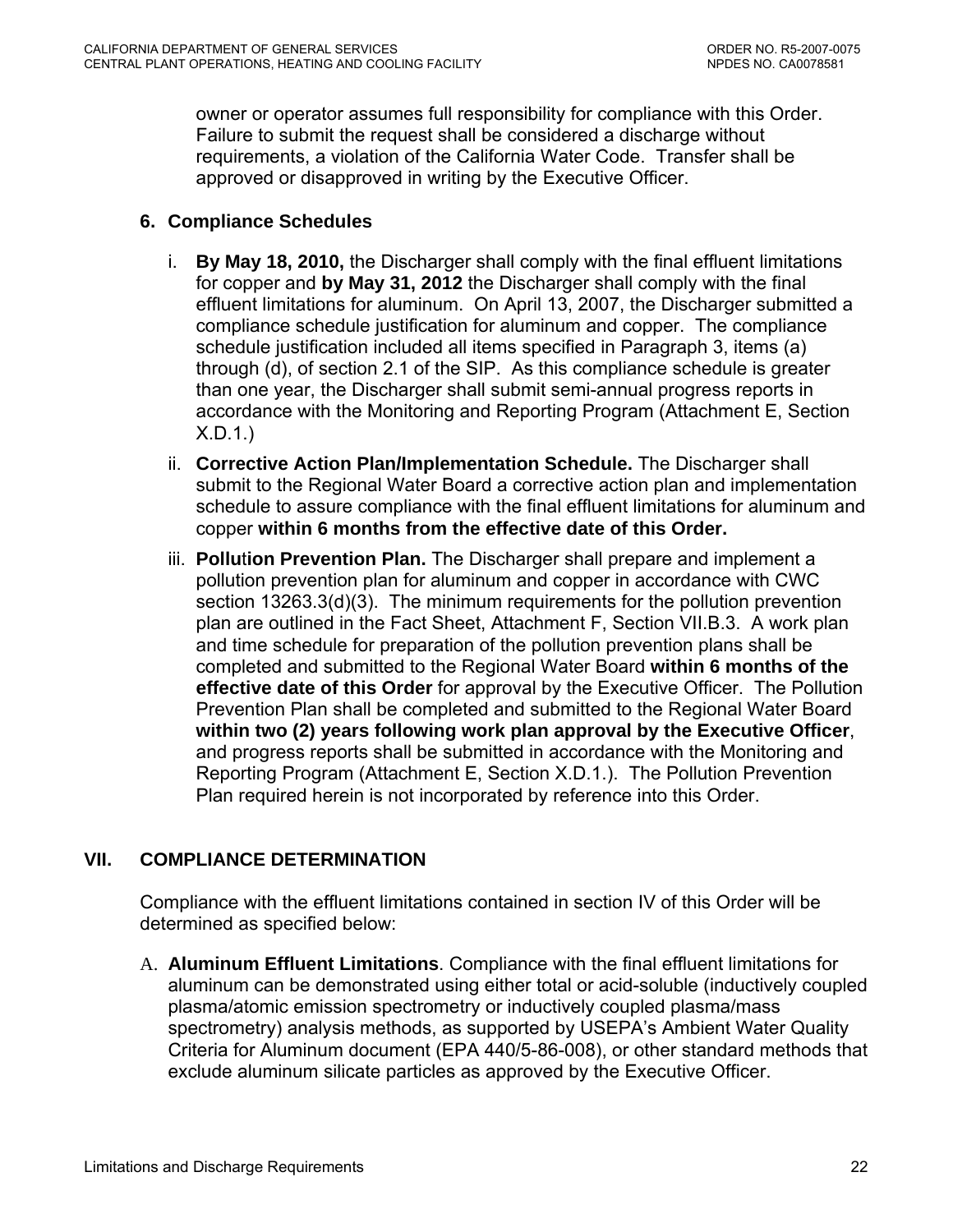# <span id="page-22-0"></span>**ATTACHMENT A – DEFINITIONS**

**Arithmetic Mean (µ),** also called the average, is the sum of measured values divided by the number of samples. For ambient water concentrations, the arithmetic mean is calculated as follows:

Arithmetic mean =  $\mu$  =  $\Sigma x / n$  where:  $\Sigma x$  is the sum of the measured ambient water concentrations, and n is the number of samples.

**Average Monthly Effluent Limitation (AMEL):** the highest allowable average of daily discharges over a calendar month, calculated as the sum of all daily discharges measured during a calendar month divided by the number of daily discharges measured during that month.

**Average Weekly Effluent Limitation (AWEL):** the highest allowable average of daily discharges over a calendar week (Sunday through Saturday), calculated as the sum of all daily discharges measured during a calendar week divided by the number of daily discharges measured during that week.

**Best Practicable Treatment or Control (BPTC):** BPTC is a requirement of State Water Resources Control Board Resolution 68-16 – "Statement of Policy with Respect to Maintaining High Quality of Waters in California" (referred to as the "Antidegradation Policy"). BPTC is the treatment or control of a discharge necessary to assure that, *"(a) a pollution or nuisance will not occur and (b) the highest water quality consistent with maximum benefit to the people of the State will be maintained."* Pollution is defined in CWC Section 13050(I). In general, an exceedance of a water quality objective in the Basin Plan constitutes "pollution".

**Bioaccumulative** pollutants are those substances taken up by an organism from its surrounding medium through gill membranes, epithelial tissue, or from food and subsequently concentrated and retained in the body of the organism.

**Carcinogenic** pollutants are substances that are known to cause cancer in living organisms.

**Coefficient of Variation (***CV***)** is a measure of the data variability and is calculated as the estimated standard deviation divided by the arithmetic mean of the observed values.

**Daily Discharge:** Daily Discharge is defined as either: (1) the total mass of the constituent discharged over the calendar day (12:00 am through 11:59 pm) or any 24-hour period that reasonably represents a calendar day for purposes of sampling (as specified in the permit), for a constituent with limitations expressed in units of mass or; (2) the unweighted arithmetic mean measurement of the constituent over the day for a constituent with limitations expressed in other units of measurement (e.g., concentration).

The daily discharge may be determined by the analytical results of a composite sample taken over the course of one day (a calendar day or other 24-hour period defined as a day) or by the arithmetic mean of analytical results from one or more grab samples taken over the course of the day.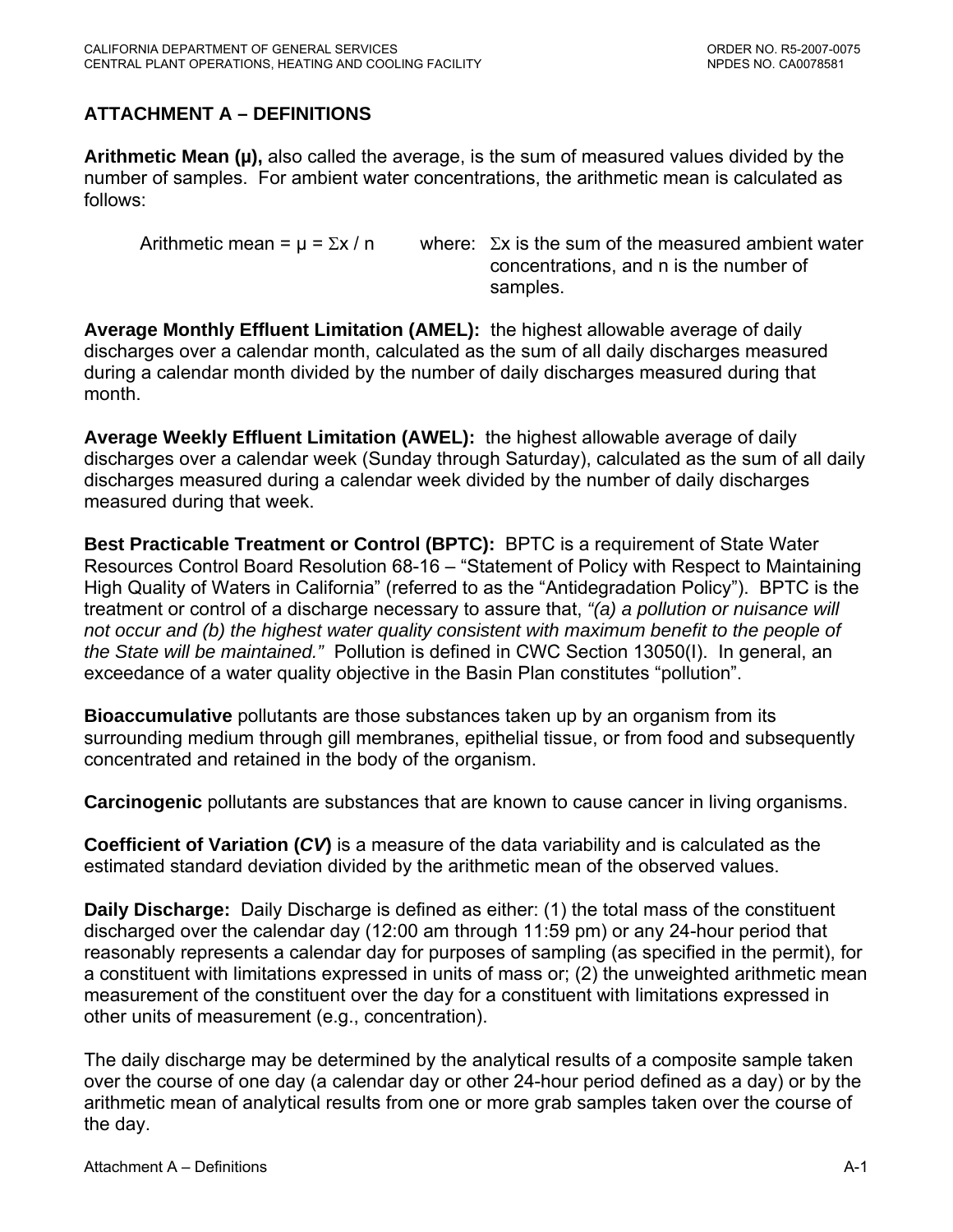For composite sampling, if 1 day is defined as a 24-hour period other than a calendar day, the analytical result for the 24-hour period will be considered as the result for the calendar day in which the 24-hour period ends.

**Detected, but Not Quantified (DNQ)** are those sample results less than the RL, but greater than or equal to the laboratory's MDL.

**Dilution Credit** is the amount of dilution granted to a discharge in the calculation of a water quality-based effluent limitation, based on the allowance of a specified mixing zone. It is calculated from the dilution ratio or determined through conducting a mixing zone study or modeling of the discharge and receiving water.

**Effluent Concentration Allowance (ECA)** is a value derived from the water quality criterion/objective, dilution credit, and ambient background concentration that is used, in conjunction with the coefficient of variation for the effluent monitoring data, to calculate a longterm average (LTA) discharge concentration. The ECA has the same meaning as waste load allocation (WLA) as used in U.S. EPA guidance (Technical Support Document For Water Quality-based Toxics Control, March 1991, second printing, EPA/505/2-90-001).

**Enclosed Bays** means indentations along the coast that enclose an area of oceanic water within distinct headlands or harbor works. Enclosed bays include all bays where the narrowest distance between the headlands or outermost harbor works is less than 75 percent of the greatest dimension of the enclosed portion of the bay. Enclosed bays include, but are not limited to, Humboldt Bay, Bodega Harbor, Tomales Bay, Drake's Estero, San Francisco Bay, Morro Bay, Los Angeles-Long Beach Harbor, Upper and Lower Newport Bay, Mission Bay, and San Diego Bay. Enclosed bays do not include inland surface waters or ocean waters.

**Estimated Chemical Concentration** is the estimated chemical concentration that results from the confirmed detection of the substance by the analytical method below the ML value.

**Estuaries** means waters, including coastal lagoons, located at the mouths of streams that serve as areas of mixing for fresh and ocean waters. Coastal lagoons and mouths of streams that are temporarily separated from the ocean by sandbars shall be considered estuaries. Estuarine waters shall be considered to extend from a bay or the open ocean to a point upstream where there is no significant mixing of fresh water and seawater. Estuarine waters included, but are not limited to, the Sacramento-San Joaquin Delta, as defined in Water Code section 12220, Suisun Bay, Carquinez Strait downstream to the Carquinez Bridge, and appropriate areas of the Smith, Mad, Eel, Noyo, Russian, Klamath, San Diego, and Otay rivers. Estuaries do not include inland surface waters or ocean waters.

**Inland Surface Waters** are all surface waters of the State that do not include the ocean, enclosed bays, or estuaries.

**Instantaneous Maximum Effluent Limitation:** the highest allowable value for any single grab sample or aliquot (i.e., each grab sample or aliquot is independently compared to the instantaneous maximum limitation).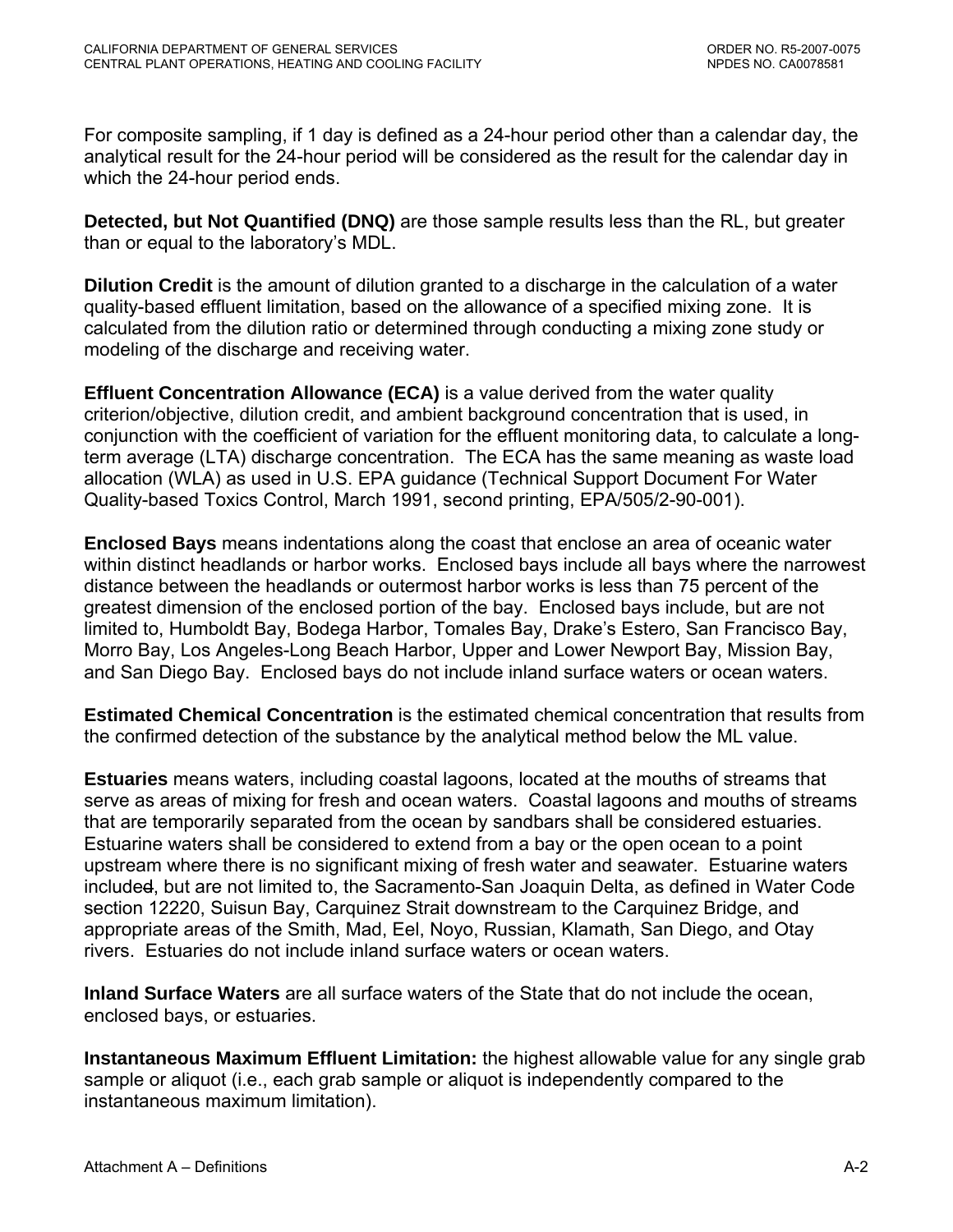**Instantaneous Minimum Effluent Limitation:** the lowest allowable value for any single grab sample or aliquot (i.e., each grab sample or aliquot is independently compared to the instantaneous minimum limitation).

**Maximum Daily Effluent Limitation (MDEL)** means the highest allowable daily discharge of a pollutant, over a calendar day (or 24-hour period). For pollutants with limitations expressed in units of mass, the daily discharge is calculated as the total mass of the pollutant discharged over the day. For pollutants with limitations expressed in other units of measurement, the daily discharge is calculated as the arithmetic mean measurement of the pollutant over the day.

**Median** is the middle measurement in a set of data. The median of a set of data is found by first arranging the measurements in order of magnitude (either increasing or decreasing order). If the number of measurements (*n*) is odd, then the median =  $X_{(n+1)/2}$ . If *n* is even, then the median =  $(X_{n/2} + X_{(n/2)+1})/2$  (i.e., the midpoint between the  $n/2$  and  $n/2+1$ ).

**Method Detection Limit (MDL)** is the minimum concentration of a substance that can be measured and reported with 99 percent confidence that the analyte concentration is greater than zero, as defined in title 40 of the Code of Federal Regulations, Part 136, Attachment B, revised as of July 3, 1999.

**Minimum Level (ML)** is the concentration at which the entire analytical system must give a recognizable signal and acceptable calibration point. The ML is the concentration in a sample that is equivalent to the concentration of the lowest calibration standard analyzed by a specific analytical procedure, assuming that all the method specified sample weights, volumes, and processing steps have been followed.

**Mixing Zone** is a limited volume of receiving water that is allocated for mixing with a wastewater discharge where water quality criteria can be exceeded without causing adverse effects to the overall water body.

**Not Detected (ND)** are those sample results less than the laboratory's MDL.

**Ocean Waters** are the territorial marine waters of the State as defined by California law to the extent these waters are outside of enclosed bays, estuaries, and coastal lagoons. Discharges to ocean waters are regulated in accordance with the State Water Board's California Ocean Plan.

**Persistent** pollutants are substances for which degradation or decomposition in the environment is nonexistent or very slow.

**Pollutant Minimization Program (PMP)** means waste minimization and pollution prevention actions that include, but are not limited to, product substitution, waste stream recycling, alternative waste management methods, and education of the public and businesses. The goal of the PMP shall be to reduce all potential sources of a priority pollutant(s) through pollutant minimization (control) strategies, including pollution prevention measures as appropriate, to maintain the effluent concentration at or below the water quality-based effluent limitation. Pollution prevention measures may be particularly appropriate for persistent bioaccumulative priority pollutants where there is evidence that beneficial uses are being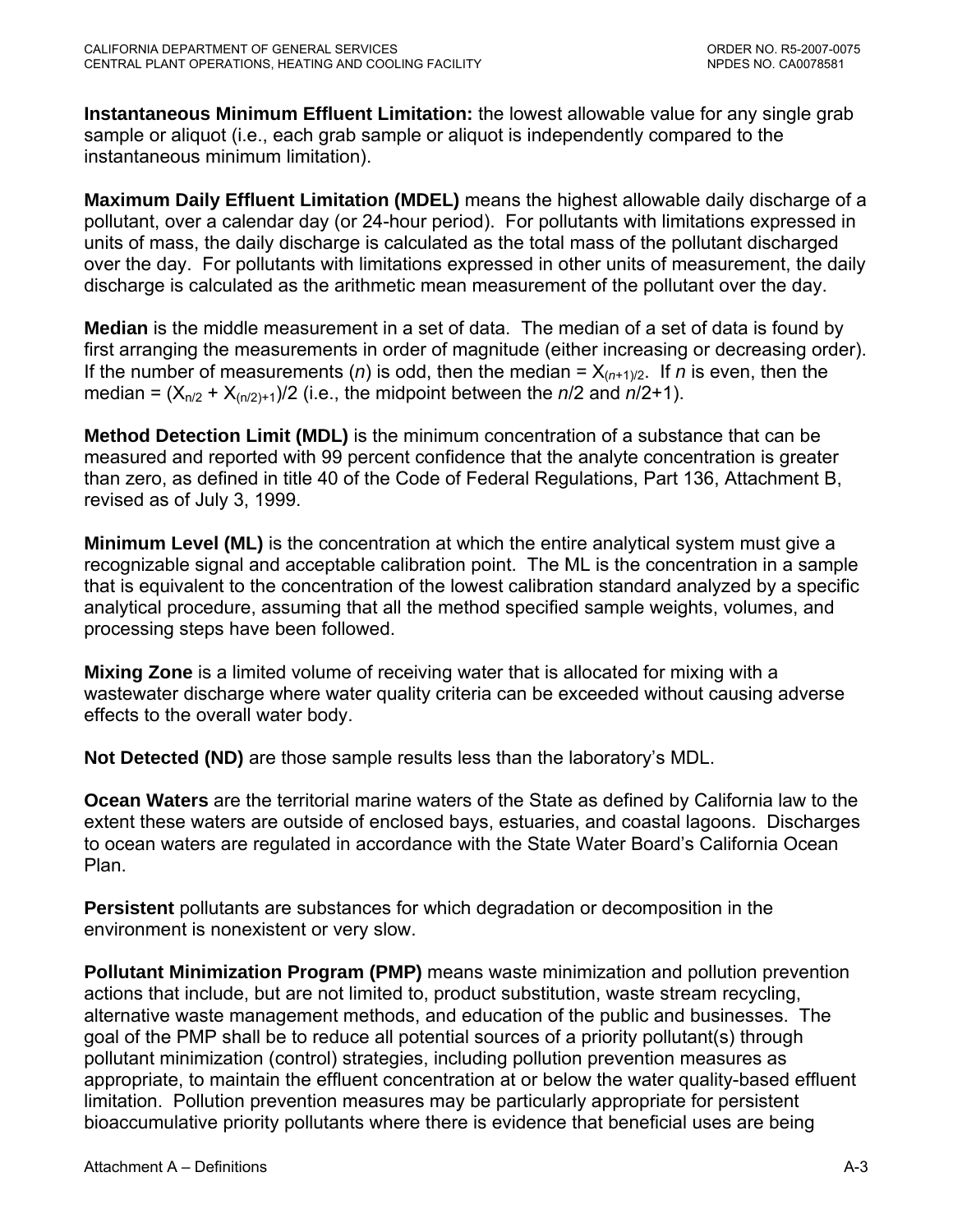impacted. The Regional Water Board may consider cost effectiveness when establishing the requirements of a PMP. The completion and implementation of a Pollution Prevention Plan, if required pursuant to Water Code section 13263.3(d), shall be considered to fulfill the PMP requirements.

**Pollution Prevention** means any action that causes a net reduction in the use or generation of a hazardous substance or other pollutant that is discharged into water and includes, but is not limited to, input change, operational improvement, production process change, and product reformulation (as defined in Water Code section 13263.3). Pollution prevention does not include actions that merely shift a pollutant in wastewater from one environmental medium to another environmental medium, unless clear environmental benefits of such an approach are identified to the satisfaction of the State or Regional Water Board.

**Reporting Level (RL)** is the ML (and its associated analytical method) chosen by the Discharger for reporting and compliance determination from the MLs included in this Order. The MLs included in this Order correspond to approved analytical methods for reporting a sample result that are selected by the Regional Water Board either from Appendix 4 of the SIP in accordance with section 2.4.2 of the SIP or established in accordance with section 2.4.3 of the SIP. The ML is based on the proper application of method-based analytical procedures for sample preparation and the absence of any matrix interferences. Other factors may be applied to the ML depending on the specific sample preparation steps employed. For example, the treatment typically applied in cases where there are matrix-effects is to dilute the sample or sample aliquot by a factor of ten. In such cases, this additional factor must be applied to the ML in the computation of the RL.

**Source of Drinking Water** is any water designated as municipal or domestic supply (MUN) in a Regional Water Board Basin Plan.

**Standard Deviation (**σ**)** is a measure of variability that is calculated as follows:

 $\sigma = (\sum [(x - μ)^2]/(n - 1))^{0.5}$ where:

- x is the observed value;
- µ is the arithmetic mean of the observed values; and
- n is the number of samples.

**Toxicity Reduction Evaluation (TRE)** is a study conducted in a step-wise process designed to identify the causative agents of effluent or ambient toxicity, isolate the sources of toxicity, evaluate the effectiveness of toxicity control options, and then confirm the reduction in toxicity. The first steps of the TRE consist of the collection of data relevant to the toxicity, including additional toxicity testing, and an evaluation of facility operations and maintenance practices, and best management practices. A Toxicity Identification Evaluation (TIE) may be required as part of the TRE, if appropriate. (A TIE is a set of procedures to identify the specific chemical(s) responsible for toxicity. These procedures are performed in three phases (characterization, identification, and confirmation) using aquatic organism toxicity tests.)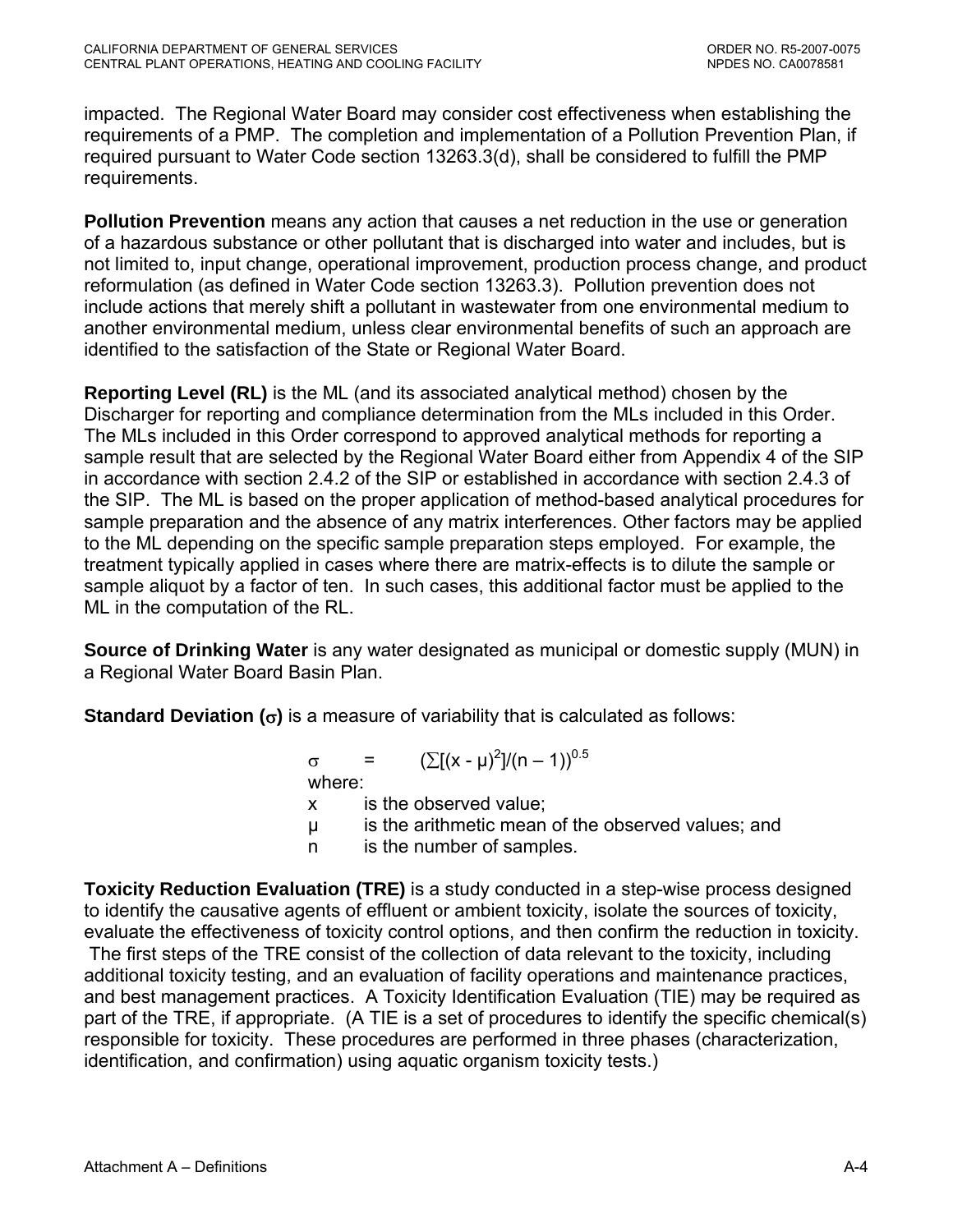# <span id="page-26-0"></span>**ATTACHMENT B – MAP**

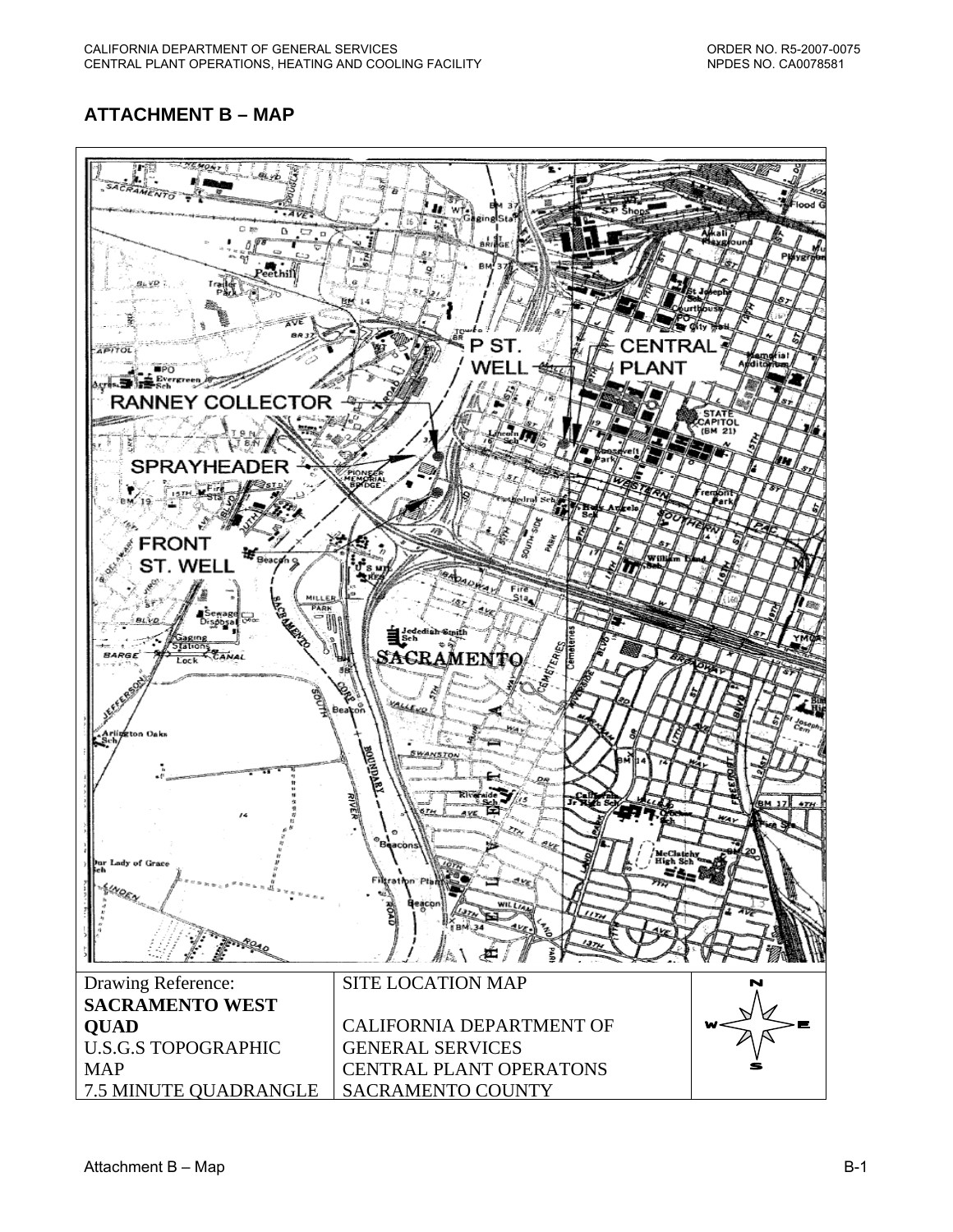# **ATTACHMENT C – FLOW SCHEMATIC**

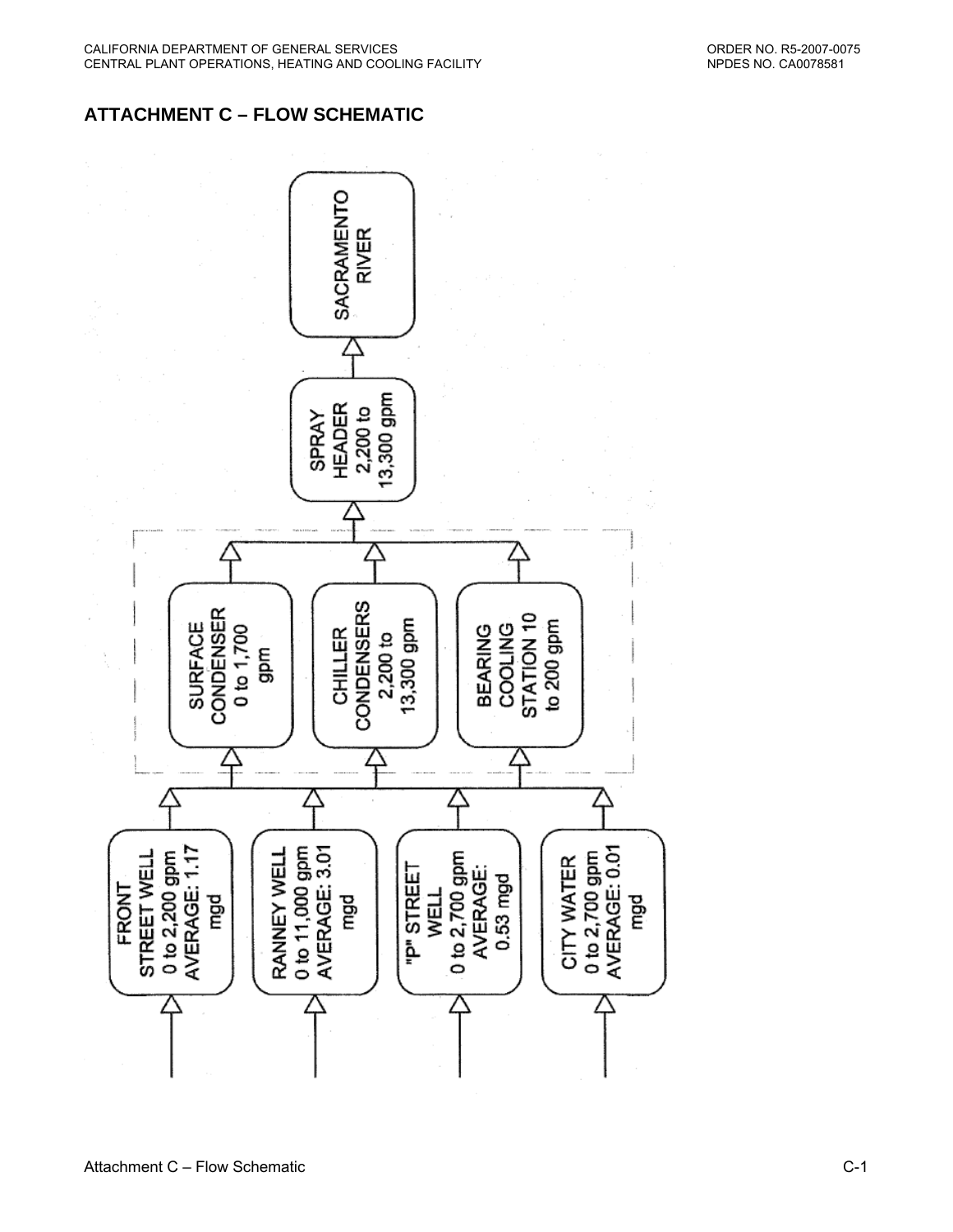# <span id="page-28-0"></span>**ATTACHMENT D –STANDARD PROVISIONS**

#### **I. STANDARD PROVISIONS – PERMIT COMPLIANCE**

### **A. Duty to Comply**

- 1. The Discharger must comply with all of the conditions of this Order. Any noncompliance constitutes a violation of the Clean Water Act (CWA) and the California Water Code and is grounds for enforcement action, for permit termination, revocation and reissuance, or modification; or denial of a permit renewal application. (40 C.F.R. § 122.41(a).)
- 2. The Discharger shall comply with effluent standards or prohibitions established under Section 307(a) of the CWA for toxic pollutants and with standards for sewage sludge use or disposal established under Section 405(d) of the CWA within the time provided in the regulations that establish these standards or prohibitions, even if this Order has not yet been modified to incorporate the requirement. (40 C.F.R. § 122.41(a)(1).)

#### **B. Need to Halt or Reduce Activity Not a Defense**

It shall not be a defense for a Discharger in an enforcement action that it would have been necessary to halt or reduce the permitted activity in order to maintain compliance with the conditions of this Order. (40 C.F.R. § 122.41(c).)

#### **C. Duty to Mitigate**

The Discharger shall take all reasonable steps to minimize or prevent any discharge or sludge use or disposal in violation of this Order that has a reasonable likelihood of adversely affecting human health or the environment. (40 C.F.R. § 122.41(d).)

#### **D. Proper Operation and Maintenance**

The Discharger shall at all times properly operate and maintain all facilities and systems of treatment and control (and related appurtenances) which are installed or used by the Discharger to achieve compliance with the conditions of this Order. Proper operation and maintenance also includes adequate laboratory controls and appropriate quality assurance procedures. This provision requires the operation of backup or auxiliary facilities or similar systems that are installed by a Discharger only when necessary to achieve compliance with the conditions of this Order. (40 C.F.R. § 122.41(e).)

### **E. Property Rights**

1. This Order does not convey any property rights of any sort or any exclusive privileges. (40 C.F.R. § 122.41(g).)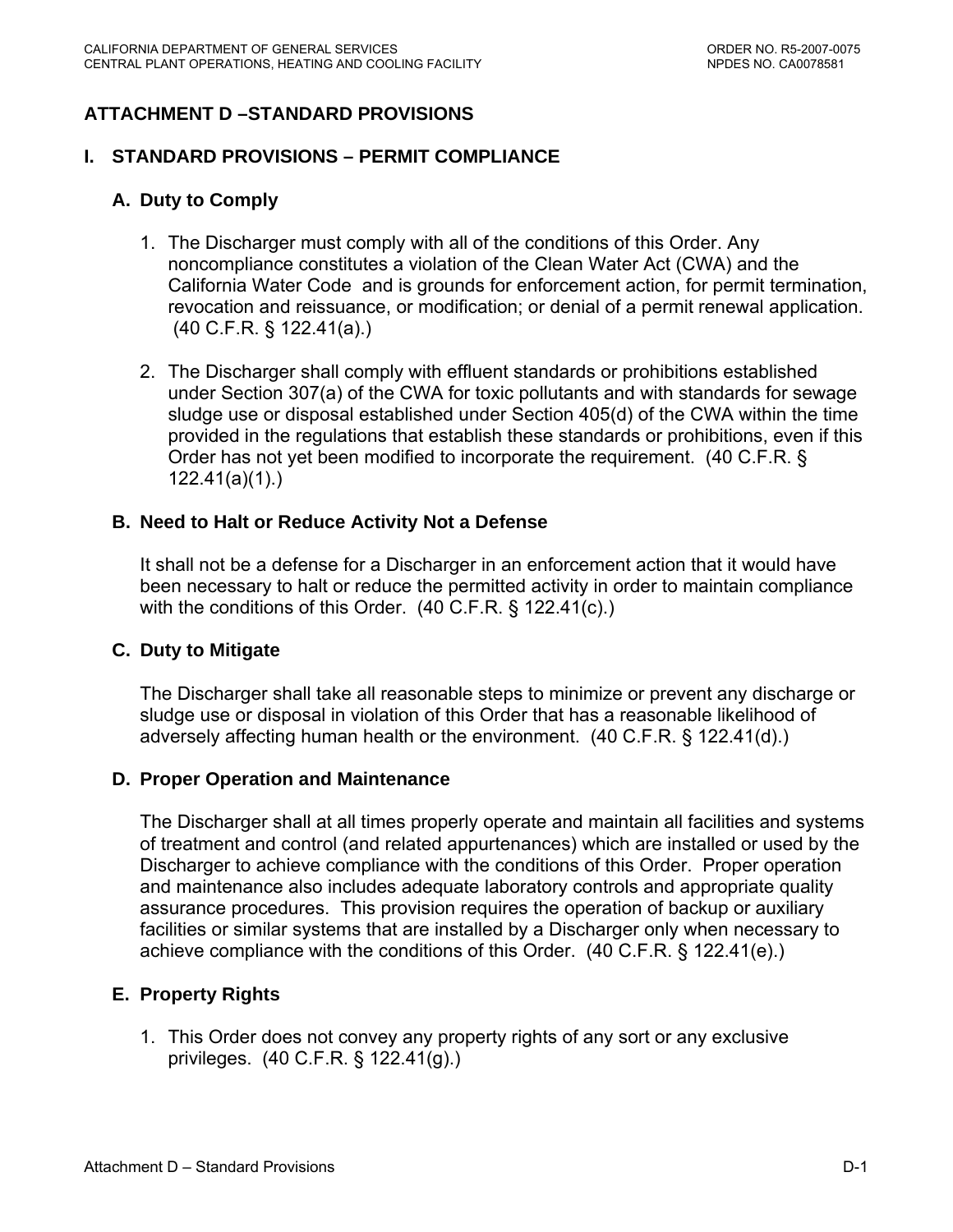<span id="page-29-0"></span>2. The issuance of this Order does not authorize any injury to persons or property or invasion of other private rights, or any infringement of state or local law or regulations. (40 C.F.R. § 122.5(c).)

### **F. Inspection and Entry**

The Discharger shall allow the Regional Water Board, State Water Board, United States Environmental Protection Agency (USEPA), and/or their authorized representatives (including an authorized contractor acting as their representative), upon the presentation of credentials and other documents, as may be required by law, to (40 C.F.R. § 122.41(i); Wat. Code, § 13383):

- 1. Enter upon the Discharger's premises where a regulated facility or activity is located or conducted, or where records are kept under the conditions of this Order (40 C.F.R. § 122.41(i)(1));
- 2. Have access to and copy, at reasonable times, any records that must be kept under the conditions of this Order (40 C.F.R. § 122.41(i)(2));
- 3. Inspect and photograph, at reasonable times, any facilities, equipment (including monitoring and control equipment), practices, or operations regulated or required under this Order (40 C.F.R. § 122.41(i)(3)); and
- 4. Sample or monitor, at reasonable times, for the purposes of assuring Order compliance or as otherwise authorized by the CWA or the Water Code, any substances or parameters at any location. (40 C.F.R. § 122.41(i)(4).)

### **G. Bypass**

- 1. Definitions
	- a. "Bypass" means the intentional diversion of waste streams from any portion of a treatment facility. (40 C.F.R. § 122.41(m)(1)(i).)
	- b. "Severe property damage" means substantial physical damage to property, damage to the treatment facilities, which causes them to become inoperable, or substantial and permanent loss of natural resources that can reasonably be expected to occur in the absence of a bypass. Severe property damage does not mean economic loss caused by delays in production. (40 C.F.R. § 122.41(m)(1)(ii).)
- 2. Bypass not exceeding limitations. The Discharger may allow any bypass to occur which does not cause exceedances of effluent limitations, but only if it is for essential maintenance to assure efficient operation. These bypasses are not subject to the provisions listed in Standard Provisions – Permit Compliance I.G.3, I.G.4, and I.G.5 below. (40 C.F.R. § 122.41(m)(2).)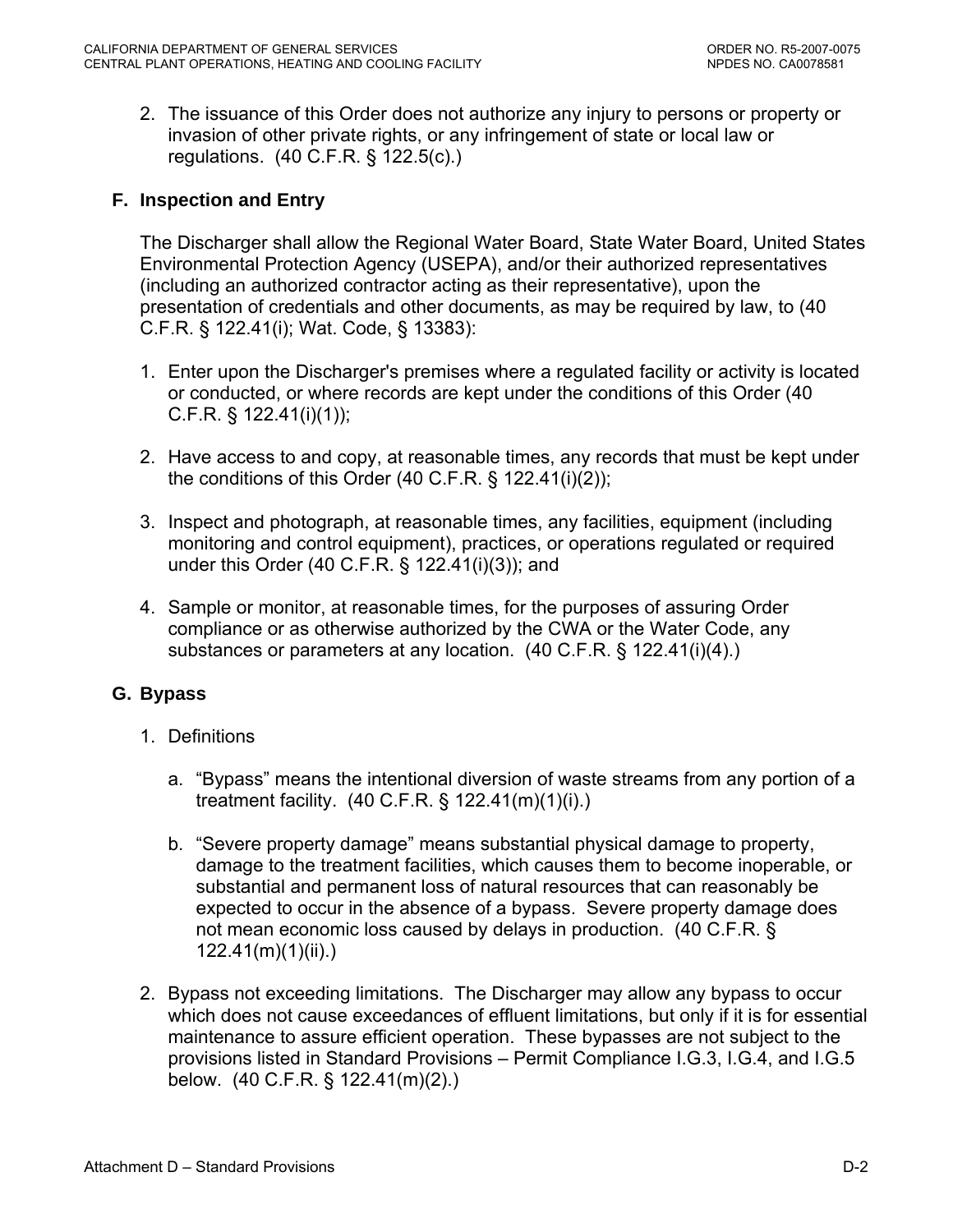- <span id="page-30-0"></span>3. Prohibition of bypass. Bypass is prohibited, and the Regional Water Board may take enforcement action against a Discharger for bypass, unless (40 C.F.R. § 122.41(m)(4)(i)):
	- a. Bypass was unavoidable to prevent loss of life, personal injury, or severe property damage (40 C.F.R. § 122.41(m)(4)(i)(A));
	- b. There were no feasible alternatives to the bypass, such as the use of auxiliary treatment facilities, retention of untreated wastes, or maintenance during normal periods of equipment downtime. This condition is not satisfied if adequate back-up equipment should have been installed in the exercise of reasonable engineering judgment to prevent a bypass that occurred during normal periods of equipment downtime or preventive maintenance (40 C.F.R. § 122.41(m)(4)(i)(B)); and
	- c. The Discharger submitted notice to the Regional Water Board as required under Standard Provisions – Permit Compliance I.G.5 below. (40 C.F.R. § 122.41(m)(4)(i)(C).)
- 4. The Regional Water Board may approve an anticipated bypass, after considering its adverse effects, if the Regional Water Board determines that it will meet the three conditions listed in Standard Provisions – Permit Compliance I.G.3 above. (40 C.F.R. § 122.41(m)(4)(ii).)
- 5. Notice
	- a. Anticipated bypass. If the Discharger knows in advance of the need for a bypass, it shall submit a notice, if possible at least 10 days before the date of the bypass. (40 C.F.R. § 122.41(m)(3)(i).)
	- b. Unanticipated bypass. The Discharger shall submit notice of an unanticipated bypass as required in Standard Provisions - Reporting V.E below (24-hour notice). (40 C.F.R. § 122.41(m)(3)(ii).)

## **H. Upset**

Upset means an exceptional incident in which there is unintentional and temporary noncompliance with technology based permit effluent limitations because of factors beyond the reasonable control of the Discharger. An upset does not include noncompliance to the extent caused by operational error, improperly designed treatment facilities, inadequate treatment facilities, lack of preventive maintenance, or careless or improper operation. (40 C.F.R. § 122.41(n)(1).)

1. Effect of an upset. An upset constitutes an affirmative defense to an action brought for noncompliance with such technology based permit effluent limitations if the requirements of Standard Provisions – Permit Compliance I.H.2 below are met. No determination made during administrative review of claims that noncompliance was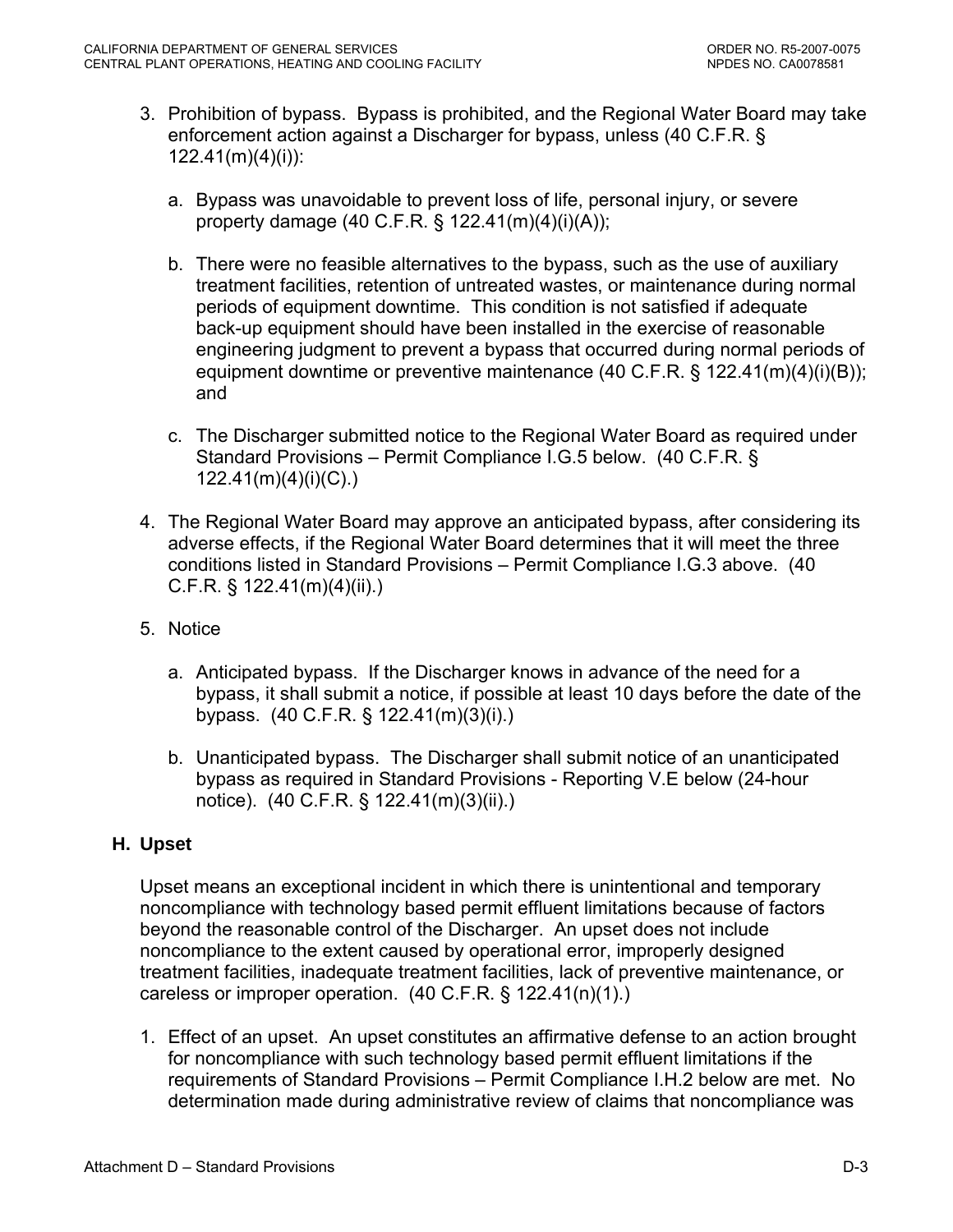caused by upset, and before an action for noncompliance, is final administrative action subject to judicial review. (40 C.F.R. § 122.41(n)(2).).

- 2. Conditions necessary for a demonstration of upset. A Discharger who wishes to establish the affirmative defense of upset shall demonstrate, through properly signed, contemporaneous operating logs or other relevant evidence that (40 C.F.R.  $§ 122.41(n)(3)$ :
	- a. An upset occurred and that the Discharger can identify the cause(s) of the upset (40 C.F.R. § 122.41(n)(3)(i));
	- b. The permitted facility was, at the time, being properly operated (40 C.F.R. § 122.41(n)(3)(ii));
	- c. The Discharger submitted notice of the upset as required in Standard Provisions – Reporting V.E.2.b below (24-hour notice) (40 C.F.R. § 122.41(n)(3)(iii)); and
	- d. The Discharger complied with any remedial measures required under Standard Provisions – Permit Compliance I.C above. (40 C.F.R. § 122.41(n)(3)(iv).)
- 3. Burden of proof. In any enforcement proceeding, the Discharger seeking to establish the occurrence of an upset has the burden of proof. (40 C.F.R. § 122.41(n)(4).)

## **II. STANDARD PROVISIONS – PERMIT ACTION**

## **A. General**

This Order may be modified, revoked and reissued, or terminated for cause. The filing of a request by the Discharger for modification, revocation and reissuance, or termination, or a notification of planned changes or anticipated noncompliance does not stay any Order condition. (40 C.F.R. § 122.41(f).)

## **B. Duty to Reapply**

If the Discharger wishes to continue an activity regulated by this Order after the expiration date of this Order, the Discharger must apply for and obtain a new permit. (40 C.F.R. § 122.41(b).)

## **C. Transfers**

This Order is not transferable to any person except after notice to the Regional Water Board. The Regional Water Board may require modification or revocation and reissuance of the Order to change the name of the Discharger and incorporate such other requirements as may be necessary under the CWA and the Water Code. (40 C.F.R. § 122.41(l)(3); § 122.61.)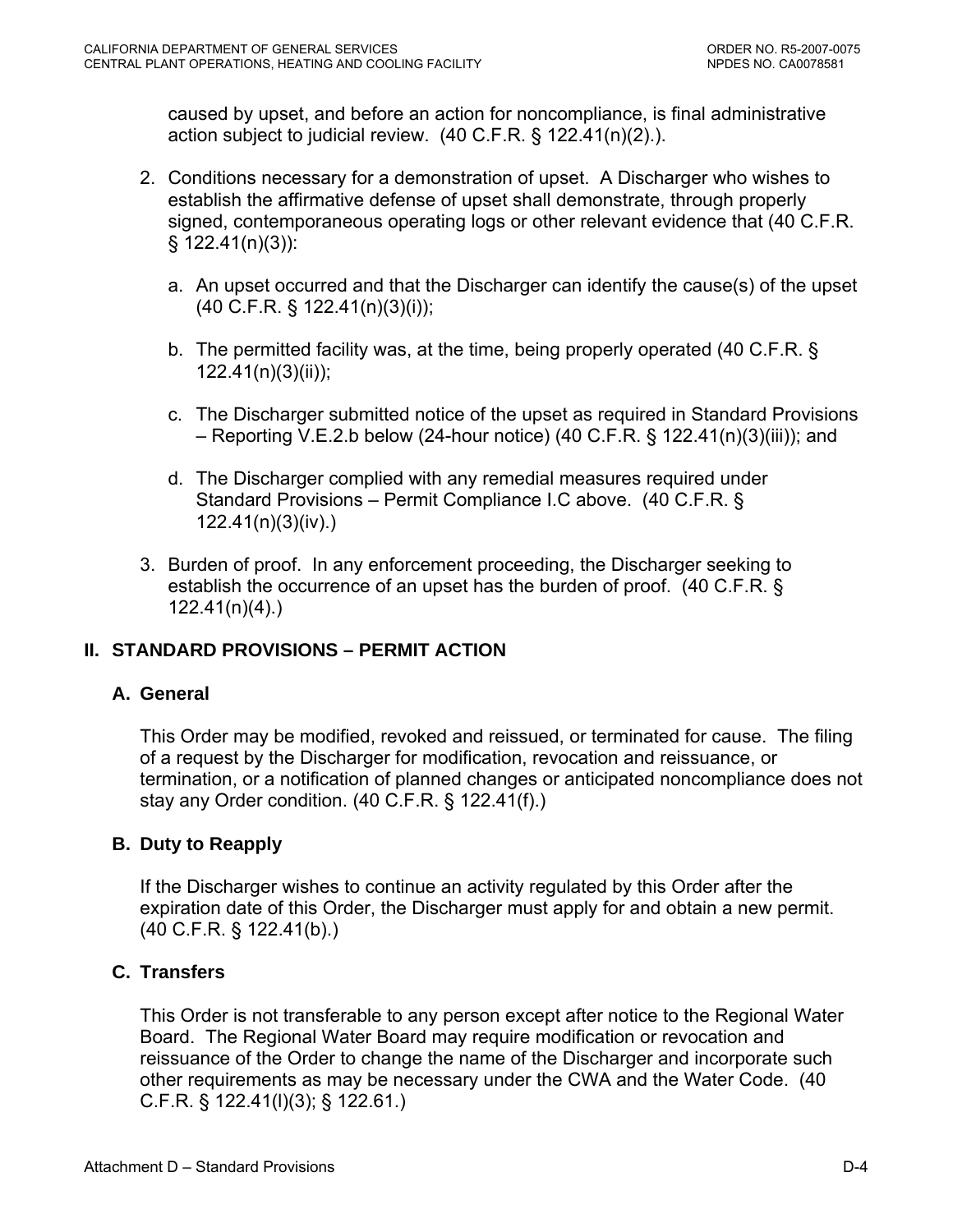## **III. STANDARD PROVISIONS – MONITORING**

- **A.** Samples and measurements taken for the purpose of monitoring shall be representative of the monitored activity.  $(40 \text{ C.F.R.} \S 122.41(j)(1))$
- **B.** Monitoring results must be conducted according to test procedures under Part 136 or, in the case of sludge use or disposal, approved under Part 136 unless otherwise specified in Part 503 unless other test procedures have been specified in this Order. (40 C.F.R. § 122.41(j)(4); § 122.44(i)(1)(iv).)

## **IV. STANDARD PROVISIONS – RECORDS**

**A.** Except for records of monitoring information required by this Order related to the Discharger's sewage sludge use and disposal activities, which shall be retained for a period of at least five years (or longer as required by Part 503), the Discharger shall retain records of all monitoring information, including all calibration and maintenance records and all original strip chart recordings for continuous monitoring instrumentation, copies of all reports required by this Order, and records of all data used to complete the application for this Order, for a period of at least three (3) years from the date of the sample, measurement, report or application. This period may be extended by request of the Regional Water Board Executive Officer at any time. (40 C.F.R. § 122.41(j)(2).)

### **B. Records of monitoring information shall include:**

- 1. The date, exact place, and time of sampling or measurements (40 C.F.R. § 122.41(j)(3)(i));
- 2. The individual(s) who performed the sampling or measurements (40 C.F.R. § 122.41(j)(3)(ii));
- 3. The date(s) analyses were performed (40 C.F.R. § 122.41(j)(3)(iii));
- 4. The individual(s) who performed the analyses (40 C.F.R. § 122.41(j)(3)(iv));
- 5. The analytical techniques or methods used (40 C.F.R. § 122.41(j)(3)(v)); and
- 6. The results of such analyses. (40 C.F.R. § 122.41(j)(3)(vi).)
- **C. Claims of confidentiality for the following information will be denied (40 C.F.R. § 122.7(b)):** 
	- 1. The name and address of any permit applicant or Discharger (40 C.F.R. § 122.7(b)(1)); and
	- 2. Permit applications and attachments, permits and effluent data. (40 C.F.R. § 122.7(b)(2).)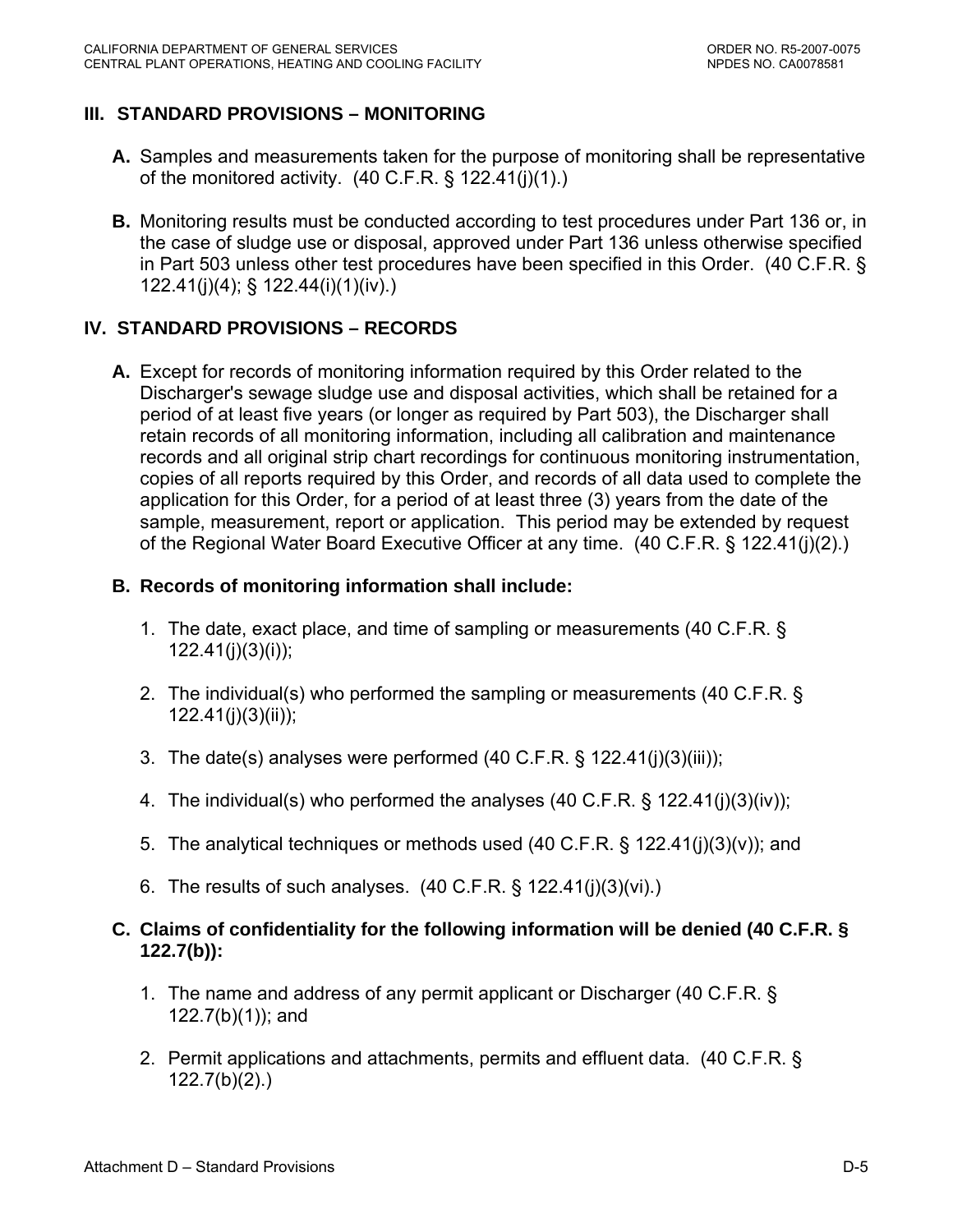## **V. STANDARD PROVISIONS – REPORTING**

### **A. Duty to Provide Information**

The Discharger shall furnish to the Regional Water Board, State Water Board, or USEPA within a reasonable time, any information which the Regional Water Board, State Water Board, or USEPA may request to determine whether cause exists for modifying, revoking and reissuing, or terminating this Order or to determine compliance with this Order. Upon request, the Discharger shall also furnish to the Regional Water Board, State Water Board, or USEPA copies of records required to be kept by this Order. (40 C.F.R. § 122.41(h); Wat. Code, § 13267.)

### **B. Signatory and Certification Requirements**

- 1. All applications, reports, or information submitted to the Regional Water Board, State Water Board, and/or USEPA shall be signed and certified in accordance with Standard Provisions – Reporting V.B.2, V.B.3, V.B.4, and V.B.5 below. (40 CFR §122.41(k).)
- 2. All permit applications shall be signed by either a principal executive officer or ranking elected official. For purposes of this provision, a principal executive officer of a federal agency includes: (i) the chief executive officer of the agency, or (ii) a senior executive officer having responsibility for the overall operations of a principal geographic unit of the agency (e.g., Regional Administrators of USEPA). (40 CFR §122.22(a)(3).).
- 3. All reports required by this Order and other information requested by the Regional Water Board, State Water Board, or USEPA shall be signed by a person described in Standard Provisions – Reporting V.B.2 above, or by a duly authorized representative of that person. A person is a duly authorized representative only if:
	- a. The authorization is made in writing by a person described in Standard Provisions – Reporting V.B.2 above (40 CFR §122.22(b)(1));
	- b. The authorization specifies either an individual or a position having responsibility for the overall operation of the regulated facility or activity such as the position of plant manager, operator of a well or a well field, superintendent, position of equivalent responsibility, or an individual or position having overall responsibility for environmental matters for the company. (A duly authorized representative may thus be either a named individual or any individual occupying a named position.) (40 CFR §122.22(b)(2)); and
	- c. The written authorization is submitted to the Regional Water Board and State Water Board. (40 CFR §122.22(b)(3).)
- 4. If an authorization under Standard Provisions Reporting V.B.3 above is no longer accurate because a different individual or position has responsibility for the overall operation of the facility, a new authorization satisfying the requirements of Standard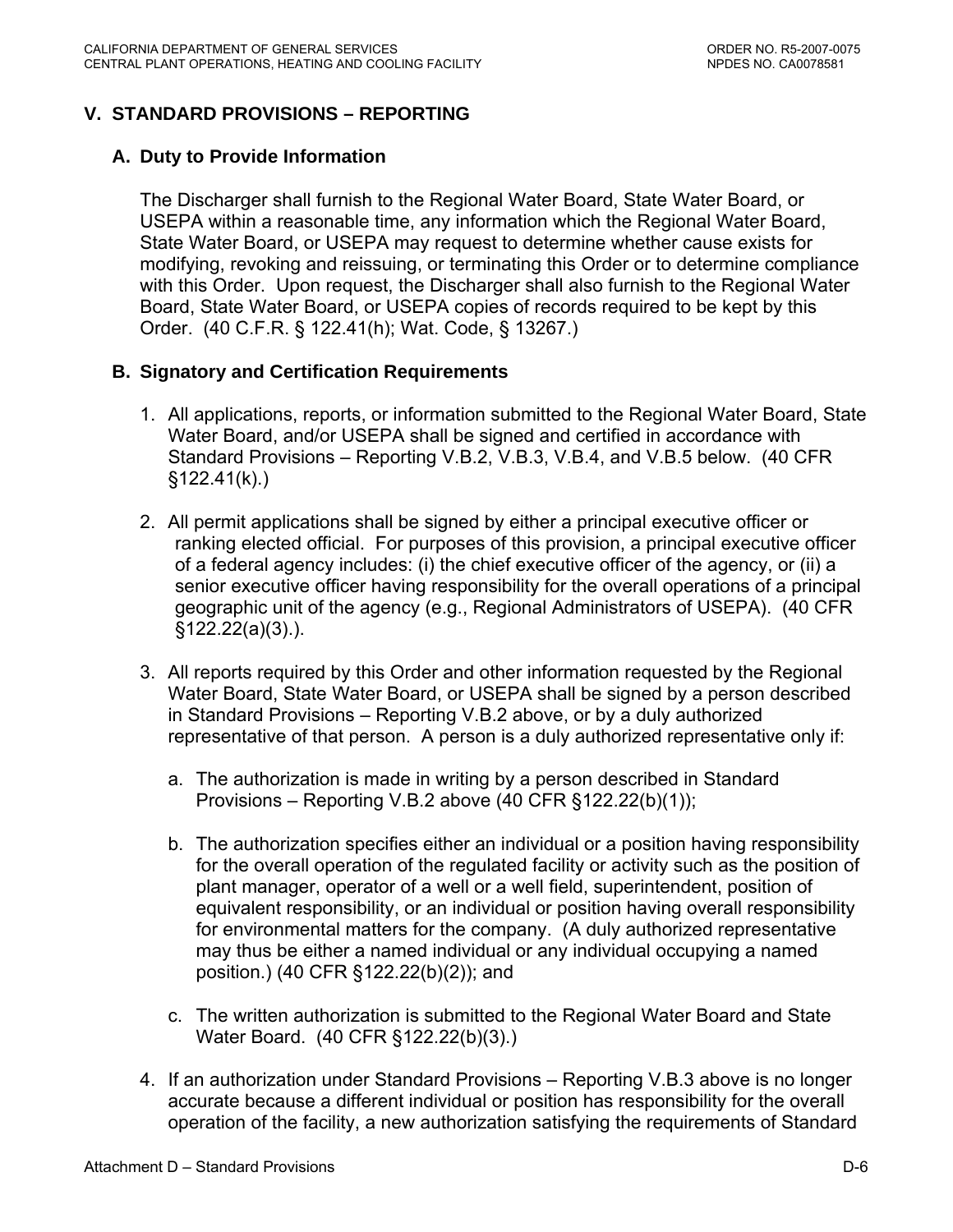Provisions – Reporting V.B.3 above must be submitted to the Regional Water Board and State Water Board prior to or together with any reports, information, or applications, to be signed by an authorized representative. (40 CFR §122.22(c).)

5. Any person signing a document under Standard Provisions – Reporting V.B.2 or V.B.3 above shall make the following certification:

"I certify under penalty of law that this document and all attachments were prepared under my direction or supervision in accordance with a system designed to assure that qualified personnel properly gather and evaluate the information submitted. Based on my inquiry of the person or persons who manage the system or those persons directly responsible for gathering the information, the information submitted is, to the best of my knowledge and belief, true, accurate, and complete. I am aware that there are significant penalties for submitting false information, including the possibility of fine and imprisonment for knowing violations." (40 CFR §122.22(d).) C.F.R. § 122.22(d).)

## **C. Monitoring Reports**

- 1. Monitoring results shall be reported at the intervals specified in the Monitoring and Reporting Program (Attachment E) in this Order. (40 CFR §122.22(l)(4).)
- 2. Monitoring results must be reported on a Discharge Monitoring Report (DMR) form or forms provided or specified by the Regional Water Board or State Water Board for reporting results of monitoring of sludge use or disposal practices. (40 CFR  $§122.41(I)(4)(i).)$
- 3. If the Discharger monitors any pollutant more frequently than required by this Order using test procedures approved under Part 136 or, in the case of sludge use or disposal, approved under Part 136 unless otherwise specified in Part 503, or as specified in this Order, the results of this monitoring shall be included in the calculation and reporting of the data submitted in the DMR or sludge reporting form specified by the Regional Water Board. (40 CFR §122.41(I)(4)(ii).)
- 4. Calculations for all limitations, which require averaging of measurements, shall utilize an arithmetic mean unless otherwise specified in this Order. (40 CFR §122.41(l)(4)(iii).)

### **D. Compliance Schedules**

Reports of compliance or noncompliance with, or any progress reports on, interim and final requirements contained in any compliance schedule of this Order, shall be submitted no later than 14 days following each schedule date. (40 C.F.R. § 122.41(l)(5).)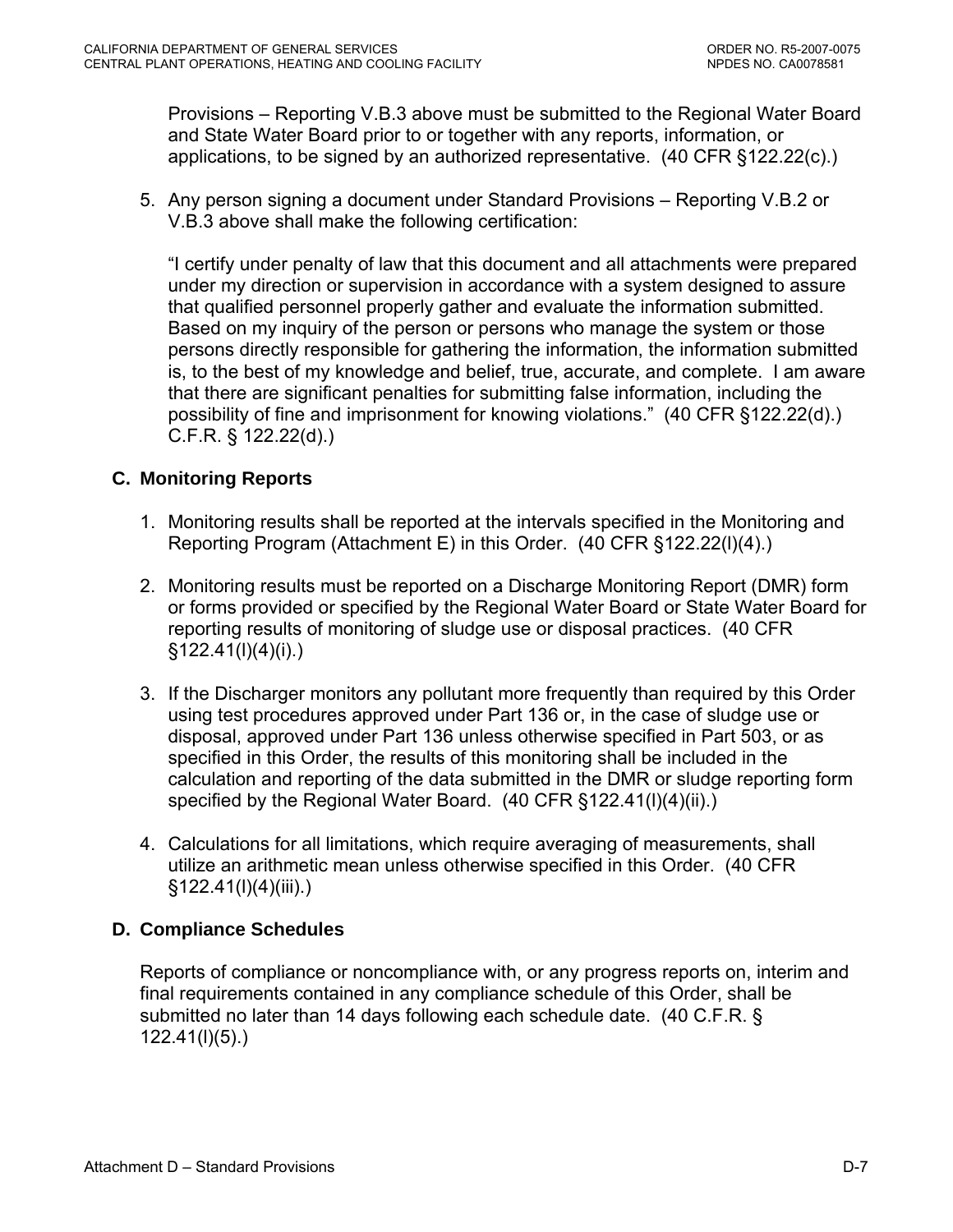## **E. Twenty-Four Hour Reporting**

- 1. The Discharger shall report any noncompliance that may endanger health or the environment. Any information shall be provided orally within 24 hours from the time the Discharger becomes aware of the circumstances. A written submission shall also be provided within five (5) days of the time the Discharger becomes aware of the circumstances. The written submission shall contain a description of the noncompliance and its cause; the period of noncompliance, including exact dates and times, and if the noncompliance has not been corrected, the anticipated time it is expected to continue; and steps taken or planned to reduce, eliminate, and prevent reoccurrence of the noncompliance. (40 C.F.R. § 122.41(l)(6)(i).)
- 2. The following shall be included as information that must be reported within 24 hours under this paragraph (40 C.F.R. § 122.41(l)(6)(ii)):
	- a. Any unanticipated bypass that exceeds any effluent limitation in this Order. (40 C.F.R. § 122.41(l)(6)(ii)(A).)
	- b. Any upset that exceeds any effluent limitation in this Order. (40 C.F.R. § 122.41(l)(6)(ii)(B).)
- 3. The Regional Water Board may waive the above-required written report under this provision on a case-by-case basis if an oral report has been received within 24 hours. (40 C.F.R. § 122.41(l)(6)(iii).)

### **F. Planned Changes**

The Discharger shall give notice to the Regional Water Board as soon as possible of any planned physical alterations or additions to the permitted facility. Notice is required under this provision only when (40 C.F.R. § 122.41(l)(1)):

- 1. The alteration or addition to a permitted facility may meet one of the criteria for determining whether a facility is a new source in section 122.29(b) (40 C.F.R. § 122.41(l)(1)(i)); or
- 2. The alteration or addition could significantly change the nature or increase the quantity of pollutants discharged. This notification applies to pollutants that are not subject to effluent limitations in this Order. (40 C.F.R. § 122.41(l)(1)(ii).)
- 3. The alteration or addition results in a significant change in the Discharger's sludge use or disposal practices, and such alteration, addition, or change may justify the application of permit conditions that are different from or absent in the existing permit, including notification of additional use or disposal sites not reported during the permit application process or not reported pursuant to an approved land application plan. (40 C.F.R.§ 122.41(l)(1)(iii).)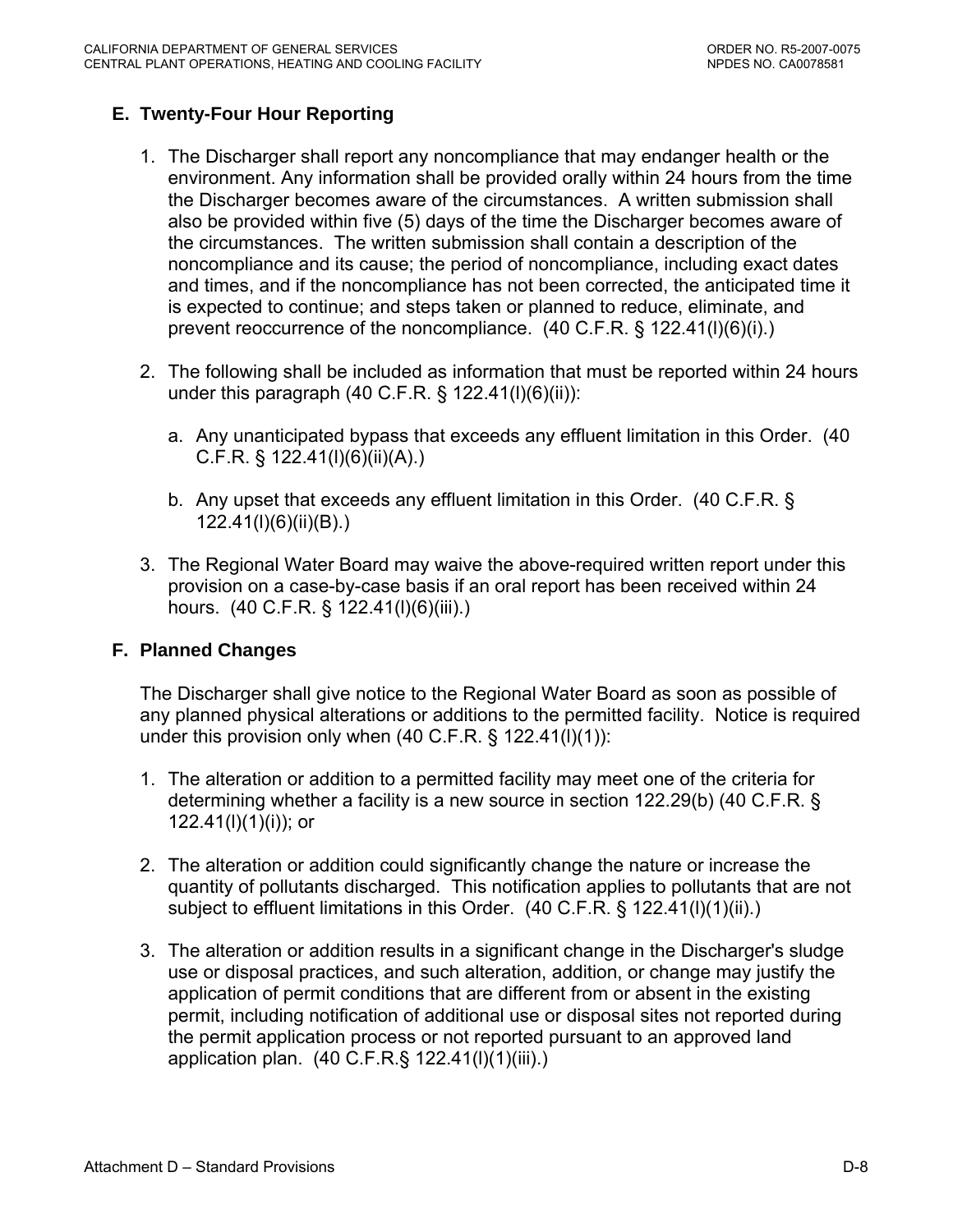## **G. Anticipated Noncompliance**

The Discharger shall give advance notice to the Regional Water Board or State Water Board of any planned changes in the permitted facility or activity that may result in noncompliance with General Order requirements. (40 C.F.R. § 122.41(l)(2).)

#### **H. Other Noncompliance**

The Discharger shall report all instances of noncompliance not reported under Standard Provisions – Reporting V.C, V.D, and V.E above at the time monitoring reports are submitted. The reports shall contain the information listed in Standard Provision – Reporting V.E above. (40 C.F.R. § 122.41(l)(7).)

#### **I. Other Information**

When the Discharger becomes aware that it failed to submit any relevant facts in a permit application, or submitted incorrect information in a permit application or in any report to the Regional Water Board, State Water Board, or USEPA, the Discharger shall promptly submit such facts or information. (40 C.F.R. § 122.41(l)(8).)

### **VI. STANDARD PROVISIONS – ENFORCEMENT**

**A.** The Regional Water Board is authorized to enforce the terms of this permit under several provisions of the Water Code, including, but not limited to, sections 13385, 13386, and 13387.

### **VII. ADDITIONAL PROVISIONS – NOTIFICATION LEVELS**

### **A. Non-Municipal Facilities**

Existing manufacturing, commercial, mining, and silvicultural Dischargers shall notify the Regional Water Board as soon as they know or have reason to believe (40 C.F.R. § 122.42(a)):

- 1. That any activity has occurred or will occur that would result in the discharge, on a routine or frequent basis, of any toxic pollutant that is not limited in this Order, if that discharge will exceed the highest of the following "notification levels" (40 C.F.R. § 122.42(a)(1)):
	- a. 100 micrograms per liter (μg/L) (40 C.F.R. § 122.42(a)(1)(i));
	- b. 200 μg/L for acrolein and acrylonitrile; 500 μg/L for 2,4-dinitrophenol and 2-methyl-4,6-dinitrophenol; and 1 milligram per liter (mg/L) for antimony (40 C.F.R. § 122.42(a)(1)(ii));
	- c. Five (5) times the maximum concentration value reported for that pollutant in the Report of Waste Discharge (40 C.F.R. § 122.42(a)(1)(iii)); or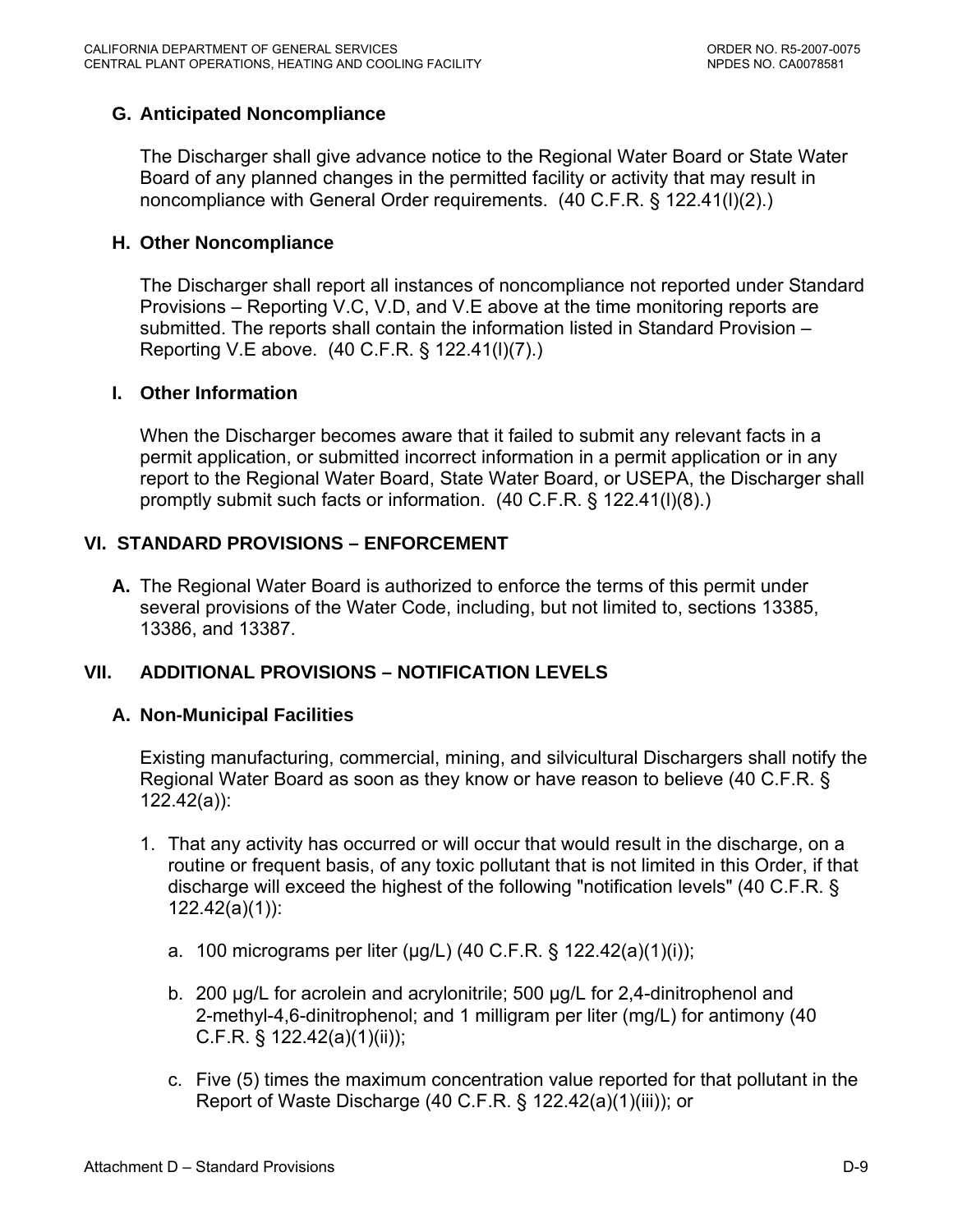- d. The level established by the Regional Water Board in accordance with section 122.44(f). (40 C.F.R. § 122.42(a)(1)(iv).)
- 2. That any activity has occurred or will occur that would result in the discharge, on a non-routine or infrequent basis, of any toxic pollutant that is not limited in this Order, if that discharge will exceed the highest of the following "notification levels" (40 C.F.R. § 122.42(a)(2)):
	- a. 500 micrograms per liter (μg/L) (40 C.F.R. § 122.42(a)(2)(i));
	- b. 1 milligram per liter (mg/L) for antimony (40 C.F.R.  $\S$  122.42(a)(2)(ii));
	- c. Ten (10) times the maximum concentration value reported for that pollutant in the Report of Waste Discharge (40 C.F.R. § 122.42(a)(2)(iii)); or
	- d. The level established by the Regional Water Board in accordance with section 122.44(f). (40 C.F.R. § 122.42(a)(2)(iv).)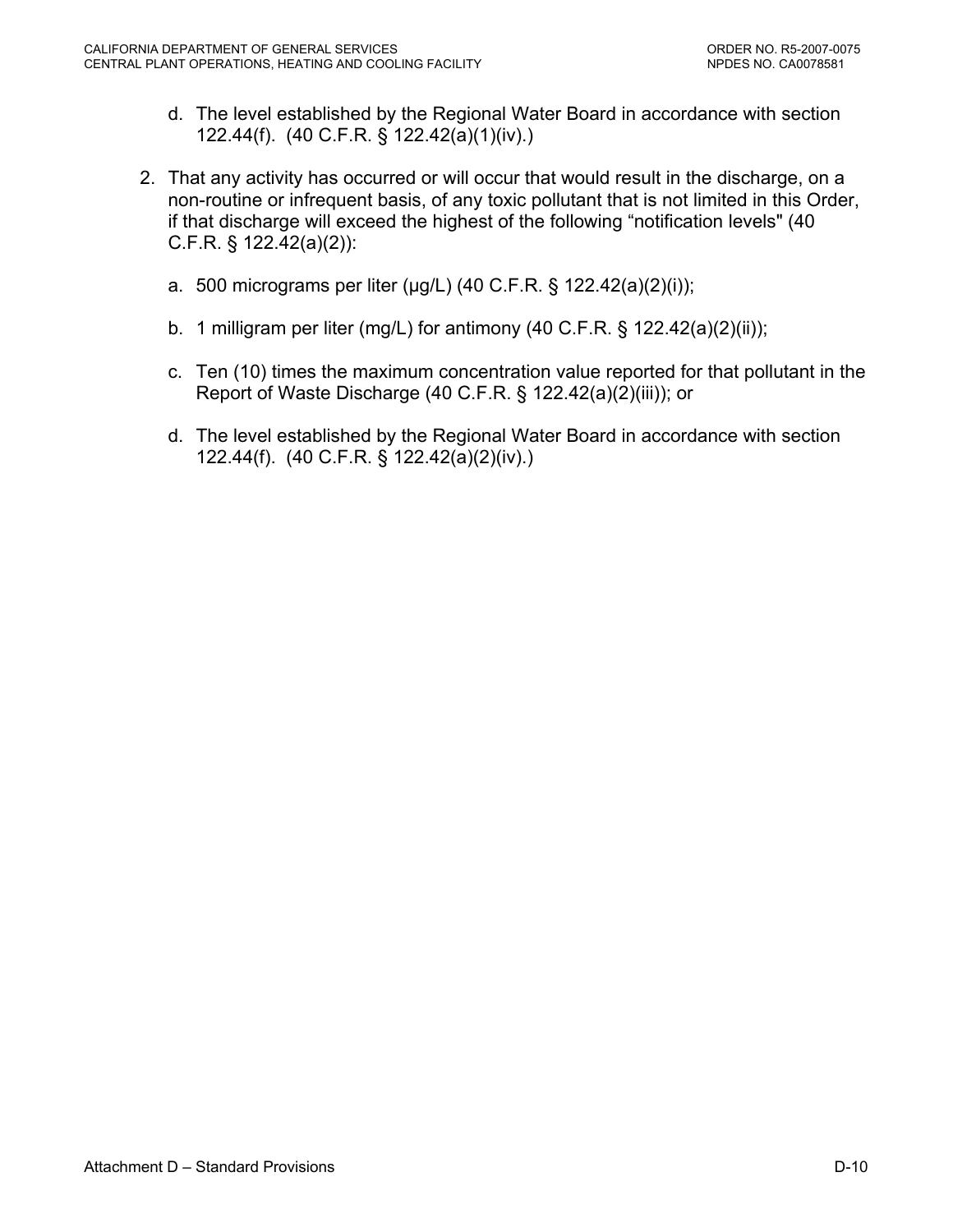# **ATTACHMENT E – MONITORING AND REPORTING PROGRAM**

### **Table of Contents**

|      |                                                             | $E-2$  |
|------|-------------------------------------------------------------|--------|
| L.   |                                                             | $E-2$  |
| Ш.   |                                                             |        |
| III. |                                                             | $E-3$  |
|      |                                                             | $E-3$  |
| IV.  |                                                             | $E-4$  |
| V.   |                                                             |        |
| VI.  |                                                             | $E-7$  |
| VII. | Receiving Water Monitoring Requirements - Surface Water and |        |
|      | Groundwater.                                                | $E-7$  |
|      |                                                             | $E-7$  |
|      |                                                             | $E-8$  |
|      |                                                             | $E-8$  |
|      |                                                             | $E-8$  |
|      |                                                             |        |
| IX.  |                                                             |        |
|      |                                                             |        |
|      | В.                                                          |        |
|      |                                                             | $E-11$ |
|      | D.                                                          | $E-12$ |
|      |                                                             |        |

# **List of Tables**

| Table E-7. Reporting Requirements for Special Provisions Progress |  |
|-------------------------------------------------------------------|--|
|                                                                   |  |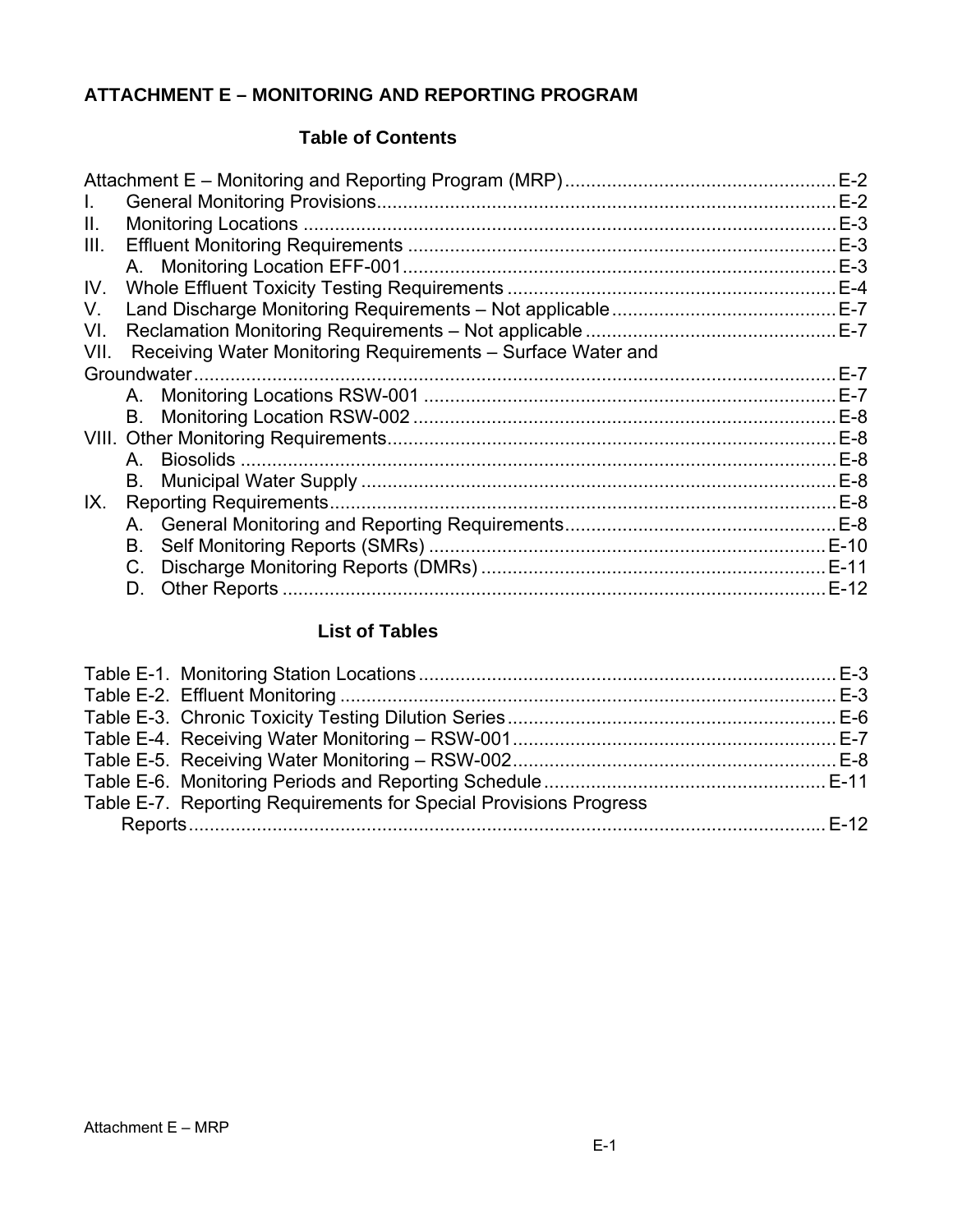# <span id="page-39-0"></span>**ATTACHMENT E – MONITORING AND REPORTING PROGRAM (MRP)**

The Code of Federal Regulations section 122.48 requires that all NPDES permits specify monitoring and reporting requirements. Water Code Sections 13267 and 13383 also authorize the Regional Water Quality Control Board (Regional Water Board) to require technical and monitoring reports. This MRP establishes monitoring and reporting requirements, which implement the federal and state regulations.

### **I. GENERAL MONITORING PROVISIONS**

- A. Samples and measurements taken as required herein shall be representative of the volume and nature of the monitored discharge. All samples shall be taken at the monitoring locations specified below and, unless otherwise specified, before the monitored flow joins or is diluted by any other waste stream, body of water, or substance. Monitoring locations shall not be changed without notification to and the approval of this Regional Water Board.
- B. Chemical, bacteriological, and bioassay analyses shall be conducted at a laboratory certified for such analyses by the State Department of Health Services. In the event a certified laboratory is not available to the Discharger, analyses performed by a noncertified laboratory will be accepted provided a Quality Assurance-Quality Control Program is instituted by the laboratory. A manual containing the steps followed in this program must be kept in the laboratory and shall be available for inspection by Regional Water Board staff. The Quality Assurance-Quality Control Program must conform to USEPA guidelines or to procedures approved by the Regional Water Board.
- B. All analyses shall be performed in a laboratory certified to perform such analyses by the California Department of Health Services. Laboratories that perform sample analyses shall be identified in all monitoring reports.
- C. Appropriate flow measurement devices and methods consistent with accepted scientific practices shall be selected and used to ensure the accuracy and reliability of measurements of the volume of monitored discharges. All monitoring instruments and devices used by the Discharger to fulfill the prescribed monitoring program shall be properly maintained and calibrated as necessary to ensure their continued accuracy. All flow measurement devices shall be calibrated at least once per year to ensure continued accuracy of the devices.
- D. Monitoring results, including noncompliance, shall be reported at intervals and in a manner specified in this Monitoring and Reporting Program.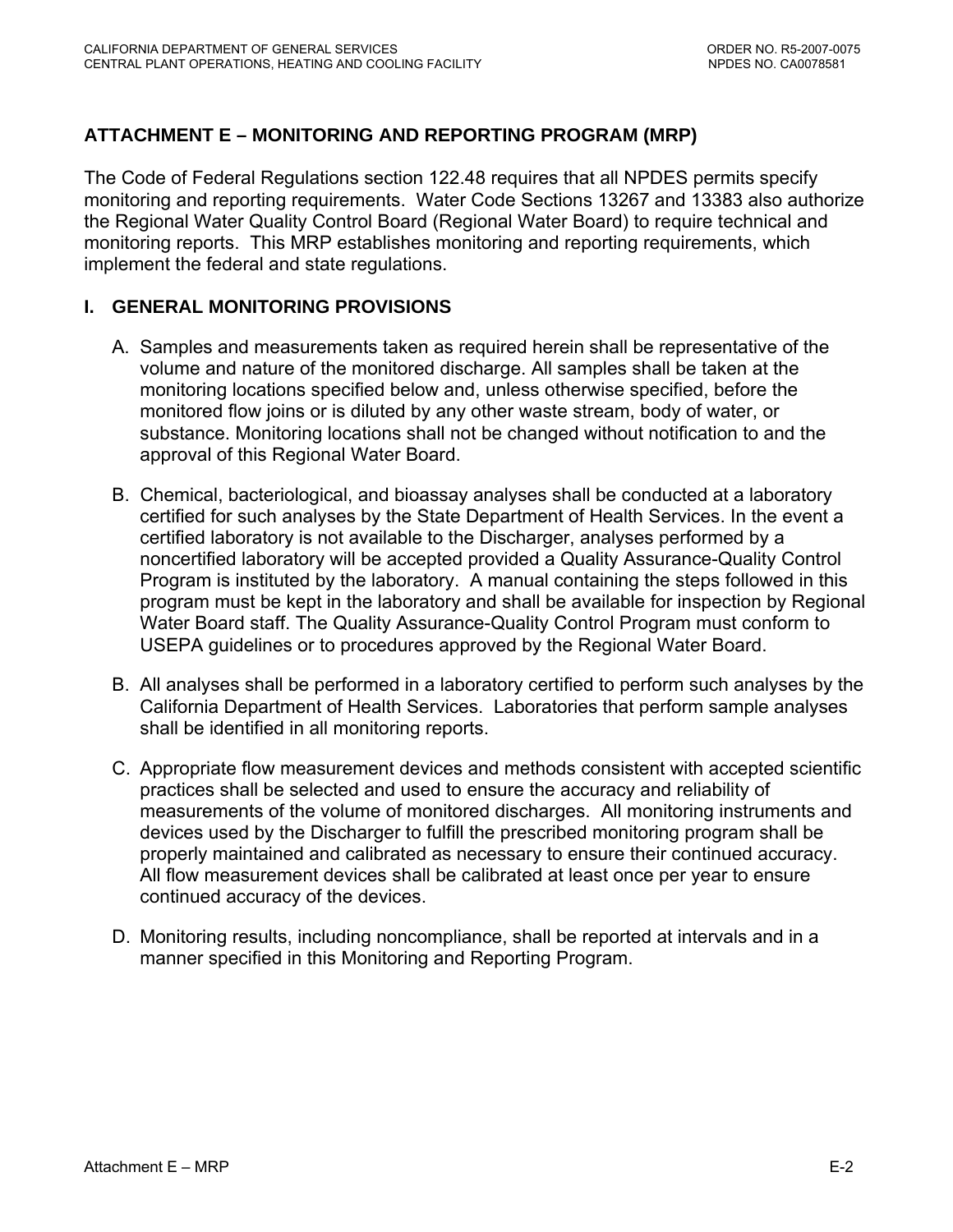# <span id="page-40-0"></span>**II. MONITORING LOCATIONS**

The Discharger shall establish the following monitoring locations to demonstrate compliance with the effluent limitations, discharge specifications, and other requirements in this Order:

**Table E-1. Monitoring Station Locations** 

| <b>Name</b>                    | <b>Discharge Point   Monitoring Location</b><br><b>Name</b> | Monitoring Location Description (include Latitude and<br>Longitude when available)                                                                                                                         |
|--------------------------------|-------------------------------------------------------------|------------------------------------------------------------------------------------------------------------------------------------------------------------------------------------------------------------|
| 001                            | EFF-001                                                     | A location where a representative sample of the effluent from the<br>Facility can be collected prior to being discharged into Sacramento<br>River.<br>[Latitude: 38° 34' 26" N; Longitude: 121° 30' 36" W] |
| <b>RSW-001</b><br><b>COLOR</b> |                                                             | 100 feet upstream of Discharge Point 001.                                                                                                                                                                  |
| <b>COLOR</b>                   | <b>RSW-002</b>                                              | 300 feet downstream of Discharge Point 001.                                                                                                                                                                |

# **III. EFFLUENT MONITORING REQUIREMENTS**

### **A. Monitoring Location EFF-001**

1. The Discharger shall monitor effluent at EFF-001 as follows. If more than one analytical test method is listed for a given parameter, the Discharger must select from the listed methods and corresponding Minimum Level:

| <b>Parameter</b>                         | <b>Units</b>      | <b>Sample</b><br><b>Type</b> | <b>Minimum</b><br>Sampling<br><b>Frequency</b> | <b>Required Analytical Test</b><br><b>Method and (Minimum Level,</b><br>units), respectively |
|------------------------------------------|-------------------|------------------------------|------------------------------------------------|----------------------------------------------------------------------------------------------|
| рH                                       | Standard<br>Units | Grab                         | 1/week                                         |                                                                                              |
| Temperature <sup>2</sup>                 | $\circ$ F         | Grab                         | $1$ /day                                       |                                                                                              |
| Arsenic, Total<br>Recoverable            | $\mu$ g/L         | Grab                         | 1/month                                        | $\mathbf{1}$                                                                                 |
| Copper, Total<br>Recoverable             | $\mu$ g/L         | Grab                         | $1/m$ onth                                     | $\mathbf{1}$                                                                                 |
| Dibromochloromethane <sup>6</sup>        | $\mu$ g/L         | Grab                         | $1/m$ onth                                     | 1                                                                                            |
| Dichlorobromomethane <sup>6</sup>        | $\mu$ g/L         | Grab                         | 1/month                                        | 1                                                                                            |
| Aluminum, Total<br>Recoverable           | µg/L              | Grab                         | 1/month                                        | $\mathbf{1}$                                                                                 |
| Chlorodifluoromethane                    | µg/L              | Grab                         | 1/quarter                                      |                                                                                              |
| Chlorine, Total Residual <sup>6</sup>    | mg/L              | Grab                         | $2$ /day                                       |                                                                                              |
| Dichlorodifluoromethane                  | $\mu$ g/L         | Grab                         | 1/quarter                                      | $\mathbf{1}$                                                                                 |
| 1,1-Difluoroethane                       | $\mu$ g/L         | Grab                         | 1/quarter                                      | 1                                                                                            |
| <b>Electrical Conductivity</b><br>@ 25°C | umhos/cm          | Grab                         | 1/week                                         | 1                                                                                            |
| <b>Flow</b>                              | mgd               | Meter                        | $1$ /day                                       | 1                                                                                            |
| Iron, Total Recoverable                  | mg/L              | Grab                         | 1/month                                        | 1                                                                                            |
| Manganese, Total                         | µg/L              | Grab                         | 1/month                                        | 1                                                                                            |

**Table E-2. Effluent Monitoring**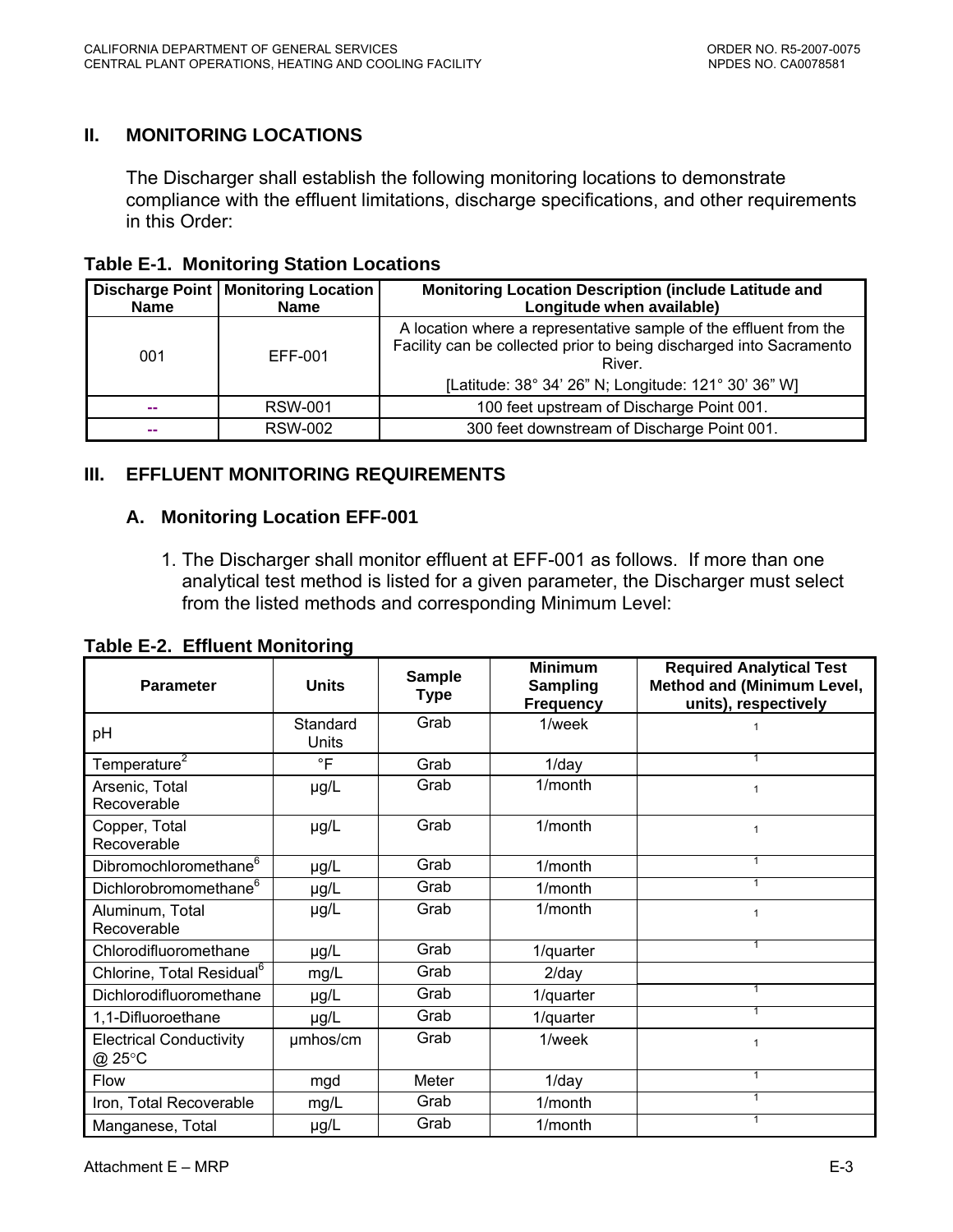<span id="page-41-0"></span>

| <b>Parameter</b>                       | <b>Units</b> | <b>Sample</b><br><b>Type</b> | <b>Minimum</b><br><b>Sampling</b><br><b>Frequency</b> | <b>Required Analytical Test</b><br><b>Method and (Minimum Level,</b><br>units), respectively |
|----------------------------------------|--------------|------------------------------|-------------------------------------------------------|----------------------------------------------------------------------------------------------|
| Recoverable                            |              |                              |                                                       |                                                                                              |
| Polynuclear Aromatic<br>Hydrocarbons   | $\mu$ g/L    | Grab                         | 1/quarter                                             |                                                                                              |
| <b>Total Petroleum</b><br>Hydrocarbons | $\mu$ g/L    | Grab                         | 1/quarter                                             |                                                                                              |
| Priority Pollutants <sup>3,4</sup>     | µg/L         | Grab                         |                                                       |                                                                                              |

1 As required by 40 CFR Part 136.

2 Effluent Temperature monitoring shall be at the Outfall location.

3 For priority pollutant constituents with effluent limitations, detection limits shall be below the effluent limitations. If the lowest minimum level (ML) published in Appendix 4 of the Policy for Implementation of Toxics Standards for Inland Surface Waters, Enclosed Bays, and Estuaries of California (State Implementation Plan or SIP) is not below the effluent limitation, the detection limit shall be the lowest ML. For priority pollutant constituents without effluent limitations, the detection limits shall be equal to or less than the lowest ML published in Appendix 4 of the SIP.<br>4 Conquirient with resolving ourface

Concurrent with receiving surface water sampling.

5 Priority pollutants shall be sampled quarterly during the fourth year following the date of permit adoption and shall be conducted concurrently with up stream receiving water monitoring for hardness (as  $CaCO<sub>3</sub>$ ) and pH. The Discharger is not required to conduct effluent monitoring for priority pollutants that have already been sampled in a given quarter, as required in Table E-2.

6 Monitoring for total residual chorine, dibromochloromethane, and dichlorobromomethane is only required when municipal water supply is used to augment cooling water.

# **IV. WHOLE EFFLUENT TOXICITY TESTING REQUIREMENTS**

- **A. Acute Toxicity Testing.** The Discharger shall conduct acute toxicity testing to determine whether the effluent is contributing acute toxicity to the receiving water. The Discharger shall meet the following acute toxicity testing requirements:
	- 1. *Monitoring Frequency* The Discharger shall perform annual acute toxicity testing.
	- 2. *Sample Types* For static non-renewal and static renewal testing, the samples shall be grab samples and shall be representative of the volume and quality of the discharge. The effluent samples shall be taken at the effluent monitoring location EFF-001.
	- 3. *Test Species* Test species shall be fathead minnows (*Pimephales promelas*).
	- 4. *Methods* The acute toxicity testing samples shall be analyzed using EPA-821-R-02-012, Fifth Edition. Temperature, total residual chlorine, ammonia, and pH shall be recorded at the time of sample collection. No pH adjustment may be made unless approved by the Executive Officer.
	- 5. *Test Failure* If an acute toxicity test does not meet all test acceptability criteria, as specified in the test method, the Discharger must re-sample and re-test as soon as possible, not to exceed 7 days following notification of test failure.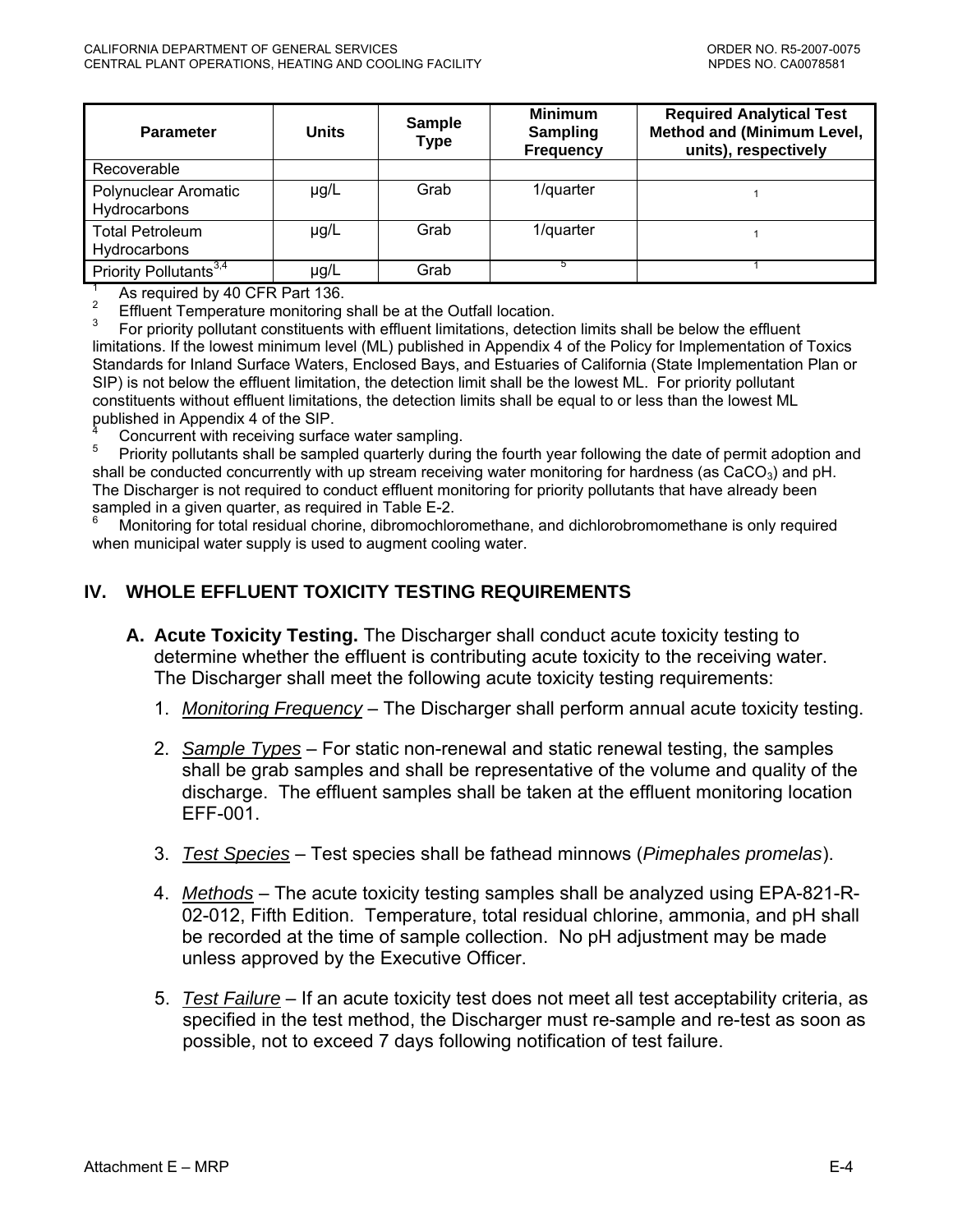- **B. Chronic Toxicity Testing**. The Discharger shall conduct three species chronic toxicity testing to determine whether the effluent is contributing chronic toxicity to the receiving water. The Discharger shall meet the following chronic toxicity testing requirements:
	- 1. *Monitoring Frequency* The Discharger shall perform quarterly three species chronic toxicity testing.
	- 2. *Sample Types* Effluent samples shall be grab samples and shall be representative of the volume and quality of the discharge. The effluent samples shall be taken at the effluent monitoring location specified in the Monitoring and Reporting Program. The receiving water control shall be a grab sample obtained from the RSW-001 sampling location, as identified in the Monitoring and Reporting Program.
	- 3. *Sample Volumes* Adequate sample volumes shall be collected to provide renewal water to complete the test in the event that the discharge is intermittent.
	- 4. *Test Species* Chronic toxicity testing measures sublethal (e.g. reduced growth, reproduction) and/or lethal effects to test organisms exposed to an effluent compared to that of the control organisms. The Discharger shall conduct chronic toxicity tests with:
		- The cladoceran, water flea, *Ceriodaphnia dubia* (survival and reproduction test);
		- The fathead minnow, *Pimephales promelas* (larval survival and growth test); and
		- The green alga, *Selenastrum capricornutum* (growth test).
	- 5. *Methods* The presence of chronic toxicity shall be estimated as specified in *Shortterm Methods for Estimating the Chronic Toxicity of Effluents and Receiving Waters to Freshwater Organisms, Fourth Edition,* EPA/821-R-02-013, October 2002.
	- 6. *Reference Toxicant* As required by the SIP, all chronic toxicity tests shall be conducted with concurrent testing with a reference toxicant and shall be reported with the chronic toxicity test results.
	- 7. *Dilutions* The chronic toxicity testing shall be performed using 100% effluent and two controls. If toxicity is found in any effluent test, the Discharger must immediately retest using the dilution series identified in Table E-3, below. The receiving water control shall be used as the diluent (unless the receiving water is toxic).
	- 8. *Test Failure* –The Discharger must re-sample and re-test as soon as possible, but no later than fourteen (14) days after receiving notification of a test failure. A test failure is defined as follows:
		- a. The reference toxicant test or the effluent test does not meet all test acceptability criteria as specified in the *Short-term Methods for Estimating the Chronic Toxicity*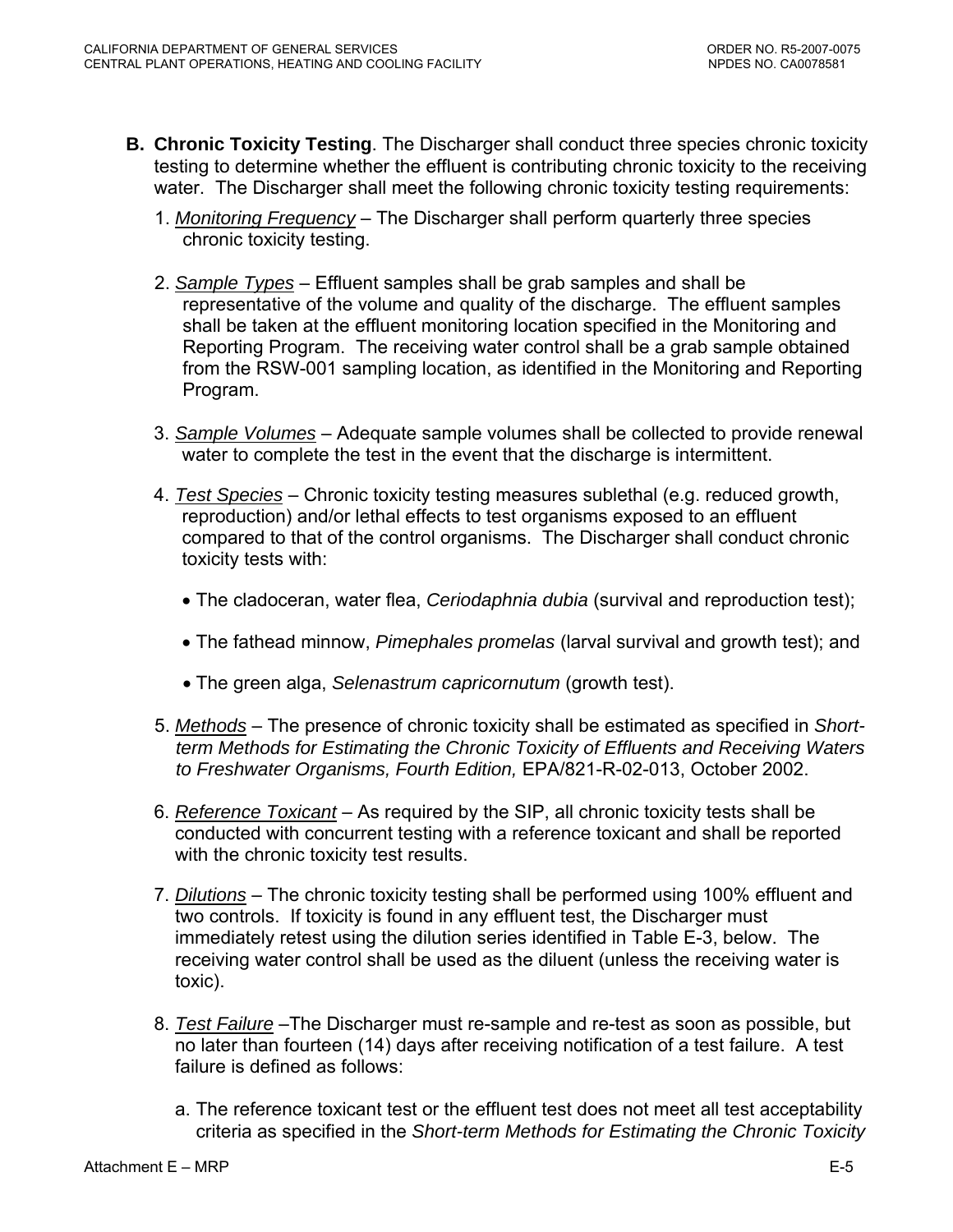<span id="page-43-0"></span>*of Effluents and Receiving Waters to Freshwater Organisms, Fourth Edition*, EPA/821-R-02-013, October 2002 (Method Manual), and its subsequent amendments or revisions; or

b. The percent minimum significant difference (PMSD) measured for the test exceeds the upper PMSD bound variability criterion in Table 6 on page 52 of the Method Manual. (A retest is only required in this case if the test results do not exceed the monitoring trigger specified in Special Provisions VI.C.2.a.ii).

| Table E-3. Chronic Toxicity Testing Dilution Series |  |  |  |  |  |
|-----------------------------------------------------|--|--|--|--|--|
|-----------------------------------------------------|--|--|--|--|--|

|                    | Dilutions (%)                   |    |    |      |       | <b>Controls</b>    |                     |
|--------------------|---------------------------------|----|----|------|-------|--------------------|---------------------|
| <b>Sample</b>      | 25<br>50<br>12.5<br>6.25<br>100 |    |    |      |       | Receiving<br>Water | Laboratory<br>Water |
| % Effluent         | 100                             | 50 | 25 | 12.5 | 6.25  |                    |                     |
| % Receiving Water  | 0                               | 50 | 75 | 87.5 | 93.75 | 100                | 0                   |
| % Laboratory Water |                                 |    |    |      |       |                    | 100                 |

- **C. WET Testing Notification Requirements**. The Discharger shall notify the Regional Water Board within 24-hours after the receipt of test results exceeding the monitoring trigger during regular or accelerated monitoring, or an exceedance of the acute toxicity effluent limitation.
- **D. WET Testing Reporting Requirements**. All toxicity test reports shall include the contracting laboratory's complete report provided to the Discharger and shall be in accordance with the appropriate "Report Preparation and Test Review" sections of the method manuals. At a minimum, whole effluent toxicity monitoring shall be reported as follows:
	- 1. **Chronic WET Reporting.** Regular chronic toxicity monitoring results shall be reported to the Regional Water Board within 30 days following completion of the test, and shall contain, at minimum:
		- a. The results expressed in TUc, measured as 100/NOEC, and also measured as 100/LC<sub>50</sub>, 100/EC<sub>25</sub>, 100/IC<sub>25</sub>, and 100/IC<sub>50</sub>, as appropriate.
		- b. The statistical methods used to calculate endpoints;
		- c. The statistical output page, which includes the calculation of the percent minimum significant difference (PMSD);
		- d. The dates of sample collection and initiation of each toxicity test; and
		- e. The results compared to the numeric toxicity monitoring trigger.

Additionally, the monthly discharger self-monitoring reports shall contain an updated chronology of chronic toxicity test results expressed in TUc, and organized by test species, type of test (survival, growth or reproduction), and monitoring frequency, i.e., either quarterly, monthly, accelerated, or TRE.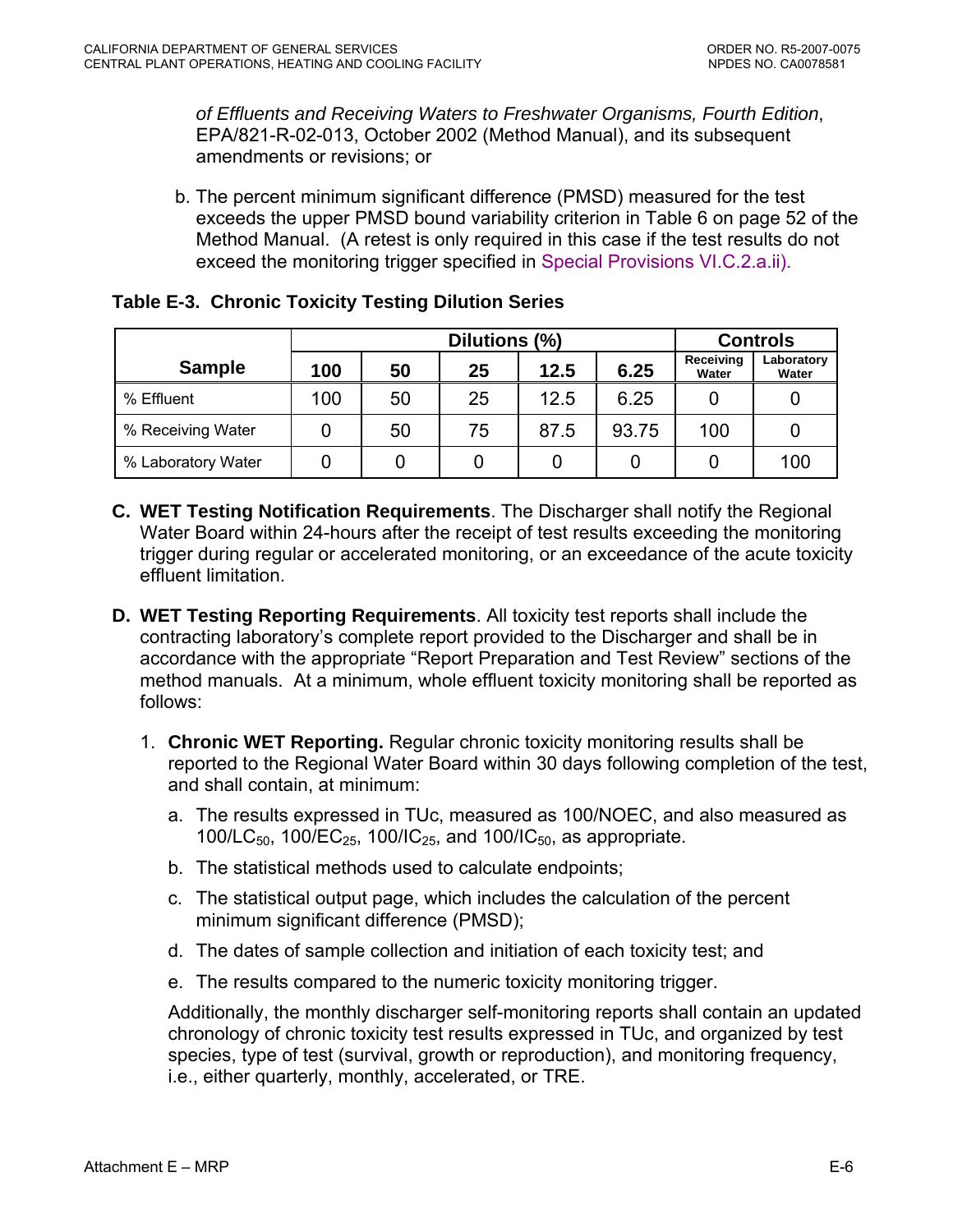- <span id="page-44-0"></span>2. **Acute WET Reporting.** Acute toxicity test results shall be submitted with the monthly discharger self-monitoring reports and reported as percent survival.
- 3. **TRE Reporting.** Reports for Toxicity Reduction Evaluations shall be submitted in accordance with the schedule contained in the Discharger's approved TRE Work Plan.
- 4. **Quality Assurance (QA).** The Discharger must provide the following information for QA purposes:
	- a. Results of the applicable reference toxicant data with the statistical output page giving the species, NOEC, LOEC, type of toxicant, dilution water used, concentrations used, PMSD, and dates tested.
	- b. The reference toxicant control charts for each endpoint, which include summaries of reference toxicant tests performed by the contracting laboratory.
	- c. Any information on deviations or problems encountered and how they were dealt with.
- **V. LAND DISCHARGE MONITORING REQUIREMENTS NOT APPLICABLE**

# **VI. RECLAMATION MONITORING REQUIREMENTS – NOT APPLICABLE**

### **VII. RECEIVING WATER MONITORING REQUIREMENTS – SURFACE WATER AND GROUNDWATER**

# **A. Monitoring Locations RSW-001**

1. The Discharger shall monitor the Sacramento River at RSW-001 as follows:

**Table E-4. Receiving Water Monitoring – RSW-001** 

| <b>Parameter</b>                         | <b>Units</b> | <b>Sample</b><br><b>Type</b> | <b>Minimum</b><br><b>Sampling</b><br><b>Frequency</b> | <b>Required Analytical Test</b><br><b>Method</b> |
|------------------------------------------|--------------|------------------------------|-------------------------------------------------------|--------------------------------------------------|
| <b>Electrical Conductivity</b><br>@ 25°C | umhos/cm     | Grab                         | 1/week                                                |                                                  |
| pH                                       | SU           | Grab                         | 1/week                                                |                                                  |
| Temperature                              | $\circ$ F    | Grab                         | 1/week                                                |                                                  |
| Dissolved Oxygen                         | mg/L         | Grab                         | 1/week                                                |                                                  |
| Turbidity                                | <b>NTU</b>   | Grab                         | 1/week                                                |                                                  |
| Priority Pollutants <sup>3</sup>         | $\mu$ g/L    | Grab                         |                                                       |                                                  |
| Hardness                                 | mg/L         | Grab                         | 3                                                     |                                                  |

 $1$ <sup>1</sup> As required by 40 CFR Part 136.

 $2$  Priority pollutants shall be sampled quarterly during the fourth year following the date of permit adoption and shall be conducted concurrently with up stream receiving water monitoring for hardness (as CaCO3) and pH.

 $3$  Hardness shall be sampled concurrent with sampling for priority pollutants.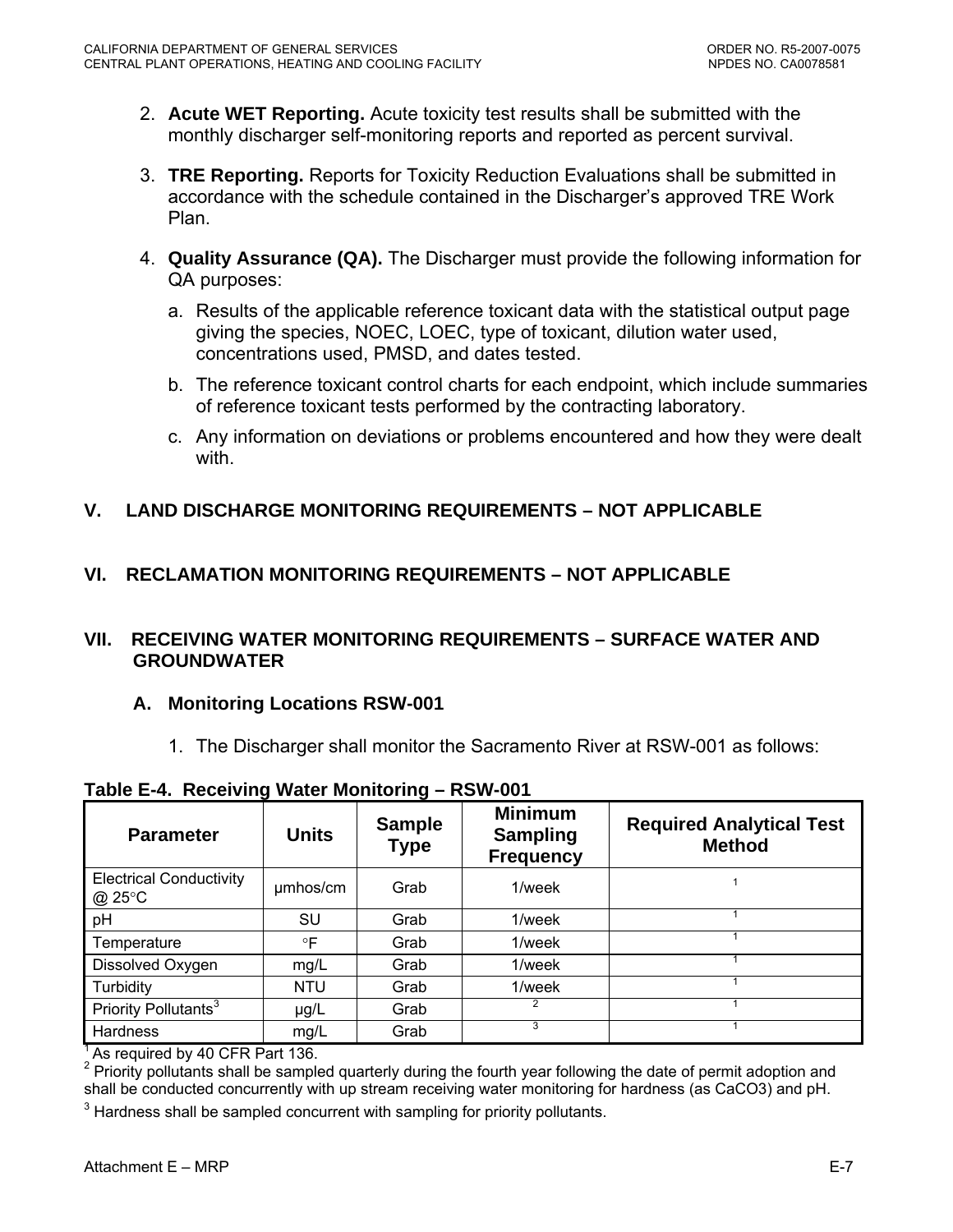# <span id="page-45-0"></span>**B. Monitoring Location RSW-002**

1. The Discharger shall monitor the Sacramento River at RSW-002 as follows:

| <b>Parameter</b>                         | <b>Units</b> | <b>Sample</b><br><b>Type</b> | <b>Minimum</b><br><b>Sampling</b><br><b>Frequency</b> | <b>Required Analytical Test</b><br><b>Method</b> |
|------------------------------------------|--------------|------------------------------|-------------------------------------------------------|--------------------------------------------------|
| <b>Electrical Conductivity</b><br>@ 25°C | umhos/cm     | Grab                         | 1/week                                                |                                                  |
| pH                                       | SU           | Grab                         | 1/week                                                |                                                  |
| Temperature                              | °F           | Grab                         | 1/week                                                |                                                  |
| Dissolved Oxygen                         | mg/L         | Grab                         | 1/week                                                |                                                  |
| Turbidity                                | <b>NTU</b>   | Grab                         | 1/week                                                |                                                  |

 $1$  As required by 40 CFR Part 136.

# **VIII. OTHER MONITORING REQUIREMENTS**

#### **A. Biosolids – Not Applicable**

### **B. Municipal Water Supply – Not Applicable**

### **IX. REPORTING REQUIREMENTS**

### **A. General Monitoring and Reporting Requirements**

- 1. The Discharger shall comply with all Standard Provisions (Attachment D) related to monitoring, reporting, and recordkeeping.
- 2. Upon written request of the Regional Water Board, the Discharger shall submit a summary monitoring report. The report shall contain both tabular and graphical summaries of the monitoring data obtained during the previous year(s).
- 3. **Compliance Time Schedules.** For compliance time schedules included in the Order, the Discharger shall submit to the Regional Water Board, on or before each compliance due date, the specified document or a written report detailing compliance or noncompliance with the specific date and task. If noncompliance is reported, the Discharger shall state the reasons for noncompliance and include an estimate of the date when the Discharger will be in compliance. The Discharger shall notify the Regional Water Board by letter when it returns to compliance with the compliance time schedule.
- 4. The Discharger shall report to the Regional Water Board any toxic chemical release data it reports to the State Emergency Response Commission within 15 days of reporting the data to the Commission pursuant to section 313 of the "Emergency Planning and Community Right to Know Act of 1986.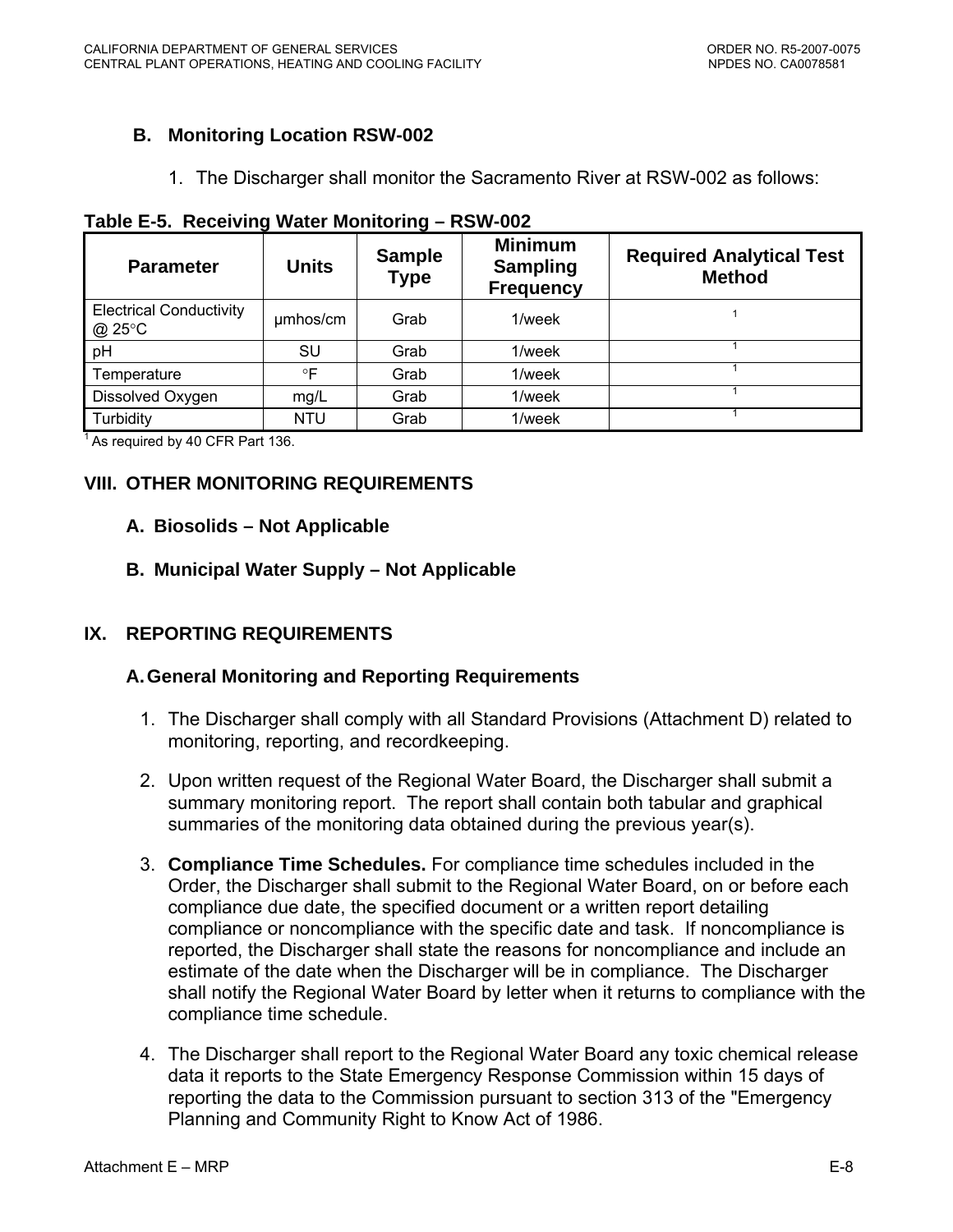5. **Reporting Protocols.** The Discharger shall report with each sample result the applicable Reporting Level (RL) and the current Method Detection Limit (MDL), as determined by the procedure in Part 136.

The Discharger shall report the results of analytical determinations for the presence of chemical constituents in a sample using the following reporting protocols:

- a. Sample results greater than or equal to the RL shall be reported as measured by the laboratory (i.e., the measured chemical concentration in the sample).
- b. Sample results less than the RL, but greater than or equal to the laboratory's MDL, shall be reported as "Detected, but Not Quantified," or DNQ. The estimated chemical concentration of the sample shall also be reported.

For the purposes of data collection, the laboratory shall write the estimated chemical concentration next to DNQ as well as the words "Estimated Concentration" (may be shortened to "Est. Conc."). The laboratory may, if such information is available, include numerical estimates of the data quality for the reported result. Numerical estimates of data quality may be percent accuracy  $(+$ a percentage of the reported value), numerical ranges (low to high), or any other means considered appropriate by the laboratory.

- c. Sample results less than the laboratory's MDL shall be reported as "Not Detected," or ND.
- d. Dischargers are to instruct laboratories to establish calibration standards so that the ML value (or its equivalent if there is differential treatment of samples relative to calibration standards) is the lowest calibration standard. At no time is the Discharger to use analytical data derived from *extrapolation* beyond the lowest point of the calibration curve.
- 6. **Multiple Sample Data.** When determining compliance with an AMEL, AWEL, or MDEL for priority pollutants and more than one sample result is available, the Discharger shall compute the arithmetic mean unless the data set contains one or more reported determinations of "Detected, but Not Quantified" (DNQ) or "Not Detected" (ND). In those cases, the Discharger shall compute the median in place of the arithmetic mean in accordance with the following procedure:
	- a. The data set shall be ranked from low to high, ranking the reported ND determinations lowest, DNQ determinations next, followed by quantified values (if any). The order of the individual ND or DNQ determinations is unimportant.
	- b. The median value of the data set shall be determined. If the data set has an odd number of data points, then the median is the middle value. If the data set has an even number of data points, then the median is the average of the two values around the middle unless one or both of the points are ND or DNQ, in which case the median value shall be the lower of the two data points where DNQ is lower than a value and ND is lower than DNQ.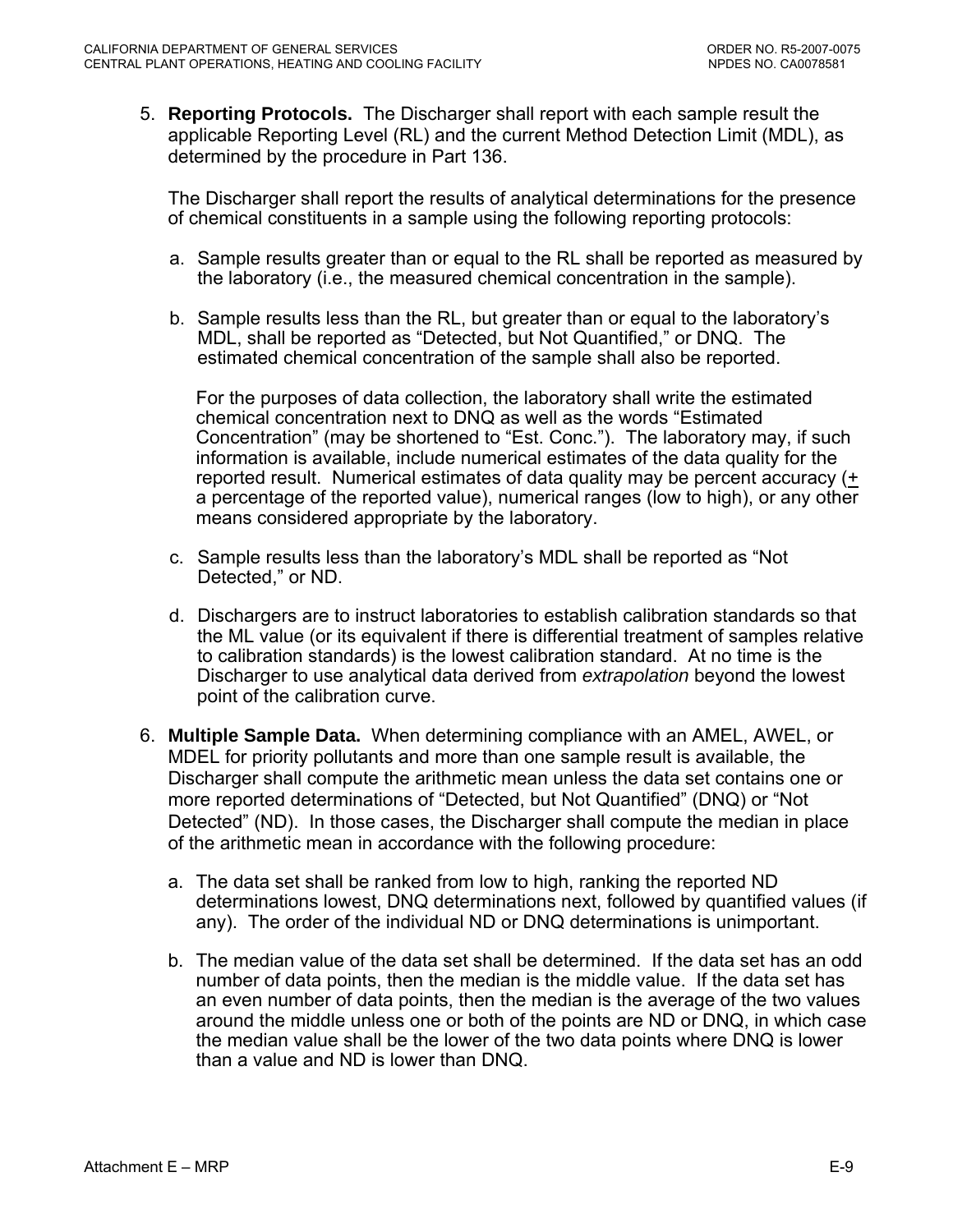# <span id="page-47-0"></span>**B. Self Monitoring Reports (SMRs)**

- 1. At any time during the term of this permit, the State or Regional Water Board may notify the Discharger to electronically submit Self-Monitoring Reports (SMRs) using the State Water Board's California Integrated Water Quality System (CIWQS) Program Web site (http://www.waterboards.ca.gov/ciwqs/index.html). Until such notification is given, the Discharger shall submit hard copy SMRs. The CIWQS Web site will provide additional directions for SMR submittal in the event there will be service interruption for electronic submittal.
- 2. Monitoring results shall be submitted to the Regional Water Board by the **first day** of the second month following sample collection. Quarterly and annual monitoring results shall be submitted by the **first day of the second month following each calendar quarter, semi-annual period, and year**, respectively.
- 3. In reporting the monitoring data, the Discharger shall arrange the data in tabular form so that the date, the constituents, and the concentrations are readily discernible. The data shall be summarized in such a manner to illustrate clearly whether the discharge complies with waste discharge requirements. The highest daily maximum for the month, monthly and weekly averages, and medians, and removal efficiencies (%) for BOD and Total Suspended Solids, shall be determined and recorded as needed to demonstrate compliance.
- 4. With the exception of flow, all constituents monitored on a continuous basis (metered), shall be reported as daily maximums, daily minimums, and daily averages; flow shall be reported as the total volume discharged per day for each day of discharge.
- 5. If the Discharger monitors any pollutant at the locations designated herein more frequently than is required by this Order, the results of such monitoring shall be included in the calculation and reporting of the values required in the discharge monitoring report form. Such increased frequency shall be indicated on the discharge monitoring report form.
- 6. A letter transmitting the self-monitoring reports shall accompany each report. Such a letter shall include a discussion of requirement violations found during the reporting period, and actions taken or planned for correcting noted violations, such as operation or facility modifications. If the Discharger has previously submitted a report describing corrective actions and/or a time schedule for implementing the corrective actions, reference to the previous correspondence will be satisfactory. The transmittal letter shall contain the penalty of perjury statement by the Discharger, or the Discharger's authorized agent, as described in the Standard Provisions.
- 7. SMRs must be submitted to the Regional Water Board, signed and certified as required by the Standard Provisions (Attachment D), to the address listed below: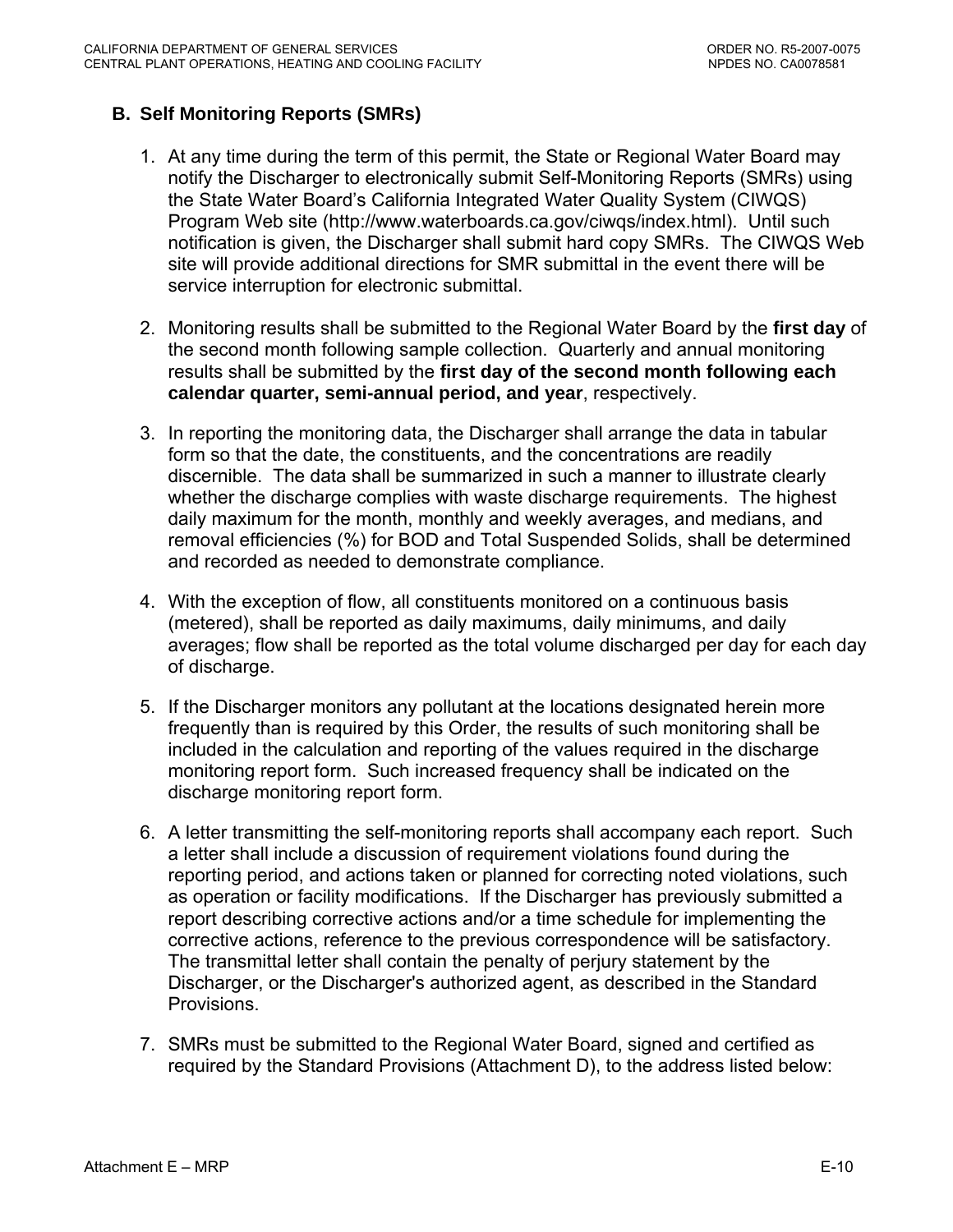Regional Water Quality Control Board **Central Valley Region** 11020 Sun Center Dr., Suite #200 Rancho Cordova, CA 95670-6114

<span id="page-48-0"></span>8. Monitoring periods and reporting for all required monitoring shall be completed according to the following schedule:

| <b>Sampling</b><br><b>Frequency</b> | <b>Monitoring Period Begins On</b>                                                                                                      | <b>Monitoring Period</b>                                                                                                          | <b>SMR Due Date</b>                                                     |
|-------------------------------------|-----------------------------------------------------------------------------------------------------------------------------------------|-----------------------------------------------------------------------------------------------------------------------------------|-------------------------------------------------------------------------|
| <b>Continuous</b>                   | <b>11 August 2007</b>                                                                                                                   | All                                                                                                                               | <b>Submit with monthly</b><br><b>SMR</b>                                |
| <b>Hourly</b>                       | <b>11 August 2007</b>                                                                                                                   | <b>Hourly</b>                                                                                                                     | <b>Submit with monthly</b><br><b>SMR</b>                                |
| 1/day                               | <b>11 August 2007</b>                                                                                                                   | (Midnight through 11:59<br>PM) or any 24-hour period<br>that reasonably represents<br>a calendar day for purposes<br>of sampling. | <b>Submit with monthly</b><br><b>SMR</b>                                |
| 1/week                              | <b>Sunday following permit effective</b><br>date or on permit effective date if on a<br>Sunday                                          | <b>Sunday through Saturday</b>                                                                                                    | <b>Submit with monthly</b><br><b>SMR</b>                                |
| 1/month                             | First day of calendar month following<br>permit effective date or on permit<br>effective date if that date is first day<br>of the month | 1 <sup>st</sup> day of calendar month<br>through last day of calendar<br>month                                                    | First day of second<br>calendar month<br>following month of<br>sampling |
| 1/quarter                           | Closest of January 1, April 1, July 1,<br>or October 1 following (or on) permit<br>effective date                                       | January 1 through March 31<br>April 1 through June 30<br>July 1 through<br>September 30<br>October 1 through<br>December 31       | May 1<br><b>August 1</b><br>November 1<br><b>February 1</b>             |
| 1/year                              | January 1 following (or on) permit<br>effective date                                                                                    | January 1 through<br>December 31                                                                                                  | <b>February 1</b>                                                       |

| Table E-6. Monitoring Periods and Reporting Schedule |  |  |  |  |  |
|------------------------------------------------------|--|--|--|--|--|
|------------------------------------------------------|--|--|--|--|--|

### **C. Discharge Monitoring Reports (DMRs)**

- 1. As described in Section X.B.1 above, at any time during the term of this permit, the State or Regional Water Board may notify the Discharger to electronically submit SMRs that will satisfy federal requirements for submittal of Discharge Monitoring Reports (DMRs). Until such notification is given, the Discharger shall submit DMRs in accordance with the requirements described below.
- 2. DMRs must be signed and certified as required by the standard provisions (Attachment D). The Discharger shall submit the original DMR and one copy of the DMR to the address listed below: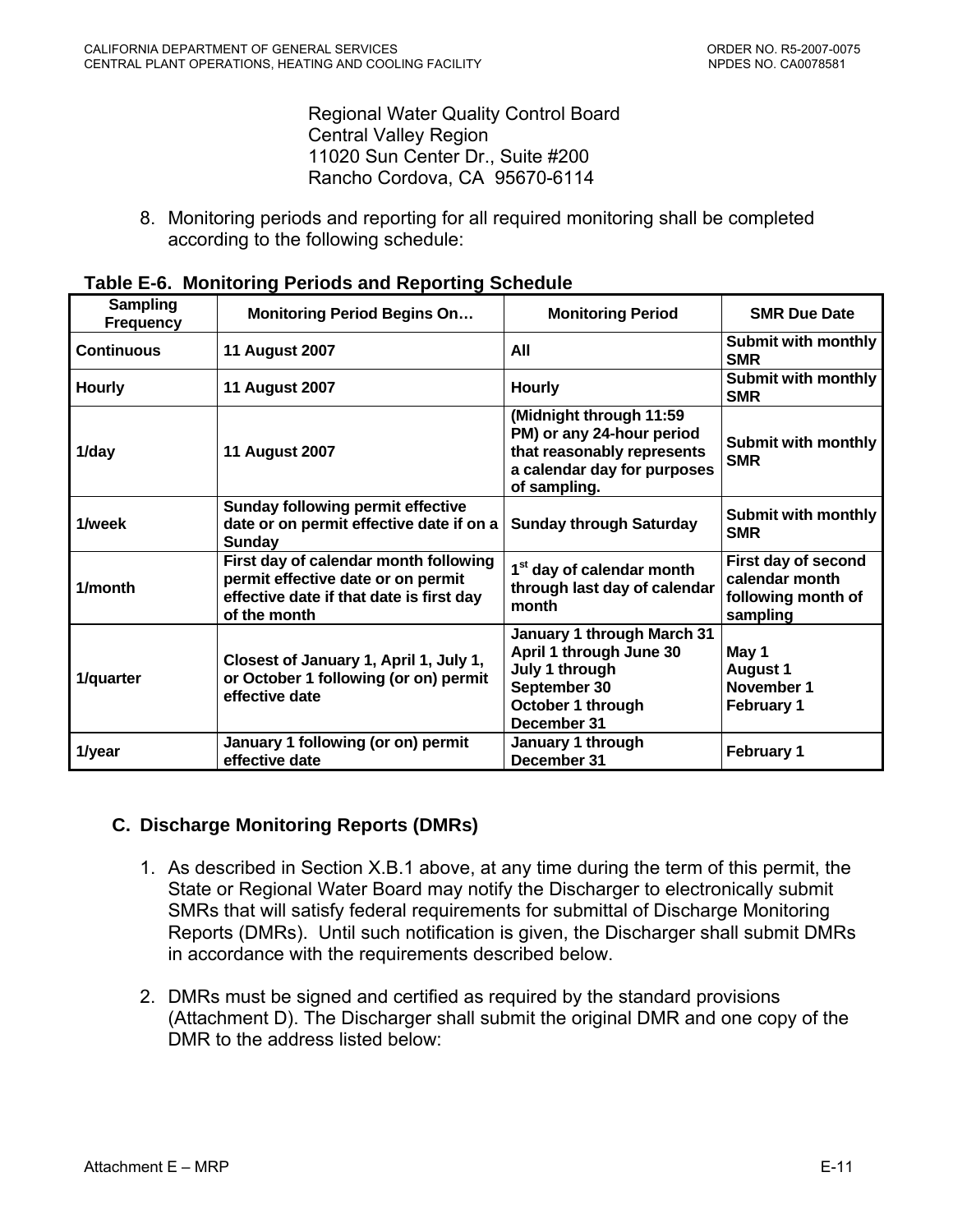State Water Resources Control Board Discharge Monitoring Report Processing Center Post Office Box 671 Sacramento, CA 95812

<span id="page-49-0"></span>

| <b>Standard Mail</b>                       | FedEx/UPS/<br><b>Other Private Carriers</b> |
|--------------------------------------------|---------------------------------------------|
| <b>State Water Resources Control Board</b> | <b>State Water Resources Control Board</b>  |
| Division of Water Quality                  | Division of Water Quality                   |
| c/o DMR Processing Center                  | c/o DMR Processing Center                   |
| <b>PO Box 100</b>                          | 1001   Street, 15 <sup>th</sup> Floor       |
| Sacramento, CA 95812-1000                  | Sacramento, CA 95814                        |

3. All discharge monitoring results must be reported on the official USEPA pre-printed DMR forms (EPA Form 3320-1). Forms that are self-generated cannot be accepted unless they follow the exact same format as EPA form 3320-1.Forms that are selfgenerated or modified cannot be accepted.

### **D. Other Reports**

1. **Progress Reports.** As specified in the compliance time schedules required in Special Provisions VI, progress reports shall be submitted in accordance with the following reporting requirements. At a minimum, the progress reports shall include a discussion of the status of final compliance, whether the Discharger is on schedule to meet the final compliance date, and the remaining tasks to meet the final compliance date.

### **Table E-7. Reporting Requirements for Special Provisions Progress Reports**

| <b>Special Provision</b>                                                                                                                                    | <b>Reporting</b><br><b>Requirements</b>          |
|-------------------------------------------------------------------------------------------------------------------------------------------------------------|--------------------------------------------------|
| Pollution Prevention Plan for aluminum and copper (Special Provision<br>VI.C.6.iii)                                                                         | June 1, annually, after<br>approval of work plan |
| Compliance Schedules for Final Effluent Limitations for aluminum and<br>copper, compliance with final effluent limitations.<br>(Special Provision VI.C.6.i) | June 1, annually, until final<br>compliance      |

- 2. Within **60 days** of permit adoption, the Discharger shall submit a report outlining minimum levels, method detection limits, and analytical methods for approval, with a goal to achieve detection levels below applicable water quality criteria. At a minimum, the Discharger shall comply with the monitoring requirements for CTR constituents as outlined in Section 2.3 and 2.4 of the *Policy for Implementation of Toxics Standards for Inland Surface Waters, Enclosed Bays, and Estuaries of California*, adopted 2 March 2000 by the State Water Resources Control Board. All peaks identified by analytical methods shall be reported.
- 3. **Annual Operations Report**. By **January 30** of each year, the Discharger shall submit a written report to the Executive Officer containing the following: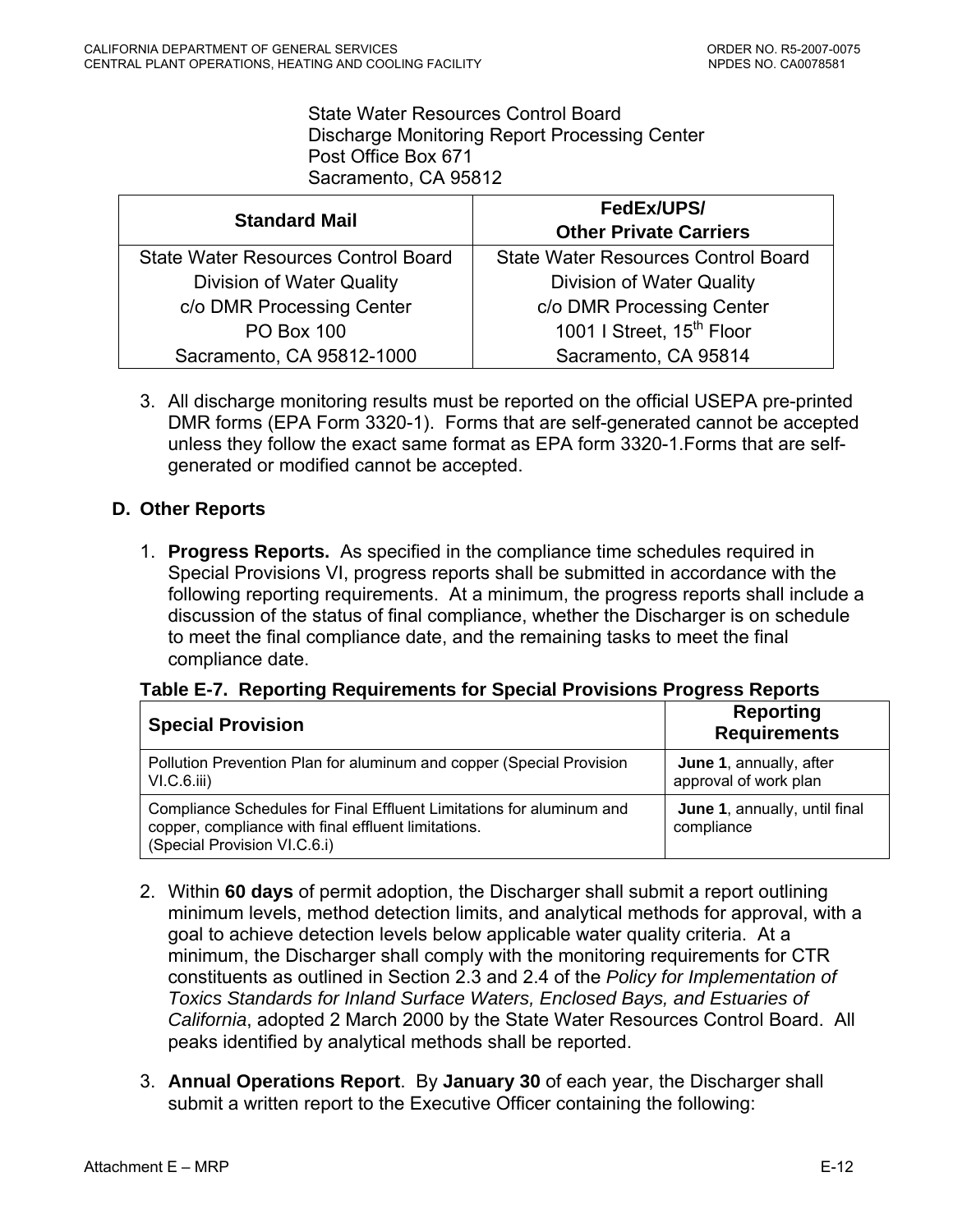- a. The names, certificate grades, and general responsibilities of all persons employed at the Facility.
- b. The names and telephone numbers of persons to contact regarding the plant for emergency and routine situations.
- c. A statement certifying when the flow meter(s) and other monitoring instruments and devices were last calibrated, including identification of who performed the calibration.
- d. A statement certifying whether the current operation and maintenance manual, and contingency plan, reflect the wastewater treatment plant as currently constructed and operated, and the dates when these documents were last revised and last reviewed for adequacy.
- e. The Discharger may also be requested to submit an annual report to the Regional Water Board with both tabular and graphical summaries of the monitoring data obtained during the previous year. Any such request shall be made in writing. The report shall discuss the compliance record. If violations have occurred, the report shall also discuss the corrective actions taken and planned to bring the discharge into full compliance with the waste discharge requirements.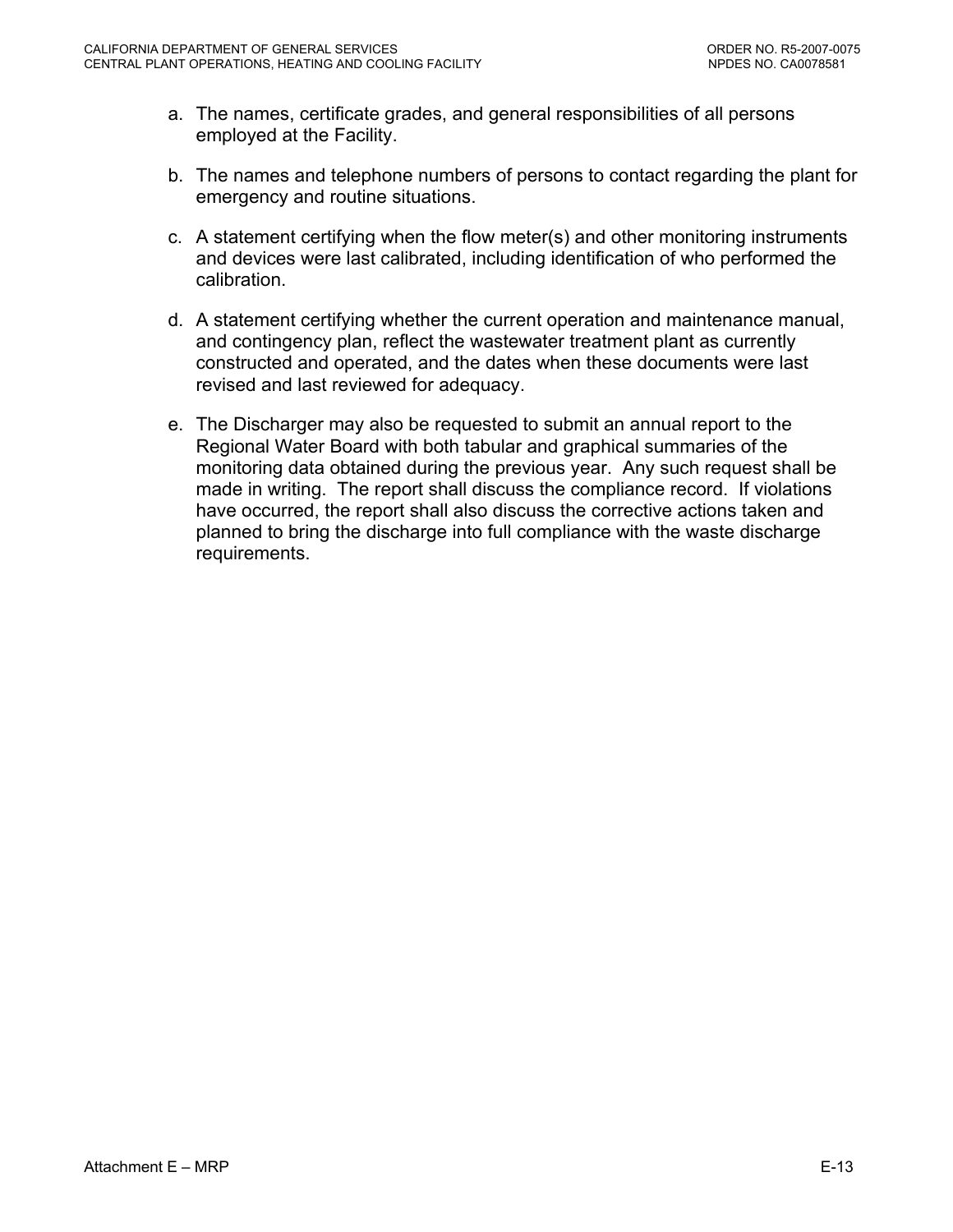# **ATTACHMENT F – FACT SHEET**

# **Table of Contents**

| II.  |                                                                                        |       |
|------|----------------------------------------------------------------------------------------|-------|
|      | Description of Wastewater and Biosolids Treatment or Controls  F-4<br>А.               |       |
|      | B.                                                                                     |       |
|      | Summary of Existing Requirements and Self-Monitoring Report (SMR) Data  F-5<br>$C_{1}$ |       |
|      | D.                                                                                     |       |
|      | Е.                                                                                     |       |
| III. |                                                                                        |       |
|      | А.                                                                                     |       |
|      | В.                                                                                     |       |
|      | $C_{1}$                                                                                |       |
|      | D.                                                                                     |       |
|      | Е.                                                                                     |       |
| IV.  | Rationale For Effluent Limitations and Discharge Specifications F-9                    |       |
|      | А.                                                                                     |       |
|      | В.                                                                                     |       |
|      |                                                                                        |       |
|      |                                                                                        |       |
|      |                                                                                        |       |
|      |                                                                                        |       |
|      | 2. Applicable Beneficial Uses and Water Quality Criteria and Objectives F-11           |       |
|      |                                                                                        |       |
|      |                                                                                        |       |
|      |                                                                                        |       |
|      | D.                                                                                     |       |
|      |                                                                                        |       |
|      |                                                                                        |       |
|      |                                                                                        |       |
|      |                                                                                        |       |
|      | Е.                                                                                     |       |
|      | F.                                                                                     |       |
|      | G.                                                                                     |       |
| V.   |                                                                                        |       |
|      | A                                                                                      |       |
|      | В.                                                                                     |       |
| VI.  |                                                                                        |       |
|      | А.                                                                                     |       |
|      | В.                                                                                     |       |
|      | $C_{1}$                                                                                |       |
|      | D.                                                                                     |       |
|      |                                                                                        |       |
|      |                                                                                        |       |
|      | Е.                                                                                     |       |
|      | Attachment F - Fact Sheet                                                              | $F-1$ |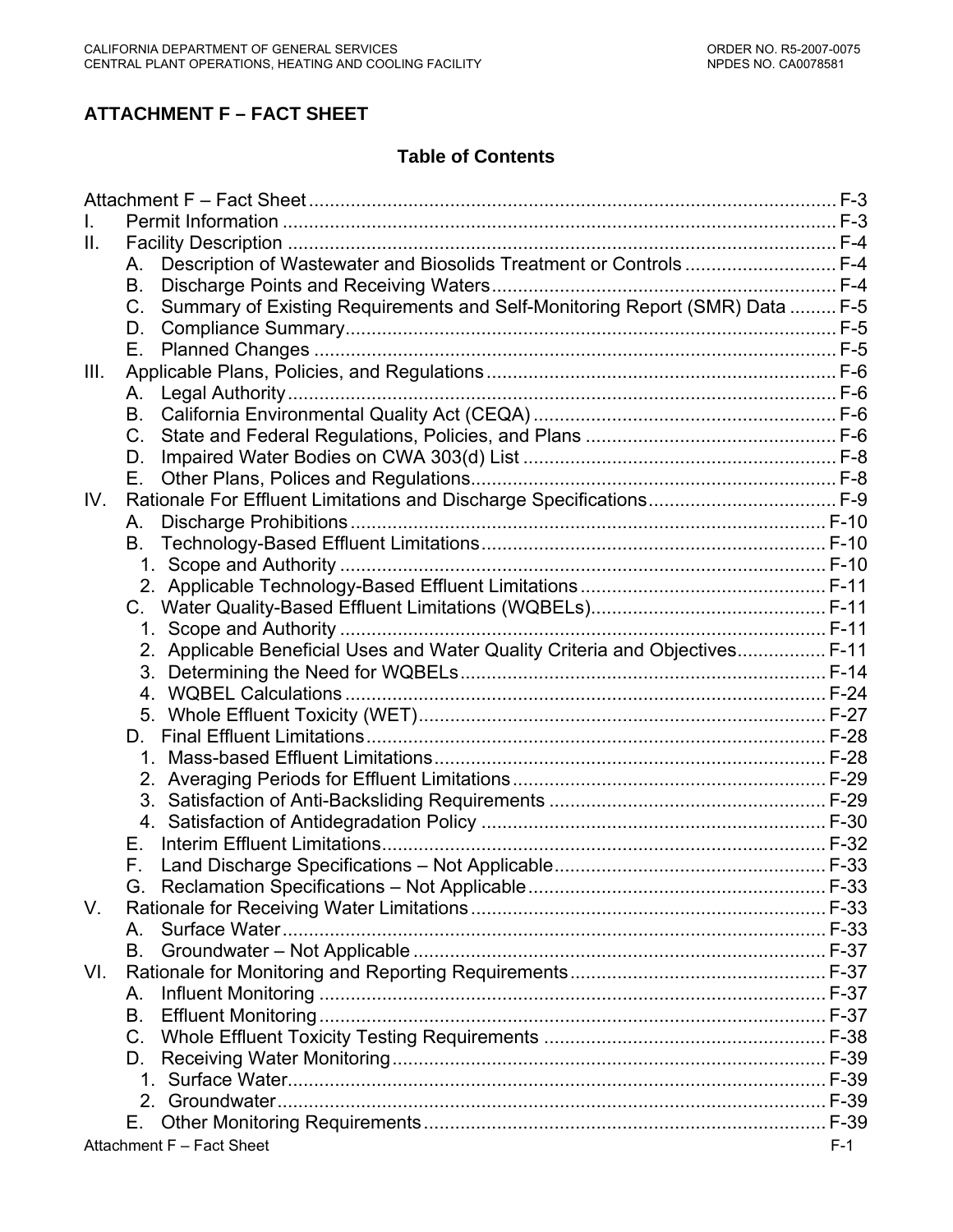| VII | A           |                                                                                    | $F-39$<br>$F-39$ |
|-----|-------------|------------------------------------------------------------------------------------|------------------|
|     | В.          |                                                                                    | $F-39$           |
|     |             |                                                                                    |                  |
|     |             |                                                                                    |                  |
|     |             |                                                                                    |                  |
|     |             | 4. Construction, Operation, and Maintenance Specifications - Not Applicable  F-45  |                  |
|     |             | 5. Special Provisions for Municipal Facilities (POTWs Only) - Not Applicable  F-45 |                  |
|     |             |                                                                                    |                  |
|     |             |                                                                                    |                  |
|     |             |                                                                                    |                  |
|     | A           |                                                                                    |                  |
|     | B.          |                                                                                    |                  |
|     | $C_{\cdot}$ |                                                                                    |                  |
|     | D.          |                                                                                    |                  |
|     | Е.          |                                                                                    |                  |
|     | Е.          |                                                                                    | $F-47$           |
|     | G.          |                                                                                    | $F-47$           |

# **List of Tables**

| Table F-3. Receiving Water Flows, Discharge Flows, and Associated Dilution Ratios F-13 |  |
|----------------------------------------------------------------------------------------|--|
|                                                                                        |  |
|                                                                                        |  |
|                                                                                        |  |
|                                                                                        |  |
|                                                                                        |  |
|                                                                                        |  |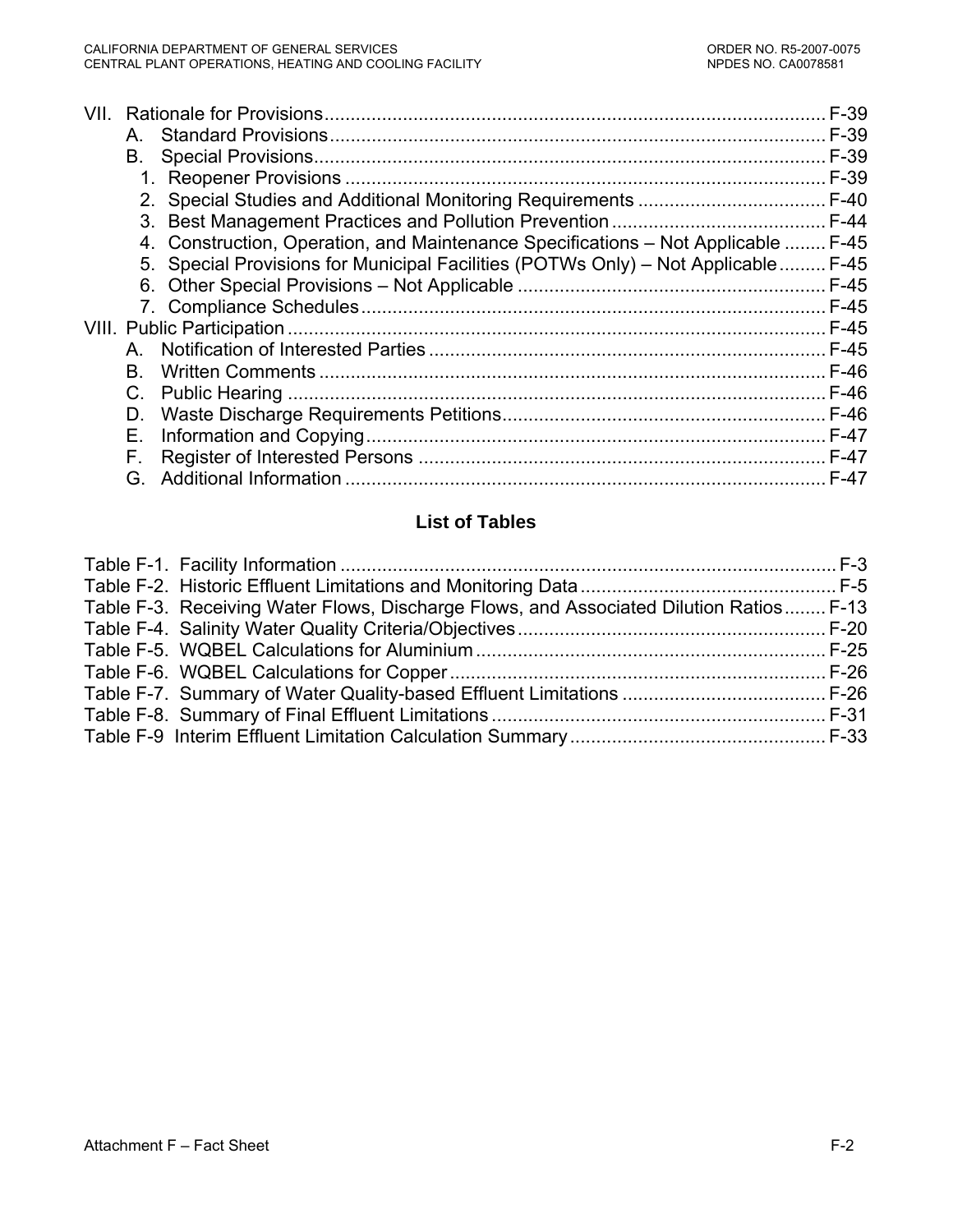# <span id="page-53-0"></span>**ATTACHMENT F – FACT SHEET**

As described in section II of this Order, this Fact Sheet includes the legal requirements and technical rationale that serve as the basis for the requirements of this Order.

This Order has been prepared under a standardized format to accommodate a broad range of discharge requirements for Dischargers in California. Only those sections or subsections of this Order that are specifically identified as "not applicable" have been determined not to apply to this Discharger. Sections or subsections of this Order not specifically identified as "not applicable" are fully applicable to this Discharger.

### **I. PERMIT INFORMATION**

The following table summarizes administrative information related to the facility.

| <b>WDID</b>                                 |                                                        |  |  |
|---------------------------------------------|--------------------------------------------------------|--|--|
| <b>Discharger</b>                           | <b>California Department of General Services</b>       |  |  |
| <b>Name of Facility</b>                     | Central Plant Operations, Heating and Cooling Facility |  |  |
|                                             | 625 Q Street                                           |  |  |
| <b>Facility Address</b>                     | Sacramento, CA 95814                                   |  |  |
|                                             | Sacramento County                                      |  |  |
| <b>Facility Contact, Title</b><br>and Phone | Scott Hixon, Building Manager, 916-653-0009            |  |  |
| <b>Authorized Person to</b>                 |                                                        |  |  |
| <b>Sign and Submit</b><br><b>Reports</b>    | Scott Hixon, Building Manager, 916-653-0009            |  |  |
| <b>Mailing Address</b>                      | <b>SAME</b>                                            |  |  |
| <b>Billing Address</b>                      | <b>SAME</b>                                            |  |  |
| <b>Type of Facility</b>                     | Industrial (Heating and Cooling Facility)              |  |  |
| <b>Major or Minor Facility</b>              | Minor                                                  |  |  |
| <b>Threat to Water Quality</b>              | 3                                                      |  |  |
| <b>Complexity</b>                           | C                                                      |  |  |
| <b>Pretreatment Program</b>                 | N                                                      |  |  |
| <b>Reclamation</b>                          | N/A                                                    |  |  |
| <b>Requirements</b>                         |                                                        |  |  |
| <b>Facility Permitted Flow</b>              | Monthly average of 9.0 million gallons per day (mgd)   |  |  |
| <b>Facility Design Flow</b>                 | N/A                                                    |  |  |
| Watershed                                   | Lower Sacramento                                       |  |  |
| <b>Receiving Water</b>                      | Sacramento River                                       |  |  |
| <b>Receiving Water Type</b>                 | Sacramento-San Joaquin Delta                           |  |  |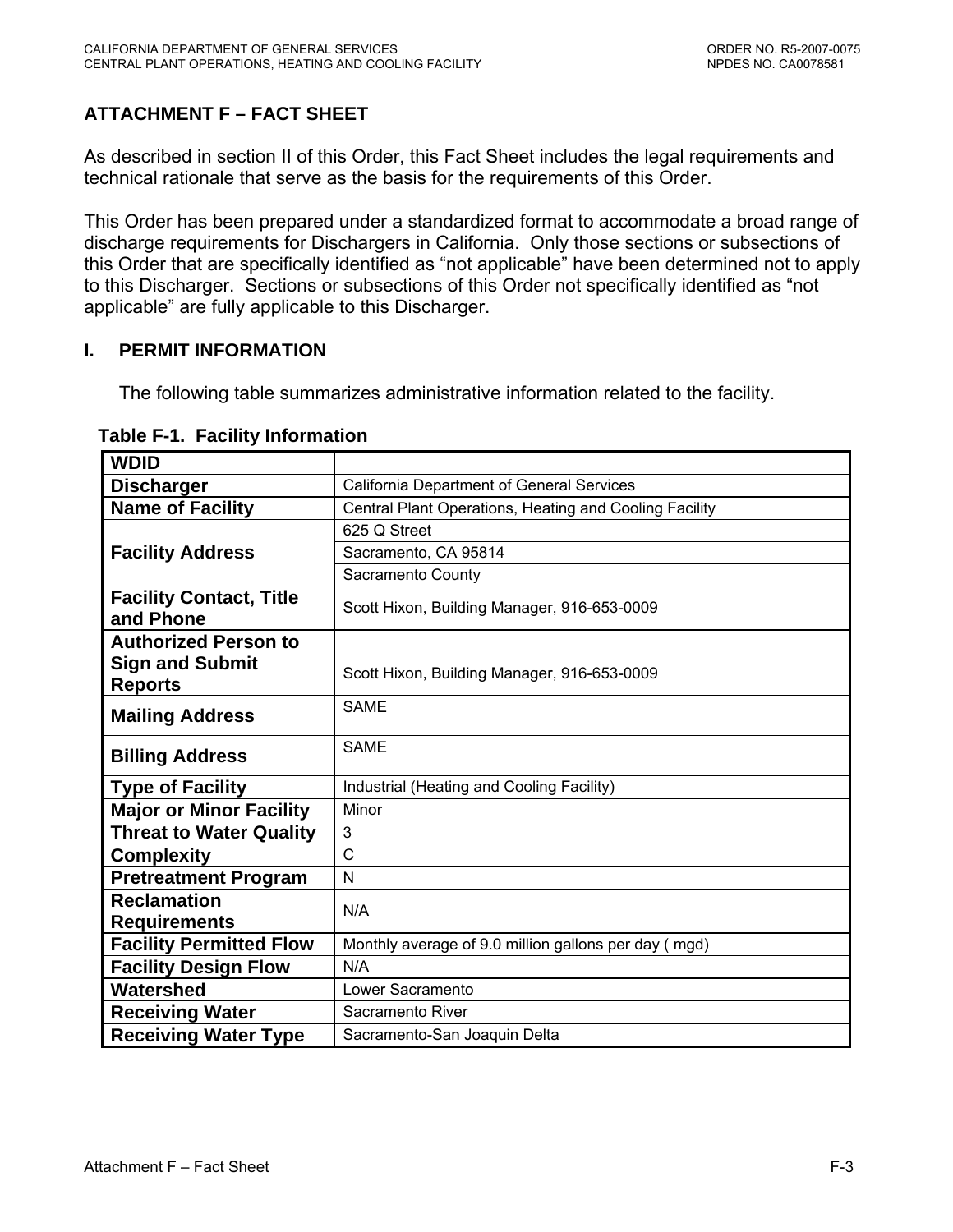<span id="page-54-0"></span>**A.** The California Department of General Services, (hereinafter Discharger) is the owner and operator of the Central Plant Operations, Heating and Cooling Facility (hereinafter Facility).

For the purposes of this Order, references to the "discharger" or "permittee" in applicable federal and state laws, regulations, plans, or policy are held to be equivalent to references to the Discharger herein.

- **B.** The Facility discharges wastewater to the Sacramento River, a water of the United States, and is currently regulated by Order No. R5-2002-0016 which was adopted on 1 March 2002 and expired on 1 March 2007 (based on Resolution No.R5-2006-0007).
- **C.** The Discharger filed a report of waste discharge and submitted an application for renewal of its Waste Discharge Requirements (WDRs) and National Pollutant Discharge Elimination System (NPDES) permit on 30 August 2005.

# **II. FACILITY DESCRIPTION**

The Facility provides heating and cooling to downtown State office buildings and, as a result, discharges closed-system non-contact cooling water from a spray header into the Sacramento River. The sources of cooling water to the Facility are obtained from Ranney Collectors beneath the Sacramento River, and two deep wells (Front Street Well, P Street Well). The Facility also periodically uses City of Sacramento municipal water distribution system as a source. No chemicals are added to the supply water, which is used in a oncethrough system to re-condense refrigerant and carry away unwanted heat.

### **A. Description of Wastewater and Biosolids Treatment or Controls**

The Facility discharges non-contact cooling water from a shore-side diffuser into the Sacramento River. There is no treatment of the cooling water at the Facility prior to discharge.

The original capacity of the Ranney Well was 11,200 gallons per minute (gpm). Due to the degradation of the Raney Well and the resulting limited well water availability, the Ranney Well can now only safely provide 4,400 gpm. Combining the Ranney Well pump capacity with the P Street Well (3,000 gpm) and the Front Street Well (2,400 gpm), the total current pump capacity of the Central Plant heating and cooling system is 9,800 gpm (14.1 mgd). Rated pump capacities are greater than actual metered discharge flows. At peak loads, which typically last for less than a week, the metered discharge flows are approximately 70 percent of the rated pump capacity, or 9.9 mgd. Due to the infrequent occurrence and limited duration of the peak loads, the monthly average flow limitation of 9 mgd is still achievable.

# **B. Discharge Points and Receiving Waters**

1. Non-contact cooling water is discharged at Discharge Point No. 001 to the Sacramento River, a water of the United States at a point Latitude 38°, 34', 26" N and longitude 121° , 30', 36" W.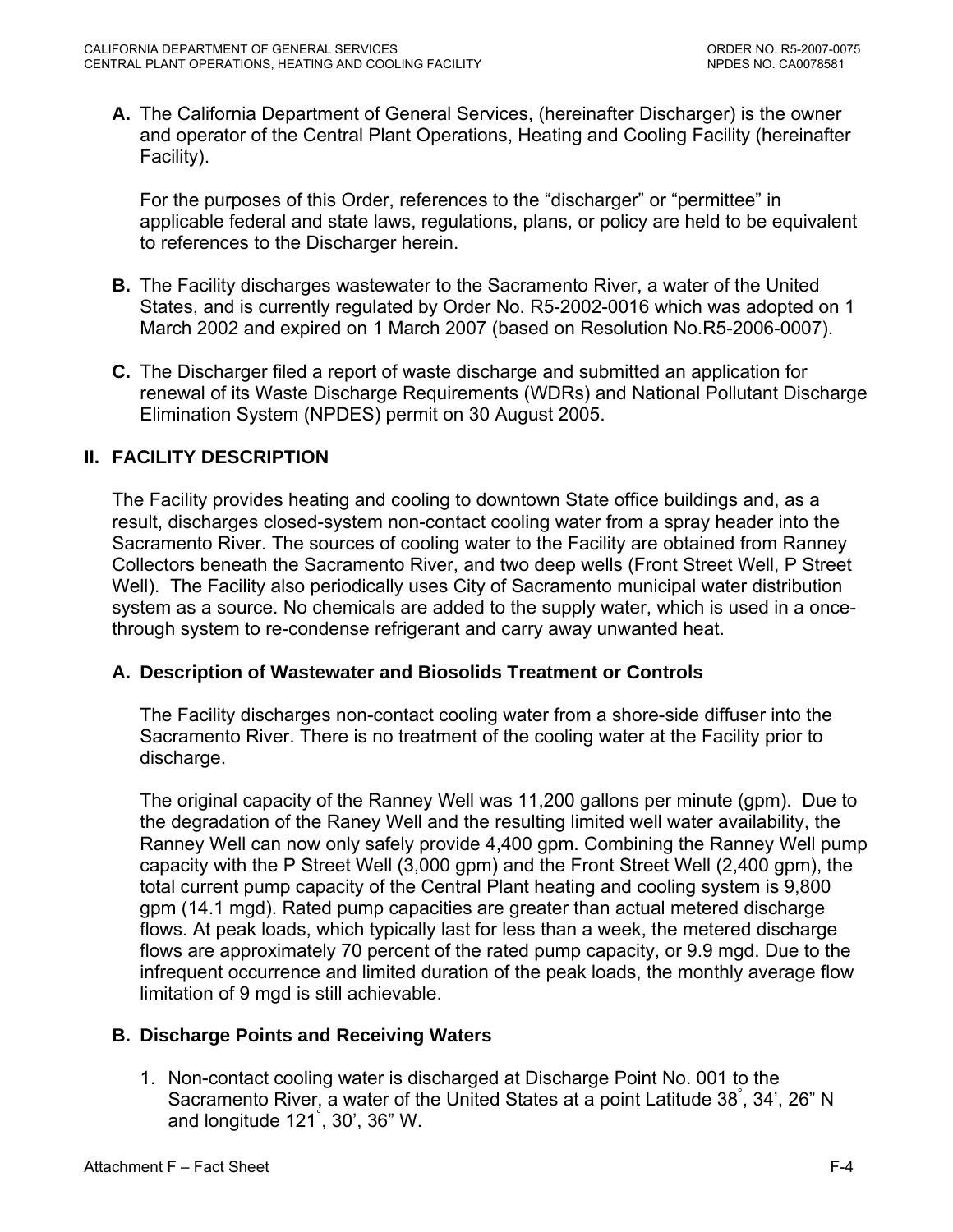# <span id="page-55-0"></span>**C. Summary of Existing Requirements and Self-Monitoring Report (SMR) Data**

Effluent limitations contained in the existing Order for discharges from Discharge Point No. 001 (Monitoring Location EFF-001) and representative monitoring data from the term of the previous Order are as follows:

|                          |                          | <b>Effluent Limitation</b> |                          |                                | <b>Monitoring Data</b><br>(From 10/01/2002 - To 12/31/2006)                                                                               |                                                         |                                                    |
|--------------------------|--------------------------|----------------------------|--------------------------|--------------------------------|-------------------------------------------------------------------------------------------------------------------------------------------|---------------------------------------------------------|----------------------------------------------------|
| <b>Parameter</b>         | <b>Units</b>             | Average<br><b>Monthly</b>  | Average<br><b>Weekly</b> | <b>Maximum</b><br><b>Daily</b> | <b>Highest</b><br>Average<br><b>Monthly</b><br><b>Discharge</b>                                                                           | <b>Highest</b><br>Average<br>Weekly<br><b>Discharge</b> | <b>Highest</b><br><b>Daily</b><br><b>Discharge</b> |
| Flow                     | mgd                      | 9.0                        | --                       |                                | 10                                                                                                                                        |                                                         |                                                    |
| pH                       | Standard<br><b>Units</b> | $6.5 - 8.5$                |                          | $6.1 - 8.0$                    |                                                                                                                                           |                                                         |                                                    |
| Temperature              | $\mathsf{P}$             |                            |                          |                                |                                                                                                                                           |                                                         | 89.4                                               |
| Acute<br><b>Toxicity</b> | %survival                | $\overline{2}$             |                          |                                | Minimum of any one bioassay was 95<br>percent survival. Median for any three or<br>more consecutive bioassays was 100<br>percent survival |                                                         |                                                    |

**Table F-2. Historic Effluent Limitations and Monitoring Data** 

The maximum temperature of the discharge shall not exceed 86°F, nor exceed the natural receiving water temperature by more than 20°F

 Survival of aquatic organisms in 96-hour bioassays of undiluted waste shall be no less than: Minimum for any one bioassay 70% Median for any three or more consecutive bioassays 90%

# **D. Compliance Summary**

- 1. The Discharger violated pH limitations of 6.5-8.5 standard units (SU) in December 2002 (6.1 SU) and in January 2003 (6.3 SU).
- 2. The Discharger exceeded the 30-day average effluent flow limit of 9.0 mgd in July 2003 (10 mgd).
- 3. The Discharger exceeded the maximum temperature of the discharge of 86°F on 7 October 2002 (87°F); 5 April 2005, 6 April 2005, and 7 March 2005 (88°F); and 11 April 2005 (89.4°F). Approximately 32 percent of the temperature readings exceeded the 20°F maximum temperature differential limitation; the maximum recorded differential was 31°F.

# **E. Planned Changes**

The Facility plans to cease the river discharge within the term of this Order. An objective of this project is the conversion of Central Plant Operations, Heating and Cooling Facility from the use of once-through cooling water to closed loop mechanical cooling towers with a thermal storage tank. Installation of these cooling towers would result in the elimination of the need to discharge condenser effluent directly to the Sacramento River. Based on information provided by the Discharger, elimination of the discharge to the Sacramento River is planned for 2010, but unforeseen circumstances could potentially delay project completion until 2012.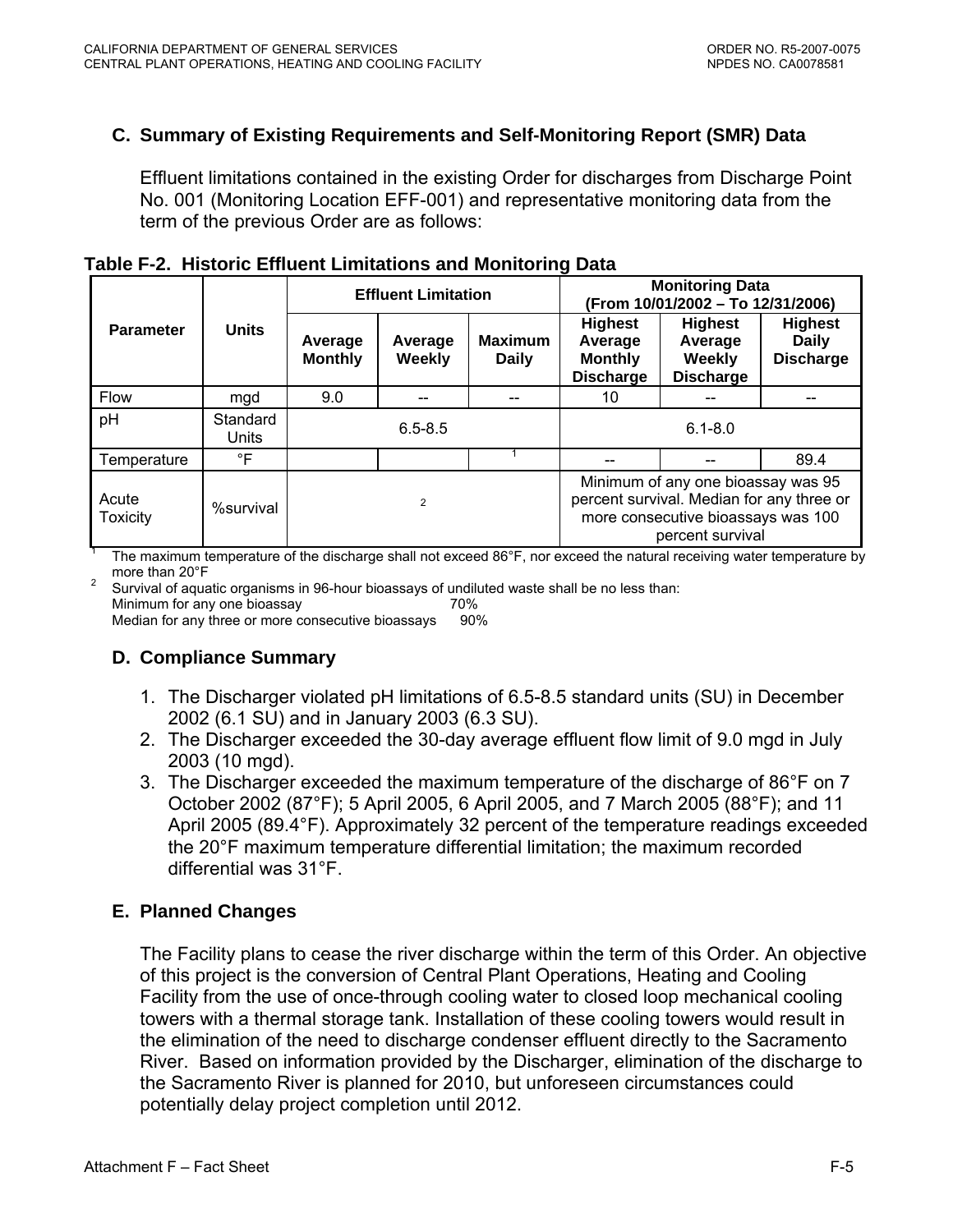# <span id="page-56-0"></span>**III. APPLICABLE PLANS, POLICIES, AND REGULATIONS**

The requirements contained in this Order are based on the applicable plans, policies, and regulations identified in section II of the Limitations and Discharge Requirements (Findings). This section provides supplemental information, where appropriate, for the plans, policies, and regulations relevant to the discharge.

# **A. Legal Authority**

See Limitations and Discharge Requirements - [Findings, Section II.C.](#page-3-0) 

### **B. California Environmental Quality Act (CEQA)**

See Limitations and Discharge Requirements - [Findings, Section II.E.](#page-3-0)

### **C. State and Federal Regulations, Policies, and Plans**

1. **Water Quality Control Plans**. The Regional Water Board adopted a *Water Quality Control Plan, Fourth Edition (Revised August 2006), for the Sacramento and San Joaquin River Basins* (Basin Plan) that designates beneficial uses, establishes water quality objectives, and contains implementation programs and policies to achieve those objectives for all waters addressed through the plan. In addition, State Water Board Resolution No. 88-63 requires that, with certain exceptions, the Regional Water Board assign the municipal and domestic supply use to water bodies that do not have beneficial uses listed in the Basin Plan. The beneficial uses of the Sacramento River (Sacramento-San Joaquin Delta) downstream of the discharge are municipal and domestic supply, agricultural irrigation, agricultural stock watering, industrial process water supply, industrial service supply, water contact recreation, other non-contact water recreation, warm freshwater aquatic habitat, cold freshwater aquatic habitat, warm fish migration habitat, cold fish migration habitat, warm spawning habitat, wildlife habitat, and navigation.

The Basin Plan on page II-1.00 states: "*Protection and enhancement of existing and potential beneficial uses are primary goals of water quality planning…*" and with respect to disposal of wastewaters states that "...*disposal of wastewaters is [not] a prohibited use of waters of the State; it is merely a use which cannot be satisfied to the detriment of beneficial uses.*"

 The federal CWA section 101(a)(2), states: "*it is the national goal that wherever attainable, an interim goal of water quality which provides for the protection and propagation of fish, shellfish, and wildlife, and for recreation in and on the water be achieved by July 1, 1983.*" Federal Regulations, developed to implement the requirements of the CWA, create a rebuttable presumption that all waters be designated as fishable and swimmable. Federal Regulations, 40 CFR sections 131.2 and 131.10, require that all waters of the State regulated to protect the beneficial uses of public water supply, protection and propagation of fish, shell fish and wildlife, recreation in and on the water, agricultural, industrial and other purposes including navigation. Section 131.3(e), 40 CFR, defines existing beneficial uses as those uses actually attained after November 28, 1975, whether or not they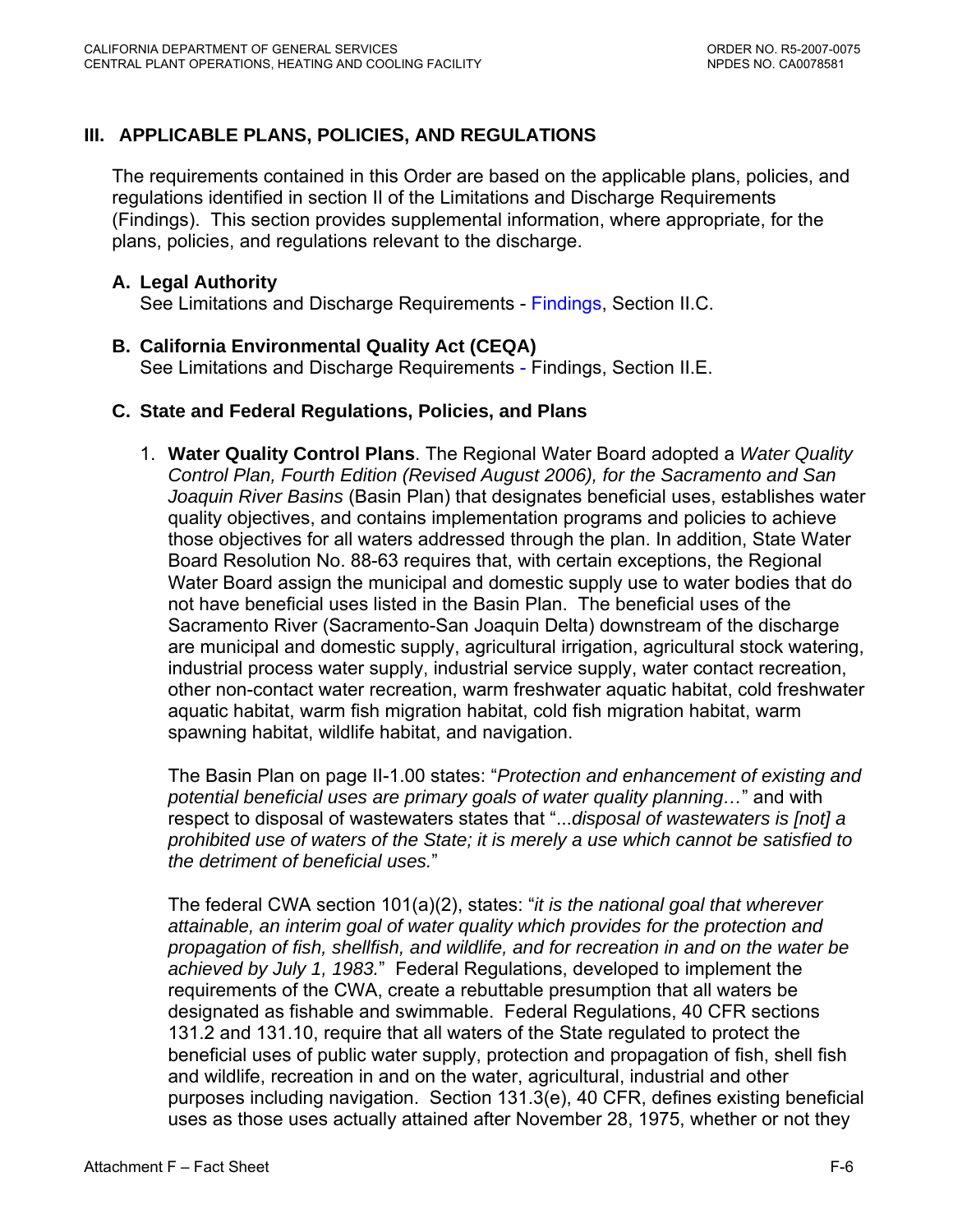are included in the water quality standards. Federal Regulation, 40 CFR section 131.10 requires that uses be obtained by implementing effluent limitations, requires that all downstream uses be protected and states that in no case shall a state adopt waste transport or waste assimilation as a beneficial use for any waters of the United States.

- 2. **Thermal Plan.** The State Water Board adopted a *Water Quality Control Plan for Control of Temperature in the Coastal and Interstate Water and Enclosed Bays and Estuaries of California* (Thermal Plan) on May 18, 1972, and amended this plan on September 18, 1975. This plan contains temperature objectives for surface waters. The previous Order required that a comprehensive study be performed by the Discharger to evaluate the effect of the thermal discharge to migrating fish in the vicinity of the discharge. Based on the results of the study, as well as the continued violation of the effluent and receiving water temperature limitations, on October 30, 2006, the Discharger requested an exception to the Thermal Plan. The Regional Water Board proposes to grant the requested exceptions to the thermal plan (see further discussion in Attachment F, Sections IV.C.3 and IV.D.3).
- 3. **Bay-Delta Plan.** The *Water Quality Control Plan for the San Francisco Bay/Sacramento-San Joaquin Delta Estuary* (Bay-Delta Plan) was adopted in May 1995 by the State Water Board superseding the 1991 Bay-Delta Plan. The Bay-Delta Plan identifies the beneficial uses of the estuary and includes objectives for flow, salinity, and endangered species protection.

The Bay-Delta Plan attempts to create a management plan that is acceptable to the stakeholders while at the same time is protective of beneficial uses of the San Joaquin River. The State Water Board adopted Decision 1641 (D-1641) on December 29, 1999. D-1641 implements flow objectives for the Bay-Delta Estuary, approves a petition to change points of diversion of the Central Valley Project and the State Water Project in the Southern Delta, and approves a petition to change places of use and purposes of use of the Central Valley Project. The water quality objectives of the Bay-Delta Plan are implemented as part of this Order.

- 4. **Antidegradation Policy.** Section 131.12 requires that the state water quality standards include an antidegradation policy consistent with the federal policy. The State Water Board established California's antidegradation policy in State Water Board Resolution No. 68-16. Resolution No. 68-16 incorporates the federal antidegradation policy where the federal policy applies under federal law. Resolution No. 68-16 requires that existing water quality be maintained unless degradation is justified based on specific findings. The Regional Water Board's Basin Plan implements, and incorporates by reference, both the State and federal antidegradation policies. As discussed in detail in the Fact Sheet ([Attachment F,](#page-80-0)  [Section IV.D.4.](#page-80-0)) the discharge is consistent with the antidegradation provisions of 40 CFR section 131.12 and State Water Board Resolution 68-16.
- 5. **Anti-Backsliding Requirements.** Sections 402(o)(2) and 303(d)(4) of the CWA and federal regulations at title 40, Code of Federal Regulations section 122.44(l) prohibit backsliding in NPDES permits. These anti-backsliding provisions require that effluent limitations in a reissued permit must be as stringent as those in the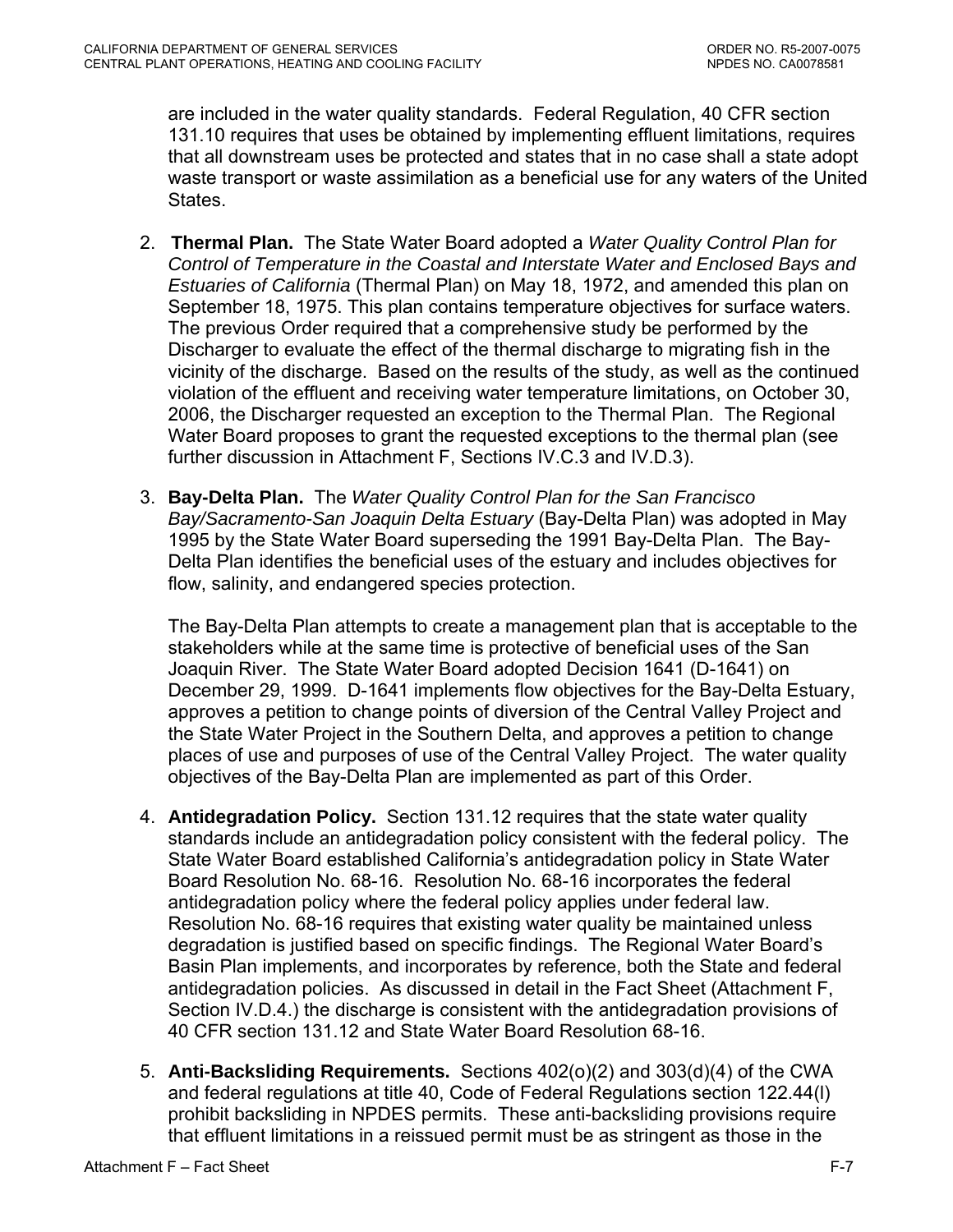<span id="page-58-0"></span>previous permit, with some exceptions in which limitations may be relaxed. Compliance with the Anti-Backsliding requirements is discussed in [Section IV.D.3.](#page-79-0) 

- 6. **Emergency Planning and Community Right to Know Act Not Applicable**.
- 7. **Stormwater Requirements Not Applicable.**
- 8. **Endangered Species Act.** This Order does not authorize any act that results in the taking of a threatened or endangered species or any act that is now prohibited, or becomes prohibited in the future, under either the California Endangered Species Act (Fish and Game Code sections 2050 to 2097) or the Federal Endangered Species Act (16 U.S.C.A. sections 1531 to 1544). This Order requires compliance with effluent limits, receiving water limits, and other requirements to protect the beneficial uses of waters of the state. The Discharger is responsible for meeting all requirements of the applicable Endangered Species Act.

# **D. Impaired Water Bodies on CWA 303(d) List**

- 1. Under Section 303(d) of the 1972 Clean Water Act, states, territories and authorized tribes are required to develop lists of water quality limited segments. The waters on these lists do not meet water quality standards, even after point sources of pollution have installed the minimum required levels of pollution control technology. On October 25, 2006 USEPA gave final approval to California's 2006 Section 303(d) List of Water Quality Limited Segments. The Basin Plan references this list of Water Quality Limited Segments (WQLSs), which are defined as "…*those sections of*  lakes, streams, rivers or other fresh water bodies where water quality does not meet *(or is not expected to meet) water quality standards even after the application of appropriate limitations for point sources (40 CFR 130, et seq.)*." The Basin Plan also states, "*Additional treatment beyond minimum federal standards will be imposed on dischargers to [WQLSs]. Dischargers will be assigned or allocated a maximum allowable load of critical pollutants so that water quality objectives can be met in the segment.*" The listing for the Delta Waterways (northern portion) includes: chlorpyrifos, DDT, diazinon, exotic species, group A pesticides, mercury, PCBs (polychlorinated biphenyls), and unknown toxicity.
- 2. **Total Maximum Daily Loads.** The USEPA requires the Regional Water Board to develop total maximum daily loads (TMDLs) for each 303(d) listed pollutant and water body combination. No applicable TMDLs have been completed for the Delta Waterways (northern portion). Development of TMDLs have been initiated for the Sacramento – San Joaquin River Delta for mercury, diazinon and chlorpyrifos. The Order may be reopened upon the completion of the TMDLs for the establishment of applicable effluent limitations.

### **E. Other Plans, Polices and Regulations**

1. The State Water Board adopted the *Water Quality Control Policy for the Enclosed Bays and Estuaries of California*. The requirements within this Order are consistent with the Policy.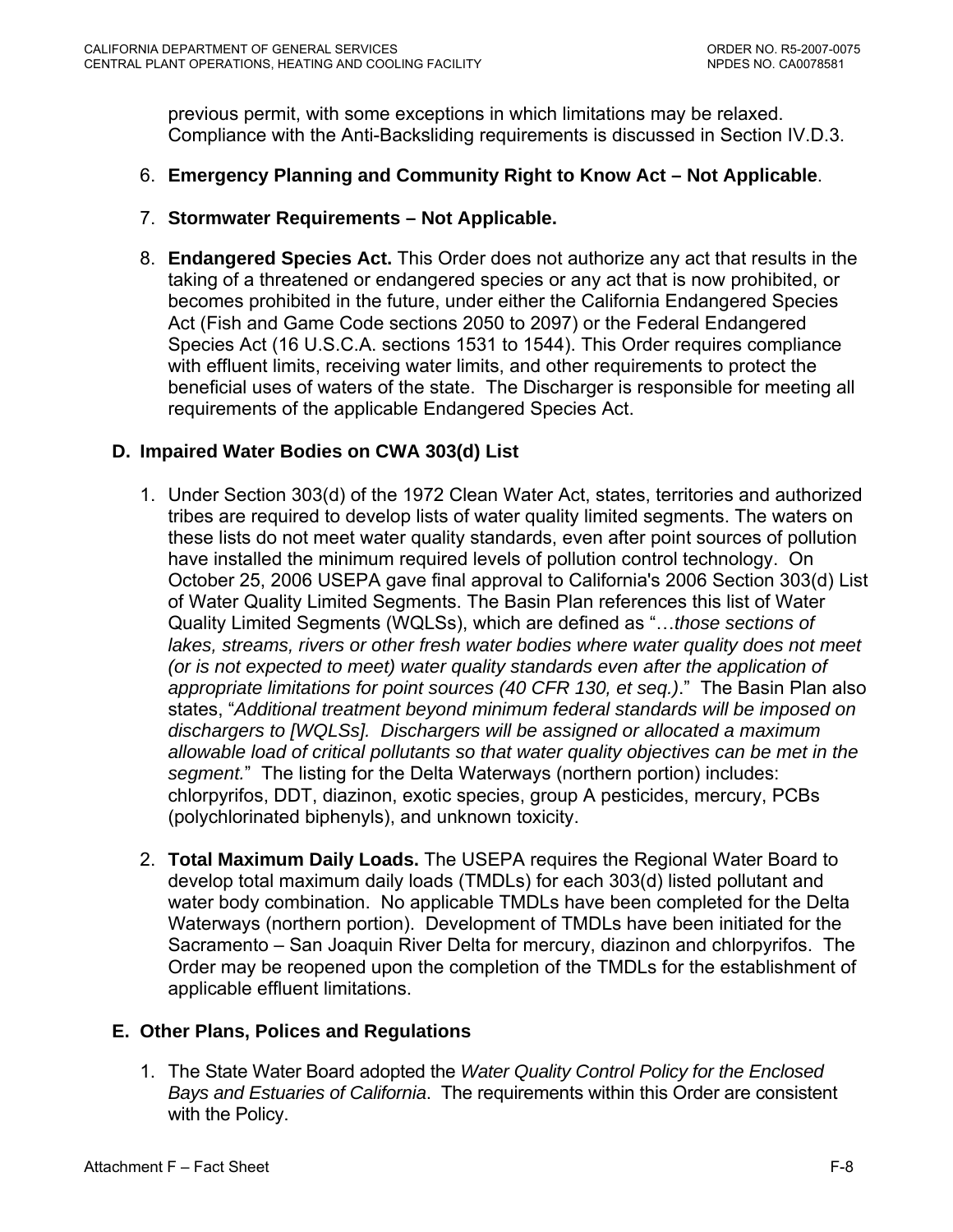### <span id="page-59-0"></span>**IV. RATIONALE FOR EFFLUENT LIMITATIONS AND DISCHARGE SPECIFICATIONS**

Effluent limitations and toxic and pretreatment effluent standards established pursuant to Sections 301 (Effluent Limitations), 302 (Water Quality Related Effluent Limitations), 304 (Information and Guidelines), and 307 (Toxic and Pretreatment Effluent Standards) of the Clean Water Act (CWA) and amendments thereto are applicable to the discharge.

The Federal CWA mandates the implementation of effluent limitations that are as stringent as necessary to meet water quality standards established pursuant to state or federal law [33 U.S.C., § 1311(b)(1)(C); 40 CFR, § 122.44(d)(1)]. NPDES permits must incorporate discharge limits necessary to ensure that water quality standards are met. This requirement applies to narrative criteria as well as to criteria specifying maximum amounts of particular pollutants. Pursuant to Federal Regulations, 40 CFR Section 122.44(d)(1)(i), NPDES permits must contain limits that control all pollutants that "*are or may be discharged at a level which will cause, have the reasonable potential to cause, or contribute to an excursion above any state water quality standard, including state narrative criteria for water quality*." Federal Regulations, 40 CFR, §122.44(d)(1)(vi), further provide that "[w]*here a state has not established a water quality criterion for a specific chemical pollutant that is present in an effluent at a concentration that causes, has the reasonable potential to cause, or contributes to an excursion above a narrative criterion within an applicable State water quality standard, the permitting authority must establish effluent limits.*"

The CWA requires point source discharges to control the amount of conventional, nonconventional, and toxic pollutants that are discharged into the waters of the United States. The control of pollutants discharged is established through effluent limitations and other requirements in NPDES permits. There are two principal bases for effluent limitations: 40 CFR §122.44(a) requires that permits include applicable technologybased limitations and standards, and 40 CFR §122.44(d) requires that permits include water quality-based effluent limitations to attain and maintain applicable numeric and narrative water quality criteria to protect the beneficial uses of the receiving water where numeric water quality objectives have not been established. The Regional Water Board's Basin Plan, page IV-21, contains an implementation policy ("Application of Water Quality Objectives") that specifies that the Regional Water Board "*will, on a caseby-case basis, adopt numerical limitations in orders which will implement the narrative objectives*." This Policy complies with 40 CFR §122.44(d)(1). With respect to narrative objectives, the Regional Water Board must establish effluent limitations using one or more of three specified sources, including (1) EPA's published water quality criteria, (2) a proposed state criterion (*i.e*., water quality objective) or an explicit state policy interpreting its narrative water quality criteria (*i.e*., the Regional Water Board's "Policy for Application of Water Quality Objectives")(40 CFR 122.44(d)(1) (vi) (A), (B) or (C)), or (3) an indicator parameter. The Basin Plan contains a narrative objective requiring that: "*All waters shall be maintained free of toxic substances in concentrations that produce detrimental physiological responses in human, plant, animal, or aquatic life*" (narrative toxicity objective). The Basin Plan requires the application of the most stringent objective necessary to ensure that surface water and groundwater do not contain chemical constituents, discoloration, toxic substances, radionuclides, or taste and odor producing substances that adversely affect beneficial uses. The Basin Plan states that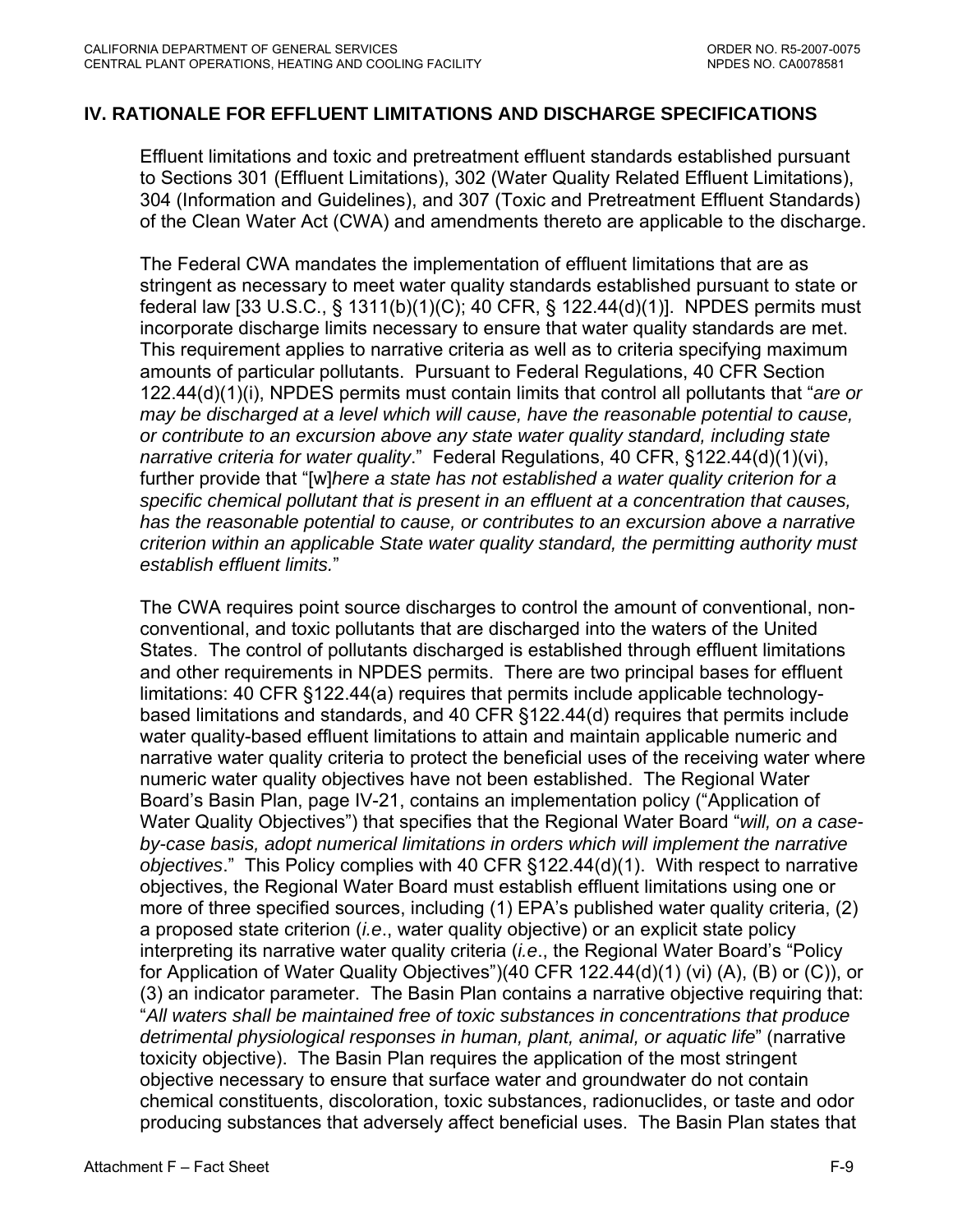<span id="page-60-0"></span>material and relevant information, including numeric criteria, and recommendations from other agencies and scientific literature will be utilized in evaluating compliance with the narrative toxicity objective. The Basin Plan also limits chemical constituents in concentrations that adversely affect surface water beneficial uses. For waters designated as municipal, the Basin Plan specifies that, at a minimum, waters shall not contain concentrations of constituents that exceed Maximum Contaminant Levels (MCL) of CCR Title 22. The Basin Plan further states that, to protect all beneficial uses, the Regional Water Board may apply limits more stringent than MCLs.

# **A. Discharge Prohibitions**

1. *As stated in section I.G of Attachment D, Standard Provisions, this Order prohibits bypass from any portion of the treatment facility*. *Federal Regulations, 40 CFR 122.41 (m), define "bypass" as the intentional diversion of waste streams from any portion of a treatment facility. This section of the Federal Regulations, 40 CFR 122.41 (m)(4), prohibits bypass unless it is unavoidable to prevent loss of life, personal injury, or severe property damage. In considering the Regional Water Board's prohibition of bypasses, the State Water Board adopted a precedential decision, Order No. WQO 2002-0015, which cites the Federal Regulations, 40 CFR 122.41(m), as allowing bypass only for essential maintenance to assure efficient operation.* 

### **B. Technology-Based Effluent Limitations**

### **1. Scope and Authority**

The CWA requires that technology-based effluent limitations be established based on several levels of controls:

- Best practicable treatment control technology (BPT) represents the average of the best performance by plants within an industrial category or subcategory. BPT standards apply to toxic, conventional, and non-conventional pollutants.
- Best available technology economically achievable (BAT) represents the best existing performance of treatment technologies that are economically achievable within an industrial point source category. BAT standards apply to toxic and nonconventional pollutants.
- Best conventional pollutant control technology (BCT) represents the control from existing industrial point sources of conventional pollutants including BOD, TSS, fecal coliform, pH, and oil and grease. The BCT standard is established after considering the "cost reasonableness" of the relationship between the cost of attaining a reduction in effluent discharge and the benefits that would result, and also the cost effectiveness of additional industrial treatment beyond BPT.
- New source performance standards (NSPS) represent the best available demonstrated control technology standards. The intent of NSPS guidelines is to set limitations that represent state-of-the-art treatment technology for new sources.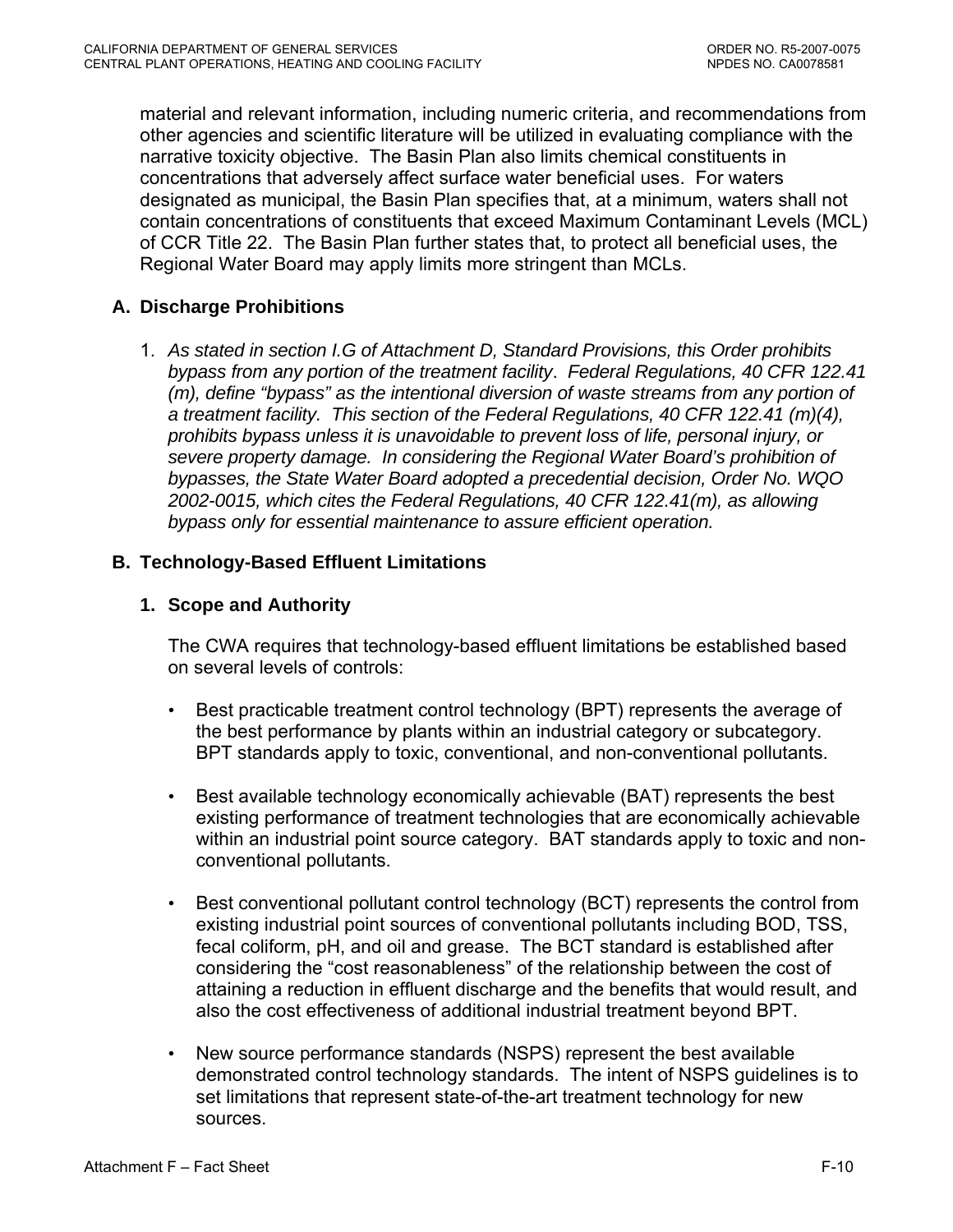<span id="page-61-0"></span>The CWA requires USEPA to develop effluent limitations, guidelines and standards (ELGs) representing application of BPT, BAT, BCT, and NSPS. Section 402(a)(1) of the CWA and section 125.3 of the Code of Federal Regulations authorize the use of best professional judgment (BPJ) to derive technology-based effluent limitations on a case-by-case basis where ELGs are not available for certain industrial categories and/or pollutants of concern. Where BPJ is used, the permit writer must consider specific factors outlined in section 125.3.

# **2. Applicable Technology-Based Effluent Limitations**

ELGs have not been developed for the discharges from the Facility. The Discharger is required to develop and implement a Best Management Practices Plan (BMPP) that entails site-specific plans and procedures implemented and/or to be implemented to prevent additional pollutants from being discharged to waters of the State. Pursuant to 40 CFR §122.44(k), the Regional Water Board will require the Discharger to develop and implement a BMPP. The purpose of the best management practices (BMPs) will be to establish site-specific procedures that will ensure proper operation and maintenance of heating and cooling equipment, prevent the addition of chemicals or other substances from being introduced into the non-contact cooling water, and prevent the addition of pollutants from other nonpermitted process waters, spills, or other sources of pollutants) at the Facility.

The BMP plan, based on BPJ, will serve as the equivalent of technology-based effluent limitations, in order to carry out the purposes and intent of the CWA.

# **C. Water Quality-Based Effluent Limitations (WQBELs)**

### **1. Scope and Authority**

As specified in section 122.44(d)(1)(i), permits are required to include WQBELs for pollutants (including toxicity) that are or may be discharged at levels that cause, have reasonable potential to cause, or contribute to an in-stream excursion above any state water quality standard. The process for determining reasonable potential and calculating WQBELs when necessary is intended to protect the designated uses of the receiving water as specified in the Basin Plan, and achieve applicable water quality objectives and criteria that are contained in other state plans and policies, or any applicable water quality criteria contained in the CTR and NTR.

# **2. Applicable Beneficial Uses and Water Quality Criteria and Objectives**

- a. **Receiving Water.** The beneficial uses of the Sacramento River are described above in Section III C 1 of this Fact Sheet.
- b. **Hardness.** While no effluent limitation for hardness is necessary in this Order, hardness is critical to the assessment of the need for, and the development of, effluent limitations for certain metals. The *California Toxics Rule*, at (c)(4), states the following: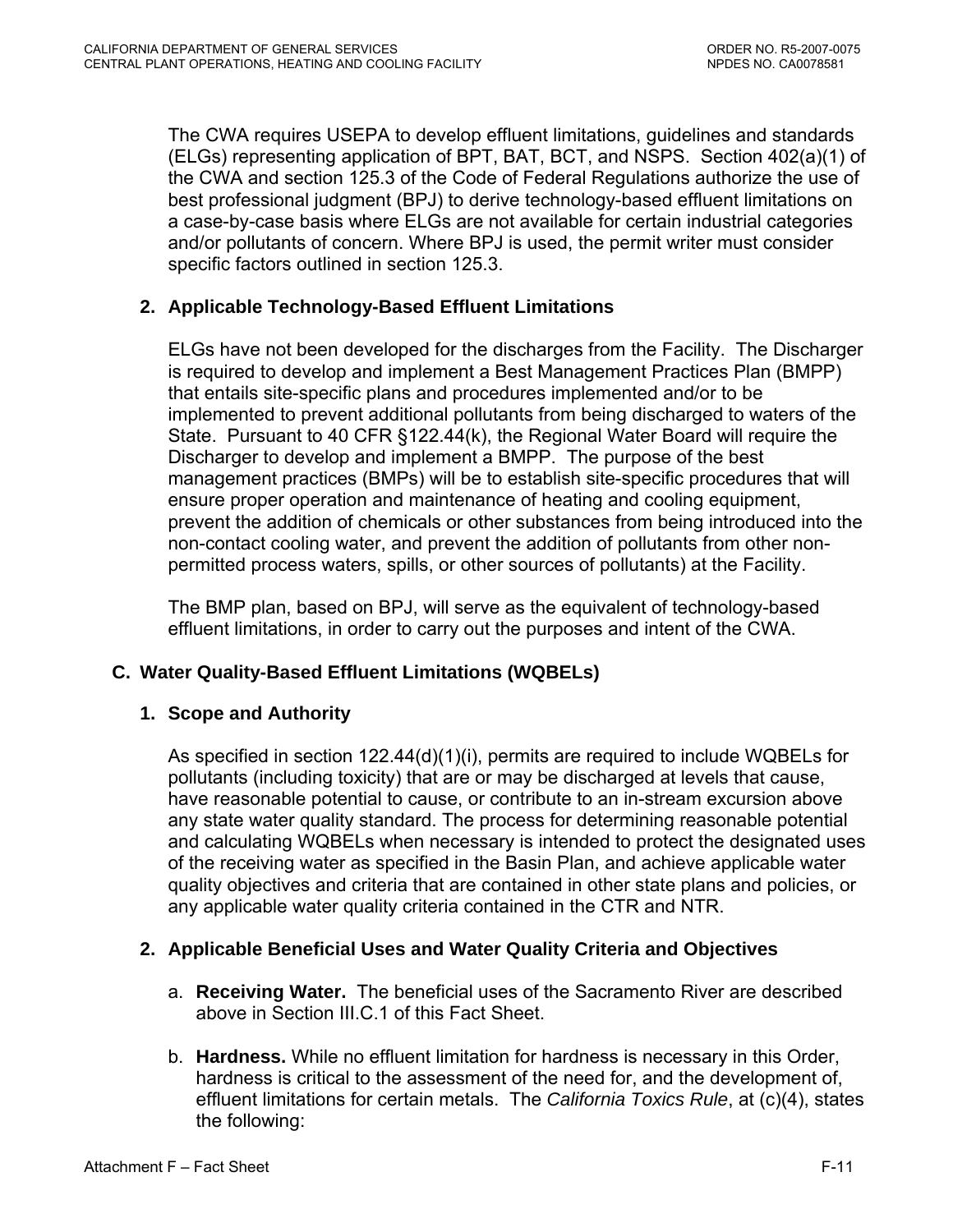"Application of metals criteria. (i) *For purposes of calculating freshwater aquatic life criteria for metals from the equations in paragraph (b)(2) of this section, for waters with a hardness of 400 mg/L or less as calcium carbonate, the actual ambient hardness of the surface water shall be used in those equations*." [emphasis added]

The State Water Board, in footnote 19 to Water Quality Order No. 2004-0013, stated: "*We note that…the Regional Water Board…applied a variable hardness value whereby effluent limitations will vary depending on the actual, current hardness values in the receiving water. We recommend that the Regional Water Board establish either fixed or seasonal effluent limitations for metals, as provided in the SIP, rather than 'floating' effluent limitations*."

Effluent limitations for the discharge must be set to protect the beneficial uses of the receiving water for all discharge conditions. In the absence of the option of including condition-dependent, "floating" effluent limitations that are reflective of actual conditions at the time of discharge, effluent limitations must be set using a reasonable worst-case condition in order to protect beneficial uses for all discharge conditions. For purposes of establishing WQBELs, a reported hardness value of 31 mg/L as  $CaCO<sub>3</sub>$  (sample was taken upstream of the discharge on 9 October 2002) was used.

c. **Assimilative Capacity/Mixing Zone.** Federal regulations require effluent limitations for all pollutants that are or may be discharged at a level that will cause or have the reasonable potential to cause, or contribute to an in-stream excursion above a narrative or numerical water quality standard. Any available dilution may be used to calculate protective effluent limitations by applying water quality criteria at the edge of the defined mixing zone. These calculations include receiving water pollutant concentration that are typically based on reasonable worst-case conditions for flow and concentration. For completely mixed discharges, the SIP allows the dilution for acute aquatic life criteria and objectives to be calculated using a ratio of the lowest 1-day average flow that occurs (on average) once every 10 years (1Q10) to the maximum daily effluent flow. In addition, the SIP allows dilution for chronic aquatic life criteria and objectives to be calculated using the ratio of the lowest 7-day average flow that occurs (on average) once every 10 years (7Q10) to the maximum effluent 4-day daily average flow; and for human health criteria and objectives to be calculated using the ratio of harmonic mean flow to the long term arithmetic mean effluent flow. For incompletely mixed discharges, the SIP requires the dilution credits and mixing zones only be allowed after the Discharger has completed an independent mixing zone study and demonstrated to the satisfaction of the Regional Water Board that a dilution credit is appropriate.

There are two USGS flow monitoring stations in the vicinity of the Discharge. The upstream USGS station No.11447500 at Sacramento has flow data available for the period from 1 October 1948 to 30 September 1979; the downstream USGS station No.11447650 at Freeport has flow data available for the period from 1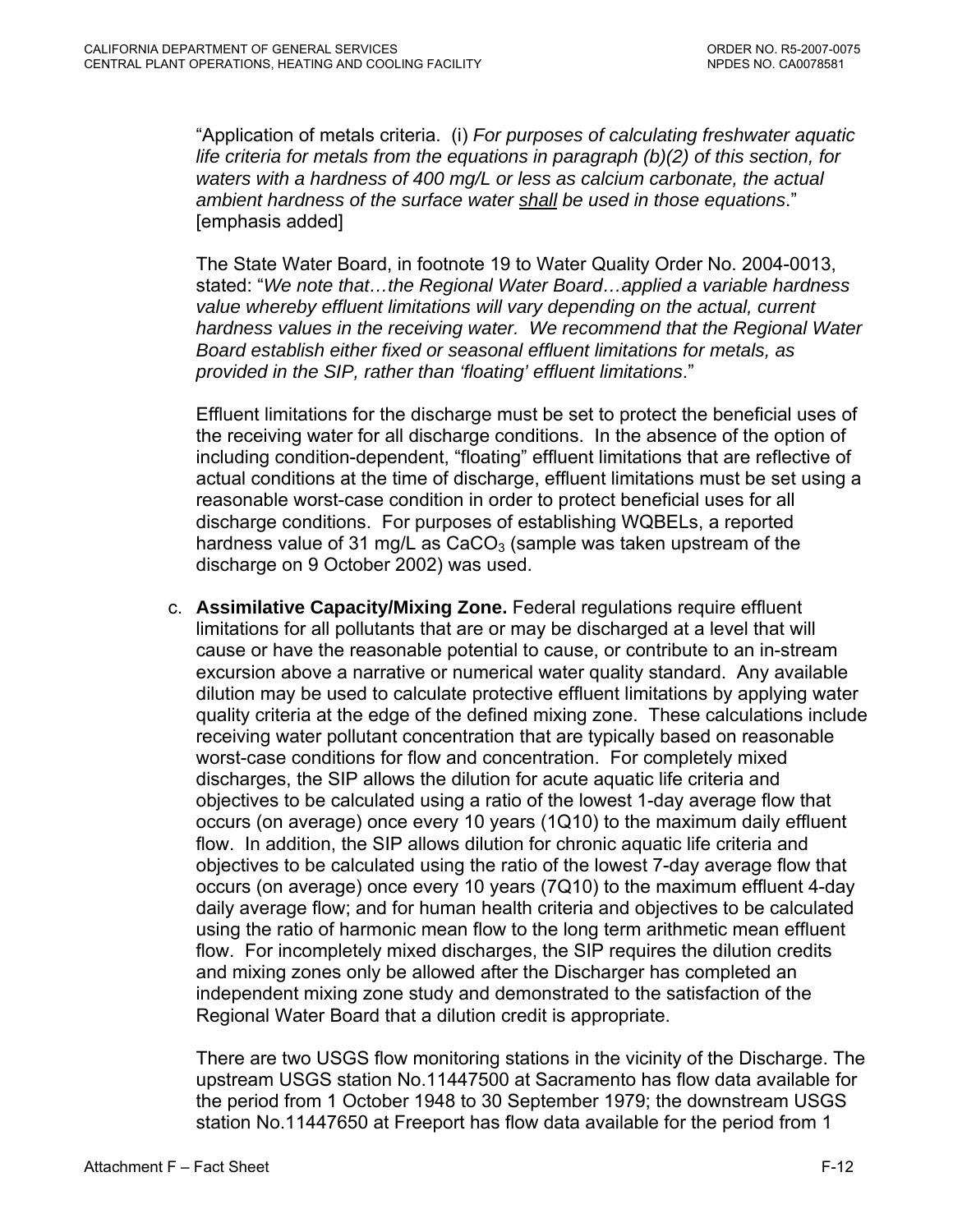<span id="page-63-0"></span>October 1948 to 30 September 2005. In the Discharger's 30 August 2005 Report of Waste Discharge, the Facility provided a dilution analysis based on flow data from the USGS downstream station at Freeport since the upstream station at Sacramento does not typically provide data during the critical summer low flow period. Flow data at the Freeport station were used for estimation of 1Q10, 7Q10 and harmonic mean flows. Based on a comparison between flow data at the Freeport station and available data from the upstream station at Sacramento, the Discharger determined that a factor of 90 percent of the flows at the downstream Freeport station would be used as a conservative estimation of the upstream receiving water flows. Based on the analysis provided by the Discharger, the Regional Water Board considers that this is an appropriate approach for estimation of 1Q10, 7Q10 and harmonic mean flows.

The Discharger's daily flow data from 1 January 2000 through 1 August 2005 were used to calculate the maximum daily flow of 14.6 mgd, the 4-day average of daily maximum flows (13.1 mgd), and the long-term arithmetic mean flow of 5.6 mgd

Calculated dilution ratios are presented as follows:

| <b>Water Quality Criteria</b>             | <b>Receiving Water Flow</b><br>Rate, mgd |           | <b>Calculated Dilution</b><br><b>Ratio</b> |  |
|-------------------------------------------|------------------------------------------|-----------|--------------------------------------------|--|
| Acute aquatic life toxicity<br>criteria   | 2,335 (1Q10)                             | $14.6^1$  | 160:1                                      |  |
| Chronic aquatic life<br>toxicity criteria | 2,408 (7Q10)                             | $13.1^2$  | 184:1                                      |  |
| Human health-based<br>criteria            | 9,174 (Harmonic Mean)                    | $5.6^{3}$ | 1,640:1                                    |  |

**Table F-3. Receiving Water Flows, Discharge Flows, and Associated Dilution Ratios** 

1 Maximum daily flow.

 $2$  4-day average of daily maximum flows.

<sup>3</sup> Long term arithmetic mean flow.

The decision to allow dilution credits depends upon whether a discharge is completely or incompletely mixed. For constituents where water quality criteria are based on human health objectives, critical environmental impacts are expected to occur far downstream from the source such that complete mixing is a valid assumption. Therefore, for purposes of establishing WQBELs in this Order, dilution credits have been granted for constituents with human health-based criteria using Table F-3. However, for constituents with aquatic life toxicity-based criteria, where impacts can occur over a small spatial scale near the effluent discharge point, complete mixing is not a valid assumption such that dilution credit has not been granted for these constituents. This Order includes a provision that allows the permit to be reopened to allow dilution credits if the Discharger completes a mixing zone and dilution study that demonstrates to the satisfaction of the Regional Water Board that a dilution credit is appropriate.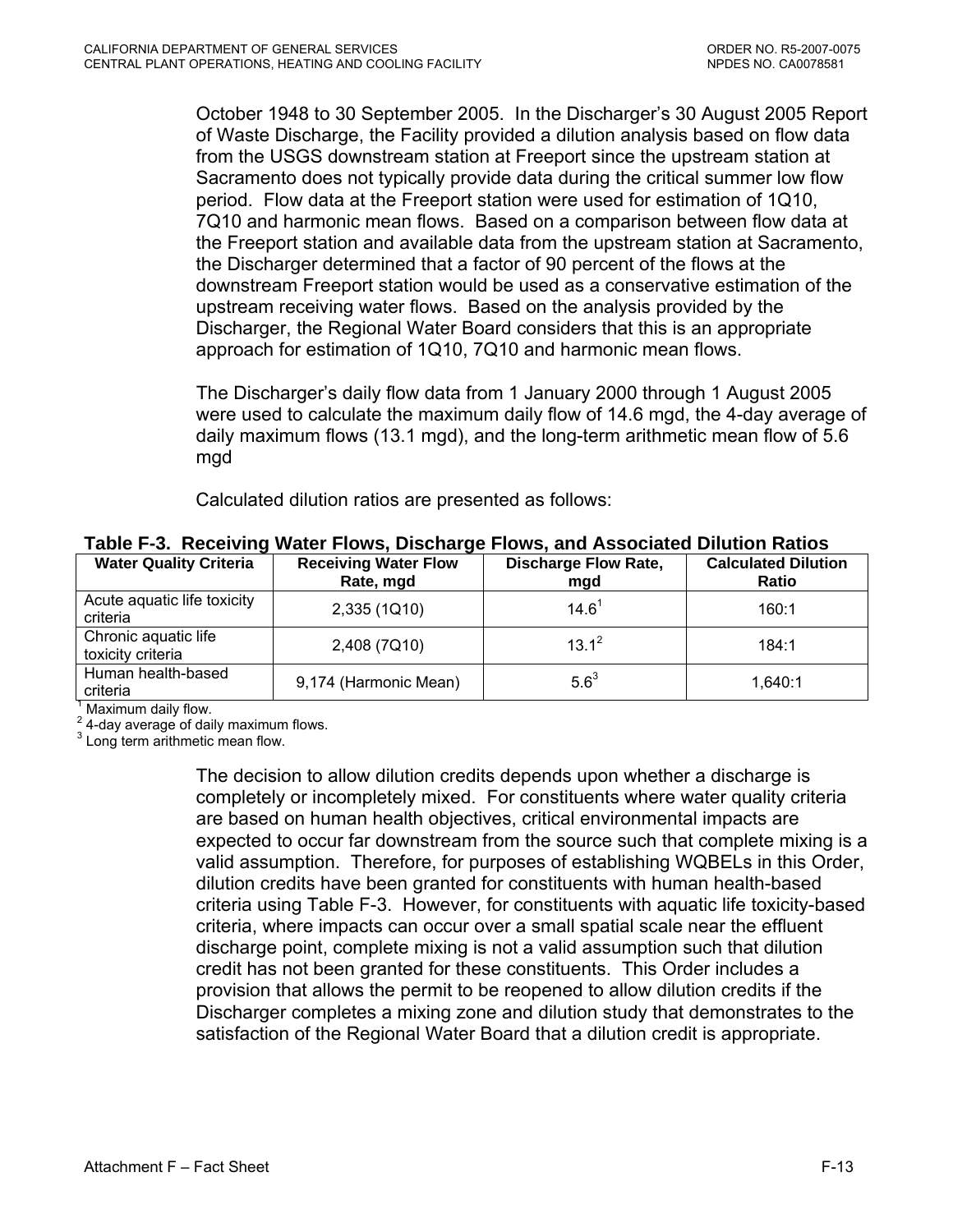# <span id="page-64-0"></span>**3. Determining the Need for WQBELs**

- a. CWA section 301 (b)(1) requires NPDES permits to include effluent limitations that achieve technology-based standards and any more stringent limitations necessary to meet water quality standards. Water quality standards include Regional Water Board Basin Plan beneficial uses and narrative and numeric water quality objectives, State Water Board-adopted standards, and federal standards, including the CTR and NTR. The Basin Plan includes numeric sitespecific water quality objectives and narrative objectives for toxicity, chemical constituents, and tastes and odors. The narrative toxicity objective states: "*All waters shall be maintained free of toxic substances in concentrations that produce detrimental physiological responses in human, plant, animal, or aquatic life.*" (Basin Plan at III-8.00.) With regards to the narrative chemical constituents objective, the Basin Plan states that waters shall not contain chemical constituents in concentrations that adversely affect beneficial uses. At minimum, "…*water designated for use as domestic or municipal supply (MUN) shall not contain concentrations of chemical constituents in excess of the maximum contaminant levels (MCLs)*" in Title 22 of CCR. The narrative tastes and odors objective states: "*Water shall not contain taste- or odor-producing substances in concentrations that impart undesirable tastes or odors to domestic or municipal water supplies or to fish flesh or other edible products of aquatic origin, or that cause nuisance, or otherwise adversely affect beneficial uses.*"
- b. Federal regulations require effluent limitations for all pollutants that are or may be discharged at a level that will cause or have the reasonable potential to cause, or contribute to an in-stream excursion above a narrative or numerical water quality standard. Based on information submitted as part of the application, in studies, and as directed by monitoring and reporting programs, the Regional Water Board finds that the discharge has a reasonable potential to cause or contribute to an in-stream excursion above a water quality standard for aluminum, arsenic, chlorine residual, copper, dibromochloromethane, dichlorobromomethane, iron, manganese, and electrical conductivity. Water quality-based effluent limitations (WQBELs) for these constituents are included in this Order. A summary of the reasonable potential analysis (RPA) is provided in Attachment G, and a detailed discussion of the RPA for each constituent is provided below.
- c. The Regional Water Board conducted the RPA in accordance with Section 1.3 of the SIP. Although the SIP applies directly to the control of CTR priority pollutants, the State Water Board has held that the Regional Water Board may use the SIP as guidance for water quality-based toxics control. The SIP states in the introduction "*The goal of this Policy is to establish a standardized approach for permitting discharges of toxic pollutants to non-ocean surface waters in a manner that promotes statewide consistency."* Therefore, in this Order the RPA procedures from the SIP were used to evaluate reasonable potential for both CTR and non-CTR constituents.
- d. WQBELs were calculated in accordance with section 1.4 of the SIP, as described in [Attachment F, Section IV.C.4.](#page-74-0)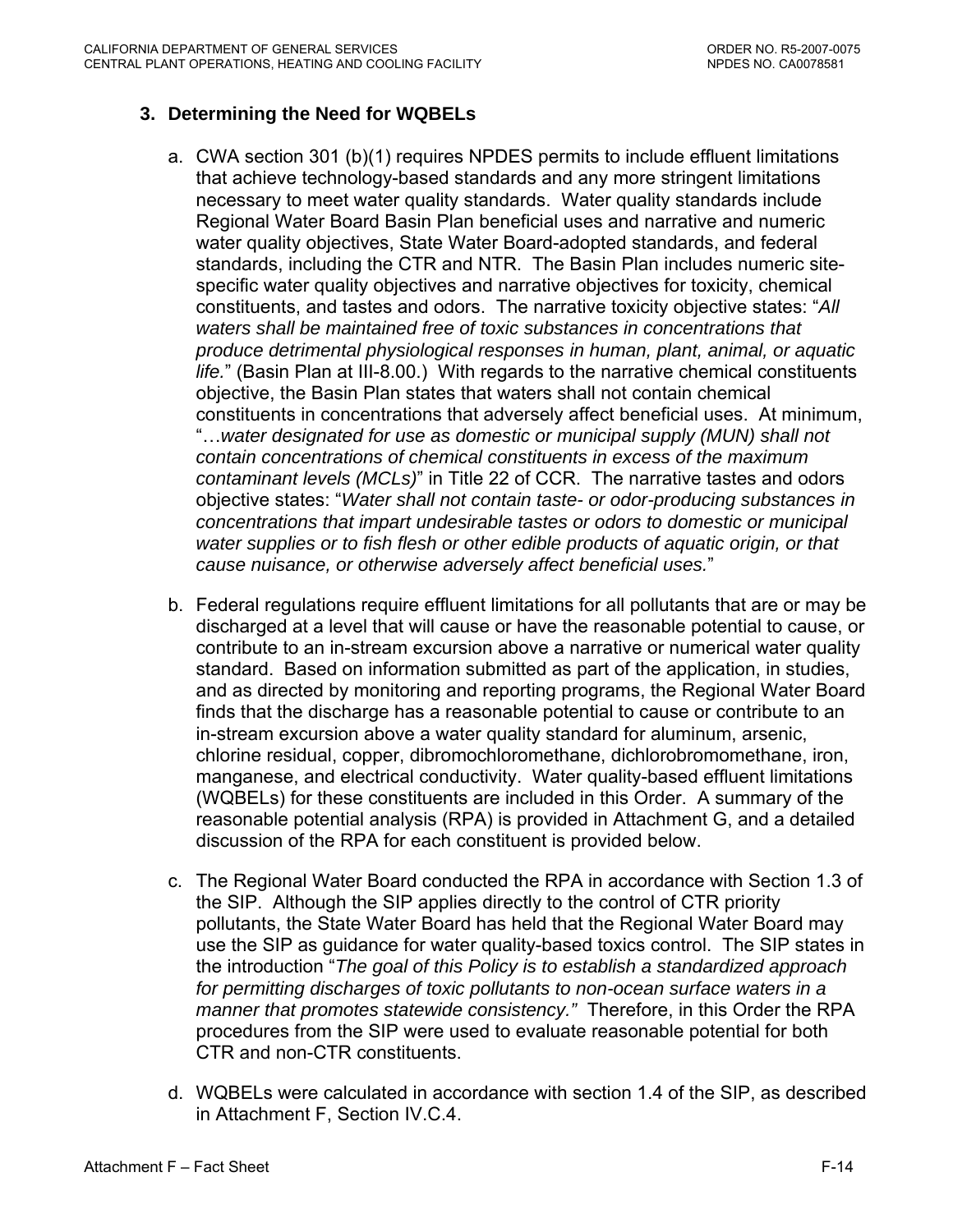e. **Aluminum***.* USEPA developed National Recommended Ambient Water Quality Criteria for protection of freshwater aquatic life for aluminum. The recommended 4-day average (chronic) and 1-hour average (acute) criteria for aluminum are 87 µg/L and 750 µg/L, respectively, for waters with a pH of 6.5 to 9.0. USEPA recommends that the ambient criteria are protective of the aquatic beneficial uses of receiving waters in lieu of site-specific criteria. The receiving stream has been measured to have a low hardness—typically between 31 mg/L and 71 mg/L as  $CaCO<sub>3</sub>$ . This condition is supportive of the applicability of the ambient water quality criteria for aluminum, according to USEPA's development document.

The MEC for aluminum was 82 µg/L, based on five samples collected between March 2002 and August 2005, while the maximum observed upstream receiving water aluminum concentration was 140 µg/L. Therefore, aluminum in the discharge has a reasonable potential to cause or contribute to an in-stream excursion above a level necessary to protect aquatic life resulting in a violation of the Basin Plan's narrative toxicity objective. Since the receiving water exceeds the acute criteria, no assimilative capacity for aluminum is available and a dilution credit cannot be allowed. This Order contains a final Average Monthly Effluent Limitation (AMEL) and Maximum Daily Effluent Limitation (MDEL) for aluminum of 71 µg/L and 143 µg/L, respectively, based on USEPA's National Ambient Water Quality Criteria for the protection of freshwater aquatic life (see Attachment F, Table F-6 for WQBEL calculations).

In USEPA's *Ambient Water Quality Criteria for Aluminum—1988* [EPA 440/5-86- 008], USEPA states that "[a]*cid-soluble aluminum…is probably the best measurement at the present…*"; however, USEPA has not yet approved an acidsoluble test method for aluminum. Replacing the ICP/AES portion of the analytical procedure with ICP/MS would allow lower detection limits to be achieved. Based on USEPA's discussion of aluminum analytical methods, this Order allows the use of the alternate aluminum testing protocol described above to meet monitoring requirements.

Based on the sample results in the effluent, it appears that the Discharger may be in immediate non-compliance upon issuance of the permit. New or modified control measures may be necessary in order to comply with the effluent limitations, and the new or modified control measures cannot be designed, installed and put into operation within 30 calendar days. The Basin Plan for the Sacramento and San Joaquin River Basins includes a provision that authorizes the use of compliance schedules in NPDES permits for water quality objectives adopted after 25 September 1995 (see Basin Plan at page IV-16). The WQBELs for aluminum are based on a new interpretation of the narrative standard for protection of receiving water beneficial uses. Therefore, a compliance schedule for compliance with the aluminum effluent limitations is established in the Order.

An interim performance-based maximum daily effluent limitation of 255 μg/L has been established in this Order. The interim limitation was determined as described in Attachment F, Section IV.E.1, and is in effect through May 31, 2012. As part of the compliance schedule, this Order requires the Discharger to submit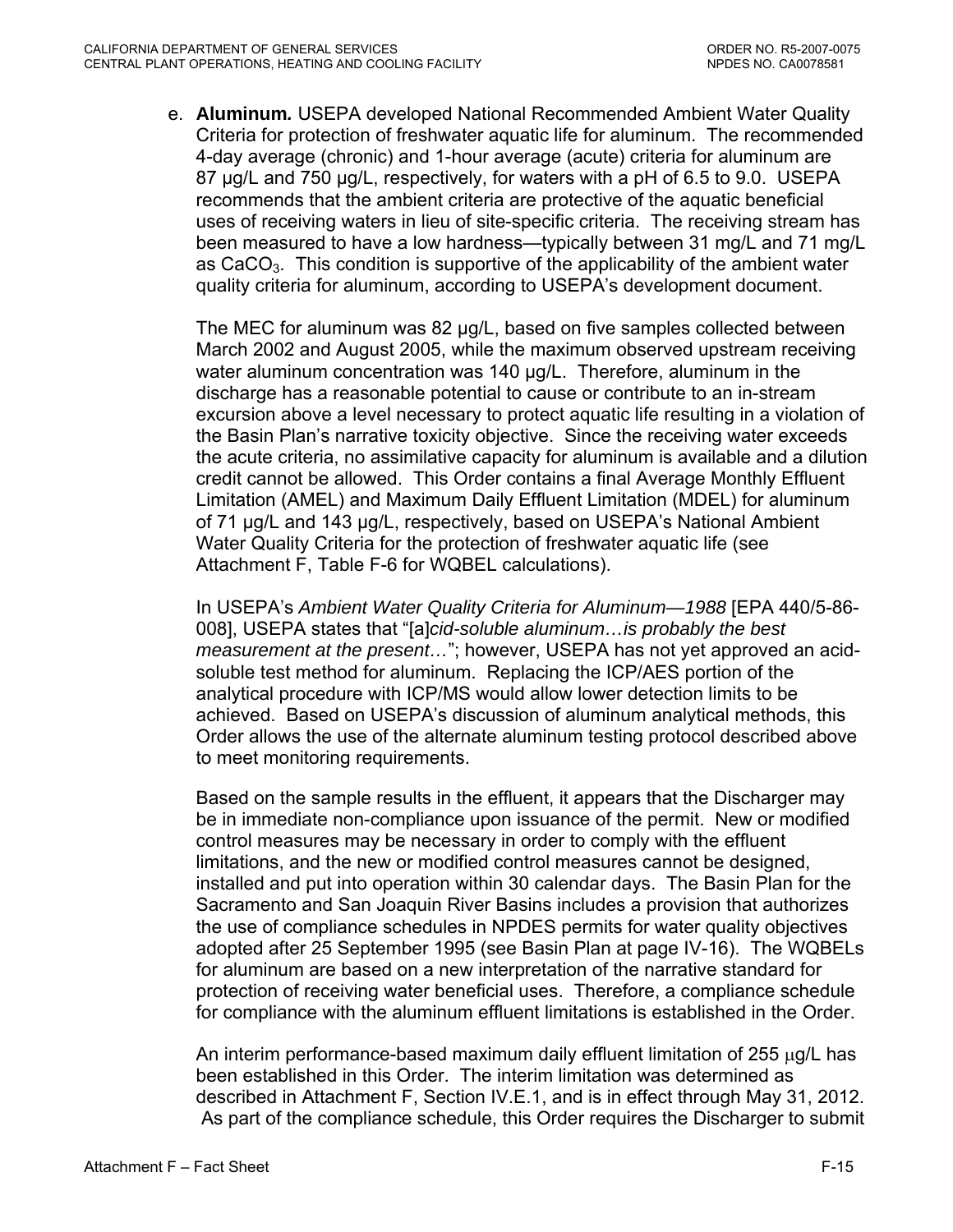a corrective action plan and implementation schedule to assure compliance with the final aluminum effluent limitations. In addition, the Discharger shall prepare and implement a pollution prevention plan that is in compliance with CWC section 13263.3(d)(3)

f. **Arsenic***.* The USEPA Primary Maximum Contaminant Level (MCL) is 10 µg/L for arsenic. Pursuant to the Safe Drinking Water Act, DHS must revise the arsenic MCL in Title 22 CCR to be as low or lower than the USEPA MCL. Applying the Basin Plan's "Policy for Application of Water Quality Objectives", to protect future municipal and domestic water use, it is reasonable to apply the USEPA MCL for arsenic to the receiving stream.

The MEC for arsenic was 13 µg/L, based on five samples collected between March 2002 and August 2005, while the maximum observed upstream receiving water arsenic concentration was 2.2 µg/L. Therefore, the discharge has a reasonable potential to cause or contribute to an in-stream excursion above the USEPA Primary MCL.

The receiving water has an arsenic concentration that is less than the applicable water quality objective, therefore assimilative capacity for arsenic is available. The effluent limitation calculation procedures in Section 1.4 of the SIP allow for the granting of a human health dilution credit based on the estimated harmonic mean flow of the Sacramento River and the arithmetic mean flow, which would lead to a dilution credit of 1640:1 (see Section IV.C.2.c) and an AMEL of 12,792 µg/L, which is protective of the Basin Plan's narrative chemical constituents objective. However, the Regional Water Board finds that granting of this dilution credit could allocate an unnecessarily large portion of the receiving water's assimilative capacity for human health water quality criteria and could violate the Antidegradation Policy. For this reason, a performance-based effluent limitation is included in this order that is calculated in the same way that interim limits are calculated (see Section IV.E.1 below). A maximum daily effluent limitation for arsenic of 40.4 µg/L is included in this Order.

g. **Chlorine Residual***.* The USEPA developed National Recommended Ambient Water Quality Criteria for protection of freshwater aquatic life for chlorine. The recommended water quality criteria for total residual chlorine are 0.011 mg/L (4 day average, CCC) and 0.019 mg/L (1-hour average, CMC). The MEC based on effluent data submitted by the Discharger from March 2002 through August 2005 is 0.08 mg/L. Therefore, chlorine residual in the discharge has a reasonable potential to cause or contribute to an in-stream excursion above a level necessary to protect aquatic life resulting in a violation of the Basin Plan's narrative toxicity objective.

The Discharger's primary source of cooling water is from its groundwater supply. In the past the Discharger has used municipal water on an intermittent basis (varying between 4 and 24 days per year maximum) to provide additional cooling water. The use of municipal water resulted in the intermittent presence of chlorine in the discharge. However, the Discharger has changed its practices and no longer uses municipal water, except for on an emergency basis.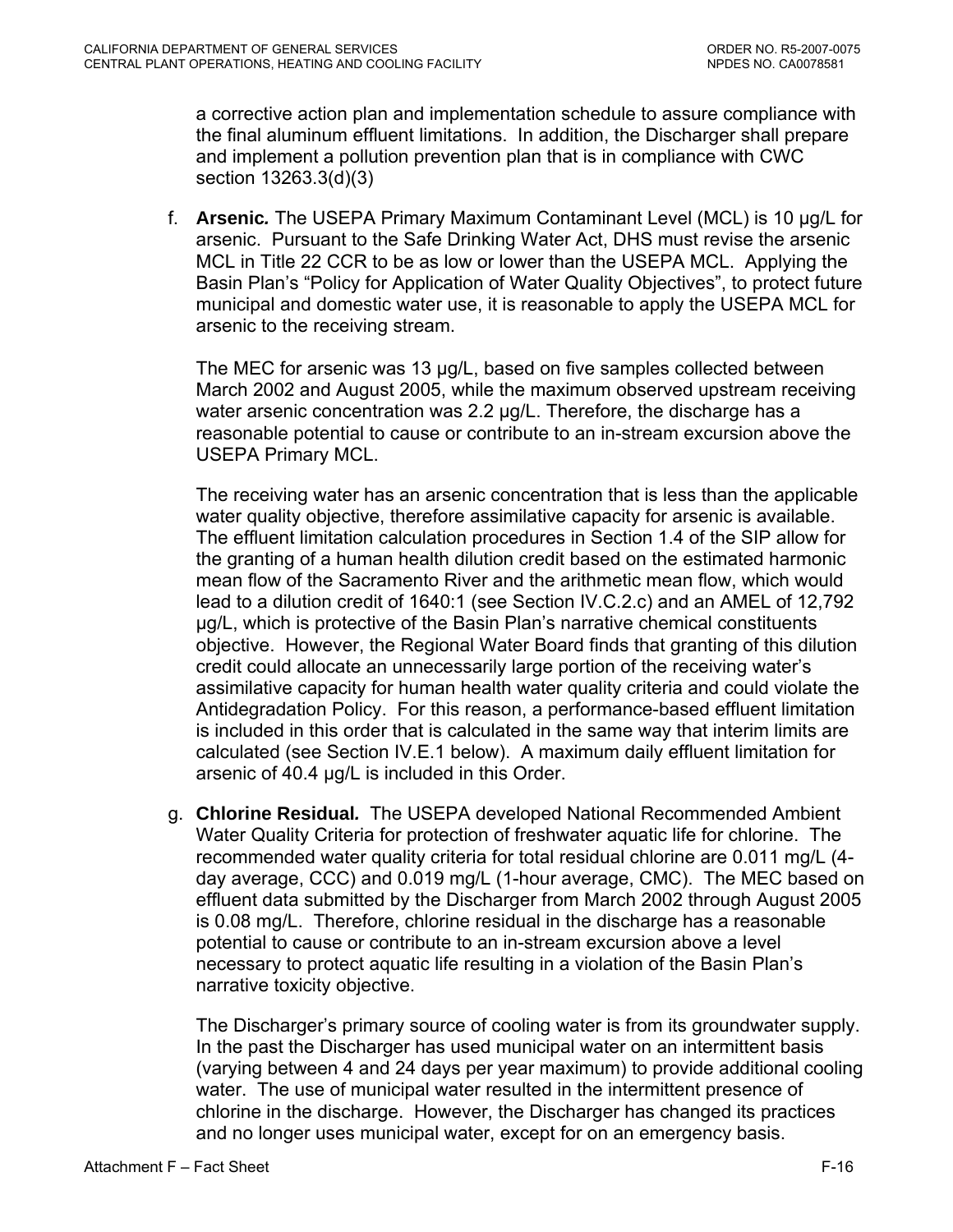Municipal water has not been used to augment cooling water at the Facility since September 14, 2005.

The USEPA *Technical Support Document for Water Quality-Based Toxics Control* [EPA/505/2-90-001] contains statistical methods for converting chronic (4-day) and acute (1-hour) aquatic life criteria to average monthly and maximum daily effluent limitations based on the variability of the existing data and the expected frequency of monitoring. However, for POTWs that use chlorine to disinfect its wastewater, the Regional Water Board has found that because chlorine is an acutely toxic constituent, an average 1-hour limitation is considered more appropriate than a maximum daily limitation. Continuous chlorine residual monitoring is required to determine compliance with the 1-hour limitation, which is appropriate for POTWs that use large quantities of chlorine for disinfection purposes. However, in the case of the DGS Heating and Cooling Facility, the Discharger may only use municipal supply water on an emergency basis, so although there is the potential for chlorine to be in the discharge, it is not expected to be in the discharge under most conditions. Therefore, it is not appropriate to require continuous monitoring of chlorine residual. Thus, this Order requires grab samples for measuring chlorine residual and WQBELs are included as an MDEL of 0.02 mg/L and a 4-day average of 0.01 mg/L.

h. **Copper.** The CTR includes hardness-dependent criteria for the protection of freshwater aquatic life for copper. The criteria for copper are presented in dissolved concentrations. USEPA recommends conversion factors to translate dissolved concentrations to total concentrations. The USEPA default conversion factor for copper in freshwater is 0.96 for both the acute and the chronic criteria. Using the worst-case measured hardness from the receiving water (31 mg/L as  $CaCO<sub>3</sub>$ ) and the USEPA recommended dissolved-to-total translator, the applicable chronic criterion (maximum 4-day average concentration) is 3.43 µg/L and the applicable acute criterion (maximum 1-hour average concentration) is 4.64 µg/L, as total recoverable.

The MEC for total copper was 22 µg/L, based on five samples collected between March 2002 and August 2005, while the maximum observed upstream receiving water total copper concentration was 3 µg/L. Therefore, the discharge has a reasonable potential to cause or contribute to an in-stream excursion above the CTR criteria for copper. Since the Discharger has not provided a mixing zone and dilution study for the determination of dilution credits for acute and chronic aquatic life criteria, no dilution is allowed. An AMEL and MDEL for total copper of 2.31 µg/L and 4.64 µg/L, respectively, are included in this Order based on CTR criteria for the protection of freshwater aquatic life (see Attachment F, Table F-8 for WQBEL calculations).

The Discharger is unable to comply with these limitations. Section 2.1 of the SIP allows for compliance schedules within the permit for existing discharges where it is demonstrated that it is infeasible for a Discharger to achieve immediate compliance with a CTR criterion. Using the statistical methods for calculating interim effluent limitations described in [Attachment F, Section IV.E.1.](#page-0-0), an interim performance-based maximum daily limitation of 68.4 µg/L was calculated.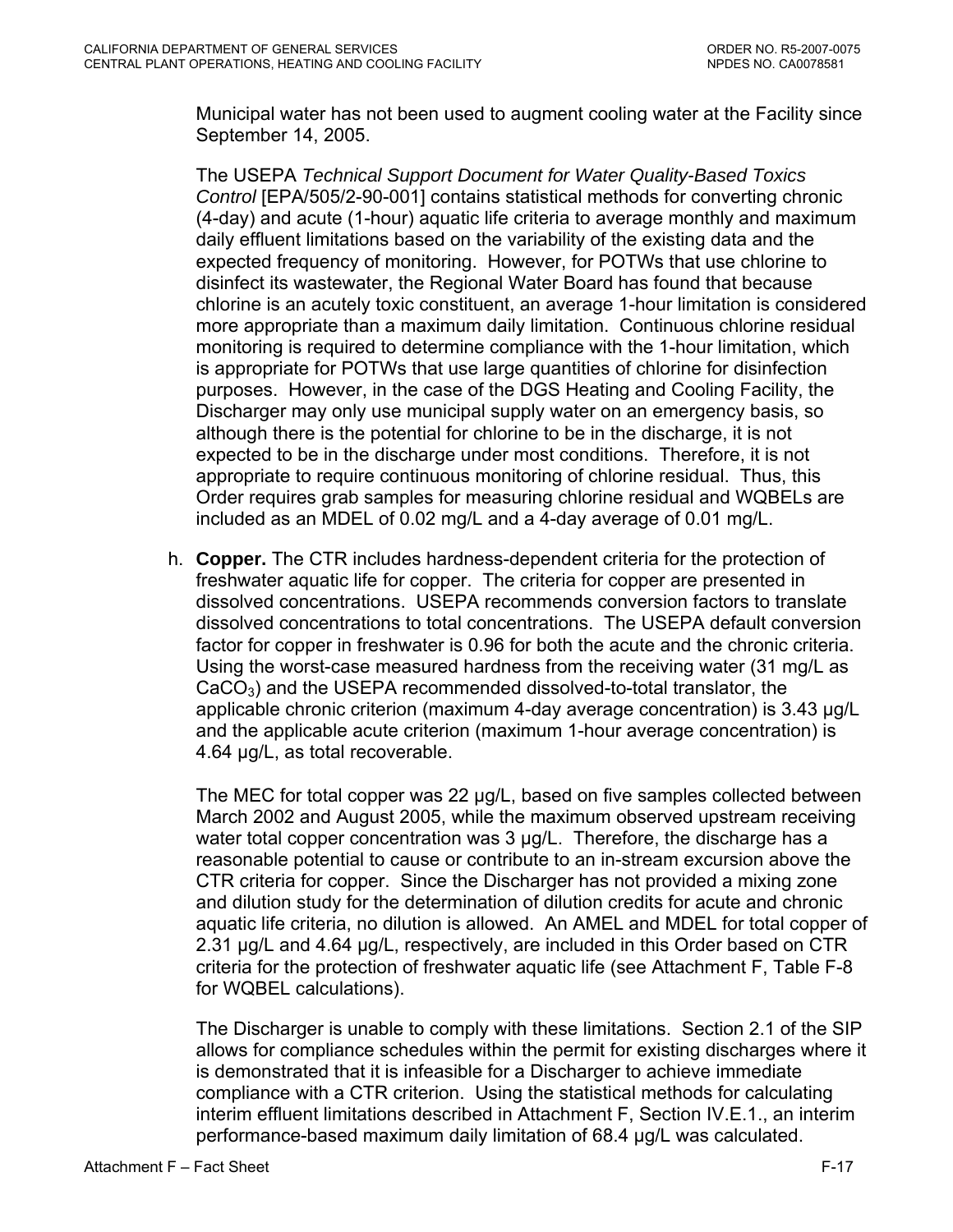Section 2.1 of the SIP provides that: "*Based on an existing discharger's request and demonstration that it is infeasible for the discharger to achieve immediate compliance with a CTR criterion, or with an effluent limitation based on a CTR criterion, the RWQCB may establish a compliance schedule in an NPDES permit.*" Section 2.1, further states that compliance schedules may be included in NPDES permits provided that the following justification has been submitted: …"*(a) documentation that diligent efforts have been made to quantify pollutant levels in the discharge and the sources of the pollutant in the waste stream; (b) documentation of source control measures and/or pollution minimization measures efforts currently underway or completed; (c) a proposal for additional or future source control measures, pollutant minimization actions, or waste treatment (i.e., facility upgrades); and (d) a demonstration that the proposed schedule is as short as practicable*." The new WQBELs for copper become effective on May 18, 2010.

This Order requires the Discharger to submit a corrective action plan and implementation schedule to assure compliance with the final copper effluent limitations. The interim effluent limitations are in effect through **May 17, 2010**. As part of the compliance schedule for copper, the Discharger shall develop a pollution prevention program in compliance with CWC section 13263.3(d)(3).

i. **Dibromochloromethane***.* The CTR includes a dibromochloromethane criterion of 0.41 µg/L for the protection of human health and is based on a one-in-a-million cancer risk for waters from which both water and organisms are consumed. The MEC for dibromochloromethane was 2 µg/L, based on five samples collected between March 2002 and August 2005, while the maximum observed upstream receiving water dibromochloromethane concentration was 0.05 µg/L. Therefore, the discharge has a reasonable potential to cause or contribute to an in-stream excursion above the CTR criterion for dibromochloromethane.

The ambient monitoring demonstrates the receiving water has assimilative capacity for dibromochloromethane. The effluent limitation calculation procedures in Section 1.4 of the SIP allow for the granting of a human health dilution credit based on the estimated harmonic mean flow of the Sacramento River and the arithmetic mean flow, which would lead to a dilution credit of 1640:1 (see Section IV.C.2.c) and an AMEL and MDEL of 591 µg/L 1,188 µg/L, respectively. However, the Regional Water Board finds that granting of this dilution credit could allocate an unnecessarily large portion of the receiving water's assimilative capacity for human health water quality objectives and could violate the Antidegradation Policy. For this reason, a performance-based effluent limitation is included in this order that is calculated in the same way that interim limits are calculated (see Section IV.E.1 below). A MDEL for dibromochloromethane of 6.22 µg/L is included in this order.

j. **Dichlorobromomethane***.* The CTR includes a dichlorobromomethane criterion of 0.56 µg/L for the protection of human health and is based on a one-in-a-million cancer risk for waters from which both water and organisms are consumed. The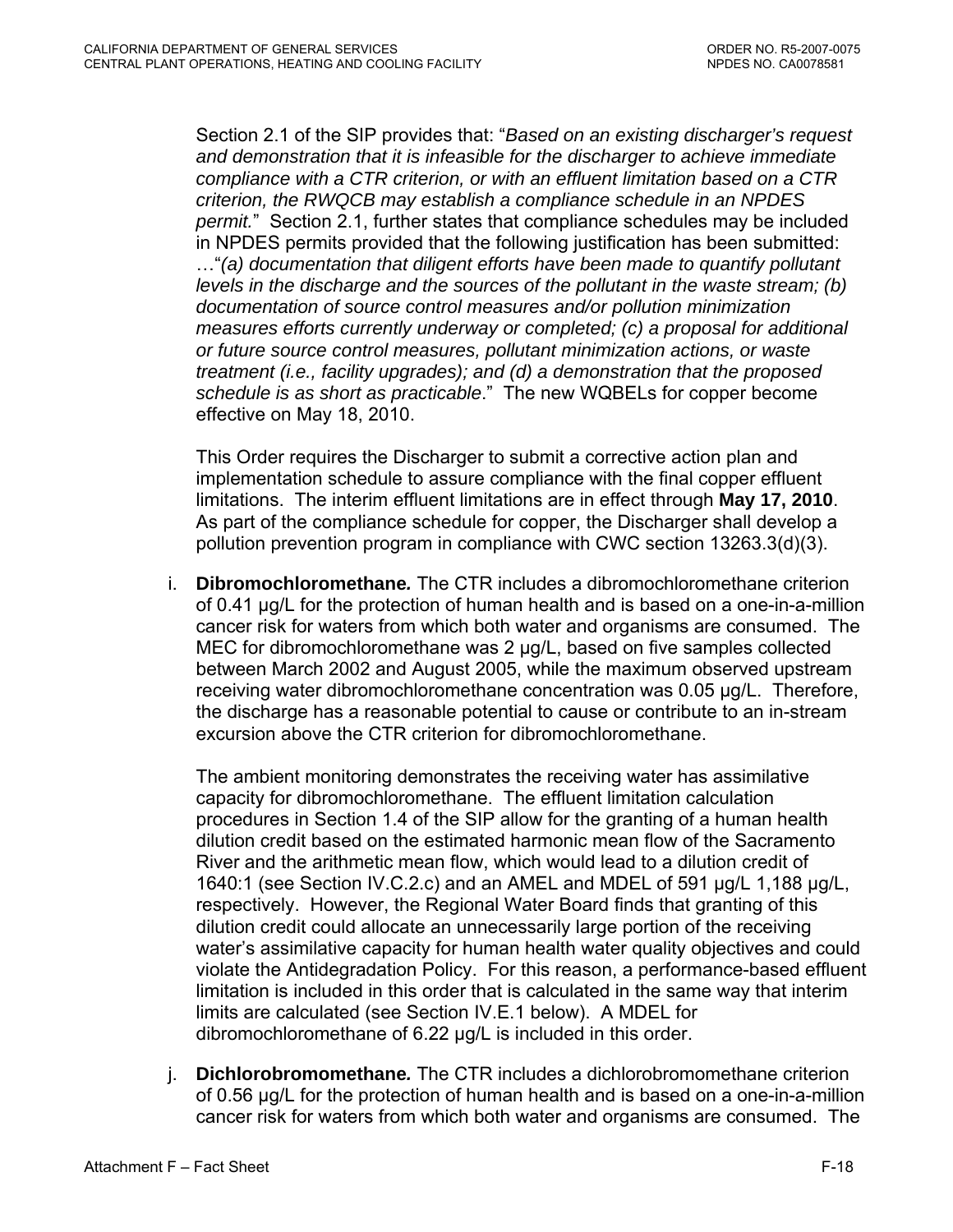MEC for dichlorobromomethane was 3.4 µg/L, based on five samples collected between March 2002 and August 2005, while the maximum observed upstream receiving water dichlorobromomethane concentration was 0.03 µg/L. Therefore, the discharge has a reasonable potential to cause or contribute to an in-stream excursion above the CTR criterion for dichlorobromomethane.

The ambient monitoring demonstrates the receiving water has assimilative capacity for dichlorobromomethane. The effluent limitation calculation procedures in Section 1.4 of the SIP allow for the granting of a human health dilution credit based on the estimated harmonic mean flow of the Sacramento River and the arithmetic mean flow, which would lead to a dilution credit of 1640:1 (see Section IV.C.2.c) and an AMEL and MDEL of 870 µg/L 1,748 µg/L, respectively. However, the Regional Water Board finds that granting of this dilution credit could allocate an unnecessarily large portion of the receiving water's assimilative capacity for human health water quality objectives and could violate the Antidegradation Policy. For this reason, a performance-based effluent limitation is included in this order that is calculated in the same way that interim limits are calculated (see Section IV.E.1 below). A maximum daily limitation for dichlorobromomethane of 10.57 is included in this order.

### k. **Electrical Conductivity***.* **(see Subsection for Salinity)**

l. **Iron***.* The Secondary MCL - Consumer Acceptance Limit for iron is 300 µg/L. The MEC for iron was 3,800 µg/L, based on 50 samples collected between March 2002 and August 2005, while the maximum observed upstream receiving water iron concentration was 340 µg/L. Therefore, the discharge has a reasonable potential to cause or contribute to an in-stream excursion above the Secondary MCL for iron. No dilution is allowed due to the fact that the upstream receiving water concentration is higher than the water quality objective for iron. An average annual effluent limitation of 300 µg/L for iron is included in this Order based on protection of the Basin Plan's narrative chemical constituents objective.

Based on the sample results for the effluent, the limitations appear to put the Discharger in immediate non-compliance. New or modified control measures may be necessary in order to comply with the effluent limitations, and the new or modified control measures cannot be designed, installed and put into operation within 30 calendar days. Furthermore, the effluent limitations for iron are a new regulatory requirement within this permit, which becomes applicable to the waste discharge with the adoption of this Order, which was adopted after July 1, 2000. Therefore, a compliance time schedule for compliance with the iron effluent limitations is established in TSO No. R5-2007-XXXX in accordance with CWC section 13300, that requires preparation and implementation of a pollution prevention plan in compliance with CWC section 13263.3.

m. **Manganese***.* The Secondary MCL - Consumer Acceptance Limit for manganese is 50 µg/L. The MEC for manganese was 950 µg/L, based on five samples collected between March 2002 and August 2005, while the maximum observed upstream receiving water manganese concentration was 28 µg/L. Therefore, the discharge has a reasonable potential to cause or contribute to an in-stream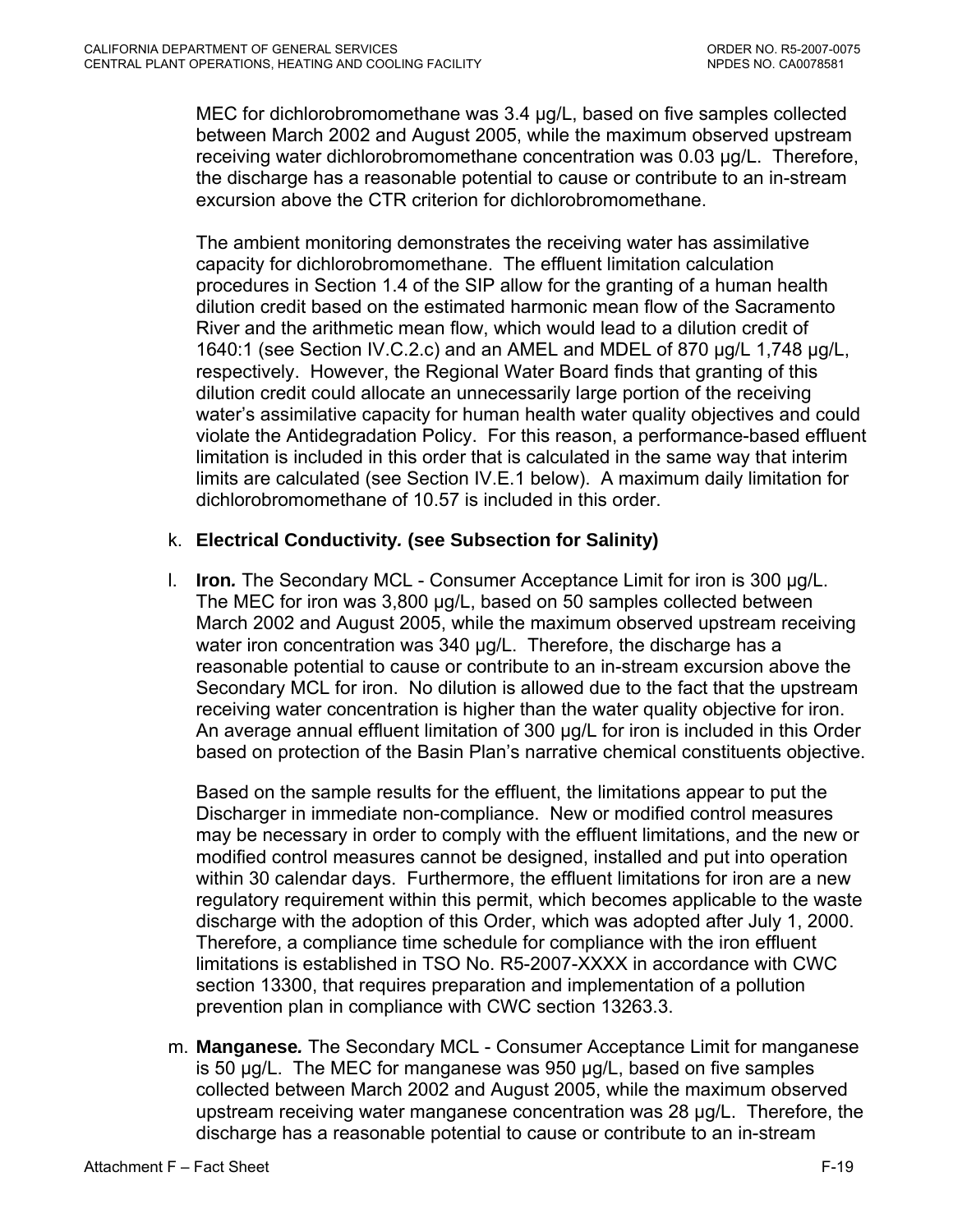<span id="page-70-0"></span>excursion above the Secondary MCL for manganese. The ambient monitoring demonstrates the receiving water has assimilative capacity for manganese. The effluent limitation calculation procedures in Section 1.4 of the SIP allow for the granting of a human health dilution credit based on the estimated harmonic mean flow of the Sacramento River and the arithmetic mean flow, which would lead to a dilution credit of 1640:1 (see Section IV.C.2.c) and an average annual effluent limitation of 36,130 µg/L. However, the Regional Water Board finds that granting of this dilution credit could allocate an unnecessarily large portion of the receiving water's assimilative capacity for human health water quality objectives and could violate the Antidegradation Policy. For this reason, a performance-based effluent limitation is included in this order that is calculated in the same way that interim limits are calculated (see Section IV.E.1 below). A maximum daily limitation for manganese of 2954 µg/L is included in this order.

- n. **pH.** The Basin Plan includes a water quality objective for surface waters (except for Goose Lake) that the "…*pH shall not be depressed below 6.5 nor raised above 8.5. Changes in normal ambient pH levels shall not exceed 0.5 in fresh waters with designated COLD or WARM beneficial uses.*" As was required in the previous Order, effluent limitations for pH are included in this Order based on the Basin Plan objectives for pH.
- o. **Salinity.** The discharge contains total dissolved solids (TDS), chloride, sulfate, and electrical conductivity (EC). These are water quality parameters that are indicative of the salinity of the water. Their presence in water can be growth limiting to certain agricultural crops and can affect the taste of water for human consumption. There are no USEPA water quality criteria for the protection of aquatic organisms for these constituents. The Basin Plan contains a chemical constituent objective that incorporates State MCLs and contains a narrative objective.

Based on monitoring data, TDS, chloride and sulfate do not have reasonable potential to cause or contribute to an in-stream excursion above their water quality objectives.

|                     | <b>Agricultural</b>  | <b>Secondary</b> | <b>Effluent</b> |            |  |
|---------------------|----------------------|------------------|-----------------|------------|--|
| <b>Parameter</b>    | WQ Goal <sup>1</sup> | MCL <sup>3</sup> | Avg             | <b>Max</b> |  |
| $EC$ ( $µmbos/cm$ ) | 700 <sup>2</sup>     | 900, 1600, 2200  | 388             | 664        |  |
| TDS (mg/L)          | $450^2$              | 500, 1000, 1500  | 255             | 426        |  |
| Sulfate (mg/L)      | N/A                  | 250, 500, 600    | 3.96            | 5.5        |  |
| Chloride (mg/L)     | $106^2$              | 250, 500, 600    | 32.8            | 79         |  |

|  |  |  |  | Table F-4. Salinity Water Quality Criteria/Objectives |
|--|--|--|--|-------------------------------------------------------|
|--|--|--|--|-------------------------------------------------------|

1 Agricultural water quality goals based on *Water Quality for Agriculture*, Food and Agriculture Organization of the United Nations—Irrigation and Drainage Paper No. 29, Rev. 1 (R.S. Ayers and D.W. Westcot, Rome,

1985)<br><sup>2</sup> Agricultural water quality goals listed provide no restrictions on crop type or irrigation methods for maximum crop yield. Higher concentrations may require special irrigation methods to maintain crop yields or may

restrict types of crops grown.<br><sup>3</sup> The secondary MCLs are stated as a recommended level, upper level, and a short-term maximum level.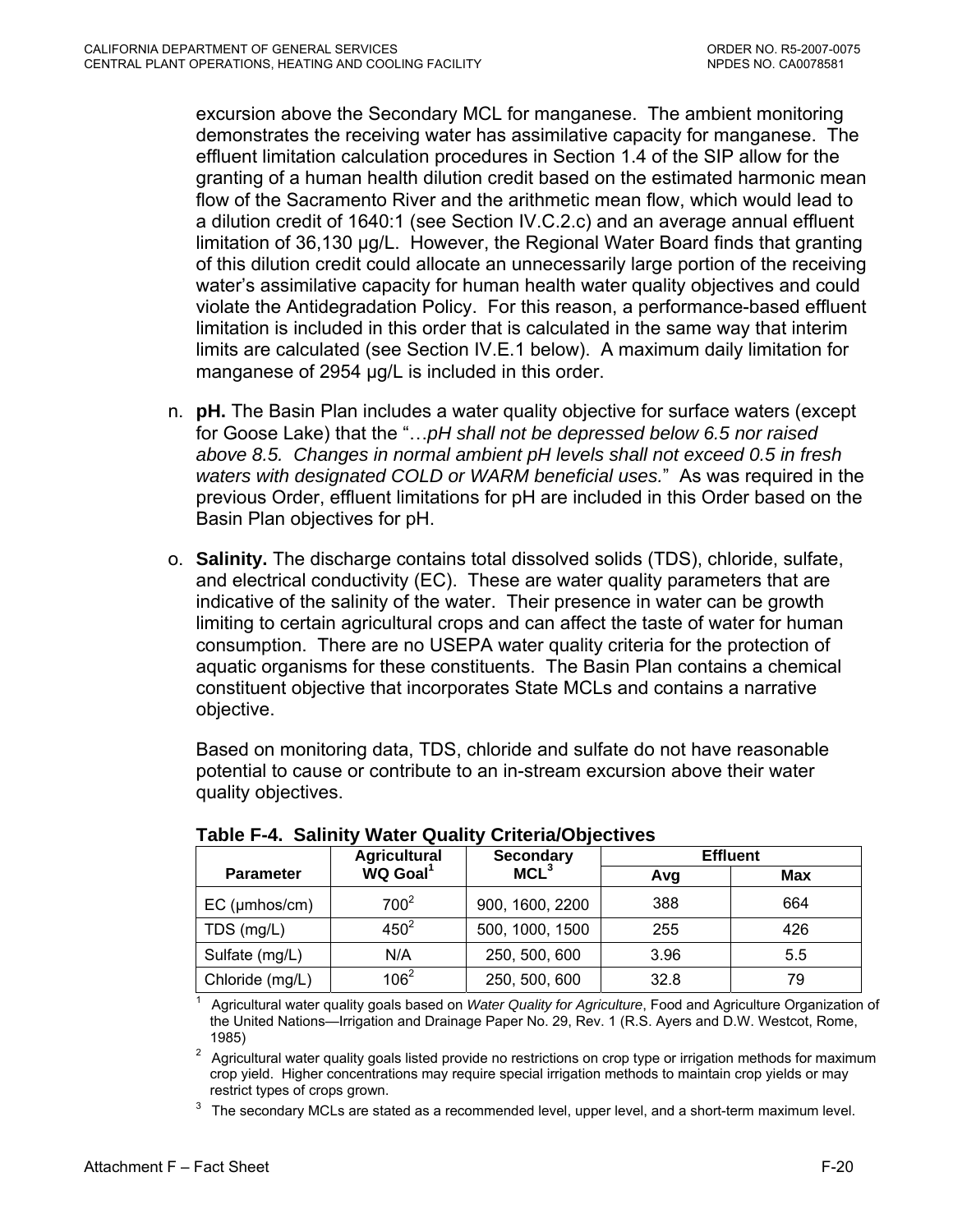i. **Chloride**. The secondary MCL for chloride is 250 mg/L, as recommended level, 500 mg/L as an upper level, and 600 mg/L as a short-term maximum. The recommended agricultural water quality goal for chloride, that would apply the narrative chemical constituent objective, is 106 mg/L as a long-term average based on Water Quality for Agriculture, Food and Agriculture Organization of the United Nations—Irrigation and Drainage Paper No. 29, Rev. 1 (R.S. Ayers and D.W. Westcot, Rome, 1985). The 106 mg/L water quality goal is intended to protect against adverse effects on sensitive crops when irrigated via sprinklers.

Chloride concentrations in the effluent ranged from 7.4 mg/L to 79 mg/L, with an average of 32.8 mg/L, for four samples collected by the Discharger in 2002. The background concentration measured in the Sacramento River was 5.9 mg/L. Both the receiving water and the effluent chloride concentration were less than agricultural water quality goal of 106 mg/L. Therfore, the discharge does not have a reasonable potential to cause or contribute to an in-stream excursion above the chloride water quality objectives.

ii. **Electrical Conductivity (EC)**. The secondary MCL for EC is 900 µmhos/cm as a recommended level, 1600 µmhos/cm as an upper level, and 2200 umhos/cm as a short-term maximum. The agricultural water quality goal, that would apply the narrative chemical constituents objective, is 700 µmhos/cm as a long-term average based on Water Quality for Agriculture, Food and Agriculture Organization of the United Nations— Irrigation and Drainage Paper No. 29, Rev. 1 (R.S. Ayers and D.W. Westcot, Rome, 1985). The 700 µmhos/cm agricultural water quality goal is intended to prevent reduction in crop yield, i.e. a restriction on use of water, for saltsensitive crops, such as beans, carrots, turnips, and strawberries. These crops are either currently grown in the area or may be grown in the future. Most other crops can tolerate higher EC concentrations without harm, however, as the salinity of the irrigation water increases, more crops are potentially harmed by the EC, or extra measures must be taken by the farmer to minimize or eliminate any harmful impacts.

A review of the Discharger's monitoring reports from October, 2002 through December, 2006 shows an average effluent EC of 387 µmhos/cm, with a range from 145 µmhos/cm to 664 µmhos/cm based on 220 samples. The maximum background receiving water EC is 190 µmhos/cm. These data show that the discharge does not have a reasonable potential to cause or contribute to an in-stream excursion above the EC water quality objectives.

Two effluent data points for EC have been found to be suspect and have not been considered in the evaluation. On December 26, 2002 the EC was measured as 60 µmhos/cm and on August 13, 2004 the EC was 990 µmhos/cm. The EC data is tightly grouped with these two data points as outliers. The TDS of the effluent was measured at the same time as the EC in most cases, so a ratio of EC/TDS can be established for the discharge. Typically, the ratio of EC/TDS is about  $1.5 - 2$ . The EC/TDS ratio for the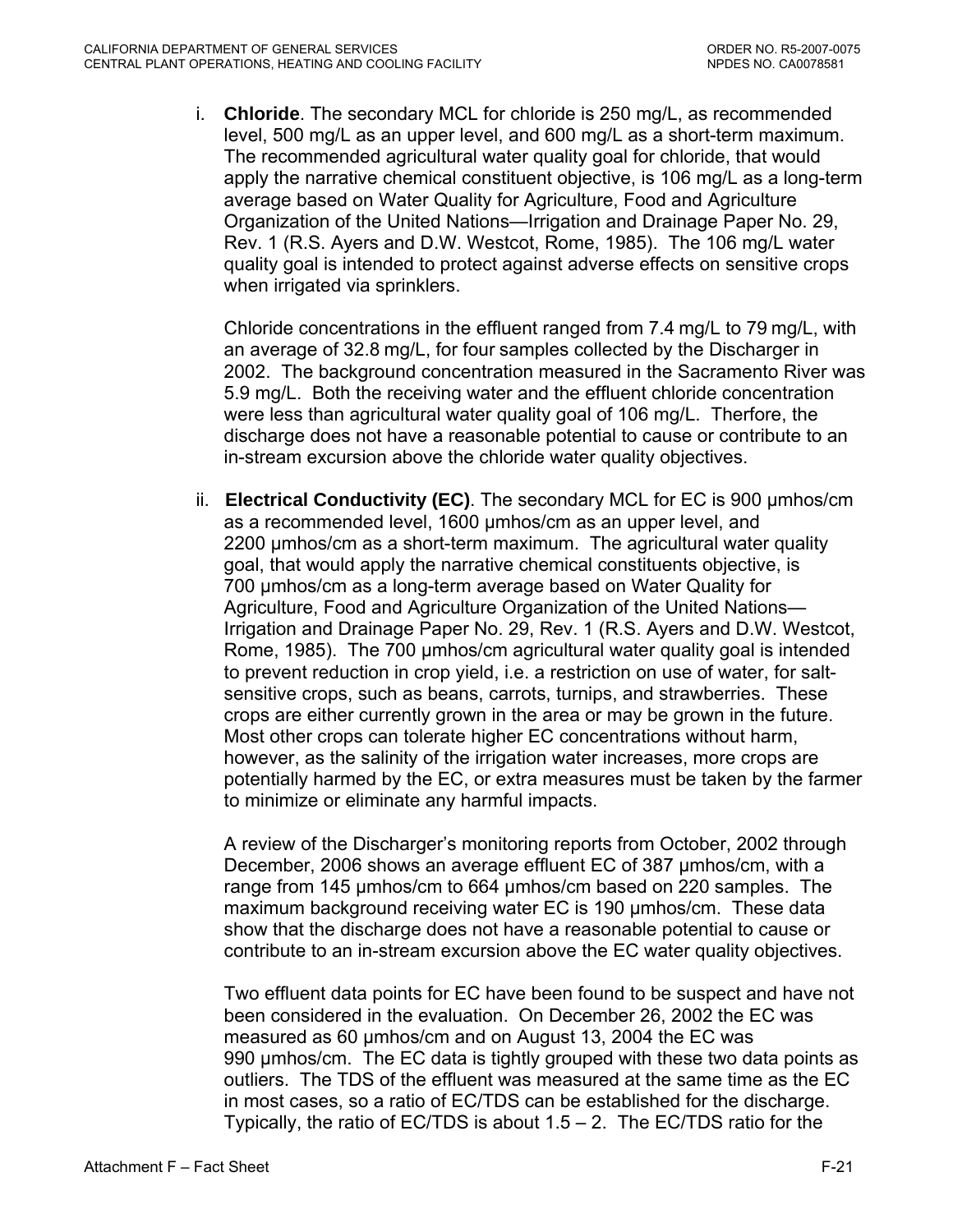discharge was 1.55 on average. However, for the August 13, 2004 sampling, the EC/TDS ratio was 4.95 with the TDS in the normal range for the discharge. Therefore, the EC sample is likely invalid. There is no TDS data to compare the December 26, 2002 sample against, but the data point lies well outside the other data points.

- iii. **Sulfate**. The secondary MCL for sulfate is 250 mg/L as recommended level, 500 mg/L as an upper level, and 600 mg/L as a short-term maximum. Sulfate concentrations in the effluent ranged from 1.7 mg/L to 5.5 mg/L, with an average of 3.96 mg/L, for five samples collected by the Discharger between March 2002 through August 2005. The background concentration measured in the Sacramento River was 7.4 mg/L. Both the receiving water and the effluent sulfate concentrations were less than the secondary MCL recommended level of 250 mg/L. Therefore, the discharge does not have a reasonable potential to cause or contribute to an in-stream excursion above the sulfate water quality objectives.
- iv. **Total Dissolved Solids (TDS)***.* The secondary MCL for TDS is 500 mg/L as a recommended level, 1000 mg/L as an upper level, and 1500 mg/L as a short-term maximum. The recommended agricultural water quality goal for TDS, that would apply the narrative chemical constituent objective, is 450 mg/L as a long-term average based on Water Quality for Agriculture, Food and Agriculture Organization of the United Nations—Irrigation and Drainage Paper No. 29, Rev. 1 (R.S. Ayers and D.W. Westcot, Rome, 1985). Water Quality for Agriculture evaluates the impacts of salinity levels on crop tolerance and yield reduction, and establishes water quality goals that are protective of the agricultural uses. The 450 mg/L water quality goal is intended to prevent reduction in crop yield, i.e. a restriction on use of water, for salt-sensitive crops. Only the most salt sensitive crops require irrigation water of 450 mg/L or less to prevent loss of yield. Most other crops can tolerate higher TDS concentrations without harm, however, as the salinity of the irrigation water increases, more crops are potentially harmed by the TDS, or extra measures must be taken by the farmer to minimize or eliminate any harmful impacts.

The average TDS effluent concentration was 255 mg/L and ranged from 94 mg/L to 426 mg/L based on 220 samples collected by the Discharger from October 2002 through December 2006. The background receiving water TDS concentration was 120 mg/L. These data show that the discharge does not have a reasonable potential to cause or contribute to an in-stream excursion above the TDS water quality objectives.

One effluent data point for TDS has been found to be suspect and has not been considered in the evaluation. On November 8, 2005 the TDS was measured as 82.2 mg/L. The EC of the effluent was measured at the same time and the EC/TDS ratio for the discharge was 5.24. This is well above the average EC/TDS ratio of 1.55 and the EC was in the normal range for the discharge. Therefore, the TDS sample is likely invalid.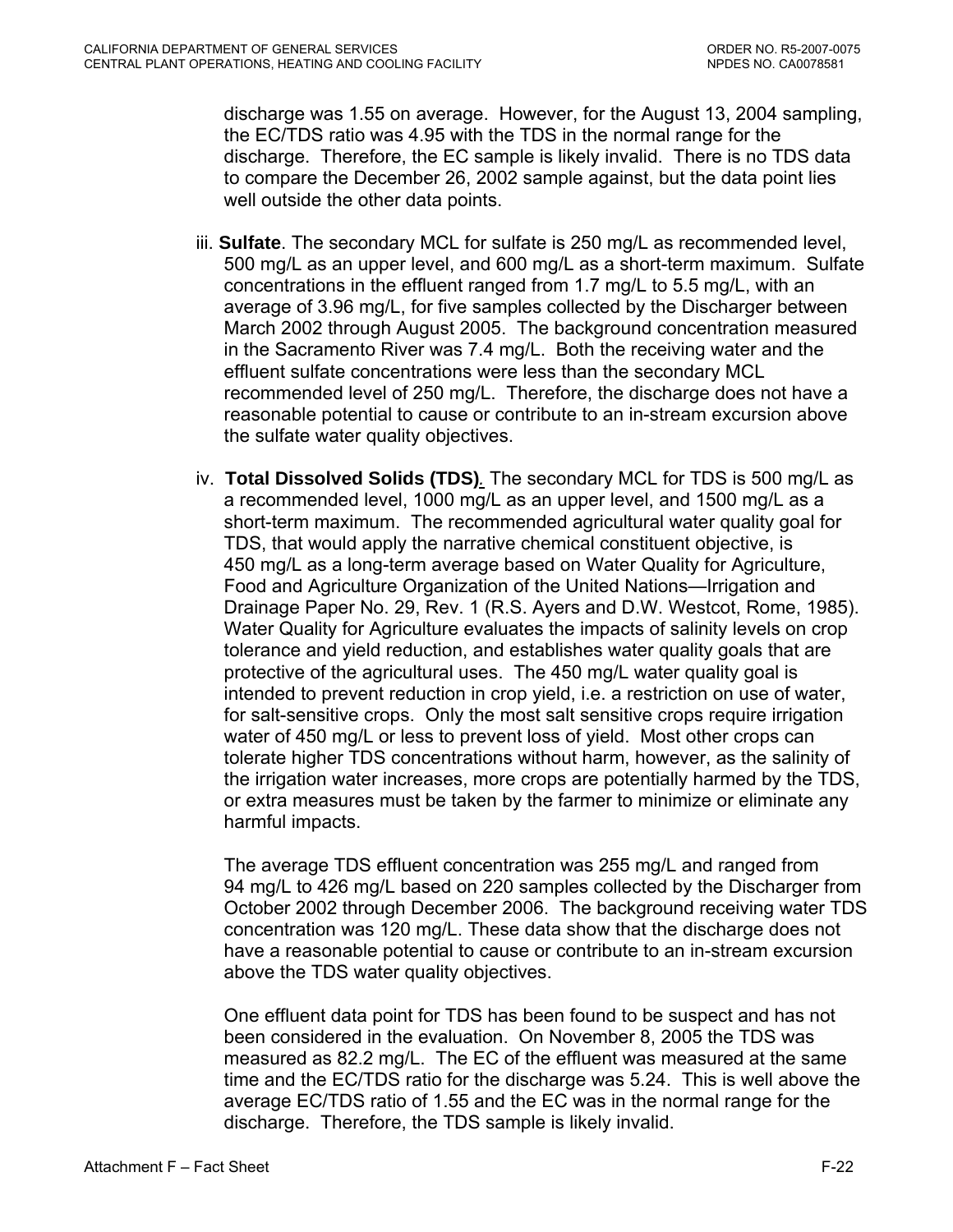- v. **Salinity Effluent Limitations.** Based on the relatively low reported salinity in the effluent, the discharge does not have reasonable potential to cause or contribute to an in-stream excursion of water quality objectives for salinity. However, since the discharge is to the Sacramento-San Joaquin Delta, of additional concern is the salt contribution to Delta waters. Allowing the Discharger to increase its current salt loading may be contrary to the Region wide effort to address salinity in the Central Valley and Resolution 68-16, which requires that existing high quality waters be maintained until it has been demonstrated that any change will be consistent with the maximum benefit to the people of the State. Therefore, in accordance with Resolution 68-16, this Order includes a performance-based maximum daily effluent limitation of 719 µmhos/cm for EC to limit the discharge to current levels. It also requires the Discharger to prepare a salinity evaluation and minimization plan.
- p. **Temperature.** Since the discharge is a thermal waste, Waste Discharge Requirements, Order No. R5-2002-0016, contained effluent limitations for temperature based on the Thermal Plan, which state that, "the maximum temperature of the discharge shall not exceed 86°F, nor exceed the natural receiving water temperature by more than 20° F".

The previous Order raised concerns regarding the possible effect of elevated temperatures on aquatic life in the Sacramento River. As a result of these concerns, the previous Order required that a comprehensive study be performed by the Discharger to evaluate the effect of the thermal discharge to salmon and other migrating fish in the vicinity of the discharge. Based on the results of the study, as well as the continued violation of the effluent and receiving water temperature limitations, on 30 October 2006, the Discharger requested an exception to the Thermal Plan. The Discharger submitted a Thermal Effects Study to the Regional Water Board in January 2006.

The Study findings as they relate to the effluent limitations are summarized below:

- 1. The Thermal Effects Study indicates that discharge temperatures up to 91°F (under worst-case conditions) would not cause adverse effects on aquatic life due to size, shape, limited distribution within the river, and buoyant nature of the thermal plume throughout the year.
- 2. The Facility typically complies with the limitation of the maximum temperature differential of 20°F during the summer months between May and October. The Study indicates that the maximum temperature differential of 39°F would not cause adverse effects on aquatic life due to the size, shape, limited distribution within the river, and buoyant nature of the thermal plume throughout the year. The maximum effluent temperature of 89°F assures that conditions that will occur until the discharge is terminated in 2012 will not create conditions worse than those evaluated in the Thermal Effects Study. The incremental increase in fully mixed receiving water (under worst-case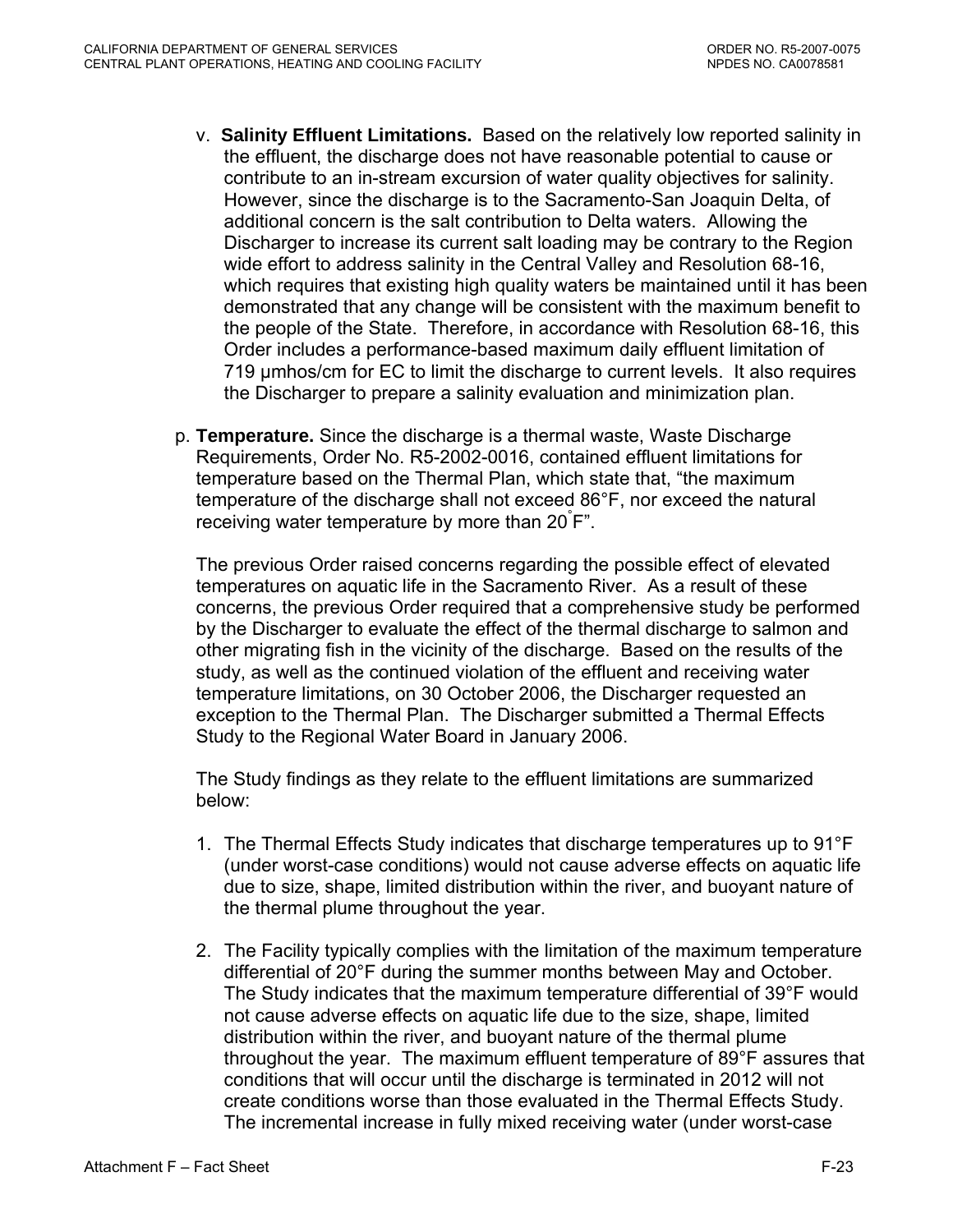conditions) is less than or equal to 0.11°F; therefore, no cumulative thermal effect of concern is present in the receiving water.

As a result of these findings, the Regional Water Board proposes to grant the requested exceptions to the thermal plan. The resulting effluent limitations for temperature will require that the maximum temperature of the discharge shall not exceed 89°F, nor exceed the natural receiving water temperature by more than 20°F from May to October and by more than 39°F from November to April.

q. **Toxicity.** See Section IV.C.5. of the Fact Sheet regarding whole effluent toxicity.

# **4. WQBEL Calculations**

- a. As discussed in Section IV.C.3 above, effluent limitations based on primary and secondary MCLs were applied as MDELs for arsenic and manganese, and as an annual average for iron. Effluent limitations for chlorine residual, pH, and temperature were based on Basin Plan objectives and applied directly as effluent limitations.
- b. Effluent limitations for aluminum, copper, dibromochloromethane, and dichlorobromomethane were calculated in accordance with section 1.4 of the SIP. The following paragraphs describe the methodology used for calculating effluent limitations.
- c. **Effluent Limitation Calculations.** For each water quality criterion/objective, the effluent concentration allowance (ECA) were calculated using the following steady- state mass balance equation:

| $ECA = C + D(C - B)$ | where C>B, and    |
|----------------------|-------------------|
| $ECA = C$            | where $C \le B$ , |

where:

ECA = effluent concentration allowance

- $D =$  dilution credit
- $C =$  the priority pollutant criterion/ objective
- $B =$  the ambient background concentration. The ambient background concentration shall be the observed maximum with the exception that an ECA calculated from a priority pollutant criterion/objective that is intended to protect human health from carcinogenic effects shall use the ambient background concentration as an arithmetic mean.

Acute and chronic toxicity ECAs were then converted to equivalent long-term averages (LTA) using statistical multipliers and the lowest is used. Additional statistical multipliers were then used to calculate the maximum daily effluent limitation (MDEL) and the average monthly effluent limitation (AMEL).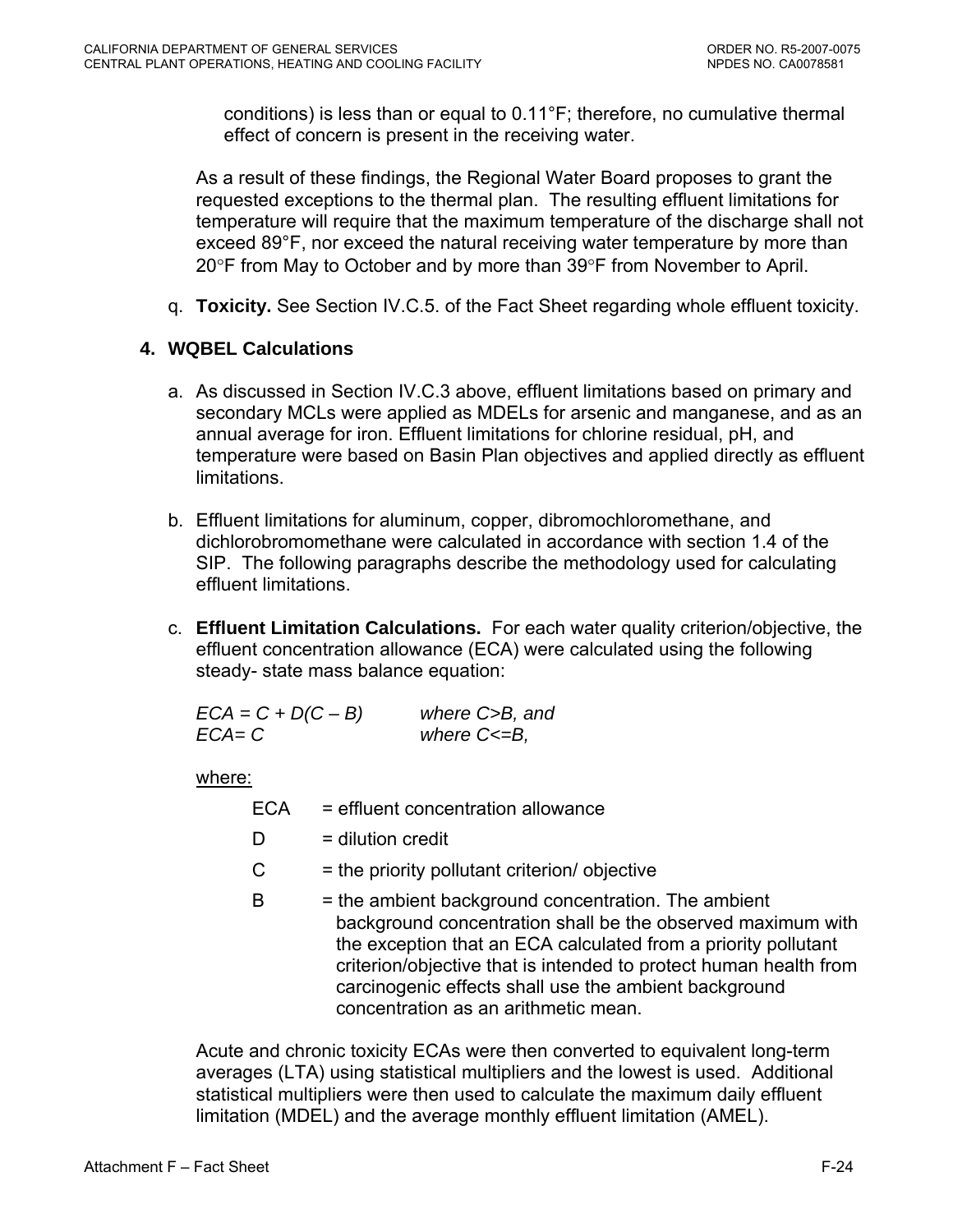Human health ECAs are set equal to the AMEL and a statistical multiplier is used to calculate the MDEL.

$$
AMEL = mult_{AMEL} \left[ min(M_{A}ECA_{acute}, M_{C}ECA_{chronic}) \right]
$$
  
\n
$$
MDEL = mult_{MDEL} \left[ min(M_{A}ECA_{acute}, M_{C}ECA_{chronic}) \right]
$$
  
\n
$$
MDEL_{HH} = \left( \frac{mult_{MDEL}}{mult_{AMEL}} \right) AMEL_{HH}
$$
  
\n
$$
LTA_{chronic}
$$

where: mult<sub>AMEL</sub> = statistical multiplier converting minimum LTA to AMEL  $mult<sub>MDEL</sub>$  = statistical multiplier converting minimum LTA to MDEL  $M_A$  = statistical multiplier converting CMC to LTA  $M<sub>C</sub>$  = statistical multiplier converting CCC to LTA

WQBELs were calculated for aluminum, arsenic, copper, dibromochloromethane, dichlorobromomethane, iron, and manganese as described in the Tables below.

|                                      | Acute       | Chronic     |
|--------------------------------------|-------------|-------------|
| Criteria $(\mu g/L)^{(1)}$           | 750         | 87          |
| <b>Dilution Credit</b>               | No Dilution | No Dilution |
| <b>ECA</b>                           | 750         | 87          |
| <b>ECA Multiplier</b>                | 0.32        | 0.53        |
| <b>LTA</b>                           | 240.8       | 45.9        |
| AMEL Multiplier (95 <sup>th</sup> %) | (2)         | 1.55        |
| $AMEL$ (µg/L)                        | (2)         | 71          |
| MDEL Multiplier (99 <sup>th</sup> %) | (2)         | 3.11        |
| $MDEL$ (µg/L)                        | (2)         | 143         |

# **Table F-5. WQBEL Calculations for Aluminium**

<sup>(1)</sup> USEPA Ambient Water Quality Criteria<br><sup>(2)</sup> Limitations based on chronic LTA (Chronic LTA < Acute LTA)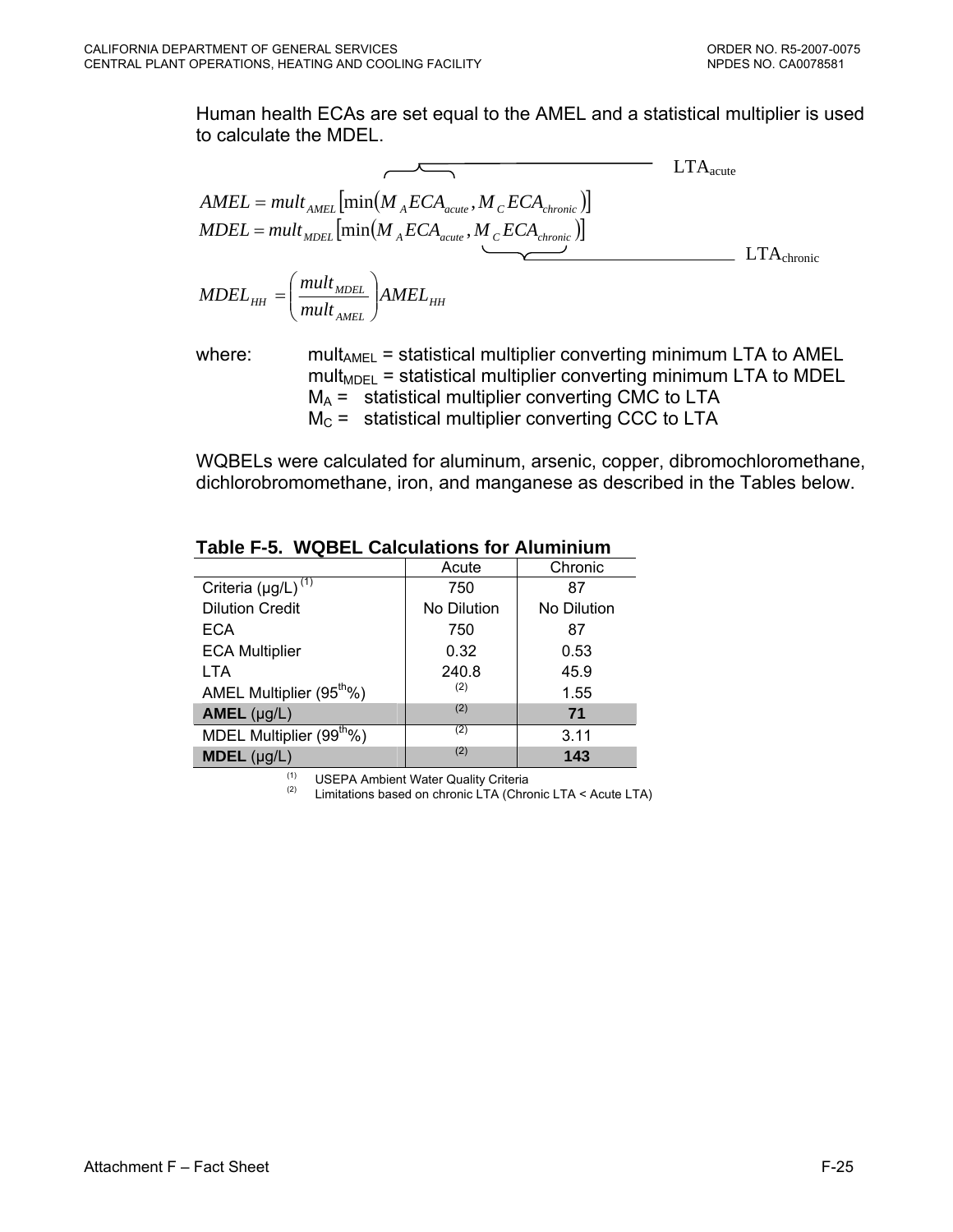#### **Table F-6. WQBEL Calculations for Copper**

|                                                        | Acute       | Chronic     |
|--------------------------------------------------------|-------------|-------------|
| Criteria, total $(\mu g/L)$ <sup>(1)</sup>             | 4.64        | 3.43        |
| <b>Dilution Credit</b>                                 | No Dilution | No Dilution |
| ECA, total recoverable <sup>(2)</sup>                  | 4.64        | 3.43        |
| ECA Multiplier <sup>(3)</sup>                          | 0.32        | 0.53        |
| LTA                                                    | 1.49        | 1.81        |
| AMEL Multiplier $(95^{\text{th}}\%)$ <sup>(4)(5)</sup> | 1.55        | (7)         |
| $AMEL$ (µg/L)                                          | 2.31        | (7)         |
| MDEL Multiplier (99 <sup>th</sup> %) <sup>(6)</sup>    | 3.11        | (7)         |
| <b>MDEL</b> $(\mu g/L)$                                | 4.64        | (7)         |

(1) CTR aquatic life criteria, based on a hardness of 31 mg/L as CaCO<sub>3</sub>.<br>
ECA calculated per section 1.4.B, Step 2 of SIP. This allows for the consideration of dilution.<br>
(3) Acute and Chronic ECA Multiplier calculated a

Acute and Chronic ECA Multiplier calculated at 99th percentile per section 1.4.B, Step 3 of SIP or per sections 5.4.1 and 5.5.4 of the TSD.

Assumes sampling frequency  $n = 24$ .<br>
The probability basis for AMEL is 95th percentile per section 1.4.B, Step 5 of SIP or section 5.5.4 of the TSD.<br>
The probability basis for MDEL is 99th percentile per section 1.4.B, St

#### **Summary of Water Quality-based Effluent Limitations Discharge Point No. 001**

#### **Table F-7. Summary of Water Quality-based Effluent Limitations**

|                                 |                   | <b>Effluent Limitations</b> |                   |                                |                                 |                                        |  |  |
|---------------------------------|-------------------|-----------------------------|-------------------|--------------------------------|---------------------------------|----------------------------------------|--|--|
| <b>Parameter</b>                | <b>Units</b>      | Average<br><b>Monthly</b>   | Average<br>Weekly | <b>Maximum</b><br><b>Daily</b> | Instantaneous<br><b>Minimum</b> | <b>Instantaneous</b><br><b>Maximum</b> |  |  |
| pH                              | Standard<br>Units |                             |                   |                                | 6.5                             | 8.5                                    |  |  |
| Dichlorobromomethane            | $\mu$ g/L         | --                          | --                | 11                             | --                              | $-$                                    |  |  |
| Dibromochloromethane            | µg/L              | --                          | --                | 6.2                            | --                              | --                                     |  |  |
| Arsenic, Total<br>Recoverable   | µg/L              |                             |                   | 40                             |                                 |                                        |  |  |
| Copper, Total<br>Recoverable    | $\mu$ g/L         | 2.3                         |                   | 4.6                            |                                 |                                        |  |  |
| Aluminum, Total<br>Recoverable  | µg/L              | 71                          |                   | 143                            |                                 |                                        |  |  |
| Chlorine, Total Residual        | mg/L              | --                          | $0.01^{\bar{1}}$  | 0.02                           |                                 | --                                     |  |  |
| <b>Electrical Conductivity</b>  | umhos/c<br>m      |                             |                   | 719                            |                                 |                                        |  |  |
| Iron, Total Recoverable         | µg/L              | 300                         |                   | --                             |                                 | $- -$                                  |  |  |
| Manganese, Total<br>Recoverable | µg/L              |                             |                   | 2954                           |                                 |                                        |  |  |
| Temperature                     | $\degree$ F       |                             |                   |                                |                                 | $\overline{2}$                         |  |  |

 $1$  Applied as a 4-day average effluent limitation

 $2$  The maximum temperature of the discharge shall not exceed 89°F, nor exceed the natural receiving water temperature by more than 20°F from May to October and by more than 39°F from November to April.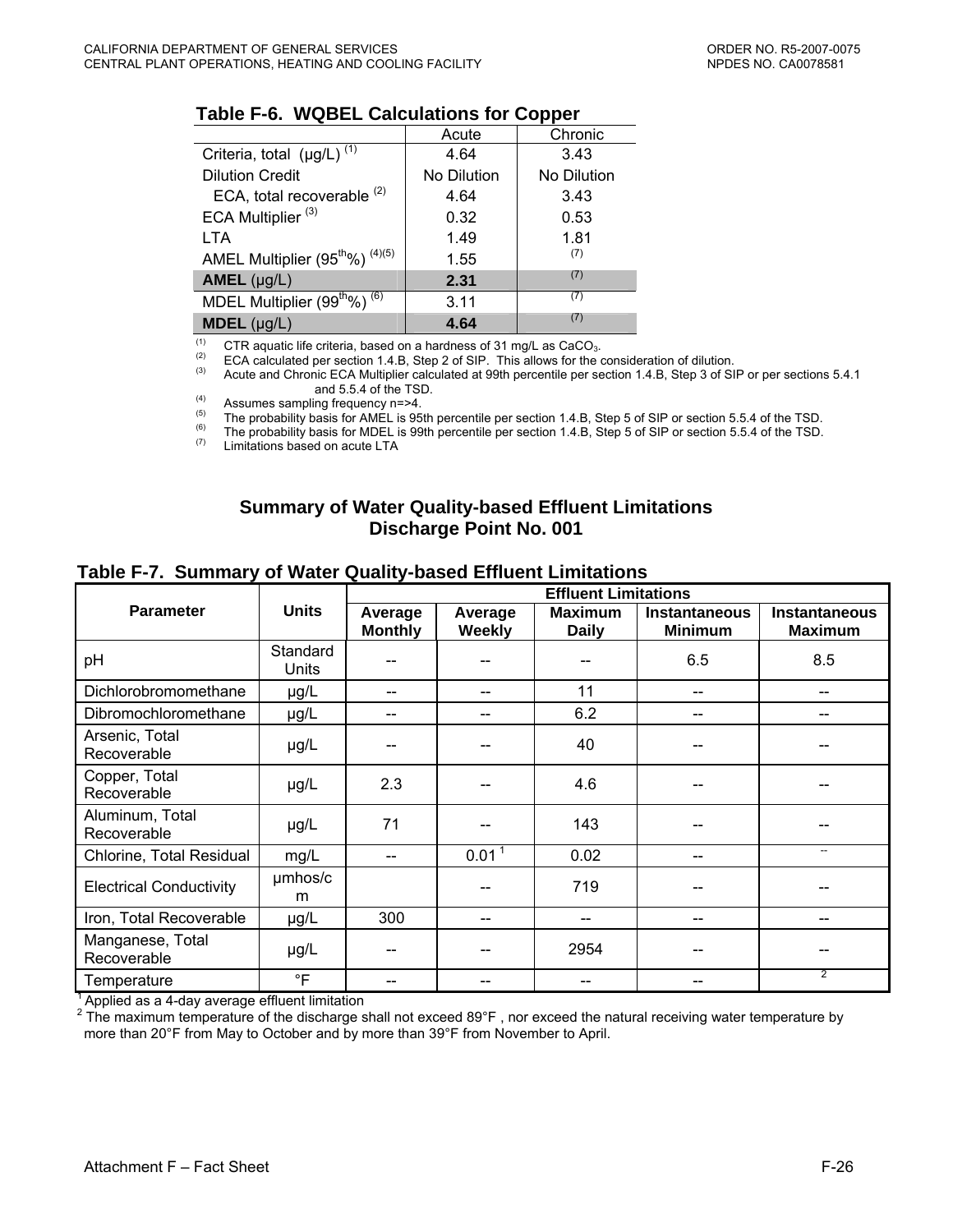# **5. Whole Effluent Toxicity (WET)**

For compliance with the Basin Plan's narrative toxicity objective, this Order requires the Discharger to conduct whole effluent toxicity testing for acute and chronic toxicity, as specified in the Monitoring and Reporting Program (Attachment E, Section V). This Order also contains effluent limitations for acute toxicity and requires the Discharger to implement best management practices to investigate the causes of, and identify corrective actions to reduce or eliminate effluent toxicity.

a. **Acute Aquatic Toxicity.** The Basin Plan contains a narrative toxicity objective that states, "*All waters shall be maintained free of toxic substances in concentrations that produce detrimental physiological responses in human, plant, animal, or aquatic life.*" (Basin Plan at III-8.00 ) The Basin Plan also states that, "…*effluent limits based upon acute biotoxicity tests of effluents will be prescribed where appropriate*…". USEPA Region 9 provided guidance for the development of acute toxicity effluent limitations in the absence of numeric water quality objectives for toxicity in its document titled "Guidance for NPDES Permit Issuance", dated February 1994. In section B.2. "Toxicity Requirements" (pgs. 14-15) it states that, "*In the absence of specific numeric water quality objectives for acute and chronic toxicity, the narrative criterion 'no toxics in toxic amounts' applies. Achievement of the narrative criterion, as applied herein, means that ambient waters shall not demonstrate for acute toxicity: 1) less than 90% survival, 50% of the time, based on the monthly median, or 2) less than 70% survival, 10% of the time, based on any monthly median. For chronic toxicity, ambient waters shall not demonstrate a test result of greater than 1 TUc."* Accordingly, effluent limitations for acute toxicity have been included in this Order as follows:

**Acute Toxicity.** Survival of aquatic organisms in 96-hour bioassays of undiluted waste shall be no less than:

Minimum for any one bioassay ------------------------------------ 70% Median for any three or more consecutive bioassays --------- 90%

b. **Chronic Aquatic Toxicity.** The previous Order No. R5-2002-0016 required quarterly chronic whole effluent toxicity monitoring in order to demonstrate compliance with the Basin Plan's narrative toxicity objective. Chronic toxicity data showed that the numeric toxicity monitoring trigger of 1 TUc was exceeded for *Pimephales promelas* in September 2004 and for *Ceriodaphnia dubia* in September and December 2006.

No dilution has been granted for the chronic condition. Therefore, chronic toxicity testing results exceeding 1 chronic toxicity unit (TUc) demonstrates the discharge has a reasonable potential to cause or contribute to an exceedance of the Basin Plan's narrative toxicity objective.

Numeric chronic WET effluent limitations have not been included in this order. The SIP contains implementation gaps regarding the appropriate form and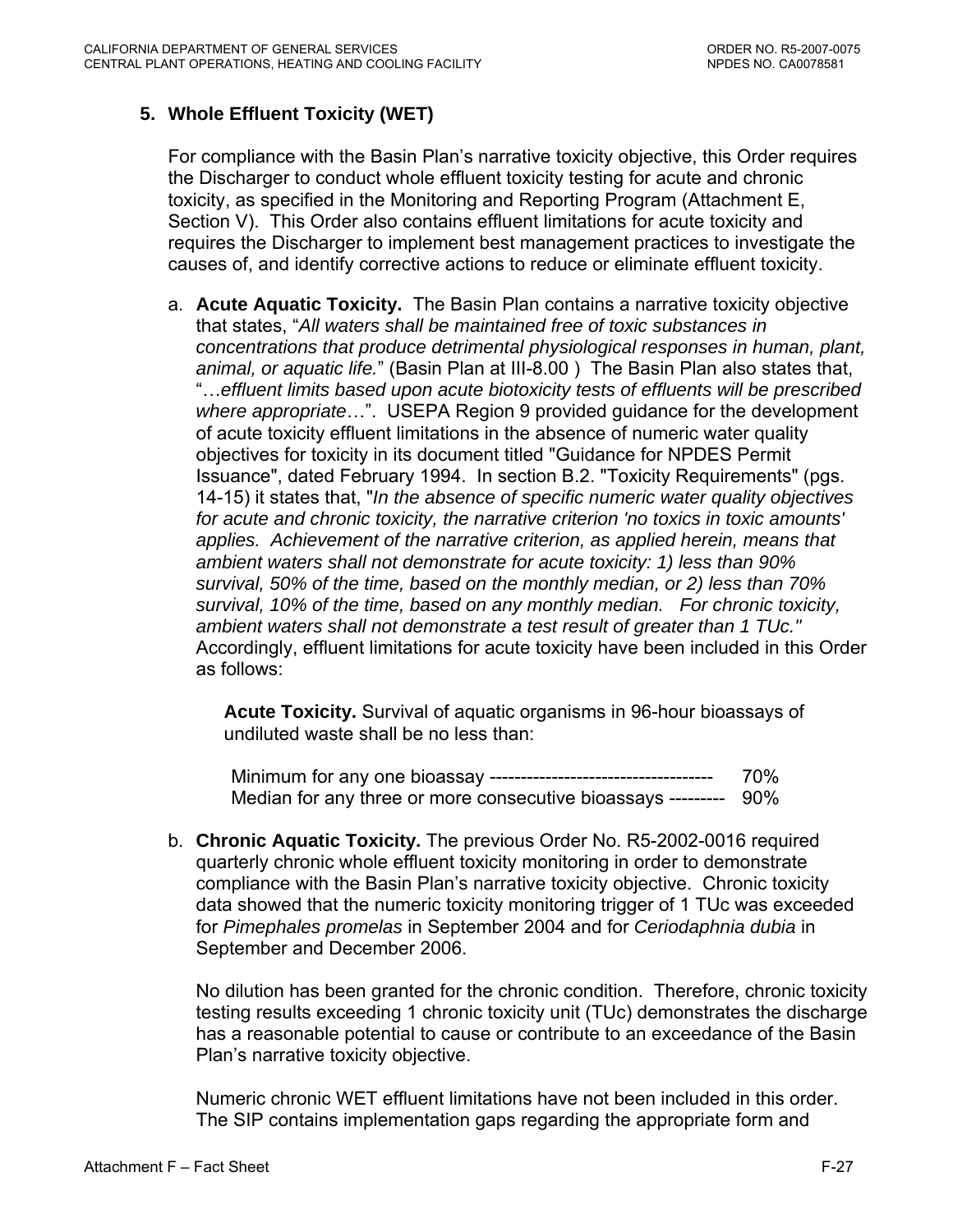<span id="page-78-0"></span>implementation of chronic toxicity limits. This has resulted in the petitioning of a NPDES permit in the Los Angeles Region $1$  that contained numeric chronic toxicity effluent limitations. To address the petition, the State Water Board adopted WQO 2003-012 directing its staff to revise the toxicity control provisions in the SIP. The State Water Board states the following in WQO 2003-012*, "In reviewing this petition and receiving comments from numerous interested persons on the propriety of including numeric effluent limitations for chronic toxicity in NPDES permits for publicly-owned treatment works that discharge to inland waters, we have determined that this issue should be considered in a regulatory setting, in order to allow for full public discussion and deliberation. We intend to modify the SIP to specifically address the issue. We anticipate that review will occur within the next year. We therefore decline to make a determination here regarding the propriety of the final numeric effluent limitations for chronic toxicity contained in these permits."* The process to revise the SIP is currently underway. Proposed changes include clarifying the appropriate form of effluent toxicity limits in NPDES permits and general expansion and standardization of toxicity control implementation related to the NPDES permitting process. Since the toxicity control provisions in the SIP are under revision it is infeasible to develop numeric effluent limitations for chronic toxicity. Therefore, this Order requires that the Discharger meet best management practices for compliance with the Basin Plan's narrative toxicity objective, as allowed under 40 CFR 122.44(k).

To ensure compliance with the Basin Plan's narrative toxicity objective, the Discharger is required to conduct chronic whole effluent toxicity testing, as specified in the Monitoring and Reporting Program (Attachment E, Section V.). Furthermore, Special Provisions VI.C.2.a. of this Order requires the Discharger to investigate the causes of, and identify and implement corrective actions to reduce or eliminate effluent toxicity. If the discharge demonstrates a pattern of toxicity exceeding the numeric toxicity monitoring trigger, the Discharger is required to initiate a Toxicity Reduction Evaluation (TRE), in accordance with an approved TRE work plan. The numeric toxicity monitoring trigger is not an effluent limitation, it is the toxicity threshold at which the Discharger is required to perform accelerated chronic toxicity monitoring, as well as, the threshold to initiate a TRE if a pattern of effluent toxicity has been demonstrated.

# **D. Final Effluent Limitations**

### **1. Mass-based Effluent Limitations**

Title 40 CFR 122.45(f)(1) requires effluent limitations be expressed in terms of mass, with some exceptions, and 40 CFR 122.45(f)(2) allows pollutants that are limited in terms of mass to additionally be limited in terms of other units of measurement. In addition, pursuant to the exceptions to mass limitations provided in 40 CFR

 $\overline{a}$ 1 In the Matter of the Review of Own Motion of Waste Discharge Requirements Order Nos. R4-2002-0121 [NPDES No. CA0054011] and R4-2002-0123 [NPDES NO. CA0055119] and Time Schedule Order Nos. R4- 2002-0122 and R4-2002-0124 for Los Coyotes and Long Beach Wastewater Reclamation Plants Issued by the California Regional Water Quality Control Board, Los Angeles Region SWRCB/OCC FILES A-1496 AND 1496(a)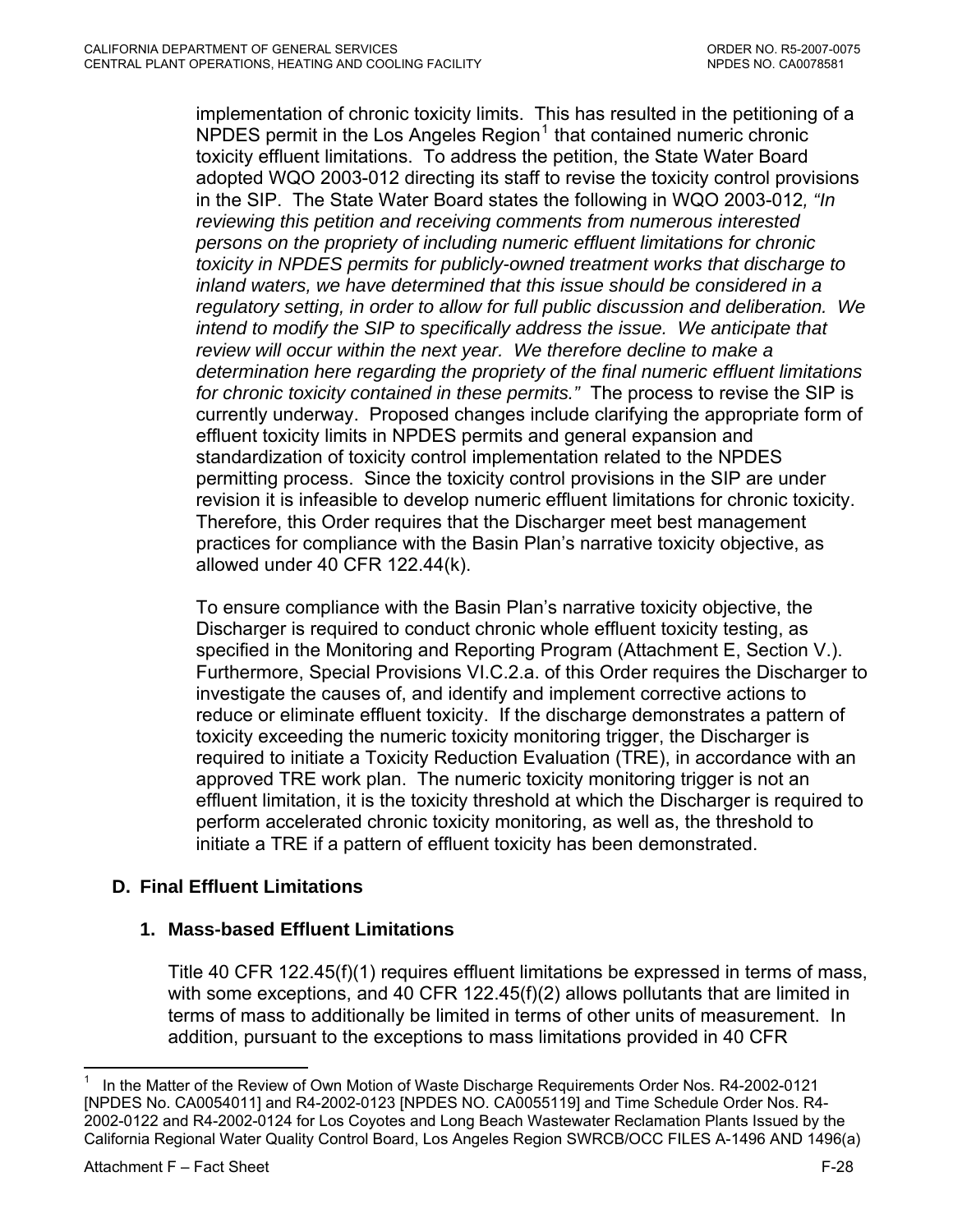122.45(f)(1), some effluent limitations are not expressed in terms of mass, such as pH and temperature, and when the applicable standards are expressed in terms of concentration (e.g., CTR criteria and MCLs) and mass limitations are not necessary to protect the beneficial uses of the receiving water. Because all of the effluent limitations are based on concentration-based water quality objectives, no massbased effluent limitations are included in this Order.

## **2. Averaging Periods for Effluent Limitations**

The rationale for using shorter averaging periods for total residual chlorine is discussed in Attachment F, Section IV.C.3., above.

### **3. Satisfaction of Anti-Backsliding Requirements**

Some effluent limitations in this Order are less stringent that those in the previous Order. As discussed below this relaxation of effluent limitations is consistent with the anti-backsliding requirements of the CWA and federal regulations.

The State Water Board adopted a *Water Quality Control Plan for Control of Temperature in the Coastal and Interstate Water and Enclosed Bays and Estuaries of California* (Thermal Plan) on May 18, 1972, and amended this plan on September 18, 1975. This plan contains temperature objectives for surface waters. Since the discharge is a thermal waste discharge, Waste Discharge Requirements, Order No. R5-2002-0016, contained effluent limitations, which stated that, "the maximum temperature of the discharge shall not exceed 86°F, nor exceed the natural receiving water temperature by more than 20° F". Order No. R5-2002-0016 also contains Receiving Water Limitation D.10, which states," the discharge shall not cause surface water temperatures to rise more than 4°F above the natural temperature of the receiving waters at any time or place" and D.11, which states that "the discharger shall not cause a zone, defined by water temperatures of more than 1°F above natural receiving water temperature, which exceeds 25 percent of the crosssectional area of the Sacramento River at any point."

The previous Order raised concerns regarding the possible effect of elevated temperatures on aquatic life in the Sacramento River. As a result of these concerns, the previous Order required that a comprehensive study be performed by the Discharger to evaluate the effect of the thermal discharge to salmon and other migrating fish in the vicinity of the discharge. Based on the results of the study, as well as the continued violation of the effluent and receiving water temperature limitations, on October 30, 2006, the Discharger requested an exception to the Thermal Plan. The Discharger provided a Thermal Effects Study to the Regional Water Board in January 2006. The Study findings are summarized below:

1. The Thermal Effects Study indicates that discharge temperature up to 91°F (under worst-case conditions) would not cause adverse effects on aquatic life due to size, shape, limited distribution within the river, and buoyant nature of the thermal plume throughout the year.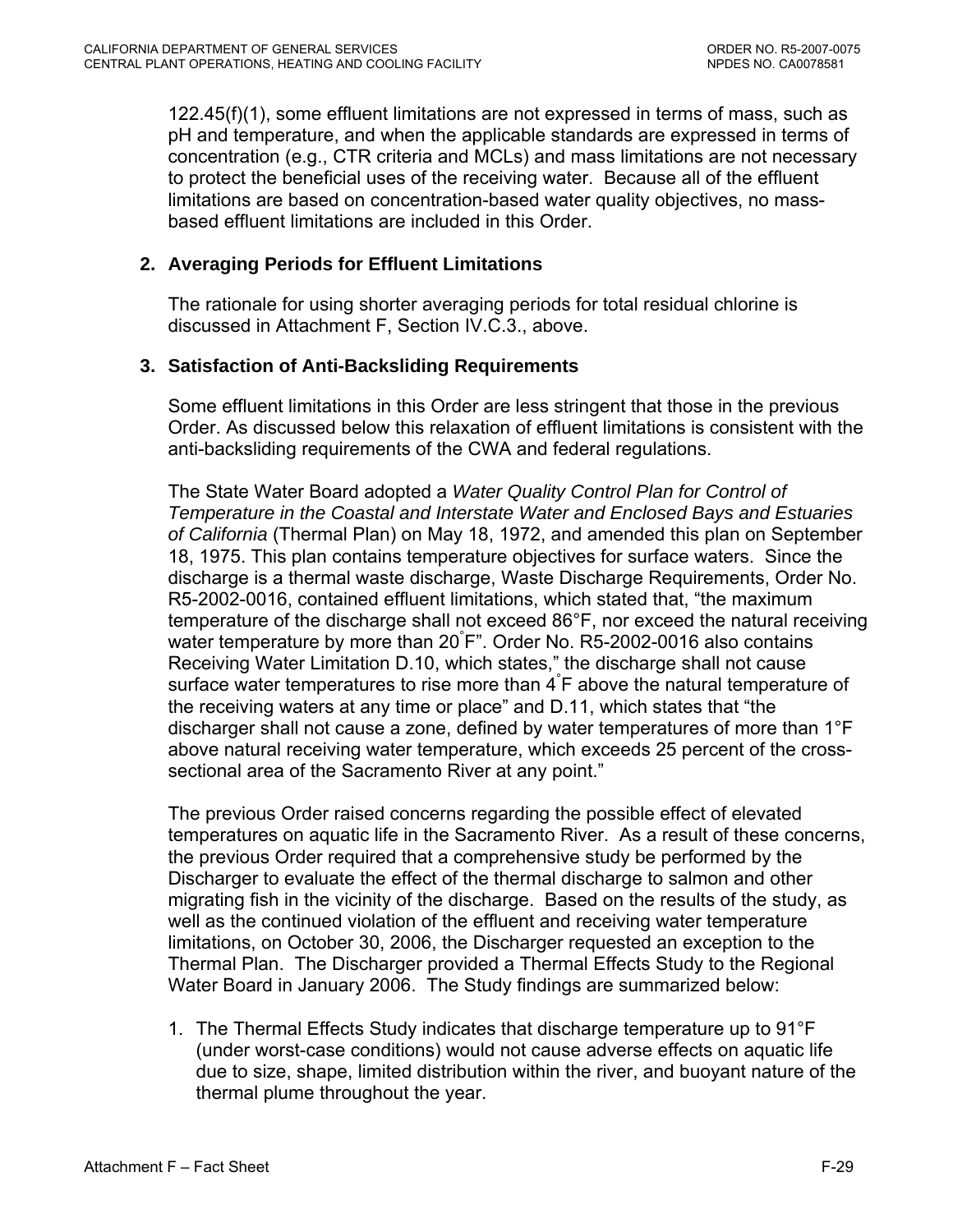2. The Facility typically complies with the limitation of the maximum temperature differential of 20°F during the summer months between May and October. The Study indicates that the maximum temperature differential of 39°F would not cause adverse effects on aquatic life due to the size, shape, limited distribution within the river, and buoyant nature of the thermal plume throughout the year.

 The maximum effluent temperature of 89°F assures that conditions that will occur until the discharge is terminated in 2010 will not create conditions worse than those evaluated in the Thermal Effects Study.

 The incremental increase in fully mixed receiving water (under worst-case conditions) is less than or equal to 0.11°F; therefore, no cumulative thermal effect of concern is present in the receiving water.

3. The Thermal Effect Study indicates that, under worst- case conditions (that would occur less than 1 percent of the time), a maximum temperature differential of 14°F could occur at the surface within a 40 foot by 50 foot area. Under these conditions, the maximum temperature differential 1 foot below the surface would be 8°F. Under typical conditions, the surface temperature differential would be limited to about 4°F, with the differential 1 foot below the surface being 2°F.

The Thermal Effect Study indicates that these surface conditions would not cause adverse effects to Sacramento River aquatic life.

The National Oceanic and Atmospheric Administration's, National Marine Fisheries Service (NMFS) reviewed the Discharger's study, including their modeling approach and fisheries assessment, and found that "this report adequately addresses … concerns regarding the thermal effects of GSHCP (General Services' Central Heating and Cooling Plant) discharges on migrating fishes in the Sacramento River." As a result of these findings, the Regional Water Board proposes to grant the requested exceptions to the thermal plan, and apply the less stringent effluent and receiving water limitations to the discharge from the Facility.

### **4. Satisfaction of Antidegradation Policy**

Section 131.12 requires that the state water quality standards include an antidegradation policy consistent with the federal policy. The State Water Board established California's antidegradation policy in State Water Board Resolution No. 68-16. Resolution No. 68-16 incorporates the federal antidegradation policy where the federal policy applies under federal law. Resolution No. 68-16 requires that existing water quality be maintained unless degradation is justified based on specific findings. The Regional Water Board's Basin Plan implements, and incorporates by reference, both the State and federal antidegradation policies.

This Order does not allow for an increase in flow or mass of pollutants to the receiving water. Therefore, a complete antidegradation analysis is not necessary. The Order requires compliance with applicable federal technology-based standards and with water quality-based effluent limits (WQBELs) where the discharge could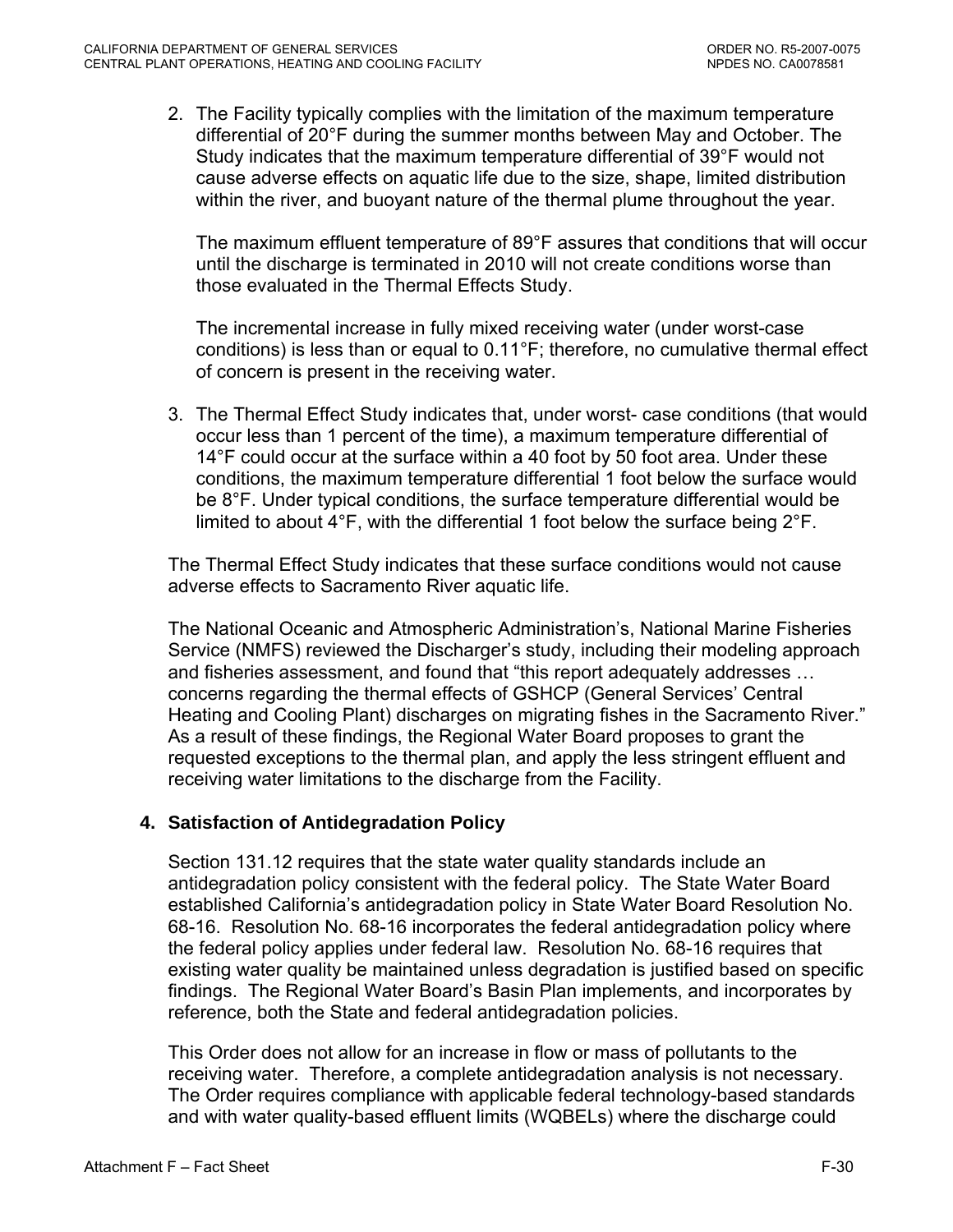have the reasonable potential to cause or contribute to an exceedance of water quality standards.

The Order includes less stringent effluent and receiving water limitations for temperature. However, as discussed in detail in Section IV.D.3., above, the new limitations are fully protective of the beneficial uses of the receiving water and are in compliance with federal anti-backsliding regulations. The permitted discharge is consistent with the antidegradation provisions of 40 CFR 131.12 and State Water Board Resolution 68-16. Compliance with these requirements will result in the use of best practicable treatment or control of the discharge. The impact on existing water quality will be insignificant.

# **Summary of Final Effluent Limitations Discharge Point No. 001**

|                                         | <b>Effluent Limitations</b> |                           |                          |                                |                                 |                                        |                      |
|-----------------------------------------|-----------------------------|---------------------------|--------------------------|--------------------------------|---------------------------------|----------------------------------------|----------------------|
| <b>Parameter</b>                        | <b>Units</b>                | Average<br><b>Monthly</b> | Average<br><b>Weekly</b> | <b>Maximum</b><br><b>Daily</b> | Instantaneous<br><b>Minimum</b> | <b>Instantaneous</b><br><b>Maximum</b> | Basis $1$            |
| pH                                      | Unit                        | --                        |                          |                                | 6.5                             | 8.5                                    | BP, PO               |
| Dichlorobromo-<br>methane               | µg/L                        | --                        |                          | 11                             | --                              |                                        | CTR/AP               |
| Dibromochloro-<br>methane               | µg/L                        |                           |                          | 6.2                            |                                 |                                        | CTR/AP               |
| Arsenic, Total<br>Recoverable           | µg/L                        |                           |                          | 40                             |                                 |                                        | <b>EPA</b><br>MCL/AP |
| Copper, Total<br>Recoverable            | µg/L                        | 2.3                       |                          | 4.6                            |                                 |                                        | <b>CTR</b>           |
| Aluminum, Total<br>Recoverable          | µg/L                        | 71                        |                          | 143                            | --                              |                                        | <b>NAWQC</b>         |
| Chlorine, Total<br>Residual             | mg/L                        | --                        | $0.01^2$                 | 0.02                           |                                 |                                        | <b>NAWQC</b>         |
| Flow                                    | mgd                         | 9.0                       | $\overline{\phantom{a}}$ | --                             | --                              |                                        | PO                   |
| Electrical<br>Conductivity              | umhos/cm                    | $-$                       |                          | 719                            | --                              |                                        | CCO/AP               |
| Iron, Total<br>Recoverable <sup>5</sup> | µg/L                        | --                        | $\overline{\phantom{a}}$ | $\overline{\phantom{a}}$       | $\qquad \qquad \text{---}$      |                                        | CCO                  |
| Manganese, Total<br>Recoverable         | $\mu$ g/L                   |                           |                          | 2954                           | --                              |                                        | CA<br>MCL/AP         |
| Temperature                             | $\circ$ F                   | --                        | $\overline{\phantom{a}}$ | $-$                            | --                              | 3                                      | 3                    |
| <b>Acute Toxicity</b>                   | % survival                  |                           |                          |                                | 4                               |                                        | BP, PO               |

**Table F-8. Summary of Final Effluent Limitations** 

 $1$ <sub>BP</sub> – Based on water quality objectives contained in the Basin Plan.

CTR – Based on water quality criteria contained in the California Toxics Rule, and applied as specified in the SIP.

NAWQC – Based on USEPA's National Ambient Water Quality Criteria for the protection of freshwater aquatic life.

PO – Based on the previous order (Order No. 5-2002-0016).

CA MCL – Based on the California Secondary MCLs.

AGR- Based on water quality for Agriculture

EPA MCL- Based on the USEPA Primary MCL.

CCO – Basin Plan narrative chemical constituents objective

AP – Resolution 68-16 (Antidegradation Policy)<br> $\frac{2}{3}$  Applied as a 4-day average.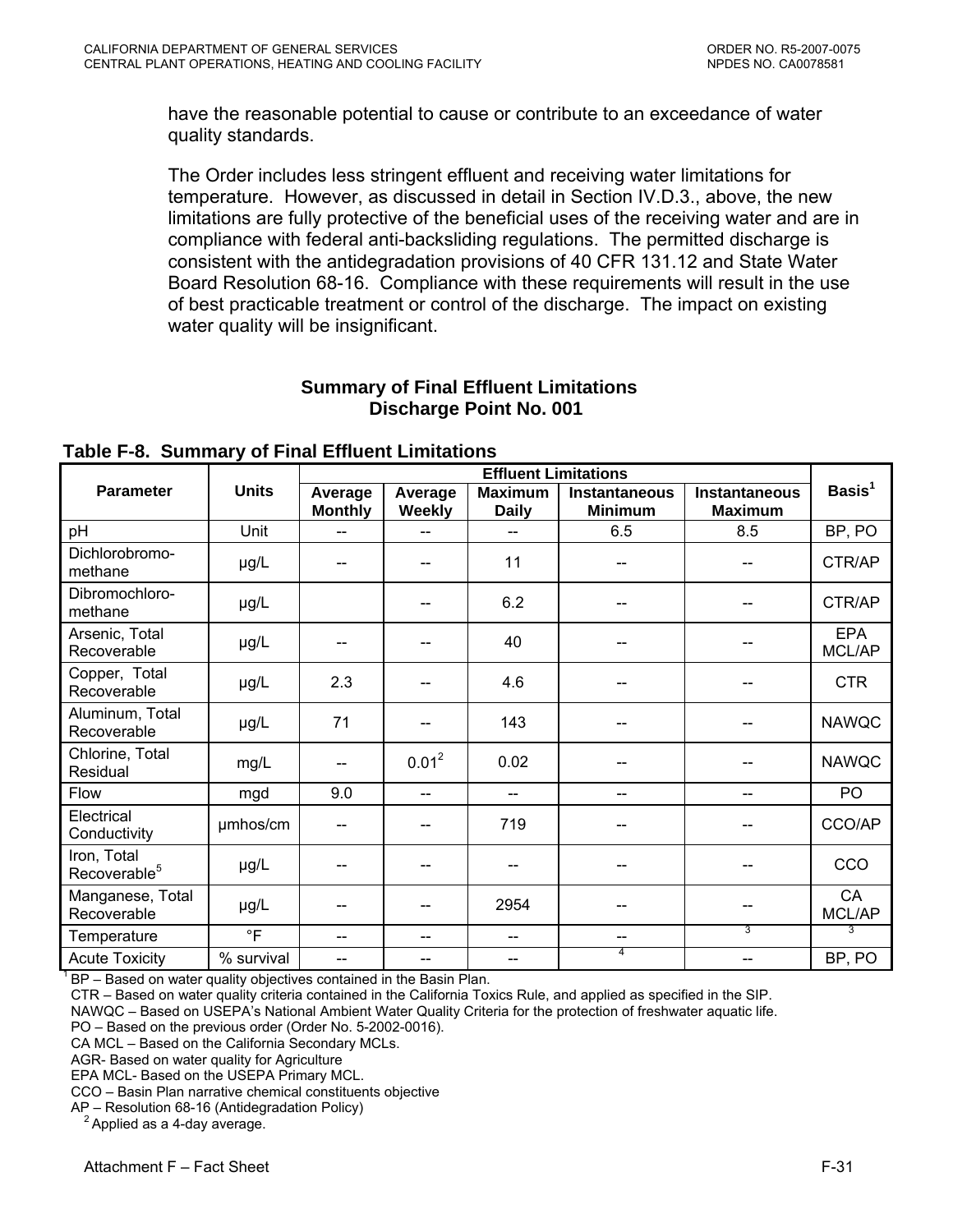$3$  Based on Central Valley Regional Water Board Resolution Granting an Exception for the Control of Temperature," The maximum temperature of the discharge shall not exceed 89°F nor exceed the natural receiving water temperature by more than 20°F from May to October and by more than 39°F from November to April."

<sup>4</sup> Survival of aquatic organisms in 96-hour bioassays of undiluted waste shall be no less than:

- minimum of 70% for any one bioassay
- median of 90% for any three or more consecutive bioassays.

 $5$  Effluent total recoverable iron shall not exceed 300  $\mu$ g/L as an annual average.

#### **E. Interim Effluent Limitations**

1. **Aluminum and Copper.** The SIP, section 2.2.1, requires that if a compliance schedule is granted for a CTR or NTR constituent, the Regional Water Board shall establish interim requirements and dates for their achievement in the NPDES permit. The interim limitations must be based on current treatment plant performance or existing permit limitations, whichever is more stringent. The State Water Board has held that the SIP may be used as guidance for non-CTR constituents. Therefore, the SIP requirement for interim effluent limitations has been applied to both CTR and non-CTR constituents in this Order.

The interim limitations for aluminum and copper in this Order are based on the current treatment plant performance. In developing the interim limitation, where there are 10 sampling data points or more, sampling and laboratory variability is accounted for by establishing interim limits that are based on normally distributed data where 99.9 percent of the data points will lie within 3.3 standard deviations of the mean (*Basic Statistical Methods for Engineers and Scientists, Kennedy and Neville, Harper and Row*). Therefore, the interim limitations in this Order are established as the mean plus 3.3 standard deviations of the available data.

When there are less than 10 sampling data points available, the *Technical Support Document for Water Quality- Based Toxics Control* ((EPA/505/2-90-001), TSD) recommends a coefficient of variation of 0.6 be utilized as representative of wastewater effluent sampling. The TSD recognizes that a minimum of 10 data points is necessary to conduct a valid statistical analysis. The multipliers contained in Table 5-2 of the TSD are used to determine a maximum daily limitation based on a long-term average objective. In this case, the long-term average objective is to maintain, at a minimum, the current plant performance level. Therefore, when there are less than 10 sampling points for a constituent, interim limitations are based on 3.11 times the maximum observed effluent concentration to obtain the daily maximum interim limitation (TSD, Table 5-2).

The Regional Water Board finds that the Discharger can undertake source control and treatment plant measures to maintain compliance with the interim limitations included in this Order. Interim limitations are established when compliance with effluent limitations cannot be achieved by the existing discharge. Discharge of constituents in concentrations in excess of the final effluent limitations, but in compliance with the interim effluent limitations, can significantly degrade water quality and adversely affect the beneficial uses of the receiving stream on a longterm basis. The interim limitations, however, establish an enforceable ceiling concentration until compliance with the effluent limitation can be achieved.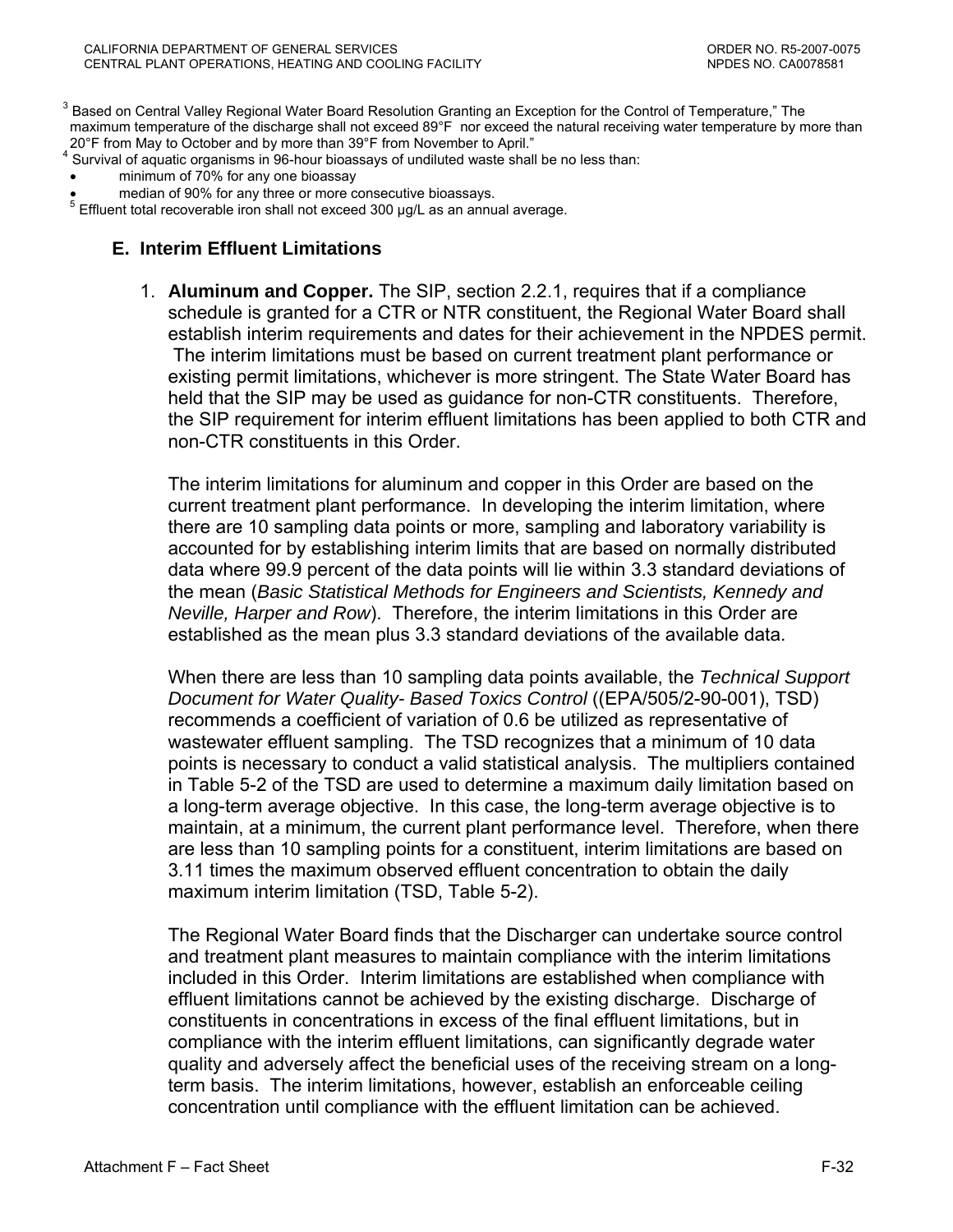Table F-9 summarizes the calculations of the interim effluent limitations for aluminum and copper:

| <b>Table F-9 Interim Effluent Limitation Calculation Summary</b> |    |                 |      |              |                                    |  |  |  |  |
|------------------------------------------------------------------|----|-----------------|------|--------------|------------------------------------|--|--|--|--|
| <b>Parameter</b>                                                 |    | <b>MEC</b> Mean | Std. | # of         | Interim<br>Dev. Samples Limitation |  |  |  |  |
| Aluminum                                                         | 82 | $\sim$          | $-$  | $\mathbf{h}$ | 255                                |  |  |  |  |
| Copper                                                           | つつ | $-$             |      | Δ            | 68                                 |  |  |  |  |

# **F. Land Discharge Specifications – Not Applicable**

# **G. Reclamation Specifications – Not Applicable**

# **V. RATIONALE FOR RECEIVING WATER LIMITATIONS**

Basin Plan water quality objectives to protect the beneficial uses of surface water and groundwater include numeric objectives and narrative objectives, including objectives for chemical constituents, toxicity, and tastes and odors. The toxicity objective requires that surface water and groundwater be maintained free of toxic substances in concentrations that produce detrimental physiological responses in humans, plants, animals, or aquatic life. The chemical constituent objective requires that surface water and groundwater shall not contain chemical constituents in concentrations that adversely affect any beneficial use or that exceed the MCLs in Title 22, CCR. The tastes and odors objective states that surface water and groundwater shall not contain taste- or odor-producing substances in concentrations that cause nuisance or adversely affect beneficial uses. The Basin Plan requires the application of the most stringent objective necessary to ensure that surface water and groundwater do not contain chemical constituents, toxic substances, radionuclides, or taste and odor producing substances in concentrations that adversely affect domestic drinking water supply, agricultural supply, or any other beneficial use.

# **A. Surface Water**

1. CWA section 303(a-c), requires states to adopt water quality standards, including criteria where they are necessary to protect beneficial uses. The Regional Water Board adopted water quality criteria as water quality objectives in the Basin Plan. The Basin Plan states that "*[t]he numerical and narrative water quality objectives define the least stringent standards that the Regional Water Board will apply to regional waters in order to protect the beneficial uses*." The Basin Plan includes numeric and narrative water quality objectives for various beneficial uses and water bodies. This Order contains Receiving Surface Water Limitations based on the Basin Plan numerical and narrative water quality objectives for biostimulatory substances, chemical constituents, color, dissolved oxygen, floating material, oil and grease, pH, pesticides, radioactivity, sediment, settleable material, suspended material, tastes and odors, temperature, toxicity, turbidity, and electrical conductivity.

Numeric Basin Plan objectives for bacteria, dissolved oxygen, pH, temperature, and turbidity are applicable to this discharge and have been incorporated as Receiving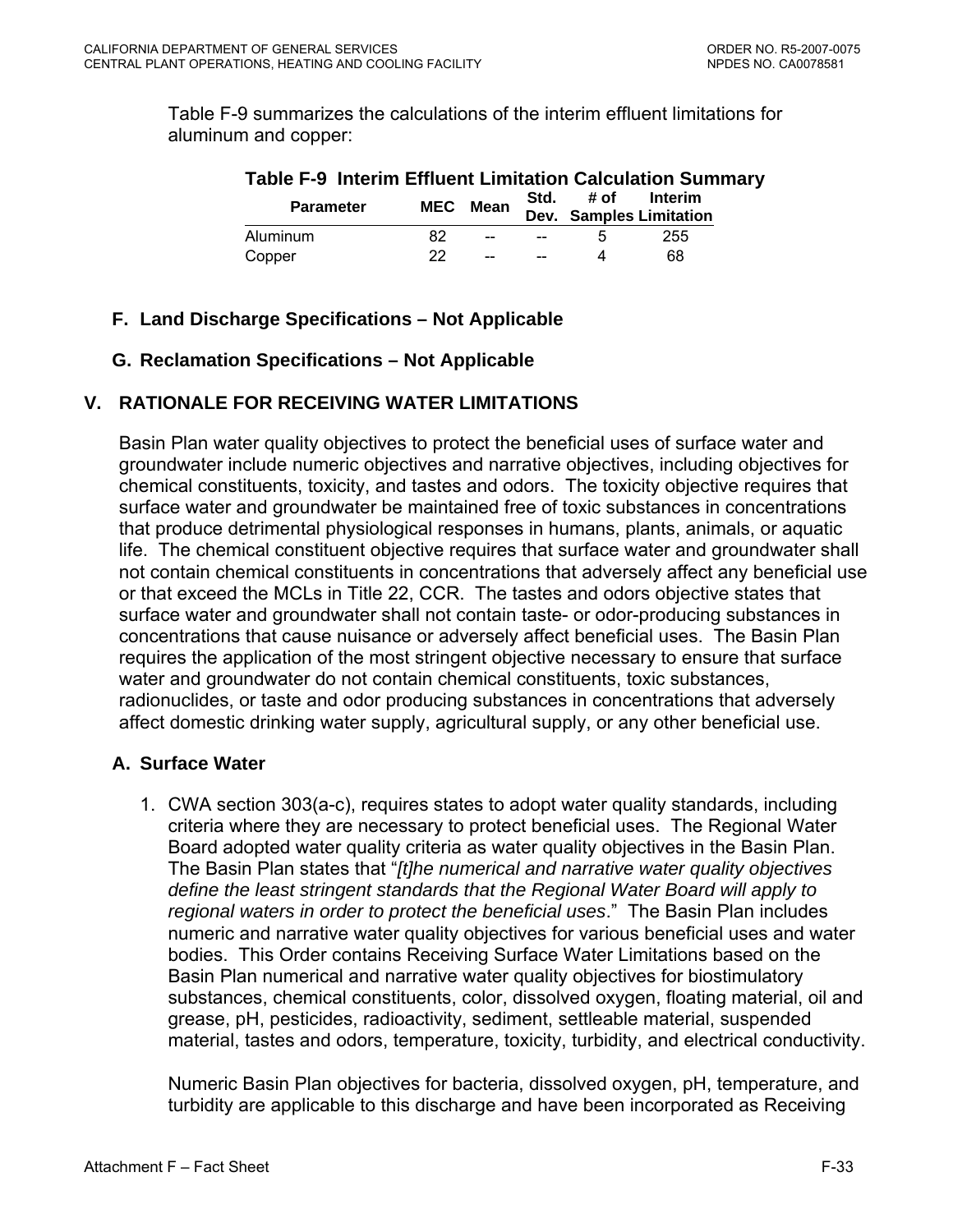Surface Water Limitations. Rationale for these numeric receiving surface water limitations are as follows:

- a. **Bacteria.** The Basin Plan includes a water quality objective that "*[I]n water designated for contact recreation (REC-1), the fecal coliform concentration based on a minimum of not less than five samples for any 30-day period shall not exceed a geometric mean of 200/100 ml, nor shall more than ten percent of the total number of samples taken during any 30-day period exceed 400/100 ml*." Numeric Receiving Water Limitations for bacteria are included in this Order and are based on the Basin Plan objective.
- b. **Biostimulatory Substances**. The Basin Plan includes a water quality objective that "*[W]ater shall not contain biostimulatory substances which promote aquatic growths in concentrations that cause nuisance or adversely affect beneficial uses."* Receiving Water Limitations for biostimulatory substances are included in this Order and are based on the Basin Plan objective.
- c. **Color**. The Basin Plan includes a water quality objective that "*[W]ater shall be free of discoloration that causes nuisance or adversely affects beneficial uses."*  Receiving Water Limitations for color are included in this Order and are based on the Basin Plan objective.
- d. **Chemical Constituents**. The Basin Plan includes a water quality objective that *"[W]aters shall not contain chemical constituents in concentrations that adversely affect beneficial uses."* Receiving Water Limitations for chemical constituents are included in this Order and are based on the Basin Plan objective.
- e. **Dissolved Oxygen.** The Sacramento River has been designated as having the beneficial use of cold freshwater aquatic habitat (COLD). For water bodies designated as having COLD as a beneficial use, the Basin Plan includes a water quality objective of maintaining a minimum of 7.0 mg/L of dissolved oxygen. Since the beneficial use of COLD does apply to the Sacramento River, a receiving water limitation of 7.0 mg/L for dissolved oxygen was included in this Order.
- f. **Floating Material**. The Basin Plan includes a water quality objective that *"[W]ater shall not contain floating material in amounts that cause nuisance or adversely affect beneficial uses."* Receiving Water Limitations for floating material are included in this Order and are based on the Basin Plan objective.
- g. **Oil and Grease**. The Basin Plan includes a water quality objective that *"[W]aters shall not contain oils, greases, waxes, or other materials in concentrations that cause nuisance, result in a visible film or coating on the surface of the water or on objects in the water, or otherwise adversely affect beneficial uses."* Receiving Water Limitations for oil and grease are included in this Order and are based on the Basin Plan objective.
- h. **pH.** The Basin Plan includes water quality objective that *"[T]he pH shall not be depressed below 6.5 nor raised above 8.5. Changes in normal ambient pH*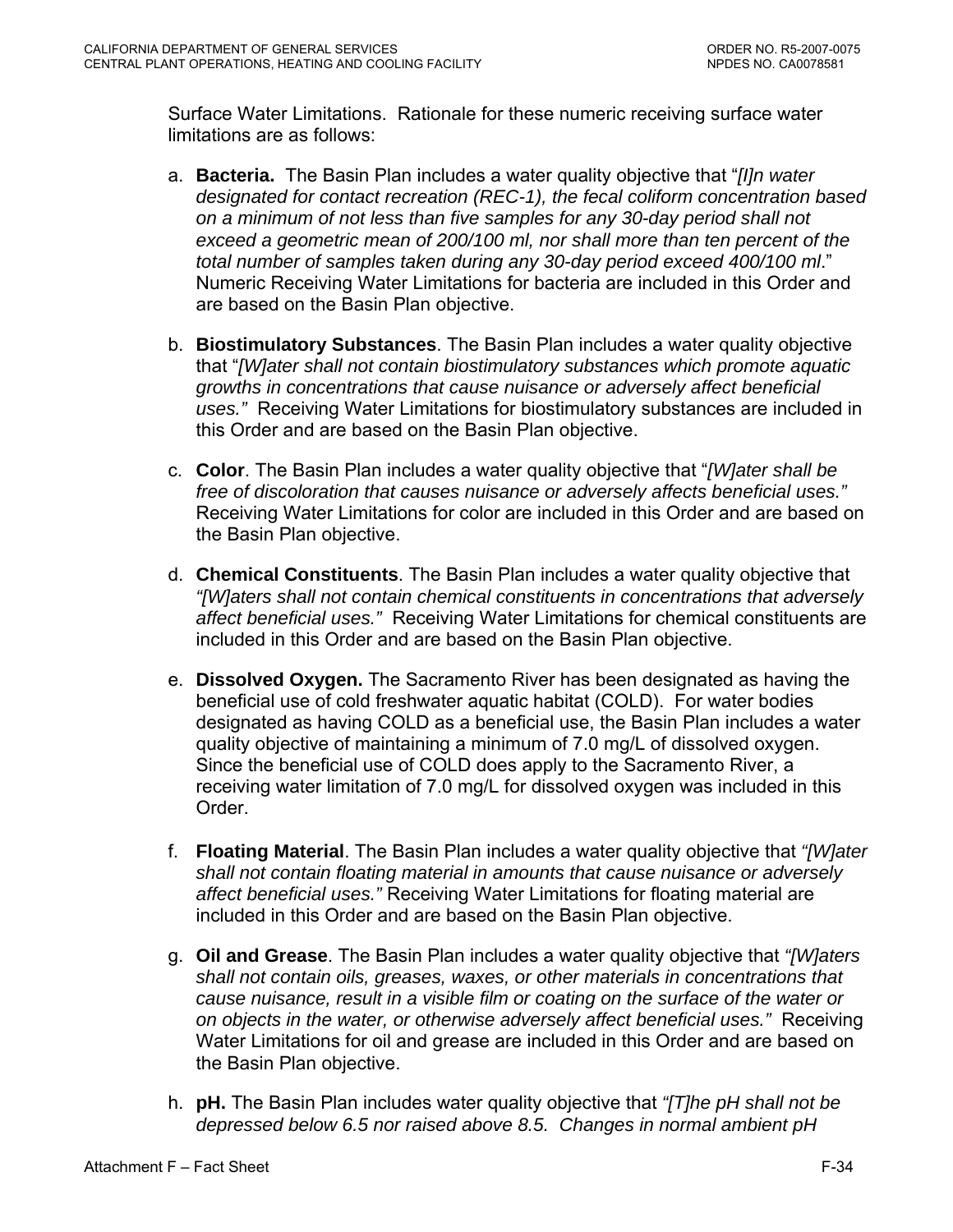*levels shall not exceed 0.5 in fresh waters with designated COLD or WARM beneficial uses*". This Order includes receiving water limitations for both pH range and pH change.

The Basin Plan allows an appropriate averaging period for pH change in the receiving stream. Since there is no technical information available that indicates that aquatic organisms are adversely affected by shifts in pH within the 6.5 to 8.5 range, an averaging period is considered appropriate and a monthly averaging period for determining compliance with the 0.5 receiving water pH limitation is included in this Order.

- i. **Pesticides**. The Basin Plan includes a water quality objective for pesticides beginning on page III-6.00. Receiving Water Limitations for pesticides are included in this Order and are based on the Basin Plan objective.
- j. **Radioactivity**. The Basin Plan includes a water quality objective that *"[R]adionuclides shall not be present in concentrations that are harmful to human, plant, animal or aquatic life nor that result in the accumulation of radionuclides in the food web to an extent that presents a hazard to human, plant, animal or aquatic life."* The Basin Plan states further that *"[A]t a minimum, waters designated for use as domestic or municipal supply (MUN) shall not contain concentrations of radionuclides in excess of the maximum contaminant levels (MCLs) specified in Table 4 (MCL Radioactivity) of Section 64443 of Title 22 of the California Code of Regulations…"* Receiving Water Limitations for radioactivity are included in this Order and are based on the Basin Plan objective.
- k. **Sediment.** The Basin Plan includes a water quality objective that *"[T]he suspended sediment load and suspended sediment discharge rate of surface waters shall not be altered in such a manner as to cause nuisance or adversely affect beneficial uses"* Receiving Water Limitations for suspended sediments are included in this Order and are based on the Basin Plan objective.
- l. **Settleable Material.** The Basin Plan includes a water quality objective that *"[W]aters shall not contain substances in concentrations that result in the deposition of material that causes nuisance or adversely affects beneficial uses."* Receiving Water Limitations for settleable material are included in this Order and are based on the Basin Plan objective.
- m. **Suspended Material.** The Basin Plan includes a water quality objective that *"[W]aters shall not contain suspended material in concentrations that cause nuisance or adversely affect beneficial uses."* Receiving Water Limitations for suspended material are included in this Order and are based on the Basin Plan objective.
- n. **Taste and Odors**. The Basin Plan includes a water quality objective that *"[W]ater shall not contain taste- or odor-producing substances in concentrations that impart undesirable tastes or odors to domestic or municipal water supplies or to fish flesh or other edible products of aquatic origin, or that cause nuisance, or*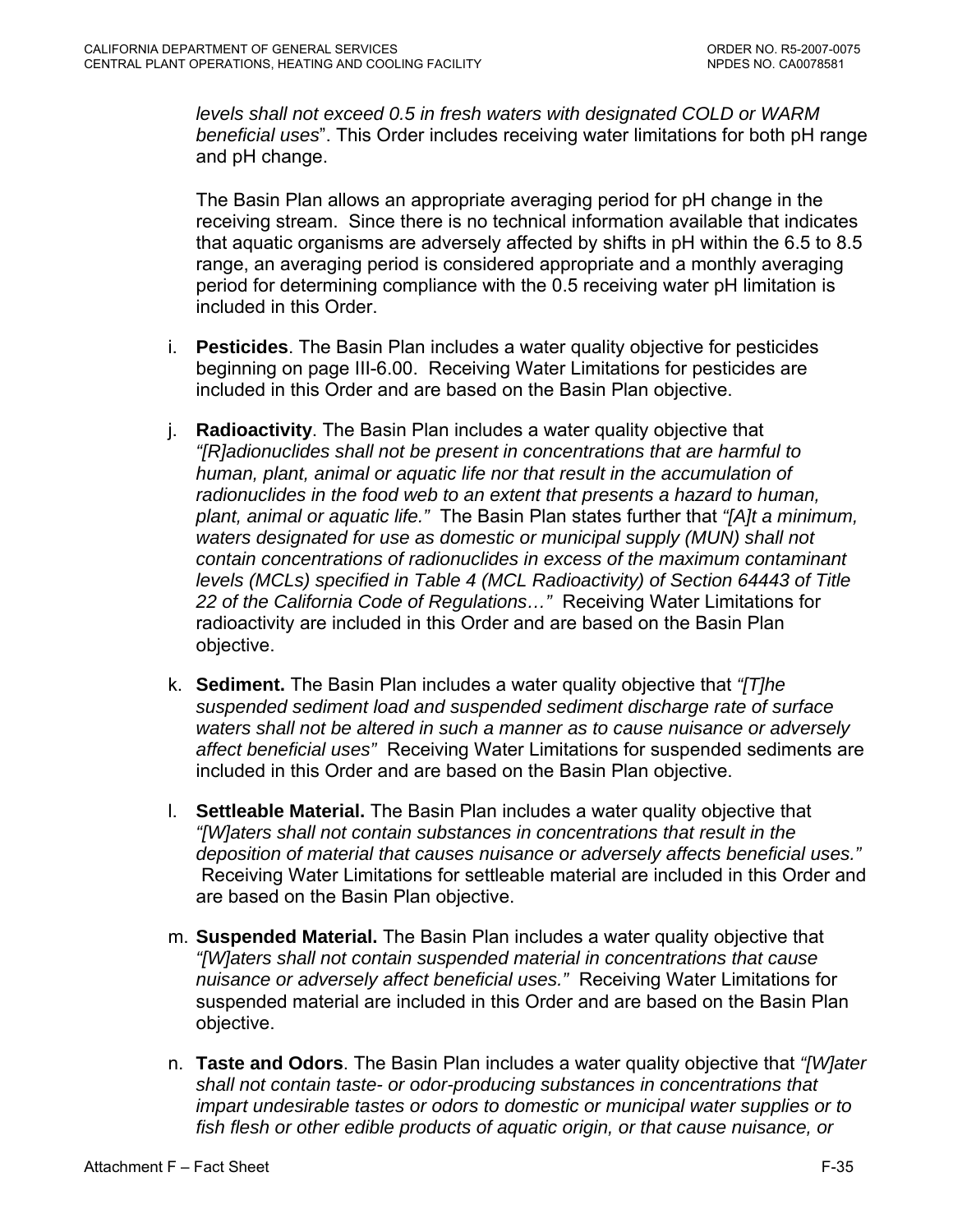*otherwise adversely affect beneficial uses."* Receiving Water Limitations for tasteor odor-producing substances are included in this Order and are based on the Basin Plan objective.

- p. **Temperature.** The Thermal Plan is applicable to this discharge. The Thermal Plan requires that the discharge shall not cause the following in the Sacramento River:
	- i. A surface water temperature rise greater than  $4^{\circ}$ F above the natural temperature of the receiving water at any time or place.
	- ii. The creation of a zone, defined by water temperatures of more than  $1^{\circ}F$ above natural receiving water temperature, which exceeds 25 percent of the cross-sectional area of the river channel at any point.

The previous Order raised concerns regarding the possible effect of elevated temperatures on fish in the Sacramento River. As a result of these concerns, the previous Order required that a comprehensive study be performed by the Discharger to evaluate the effect of the thermal discharge to migrating fish in the vicinity of the discharge. Based on the results of the study, as well as the continued violation of the effluent and receiving water temperature limitations, on October 30, 2006, the Discharger requested an exception to the Thermal Plan. The Discharger provided a Thermal Effects Study to the Regional Water Board in January 2006.

The Thermal Effect Study indicates that, under worst- case conditions (that would occur less than 1 percent of the time), a maximum temperature differential of 14°F could occur at the surface within a 40 foot by 50 foot area. Under these conditions, the maximum temperature differential 1 foot below the surface would be 8°F. Under typical conditions, the surface temperature differential would be limited to about 4°F, with the differential 1 foot below the surface being 2°F. The Thermal Effect Study indicates that these surface conditions would not cause adverse effects to Sacramento River aquatic life.

 As a result of these findings, the Regional Water Board proposes to grant the requested exceptions to the thermal plan which state that that the discharge shall not cause a surface water temperature to rise greater than 14°F above the natural temperature of the receiving waters at any time or place.

- r. **Toxicity**. The Basin Plan includes a water quality objective that "[A]ll waters shall be maintained free of toxic substances in concentrations that produce detrimental physiological responses in human, plant, animal, or aquatic life." Receiving Water Limitations for toxicity are included in this Order and are based on the Basin Plan objective.
- q. **Turbidity.** The Basin Plan includes a water quality objective that "*[I]ncreases in turbidity attributable to controllable water quality factors shall not exceed the following limits:*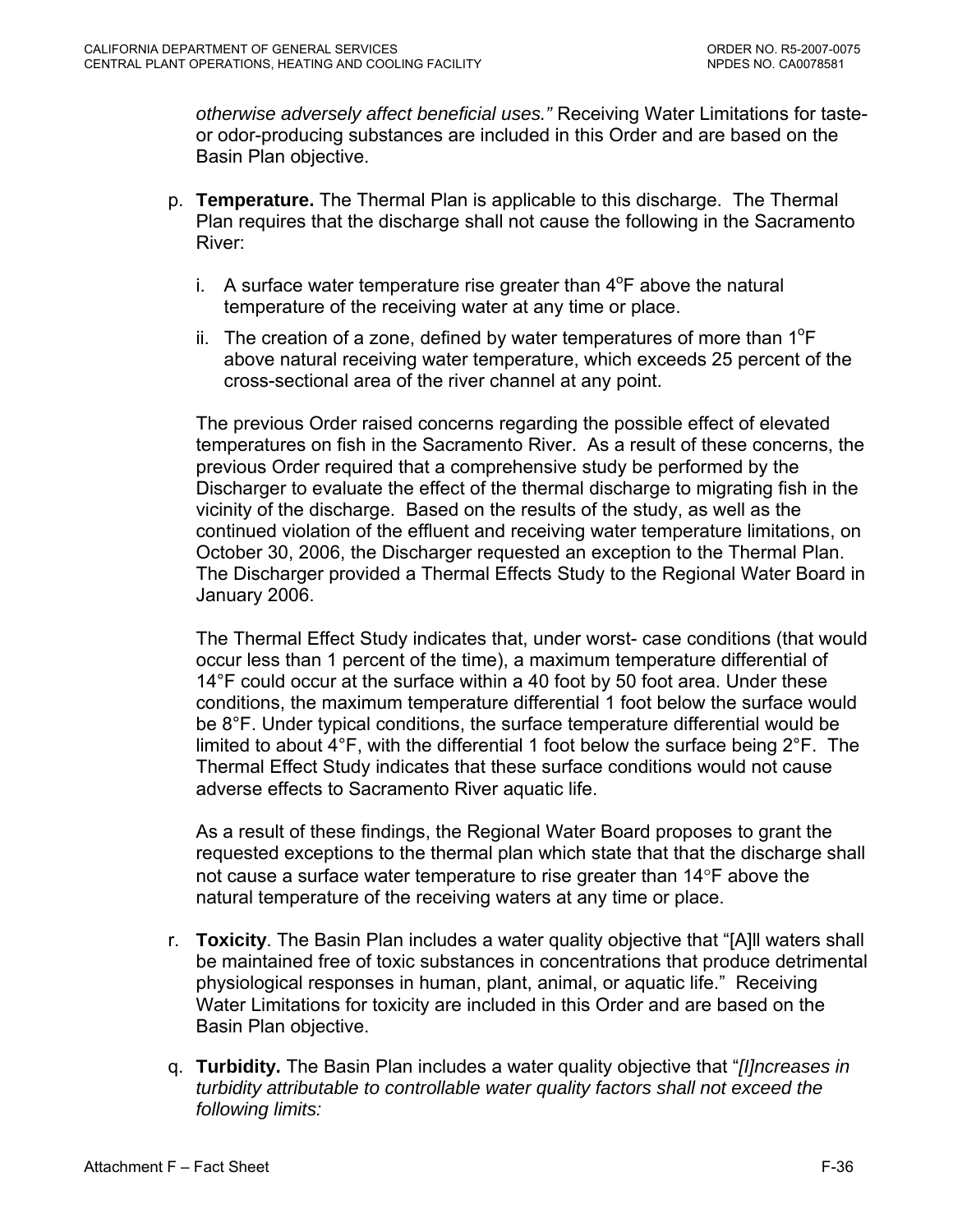- *Where natural turbidity is between 0 and 5 Nephelometric Turbidity Units (NTUs), increases shall not exceed 1 NTU.*
- *Where natural turbidity is between 5 and 50 NTUs, increases shall not exceed 20 percent.*
- *Where natural turbidity is between 50 and 100 NTUs, increases shall not exceed 10 NTUs.*
- *Where natural turbidity is greater than 100 NTUs, increases shall not exceed 10 percent*."

A numeric Receiving Surface Water Limitation for turbidity is included in this Order and is based on the Basin Plan objective for turbidity.

# **B. Groundwater – Not Applicable**

# **VI. RATIONALE FOR MONITORING AND REPORTING REQUIREMENTS**

Section 122.48 requires that all NPDES permits specify requirements for recording and reporting monitoring results. Water Code sections 13267 and 13383 authorize the Regional Water Board to require technical and monitoring reports. The Monitoring and Reporting Program (MRP), Attachment E of this Order, establishes monitoring and reporting requirements to implement federal and state requirements. The following provides the rationale for the monitoring and reporting requirements contained in the MRP for this facility.

### **A. Influent Monitoring**

The Monitoring and Reporting Program No. R5-2002-0016 contained influent monitoring requirements for iron and electrical conductivity (EC) to collect additional data for purposes of determining whether an effluent limitation was needed. Based on monitoring data submitted by the Discharger, iron and EC have reasonable potential to cause or contribute to an in-stream excursion above their water quality objectives. As a result, effluent limitations for iron and EC have been established in this Order. Therefore, influent monitoring requirements for iron and EC have been removed from this Monitoring and Reporting Program.

### **B. Effluent Monitoring**

Pursuant to the requirements of 40 CFR §122.44(i)(2) effluent monitoring is required for all constituents with effluent limitations. Effluent monitoring is necessary to assess compliance with effluent limitations, assess the effectiveness of the treatment process, and to assess the impacts of the discharge on the receiving stream and groundwater. Effluent monitoring requirements for flow, pH, and temperature have been carried over from Monitoring and Reporting Program No. R5-2002-0016 to determine compliance with effluent limitations for these parameters.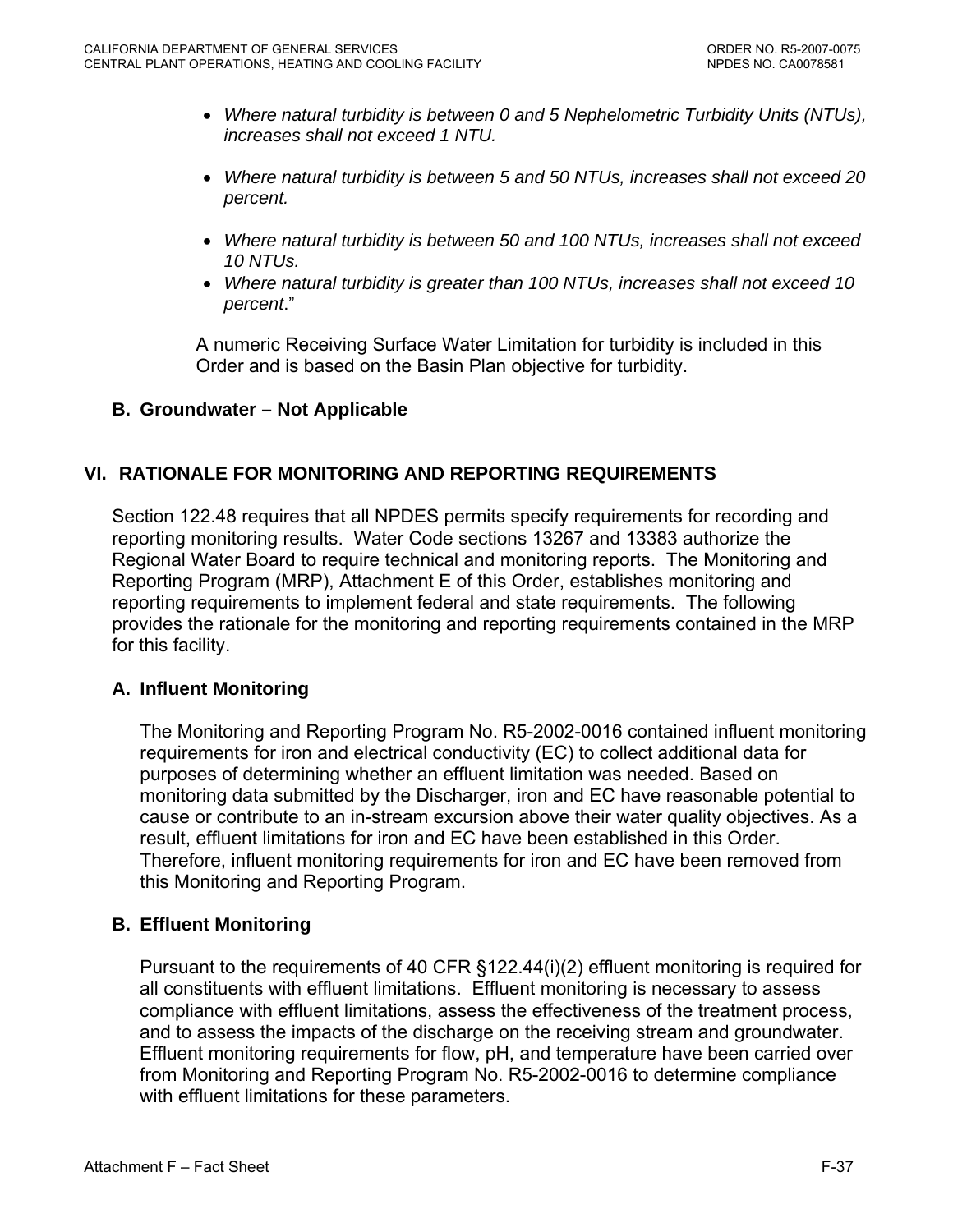Monitoring data submitted by the Discharger during the previous permit term indicated no reasonable potential to exceed water quality criteria for dichlorodifluoromethane, chlorodifluoromethane, and 1,1-difluoroethane. Since the facility utilizes six packaged chiller units (which use dichlorodifluromethane, chlorodifluoromethane and 1,1 difluoroethane) the Facility will be required to continue to monitor these pollutants quarterly.

Monitoring data submitted by the Discharger during the previous permit term indicated that there is no reasonable potential for total petroleum hydrocarbons and polynuclear aromatic hydrocarbons. Since the facility is currently pumping water from groundwater supply sources (the Ranney Collector and the Front Street Well) that are located adjacent to known groundwater contaminated sites, this Order will continue to require quarterly monitoring of these pollutants.

Monitoring data submitted by the Discharger during the previous permit term indicates that the discharge has reasonable potential to exceed water quality criteria for aluminum, arsenic, copper, dibromochloromethane, dichlorobromomethane, iron, manganese and chlorine residual. Monthly monitoring has been established to determine compliance with the applicable effluent limitations for these parameters, except for chlorine residual, for which twice daily monitoring is required when municipal water is being used.

Priority pollutant data for the effluent has been provided by the Discharger over the term of the previous Order, and was used to conduct a meaningful reasonable potential analysis. However, in accordance with Section 1.3 of the SIP, periodic monitoring is required for priority pollutants for which criteria or objectives apply and for which no effluent limitations have been established. Periodic priority pollutant monitoring is also necessary to provide data that would account for changes in facility operations. Thus, the monitoring frequency for priority pollutants has been established quarterly during the fourth year of the permit term.

# **C. Whole Effluent Toxicity Testing Requirements**

- 1. **Acute Toxicity.** Quarterly 96-hour bioassay testing was required in the previous Order. Monitoring data submitted by the Discharger during the term of the previous Order indicates the Discharger has complied with the acute toxicity effluent limitation during the previous permit term. Reported percent survival was between 95 and100 percent. Due to continuous compliance with the acute toxicity effluent limitation during the previous permit term, the quarterly monitoring for acute toxicity has been reduced to annual 96-hour bioassay testing to demonstrate compliance with the effluent limitation for acute toxicity.
- 2. **Chronic Toxicity.** Quarterly chronic whole effluent toxicity testing was required in the previous permit in order to demonstrate compliance with the Basin Plan's narrative toxicity objective. In accordance with the permit, three species chronic toxicity monitoring had been reduced from quarterly to annual monitoring due to the absence of toxicity in the initial four analyses. Since chronic toxicity data showed that the numeric toxicity monitoring trigger of 1 TUc was exceeded for *Pimephales*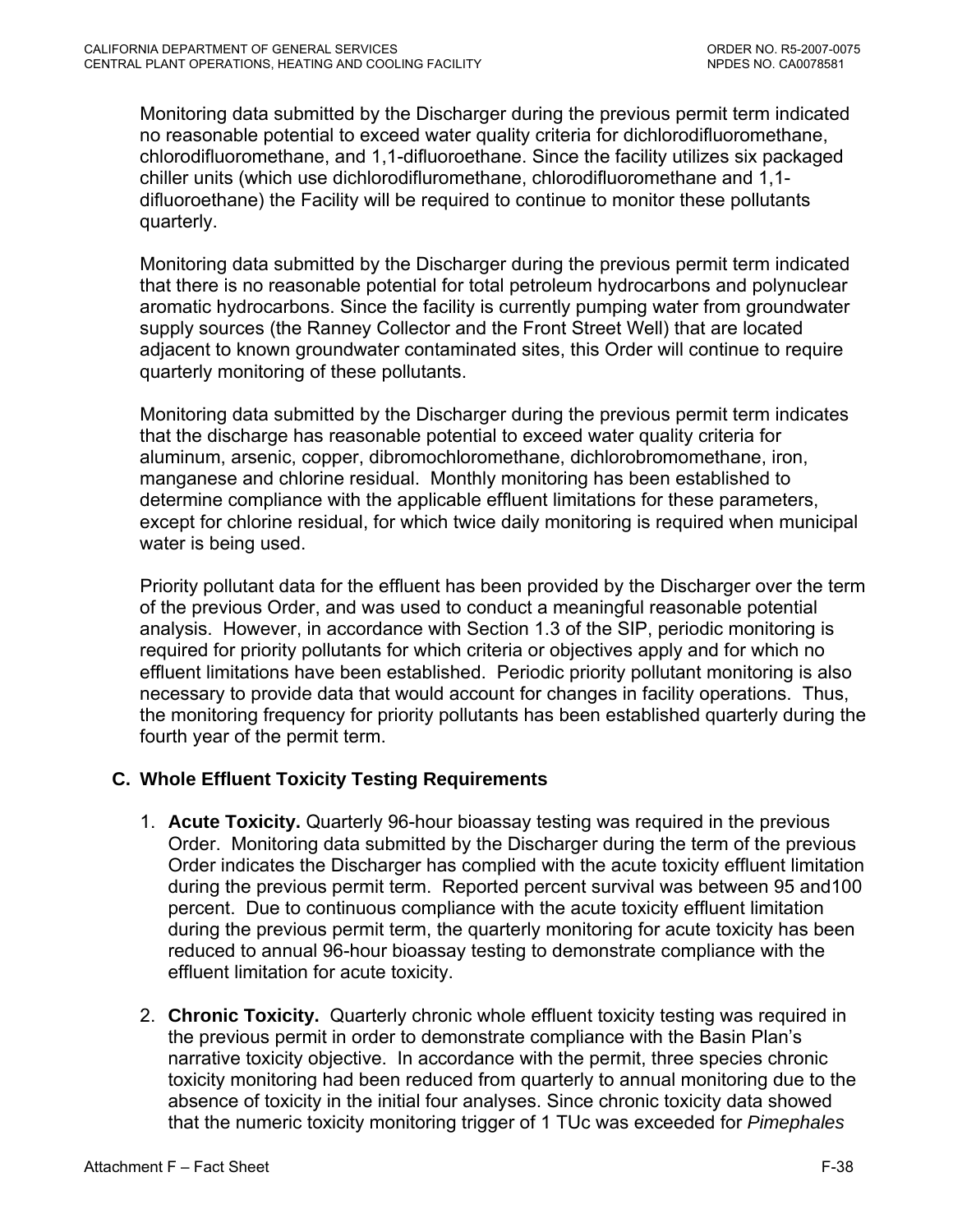*promelas* in September 2004 and for *Ceriodaphnia dubia* in September and December 2006, the quarterly monitoring requirement will be carried over to the new Order to provide the Regional Water Board with toxicity data necessary to determine if future effluent limitations would be necessary.

# **D. Receiving Water Monitoring**

## **1. Surface Water**

- a. Receiving water monitoring is necessary to assess compliance with receiving water limitations and to assess the impacts of the discharge on the receiving stream. Monitoring for electrical conductivity, pH, temperature, dissolved oxygen, and turbidity have been carried over from the Monitoring and Reporting Program No. R5-2002-0016.
- **2. Groundwater Not Applicable**

## **E. Other Monitoring Requirements**

- **1. Biosolids Monitoring Not Applicable**
- **2. Water Supply Monitoring Not Applicable**

## **VII. RATIONALE FOR PROVISIONS**

### **A. Standard Provisions**

Standard Provisions, which apply to all NPDES permits in accordance with section 122.41, and additional conditions applicable to specified categories of permits in accordance with section 122.42, are provided in Attachment D. The Discharger must comply with all standard provisions and with those additional conditions that are applicable under section 122.42.

Section 122.41(a)(1) and (b) through (n) establish conditions that apply to all Stateissued NPDES permits. These conditions must be incorporated into the permits either expressly or by reference. If incorporated by reference, a specific citation to the regulations must be included in the Order. Section 123.25(a)(12) allows the state to omit or modify conditions to impose more stringent requirements. In accordance with section 123.25, this Order omits federal conditions that address enforcement authority specified in sections  $122.41(j)(5)$  and  $(k)(2)$  because the enforcement authority under the Water Code is more stringent. In lieu of these conditions, this Order incorporates by reference Water Code section 13387(e).

# **B. Special Provisions**

# **1. Reopener Provisions**

a. **Pollution Prevention.** This Order requires the Discharger prepare pollution prevention plans following CWC section 13263.3(d)(3) for aluminum and copper.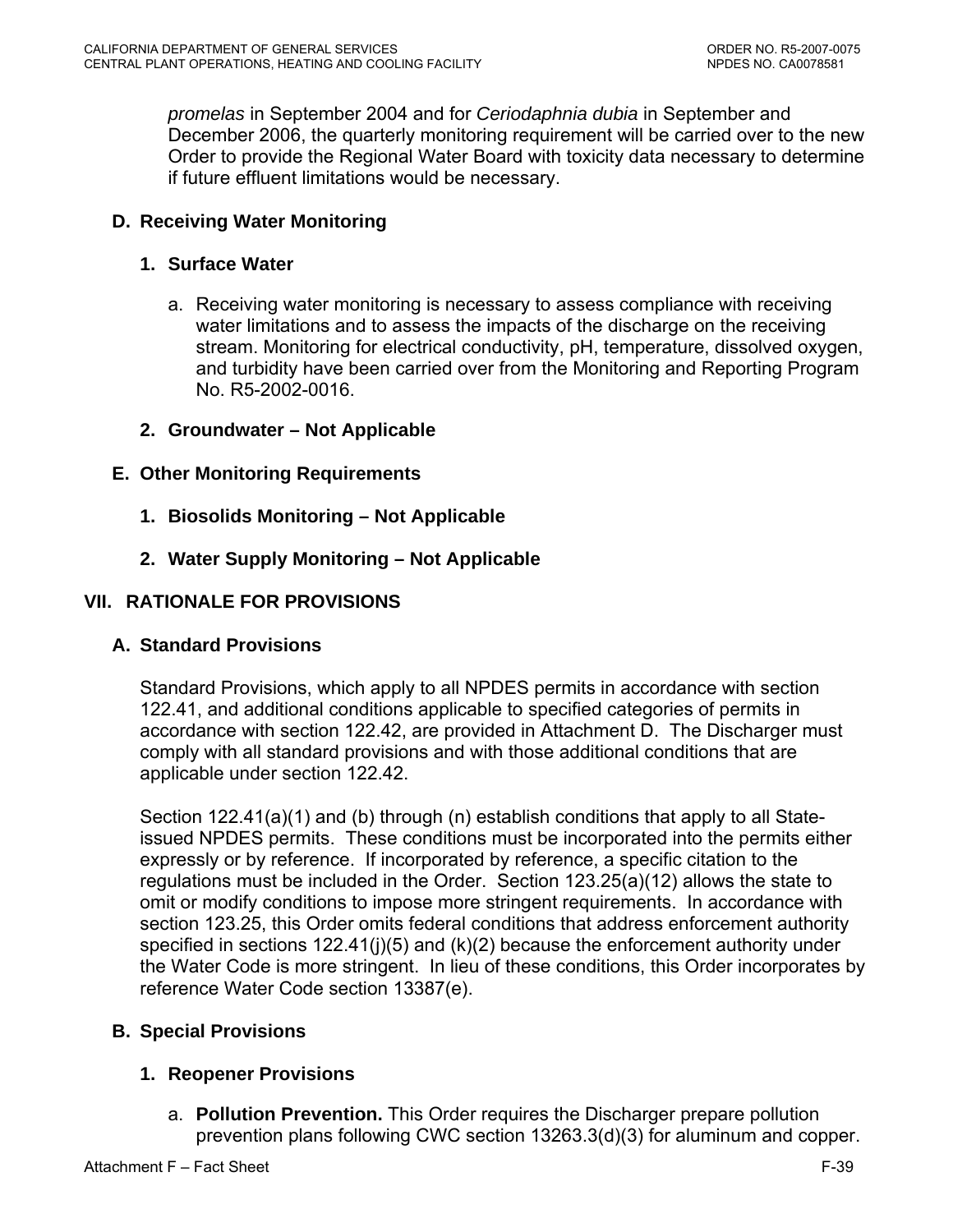This reopener provision allows the Regional Water Board to reopen this Order for addition and/or modification of effluent limitations and requirements for these constituents based on a review of the pollution prevention plans.

- b. **Whole Effluent Toxicity.** This Order requires the Discharger to investigate the causes of, and identify corrective actions to reduce or eliminate effluent toxicity through a Toxicity Reduction Evaluation (TRE). This Order may be reopened to include a numeric chronic toxicity limitation, a new acute toxicity limitation, and/or a limitation for a specific toxicant identified in the TRE. Additionally, if a numeric chronic toxicity water quality objective is adopted by the State Water Board, this Order may be reopened to include a numeric chronic toxicity limitation based on that objective.
- c. **Water Effects Ratio (WER) and Metal Translators.** A default WER of 1.0 has been used in this Order for calculating CTR criteria for applicable priority pollutant inorganic constituents.In addition, default dissolved-to-total metal translators have been used to convert water quality objectives from dissolved to total recoverable when developing effluent limitations. If the Discharger performs studies to determine site-specific WERs and/or site-specific dissolved-to-total metal translators, this Order may be reopened to modify the effluent limitations for the applicable inorganic constituents.
- d. **Mixing Zone Study for Copper:** For constituents with aquatic life toxicity-based criteria, where impacts can occur over a small spatial scale near the effluent discharge point, complete mixing is not a valid assumption. For incompletely mixed discharges, the SIP requires the dilution credits and mixing zones only be allowed after the Discharger has completed an independent mixing zone study and demonstrated to the satisfaction of the Regional Water Board that a dilution credit is appropriate. The Discharger has requested dilution credits and mixing zones for compliance with aquatic life acute and chronic criteria, but has not provided the appropriate studies. If the Discharger chooses to conduct a mixing zone study, it shall be conducted in accordance with the procedures outlined in Appendix 5 of the SIP. If after completion of the mixing zone study, it is determined that dilution credits are appropriate, then this Order may be reopened if necessary to modify effluent limitations.

# **2. Special Studies and Additional Monitoring Requirements**

 a. **Chronic Whole Effluent Toxicity Requirements.** The Basin Plan contains a narrative toxicity objective that states, "All waters shall be maintained free of toxic substances in concentrations that produce detrimental physiological responses in human, plant, animal, or aquatic life." (Basin Plan at III-8.00.) Quarterly chronic whole effluent toxicity testing was required in the previous Order in order to demonstrate compliance with the Basin Plan's narrative toxicity objective. In accordance with the permit, three species chronic toxicity monitoring had been reduced from a quarterly to an annual monitoring due to the absence of toxicity in the initial four analyses. Because of several exceeds of the chronic toxicity trigger, quarterly monitoring will be carried over to the new Order to provide the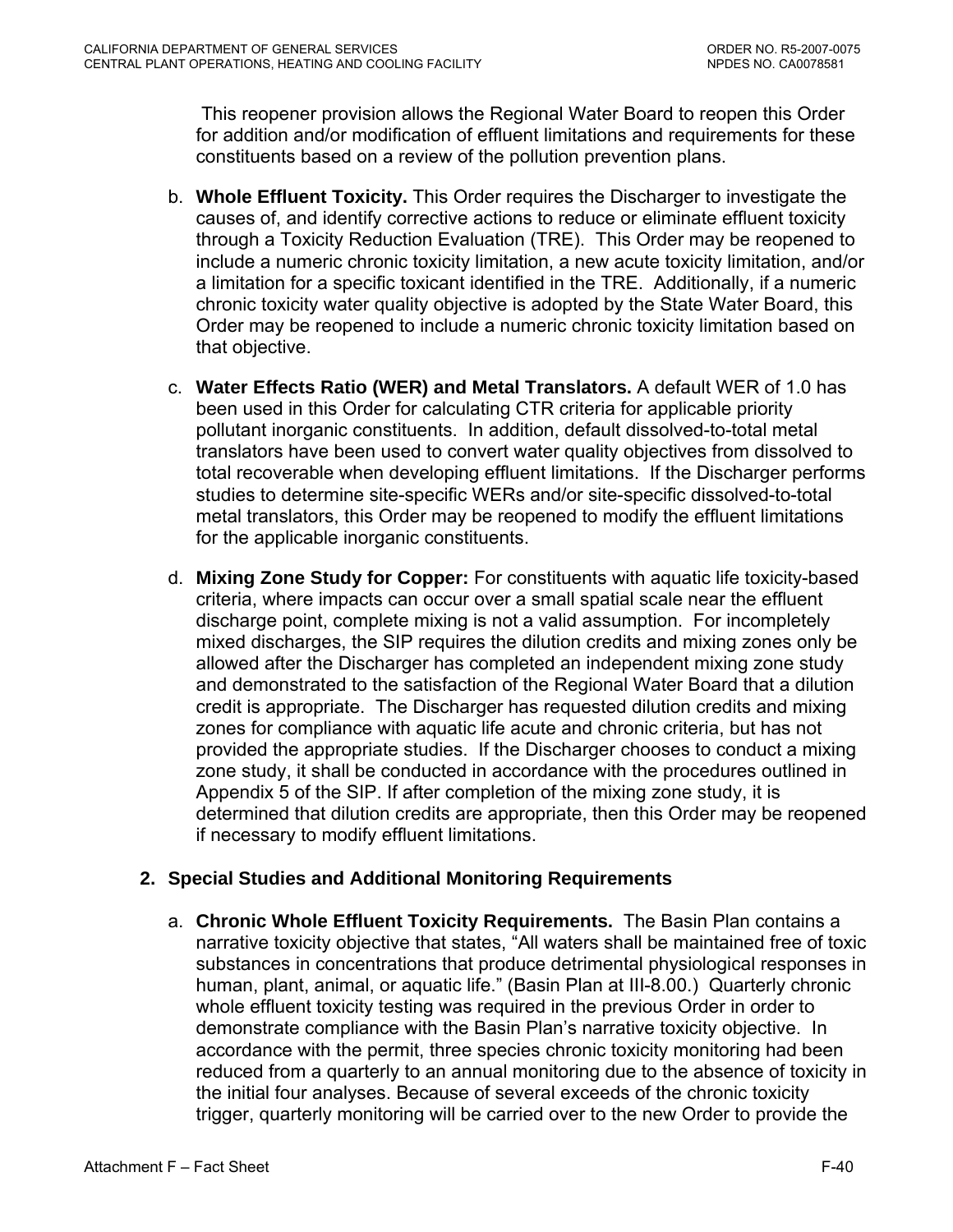Regional Water Board with toxicity data necessary to determine if future effluent limitations would be necessary.

 In addition to WET monitoring, this provision requires the Discharger to submit to the Regional Water Board an Initial Investigative TRE Work Plan for approval by the Executive Officer, to ensure the Discharger has a plan to immediately move forward with the initial tiers of a TRE, in the event effluent toxicity is encountered in the future. The provision also includes a numeric toxicity monitoring trigger and requirements for accelerated monitoring, as well as, requirements for TRE initiation if a pattern of toxicity is demonstrated.

**Monitoring Trigger.** A numeric toxicity monitoring trigger of > 1 TUc (where TUc = 100/NOEC) is applied in the provision, because this Order does not allow any dilution for the chronic condition. Therefore, a TRE is triggered when the effluent exhibits a pattern of toxicity at 100 percent effluent.

**Accelerated Monitoring.** This provision requires accelerated WET testing when a regular WET test result exceeds the monitoring trigger. The purpose of accelerated monitoring is to determine, in an expedient manner, whether there is a pattern of toxicity before requiring the implementation of a TRE. Due to possible seasonality of the toxicity, the accelerated monitoring should be performed in a timely manner, preferably taking no more than 2 to 3 months to complete.

The provision requires accelerated monitoring consisting of four chronic toxicity tests (one every 2 weeks) using the species that exhibited toxicity. Guidance regarding accelerated monitoring and TRE initiation is provided in the *Technical Support Document for Water Quality-based Toxics Control, EPA/505/2-90-001, March 1991* (TSD)*.* The TSD at page 118 states, "EPA recommends if toxicity is repeatedly or periodically present at levels above effluent limits more than 20 percent of the time, a TRE should be required." Therefore, four accelerated monitoring tests are required in this provision. If no toxicity is demonstrated in the four accelerated tests, then it demonstrates that toxicity is not present at levels above the monitoring trigger more than 20 percent of the time (only 1 of 5 tests are toxic, including the initial test). However, notwithstanding the accelerated monitoring results, if there is adequate evidence of a pattern of effluent toxicity (i.e. toxicity present exceeding the monitoring trigger more than 20 percent of the time), the Executive Officer may require that the Discharger initiate a TRE.

See the WET Accelerated Monitoring Flow Chart (Figure F-1), below, for further clarification of the accelerated monitoring requirements and for the decision points for determining the need for TRE initiation.

**TRE Guidance.** The Discharger is required to prepare a TRE Work Plan in accordance with USEPA guidance. Numerous guidance documents are available, as identified below: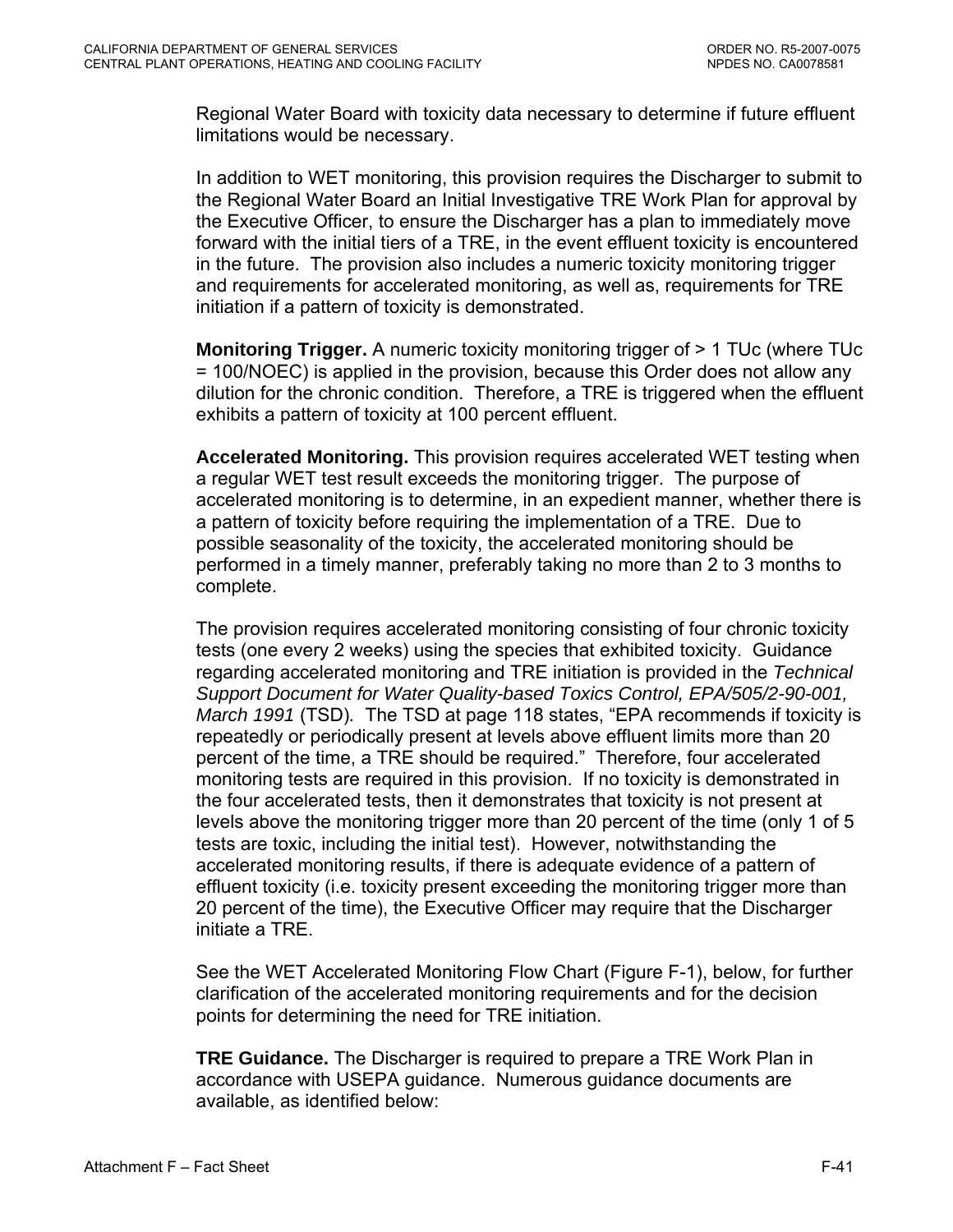- *Toxicity Reduction Evaluation Guidance for Municipal Wastewater Treatment Plants,* (EPA/833B-99/002), August 1999.
- Generalized Methodology for Conducting Industrial TREs*, (EPA/600/2- 88/070*), April 1989.
- *Methods for Aquatic Toxicity Identification Evaluations: Phase I Toxicity Characterization Procedures,* Second Edition, EPA 600/6-91/005F, February 1991.
- *Toxicity Identification Evaluation: Characterization of Chronically Toxic Effluents, Phase I*, EPA 600/6-91/005F, May 1992.
- *Methods for Aquatic Toxicity Identification Evaluations: Phase II Toxicity Identification Procedures for Samples Exhibiting acute and Chronic Toxicity,*  Second Edition, EPA 600/R-92/080, September 1993.
- *Methods for Aquatic Toxicity Identification Evaluations: Phase III Toxicity Confirmation Procedures for Samples Exhibiting Acute and Chronic Toxicity*, Second Edition, EPA 600/R-92/081, September 1993.
- *Methods for Measuring the Acute Toxicity of Effluents and Receiving Waters to Freshwater and Marine Organisms*, Fifth Edition, EPA-821-R-02-012, October 2002.
- *Short-term Methods for Estimating the Chronic Toxicity of Effluents and Receiving Waters to Freshwater Organisms*, Fourth Edition, EPA-821-R-02- 013, October 2002.
- *Technical Support Document for Water Quality-based Toxics Control, EPA/505/2-90-001*, March 1991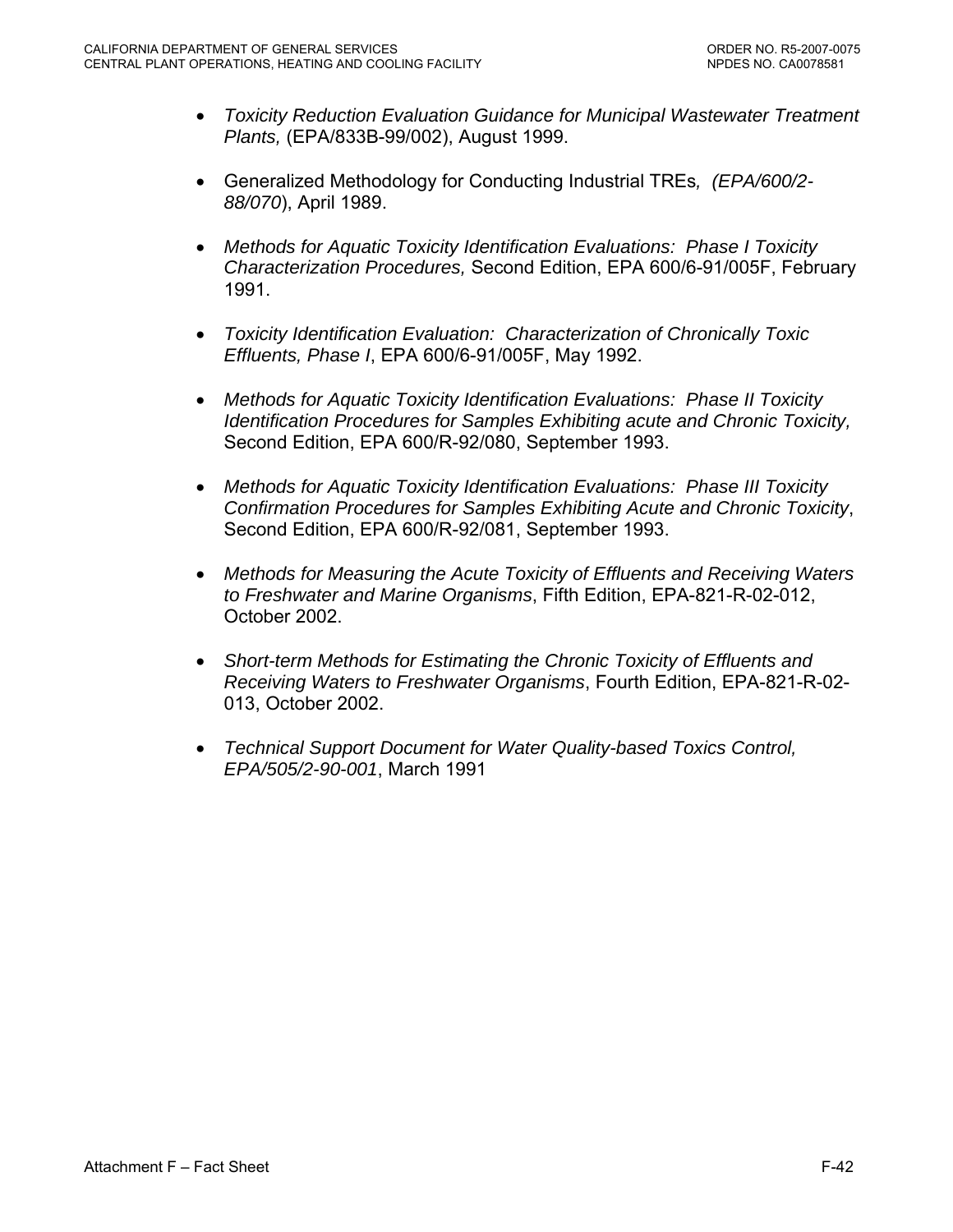

**Figure F-1 WET Accelerated Monitoring Flow Chart**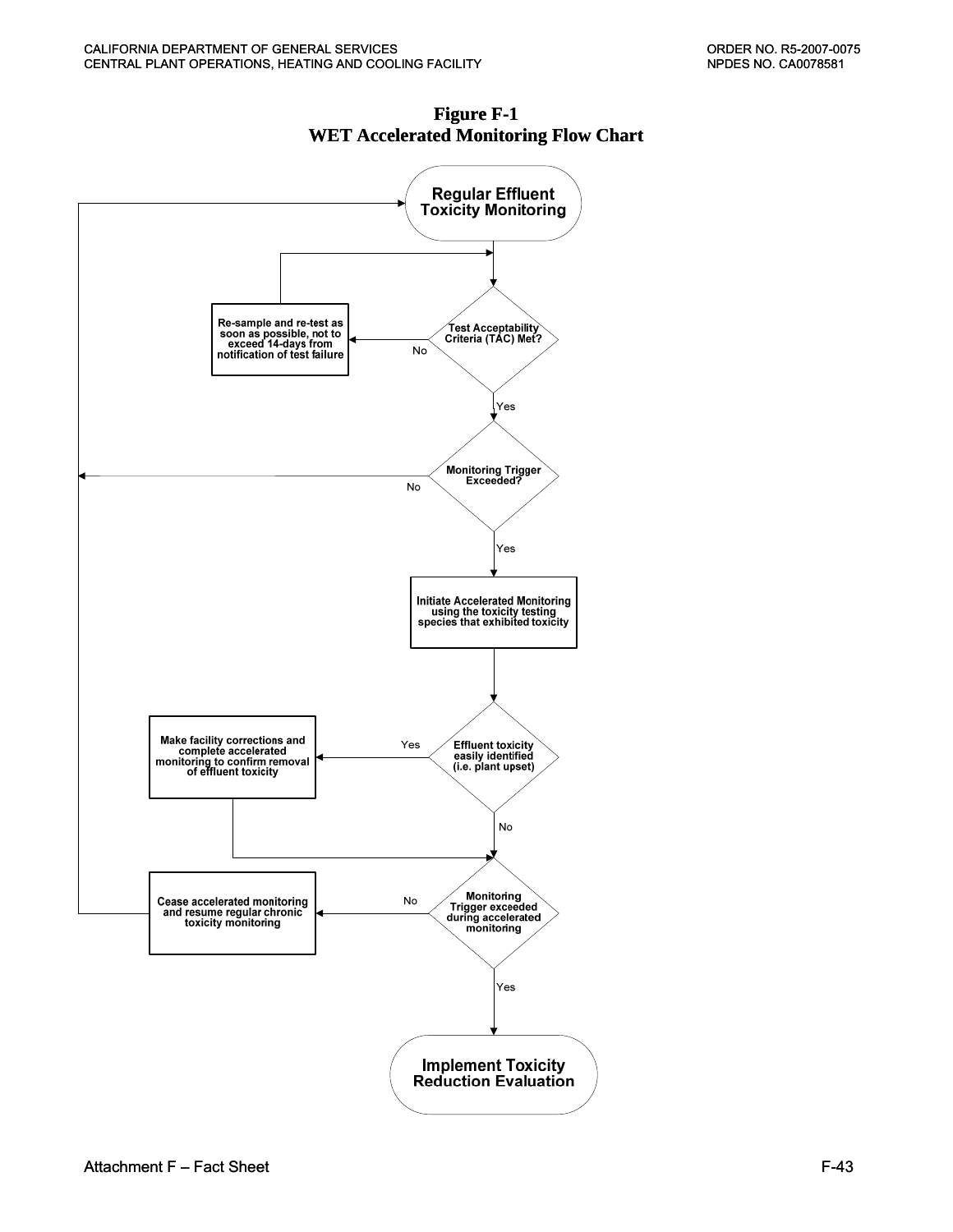## **3. Best Management Practices and Pollution Prevention**

a. **Best Management Practice Plan (BMPP).** This Order requires that entail sitespecific plans and procedures implemented and/or to be implemented to prevent additional pollutants from being discharged to waters of the State. The updated BMPP shall be consistent with the general guidance contained in the USEPA Guidance Manual for Developing Best Management Practices (BMPs) (EPA 833- B-93-004). In particular, a risk assessment of each area identified by the Discharger shall be performed that will ensure proper operation and maintenance of heating and cooling equipment, prevent the additional chemicals or other substances from being introduced into the discharge, and prevent the addition of pollutants from the other non- permitted process waters, spills, or other sources of pollutant at the Facility.

The Discharger shall implement BMPP within 10 days of the approval by the Executive Officer. Updated information shall be submitted within 30 days of revision.

- b. **Pollution Prevention Plan (PPP) for aluminum and copper.** A PPP for aluminum and copper is required in this Order per CWC section 13263.3(d)(1)(D) as part of the interim effluent limitations for aluminum and copper. The PPP shall be developed in conformance with CWC section 13263.3(d)(3) as outlined in subsection c., below.
- c. **CWC section 13263.3(d)(3) Pollution Prevention Plans.** The pollution prevention plans required for aluminum and copper shall, at a minimum, meet the requirements outlined in CWC section 13263.3(d)(3). The minimum requirements for the pollution prevention plans include the following:
	- i. An estimate of all of the sources of a pollutant contributing, or potentially contributing, to the loadings of a pollutant in the treatment plant influent.
	- ii. An analysis of the methods that could be used to prevent the discharge of the pollutants into the Facility, including application of local limits to industrial or commercial dischargers regarding pollution prevention techniques, public education and outreach, or other innovative and alternative approaches to reduce discharges of the pollutant to the Facility. The analysis also shall identify sources, or potential sources, not within the ability or authority of the Discharger to control, such as pollutants in the potable water supply, airborne pollutants, pharmaceuticals, or pesticides, and estimate the magnitude of those sources, to the extent feasible.
	- iii. An estimate of load reductions that may be attained through the methods identified in subparagraph ii.
	- iv. A plan for monitoring the results of the pollution prevention program.
	- v. A description of the tasks, cost, and time required to investigate and implement various elements in the pollution prevention plan.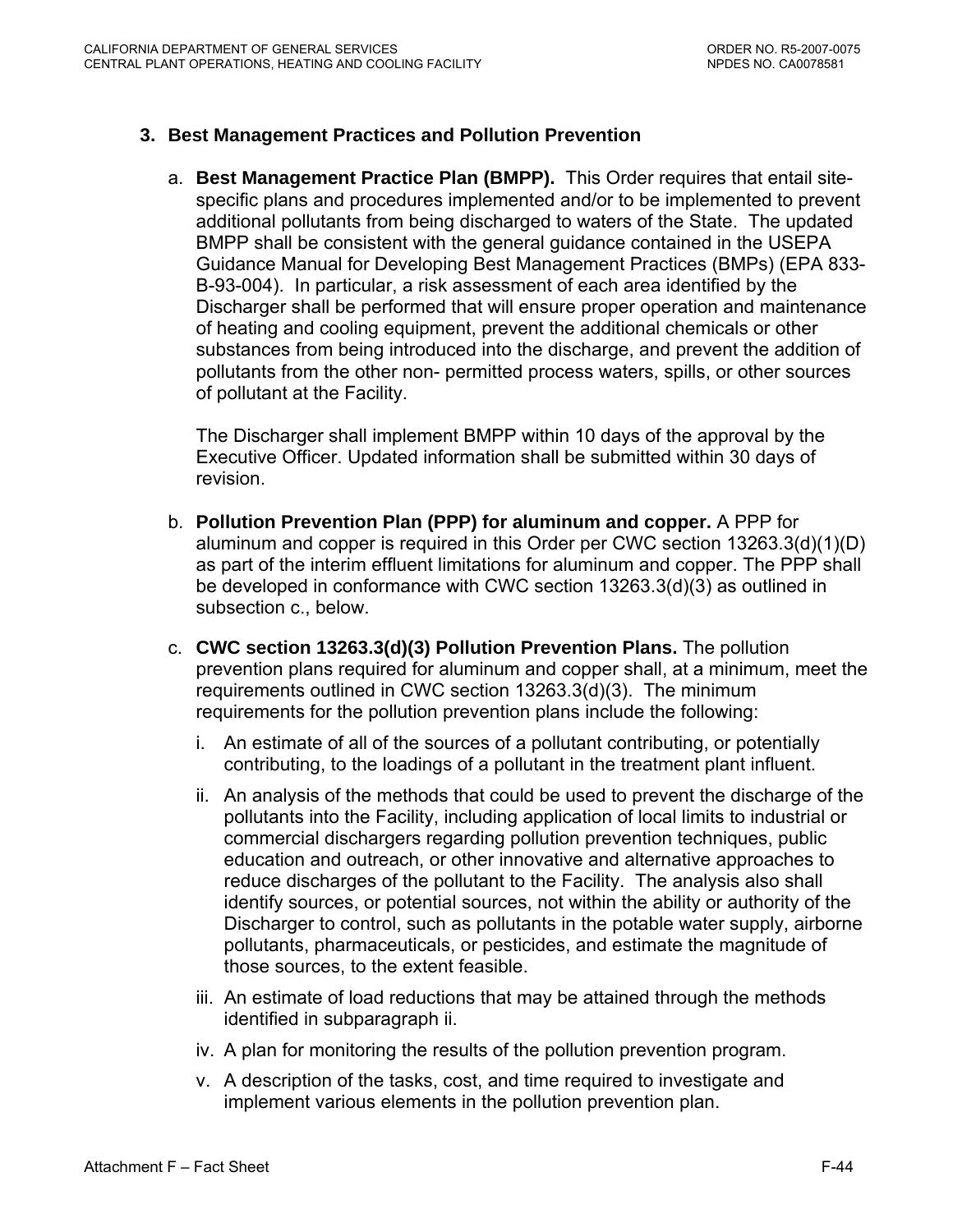- vi. A statement of the Discharger's pollution prevention goals and strategies, including priorities for short-term and long-term action, and a description of the Discharger's intended pollution prevention activities for the immediate future.
- vii. A description of the Discharger's existing pollution prevention programs.
- viii. An analysis, to the extent feasible, of any adverse environmental impacts, including cross-media impacts or substitute chemicals that may result from the implementation of the pollution prevention program.
- ix. An analysis, to the extent feasible, of the costs and benefits that may be incurred to implement the pollution prevention program
- **4. Construction, Operation, and Maintenance Specifications Not Applicable**
- **5. Special Provisions for Municipal Facilities (POTWs Only) Not Applicable**
- **6. Other Special Provisions Not Applicable**
- **7. Compliance Schedules**

The use and location of compliances schedules in the permit depends on the Discharger's ability to comply and the source of the applied water quality criteria.

a. The Discharger submitted a request, and justification (dated April 13, 2007), for a compliance schedule for aluminum and copper. The compliance schedule justification included all items specified in Paragraph 3, items (a) through (d), of Section 2.1 of the SIP. This Order establishes a compliance schedule for the new, final WQBELs for aluminum and copper and requires full compliance by May 18, 2010 for copper and May 31, 2012 for aluminum.

## **VIII. PUBLIC PARTICIPATION**

The California Regional Water Quality Control Board, Central Valley Region (Regional Water Board) is considering the issuance of waste discharge requirements (WDRs) that will serve as a National Pollutant Discharge Elimination System (NPDES) permit for California Department Of General Services, Central Plant Operations. As a step in the WDR adoption process, the Regional Water Board staff has developed tentative WDRs. The Regional Water Board encourages public participation in the WDR adoption process.

### **A. Notification of Interested Parties**

The Regional Water Board has notified the Discharger and interested agencies and persons of its intent to prescribe waste discharge requirements for the discharge and has provided them with an opportunity to submit their written comments and recommendations.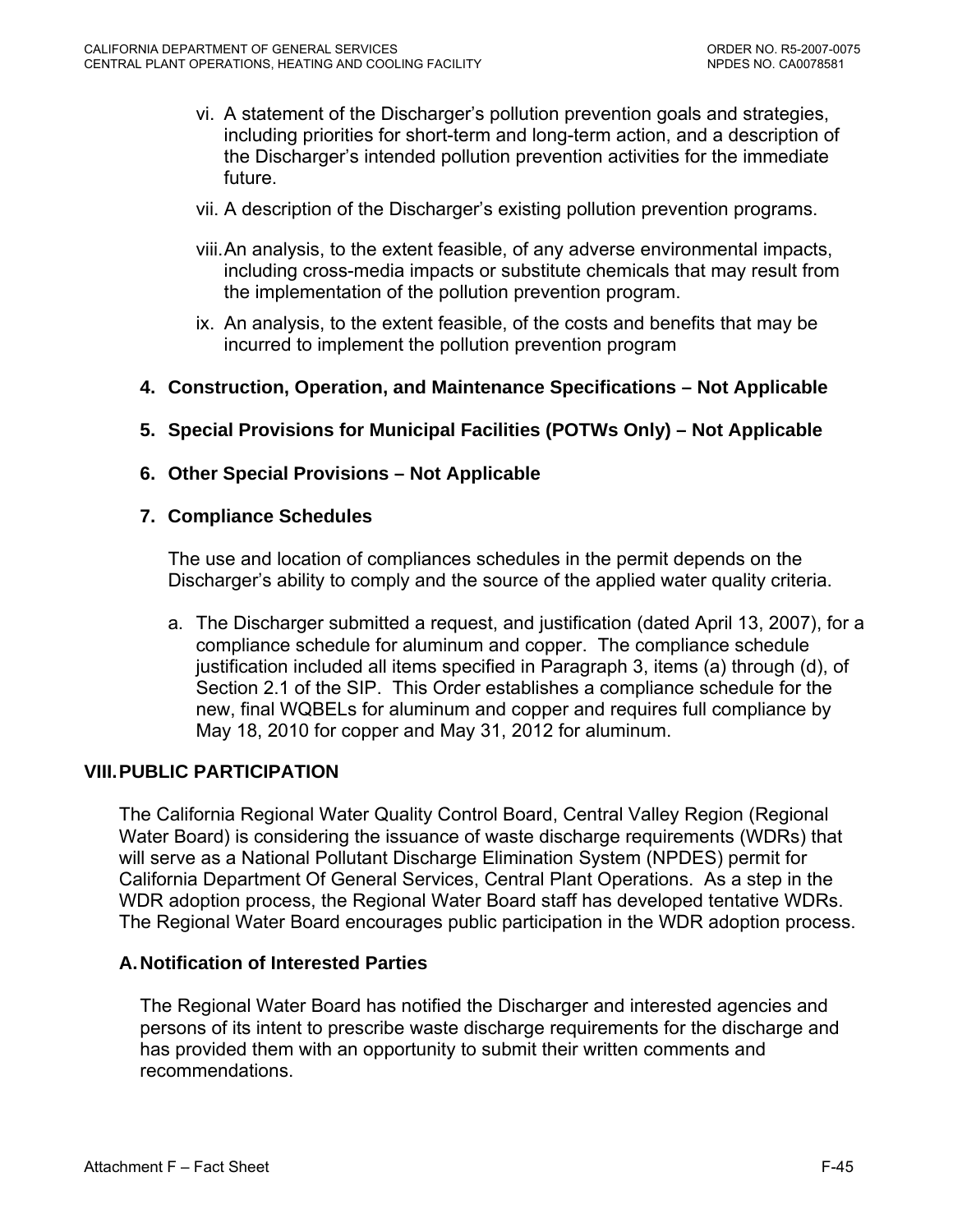# **B. Written Comments**

The staff determinations are tentative. Interested persons are invited to submit written comments concerning these tentative WDRs. Comments must be submitted either in person or by mail to the Executive Office at the Regional Water Board at the address above on the cover page of this Order.

To be fully responded to by staff and considered by the Regional Water Board, written comments should be received at the Regional Water Board offices by 5:00 p.m. on **May 22, 2007**

### **C. Public Hearing**

The Regional Water Board will hold a public hearing on the tentative WDRs during its regular Board meeting on the following date and time and at the following location:

| Date:     | June 21-22, 2007                                            |
|-----------|-------------------------------------------------------------|
| Time:     | $8:30 \text{ am}$                                           |
| Location: | Regional Water Quality Control Board, Central Valley Region |
|           | 11020 Sun Center Dr., Suite #200                            |
|           | Rancho Cordova, CA 95670                                    |

Interested persons are invited to attend. At the public hearing, the Regional Water Board will hear testimony, if any, pertinent to the discharge, WDRs, and permit. Oral testimony will be heard; however, for accuracy of the record, important testimony should be in writing.

Please be aware that dates and venues may change. Our Web address is <http://www.waterboards.ca.gov/rwqcb5/> where you can access the current agenda for changes in dates and locations.

### **D. Waste Discharge Requirements Petitions**

Any aggrieved person may petition the State Water Resources Control Board to review the decision of the Regional Water Board regarding the final WDRs. The petition must be submitted within 30 days of the Regional Water Board's action to the following address:

State Water Resources Control Board Office of Chief Counsel P.O. Box 100, 1001 I Street Sacramento, CA 95812-0100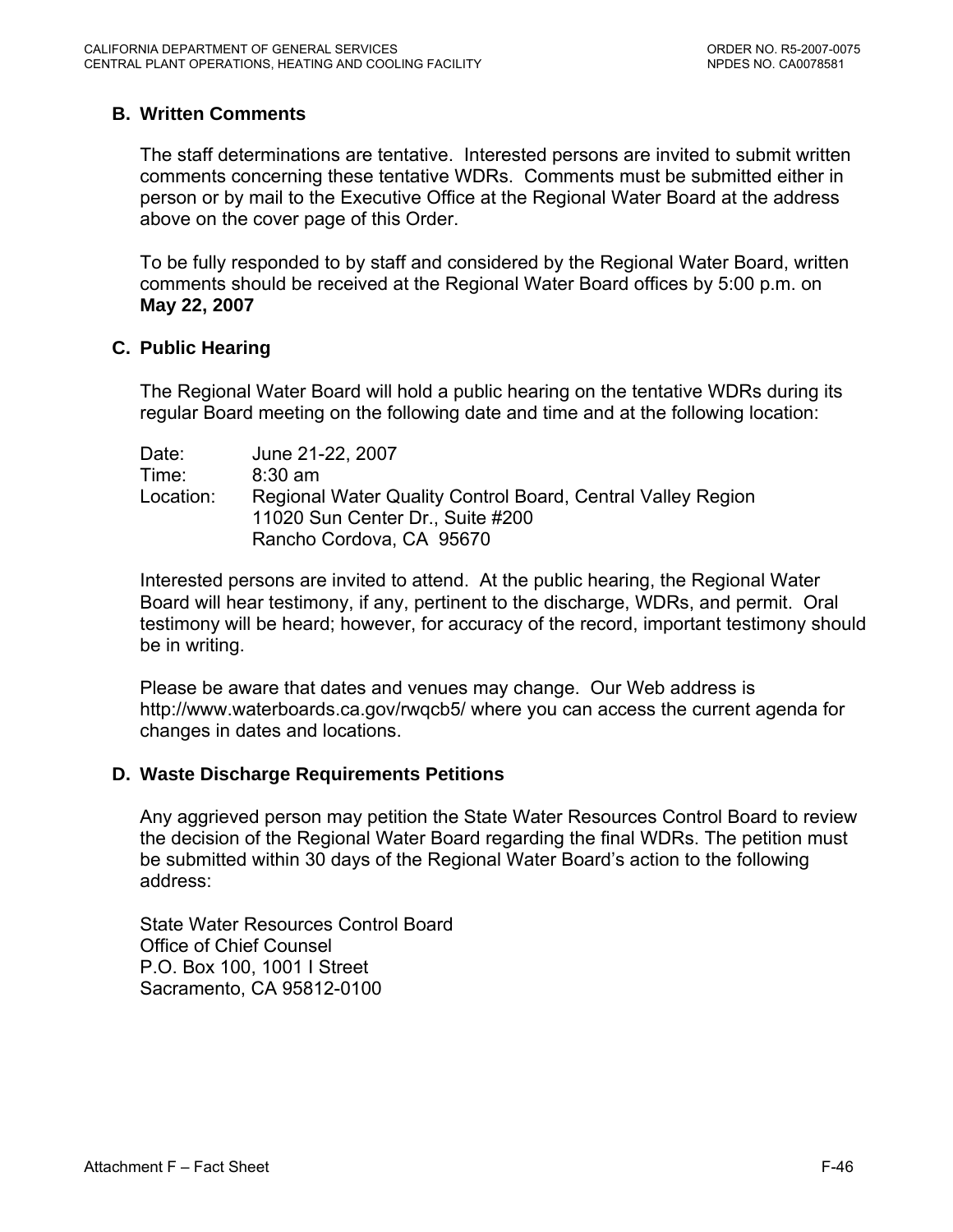# **E. Information and Copying**

The Report of Waste Discharge (RWD), related documents, tentative effluent limitations and special provisions, comments received, and other information are on file and may be inspected at the address above at any time between 8:30 a.m. and 4:45 p.m., Monday through Friday. Copying of documents may be arranged through the Regional Water Board by calling (916) 464-3291.

#### **F. Register of Interested Persons**

Any person interested in being placed on the mailing list for information regarding the WDRs and NPDES permit should contact the Regional Water Board, reference this facility, and provide a name, address, and phone number.

#### **G. Additional Information**

Requests for additional information or questions regarding this order should be directed to Mr. James Marshall at (916) 464-4772.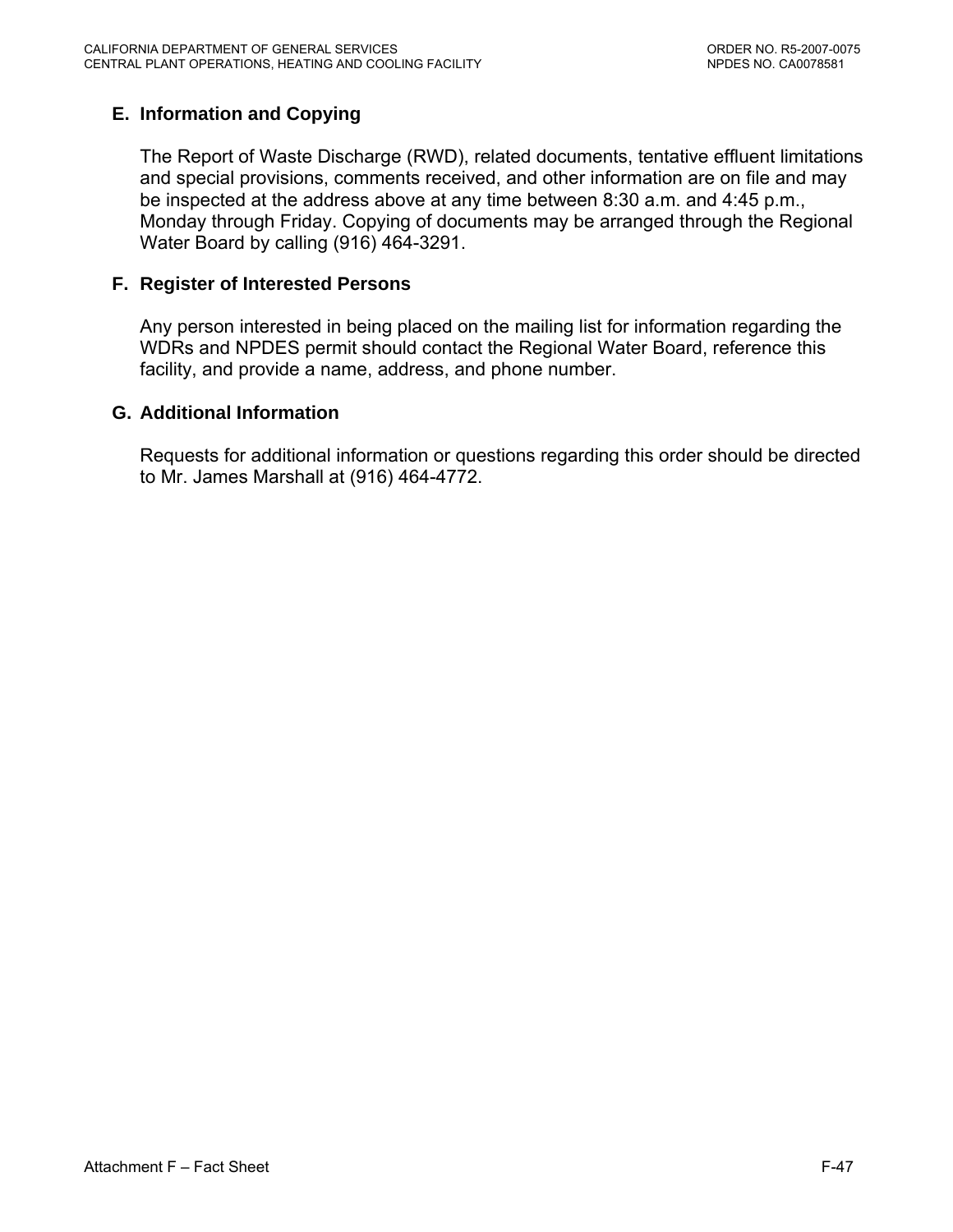#### **ATTACHMENT G - SUMMARY OF REASONABLE POTENTIAL ANALYSIS**

| <b>Constituent</b>                     | <b>Units</b> | <b>MEC</b>       | B                | $\mathbf{C}$ | <b>CMC</b>                                          | <b>CCC</b>               | Water & Org                 | Org. Only                             | <b>MCL</b>               | <b>Reasonable</b><br><b>Potential</b> |
|----------------------------------------|--------------|------------------|------------------|--------------|-----------------------------------------------------|--------------------------|-----------------------------|---------------------------------------|--------------------------|---------------------------------------|
| Acenaphthene                           | $\mu$ g/L    | 1.5              | <b>NA</b>        | 20           | $\overline{a}$                                      | $520^{(1)}$              | $420^{(5)}$                 | $\overline{\phantom{a}}$              | $20^{(9)}$               | <b>No</b>                             |
| Aluminum                               | $\mu$ g/L    | 82               | 140              | 87           | $750^{(2)}$                                         | $87^{(1)}$               | $\overline{\phantom{a}}$    | $\overline{\phantom{a}}$              | 200                      | Yes                                   |
| Ammonia                                | µg/L         | 200              | 0.5              | 620          | 2,140                                               | 620                      | $\overline{\phantom{a}}$    | $- -$                                 | $\overline{\phantom{a}}$ | <b>No</b>                             |
| Antimony                               | µg/L         | 5                | 0.4              | 6            | $\overline{\phantom{a}}$                            | $610^{(1)}$              | 14                          | $\overline{\phantom{a}}$              | $6^{(3)}$                | No                                    |
| Arsenic                                | $\mu$ g/L    | 13               | 2.2              | 10           | 340                                                 | 150                      | $\overline{a}$              | $\overline{\phantom{a}}$              | $10^{(3)}$               | Yes                                   |
| Barium                                 | µg/L         | $\overline{200}$ | 34               | 1,000        | $\overline{\phantom{a}}$                            | $\overline{\phantom{a}}$ | 2,000                       | $\overline{\phantom{a}}$              | $1,000^{(3)}$            | No                                    |
| Beryllium                              | $\mu$ g/L    | 0.55             | <b>NA</b>        | 1            | $\overline{\phantom{0}}$                            | 5.3                      | $1^{(8)}$                   | $\qquad \qquad -$                     | $\overline{4}$           | <b>No</b>                             |
| Cadmium                                | µg/L         | 0.21             | <b>NA</b>        | 0.98         | 1.21                                                | 0.98                     | $\overline{\phantom{a}}$    | $\overline{\phantom{a}}$              | 5                        | No                                    |
| Chloride                               | mg/L         | 79               | 5.9              | 106          | $860^{(2)}$                                         | $230^{(1)}$              | $\overline{a}$              | $\overline{\phantom{a}}$              | $106^{(4)}$              | N <sub>o</sub>                        |
| <b>Chlorine Residual</b>               | mg/L         | 0.08             | ND               | 0.011        | $0.011^{(2)}$                                       | $0.019^{(1)}$            | $\overline{a}$              | $\overline{\phantom{a}}$              | 4                        | Yes                                   |
| Chloroform                             | µg/L         | $\overline{20}$  | <b>NA</b>        | 70           | $\overline{\phantom{a}}$                            | $-\!$                    | $70^{(5)}$                  | $\overline{\phantom{a}}$              | 100                      | No                                    |
| Chromium, Total                        | µg/L         | 0.49             | 1.5              | 50           | $\overline{\phantom{a}}$                            | $\overline{\phantom{a}}$ | $\mathcal{L}_{\mathcal{F}}$ | $\overline{\phantom{a}}$              | $50^{(3)}$               | <b>No</b>                             |
| Chromium VI                            | µg/L         | 2.2              | <b>NA</b>        | 11           | 16                                                  | 11                       | $\overline{21}$             | $\overline{\phantom{a}}$              | 100                      | <b>No</b>                             |
| Copper, Total<br>Recoverable           | µg/L         | 22               | 3                | 3.43         | 4.64                                                | 3.43                     | 1,300                       | $\overline{\phantom{a}}$              | 1,000                    | Yes                                   |
| Dibromochloromethane                   | $\mu$ g/L    | 2                | 0.05             | 0.41         | $\hspace{0.05cm} -\hspace{0.05cm} -\hspace{0.05cm}$ | $\overline{\phantom{a}}$ | 0.41                        | $\overline{\phantom{a}}$              | $\overline{\phantom{a}}$ | Yes                                   |
| Dichlorobromomethane                   | µg/L         | $\overline{3.4}$ | 0.03             | 0.56         | $- -$                                               | $\overline{\phantom{a}}$ | 0.56                        | $\overline{\phantom{a}}$              | 80                       | Yes                                   |
| Fluoranthene                           | $\mu$ g/L    | 0.1              | <b>NA</b>        | 280          | $\overline{\phantom{a}}$                            | 300                      | $280^{(5)}$                 | $\overline{\phantom{a}}$              | $- -$                    | <b>No</b>                             |
| Fluorene                               | µg/L         | 1.1              | <b>NA</b>        | 1,300        | $- -$                                               | $\overline{\phantom{a}}$ | 1,300                       |                                       | $\overline{\phantom{a}}$ | No                                    |
| Fluoride                               | µg/L         | 360              | 250              | 420          | $\overline{\phantom{0}}$                            | $\overline{\phantom{a}}$ | $420^{(5)}$                 | $\overline{\phantom{a}}$              | 2,000                    | <b>No</b>                             |
| Iron                                   | µg/L         | 3,800            | $\overline{340}$ | 300          | $-$                                                 | $1,000^{(1)}$            | $\overline{a}$              | $\overline{\phantom{a}}$              | $300^{(6)}$              | Yes                                   |
| Manganese                              | µg/L         | 950              | $\overline{28}$  | 50           | $\overline{\phantom{0}}$                            |                          | 500                         | $\qquad \qquad -$                     | $50^{(6)}$               | Yes                                   |
| Mercury                                | µg/L         | 0.0062           | 0.0043           | 0.05         | $.4^{(2)}$                                          | $0.77^{(1)}$             | 0.05                        | $\overline{\phantom{a}}$              | 2                        | No                                    |
| Methyl t-butyl ether                   | µg/L         | 1.5              | 0.87             | 5            | $\overline{\phantom{a}}$                            |                          | 13                          | $\overline{\phantom{a}}$              | $5^{(6)}$                | <b>No</b>                             |
| Naphthalene                            | $\mu$ g/L    | 0.59             | <b>NA</b>        | 21           | $\overline{\phantom{0}}$                            | $620^{(1)}$              | 170                         | $\overline{a}$                        | $21^{(7)}$               | <b>No</b>                             |
| Nickel                                 | $\mu$ g/L    | 9.1              | $\overline{2}$   | 19           | 174.19                                              | 19.37                    | 610                         | 4,600                                 | 100                      | <b>No</b>                             |
| Nitrate                                | µg/L         | 200              | 260              | 10,000       | --                                                  | $\overline{\phantom{a}}$ | 10,000                      | $\overline{\phantom{a}}$              | $10,000^{(3)}$           | No                                    |
| Pyrene                                 | $\mu$ g/L    | 0.11             | <b>NA</b>        | 960          | $\overline{\phantom{a}}$                            | $\overline{\phantom{m}}$ | 960                         | $\overline{\phantom{a}}$              | $-$                      | <b>No</b>                             |
| Selenium                               | µg/L         | 4.4              | $\overline{3.4}$ | 5            | 20                                                  | 5                        | $\overline{a}$              | $\overline{\phantom{a}}$              | 20                       | No                                    |
| Specific Conductance<br>(EC) @ 20 °C   | umhos/cm     | 664              | 190              | 700          | $\overline{\phantom{a}}$                            | $--$                     | $-$                         | $\hspace{0.05cm}$ – $\hspace{0.05cm}$ | $700^{(4)}$              | <b>No</b>                             |
| Sulfate                                | mg/L         | 5.5              | 7.4              | 250          | $\overline{\phantom{a}}$                            | $\overline{\phantom{a}}$ | 500                         | $\overline{\phantom{a}}$              | $250^{(6)}$              | <b>No</b>                             |
| <b>Total Dissolved Solids</b><br>(TDS) | mg/L         | 427              | 120              | 500          | $\overline{\phantom{a}}$                            | $--$                     | $--$                        | $\hspace{0.05cm}$ – $\hspace{0.05cm}$ | $500^{(6)}$              | No                                    |
| Zinc                                   | $\mu$ g/L    | 13               | 13               | 44.42        | 44.42                                               | 44.4                     | $\overline{\phantom{a}}$    | $\overline{\phantom{a}}$              | 5.000                    | <b>No</b>                             |

General Note: All inorganic concentrations are given as a total recoverable.

MEC = Maximum Effluent Concentration

B = Maximum Receiving Water Concentration or lowest detection level, if non-detect

C = Criterion used for Reasonable Potential Analysis

CMC = Criterion Maximum Concentration (CTR or NTR)

CCC = Criterion Continuous Concentration (CTR or NTR)